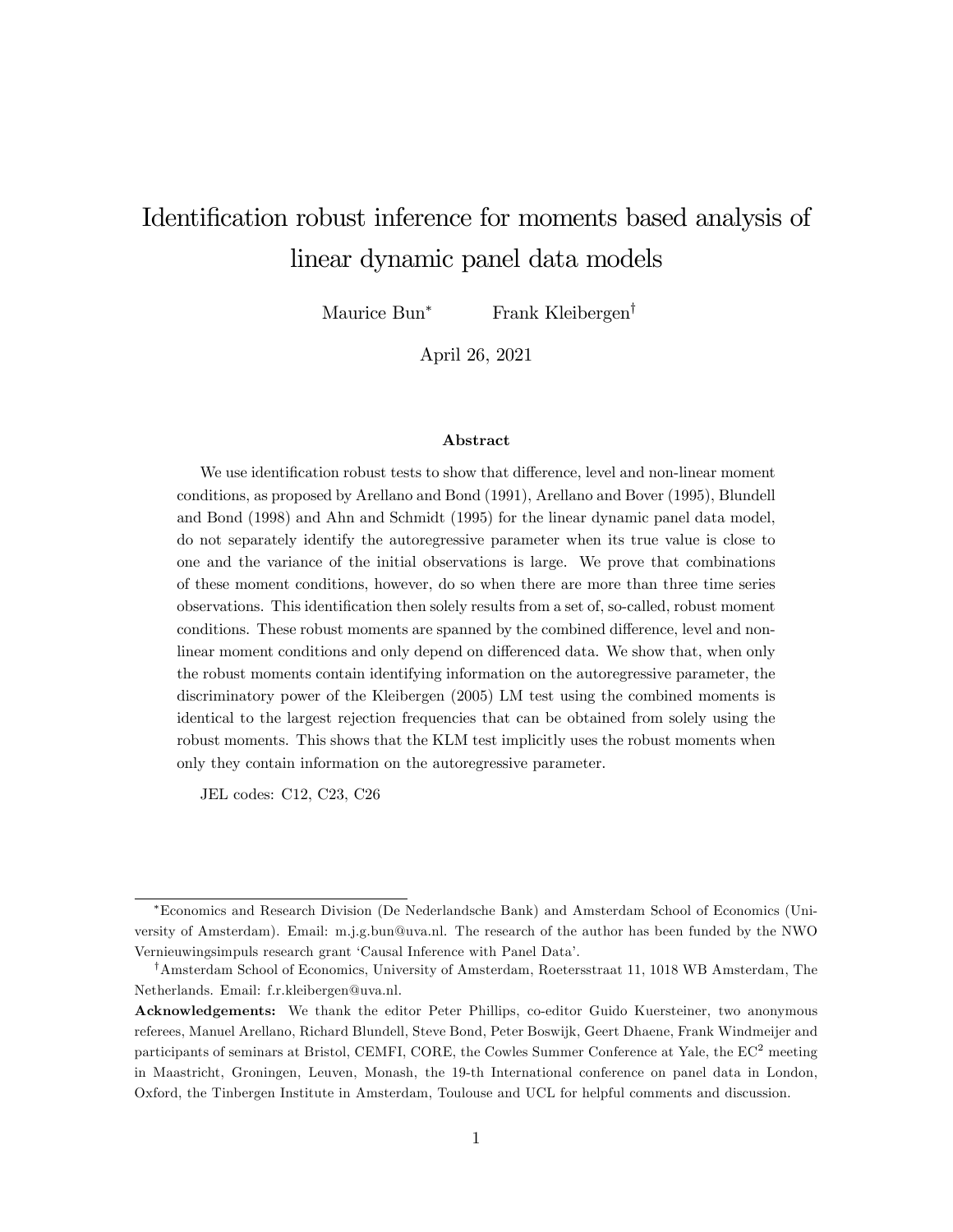# 1 Introduction

It is common to estimate the parameters of linear dynamic panel data models using the Generalized Method of Moments (GMM, Hansen (1982)). The moment conditions for the linear dynamic panel data model either analyze it in first differences using lagged levels of the series as instruments, in levels using lagged first differences as instruments or using a product of levels and first differences. We refer to the first set of moment conditions as Difference) moment conditions, see Arellano and Bond  $(1991)$ , the second set as Lev(el) moment conditions, see Arellano and Bover (1995), Blundell and Bond (1998) and the third set as N(on-)L(inear) moment conditions, see Ahn and Schmidt (1995).

The Dif, Lev and NL moment conditions can be used separately to identify the parameters of dynamic panel data models. To exhaust all information, however, two particular combinations of Dif, Lev and NL moment conditions have been proposed. We refer to the combined Dif and Lev moment conditions as the Sys(tem) moment conditions and the combination of the Dif and NL moment conditions as the  $A(hn-)S(chmidt)$  moment conditions.<sup>1</sup> The Sys moment conditions exhaust all information on the autoregressive parameter that is present under mean stationarity, see Arellano and Bover (1995) and Blundell and Bond (1998). The AS moment conditions exhaust all information whilst not assuming mean stationarity, see Ahn and Schmidt (1995).

We analyze the identification of the autoregressive parameter by the various sets of moment conditions for a range of true values including the case of highly persistent panel data. All moment conditions involve first differences of the series to remove individual specific effects. The first difference operator removes information in the time series at the unit root value of the autoregressive parameter. It is well known that the Dif moment conditions therefore do not identify the autoregressive parameter when its true value is (close to) one, since lagged levels are then weak predictors of first differences. This has led to the development of the NL and Lev, and hence AS and Sys, moment conditions which were originally considered to identify the autoregressive parameter when the panel data are highly persistent.

To show the identification issues at specific values of the autoregressive parameter, we use identification robust tests, i.e. the  $GMM-A(nderson-R(ubin))$  statistic of Anderson and Rubin (1949) and Stock and Wright (2000), and the K(leibergen) L(agrange) M(ultiplier) statistic of Kleibergen (2005). At values of the parameters where identification issues occur, the rejection frequency of these tests provenly coincides with the significance level so the identification issues are relatively easy to detect by inspecting the power curves. Using power curves of the KLM test, we show that Dif, Lev and NL moment conditions separately do not identify the autoregressive parameter for persistent values of it when paired with a large

<sup>&</sup>lt;sup>1</sup>Note that in a combination of all three sets of moments conditions, the NL moment conditions are redundant.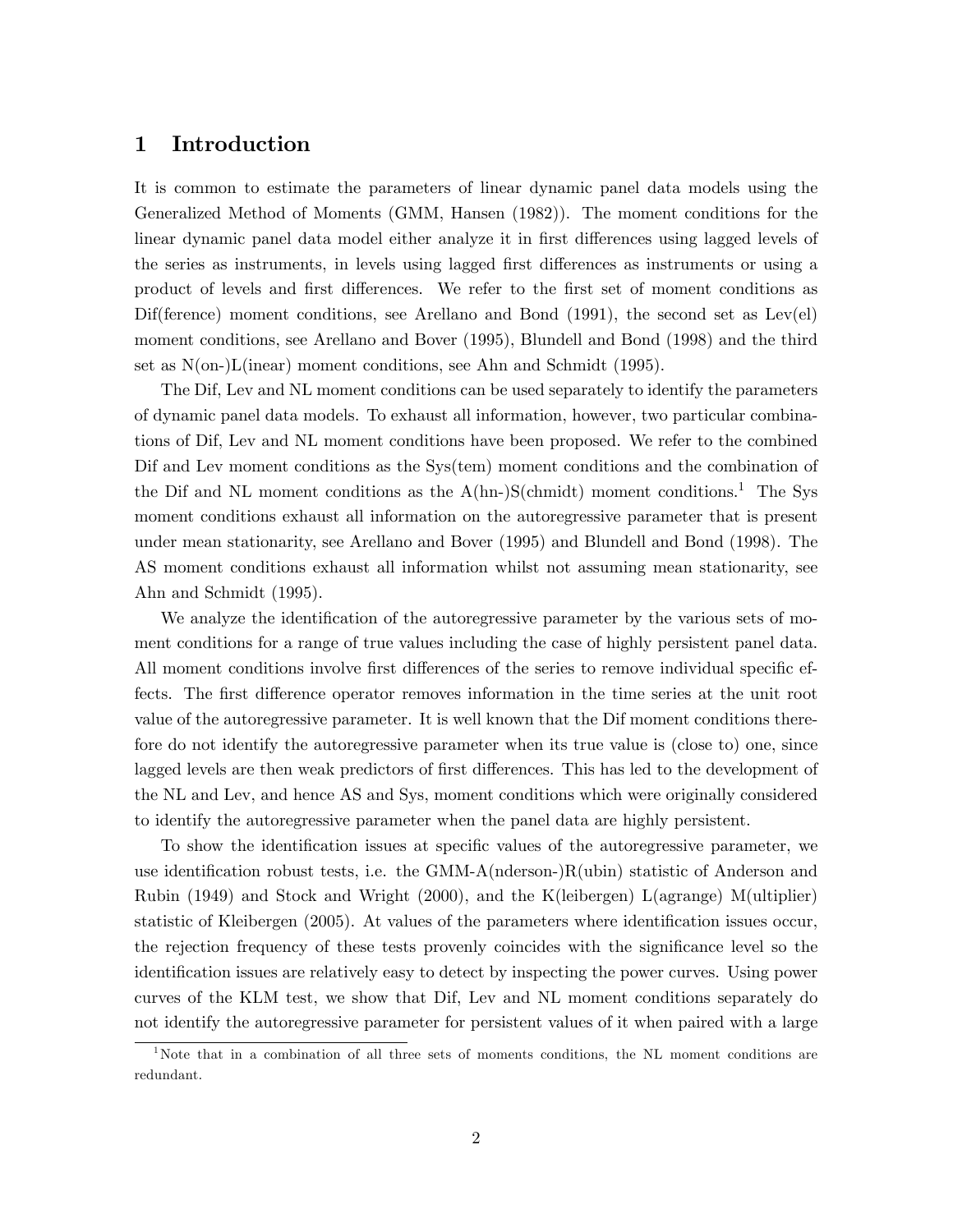variance of the initial observations. The same holds for the Sys moment conditions with three times series observations. The power curves further show that Sys and AS moment conditions generally identify the autoregressive parameter when the number of time series observations exceeds three.

We formally prove these identification results using an asymptotic sampling scheme in which we jointly let the variance of the initial observations and the number of cross section observations go to infinity. For a range of relative convergences rates of the variance of the initial observations compared to the cross section sample size, the Dif, Lev and NL sample moments and their derivatives diverge. Both the population moment and the Jacobian identification condition are then ill defined which implies that the autoregressive parameter is not separately identified by the Dif, NL or Lev moment conditions. These results confirm and extend earlier findings in Madsen (2003), Bond et al. (2005), Hahn et al. (2007), Kruiniger (2009) and Phillips (2018).

Using our asymptotic sampling scheme, we also prove that AS and Sys moment conditions identify the autoregressive parameter irrespective of the variance of the initial observation when the number of time series observations exceeds three. When the variance of the initial observations is large, the identification results from a set of, so-called, robust sample moments that are a combination of the Dif, Lev and NL sample moments (other than AS and Sys) and only depend on differenced data. These robust sample moments are spanned by the Sys sample moments and also by the AS sample moments. They identify the autoregressive parameter irrespective of the variance of the initial observation and including the case of highly persistent data. They are a subset of the moment conditions in Kruiniger (2002), which are derived under the additional assumption of time series homoskedasticity.

Despite these positive identification results for the Sys and AS moments, the large sample distributions of corresponding one step and two step GMM estimators are known to be non-standard when the variance of the initial observation is large and the autoregressive parameter is close to one. This makes it hard to infer if and how standard GMM inference using the original AS or Sys sample moments exploits the information contained in the robust sample moments that they encompass. The non-standard limiting behavior results since the identification of the autoregressive parameter is then of, so-called, second order since the Jacobian of the robust sample moments is rank deficient but the Hessian is not, see e.g. Dovonon and Renault (2013), Dovonon and Hall (2018) and Dovonon *et al.* (2020). It explains the large biases of the one step and two step GMM estimators and the size distortions of their corresponding t-statistics when the series are persistent, see e:g: Madsen (2003), Bond and Windmeijer (2005), Bond et al. (2005), Dhaene and Jochmans (2016), Hahn et al. (2007), Kruiniger (2009) and Bun and Windmeijer (2010). Because of the second order identification, GMM estimators based on the robust sample moments also have non-standard asymptotic distributions when the data are persistent, see Dovonon *et al.* (2020).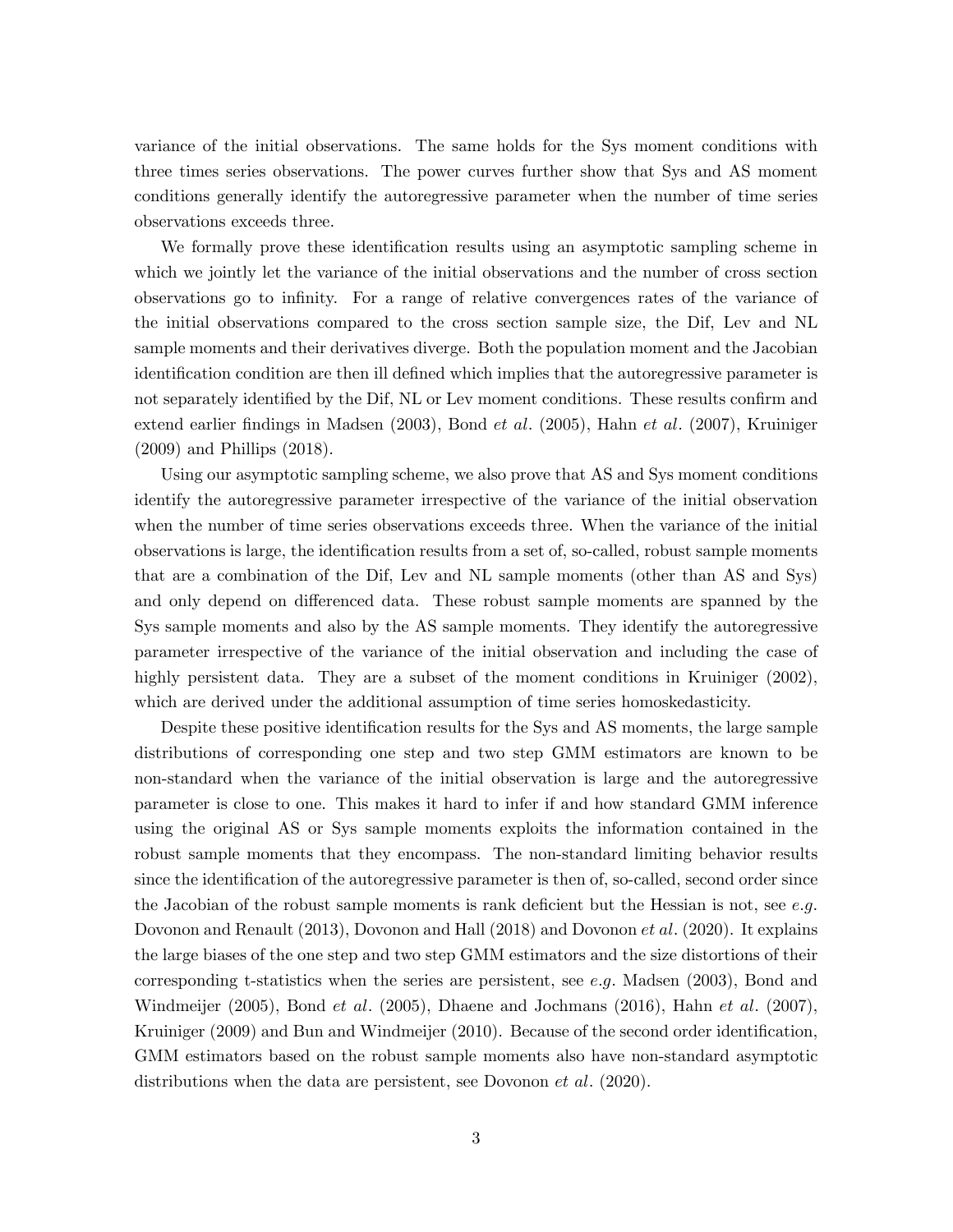We therefore analyze how identification robust test statistics exploit the identifying information in the robust sample moments. We prove that the identification robust KLM test procedure based on either AS or Sys sample moments exploits all the identifying information contained in the robust sample moments. We do so by first determining the (infeasible) optimal weighted average of the robust sample moments that maximizes the discriminatory power of a GMM-AR test of the autoregressive parameter in settings where only the robust sample moments contain identifying information. Next we determine the discriminatory power of KLM tests, based on AS or Sys moment conditions, under such settings and prove that it equals that of the GMM-AR test using the optimal weighted average of the robust sample moments. KLM tests using AS or Sys moment conditions thus resort to just using the robust sample moments when only the latter contain information on the autoregressive parameter. It is therefore not necessary to explicitly use the robust sample moments, which provide identification under mild conditions, since they are implicitly used in the KLM test based on either AS or Sys sample moments.

The paper is organized as follows. Section 2 introduces the linear dynamic panel data model and the different moment conditions we use to identify its parameters. It also discusses identification robust statistics, specifically the KLM test, that we use to illustrate the identification issues that occur at persistent values of the autoregressive parameter. In Section 3, we use a representation theorem, akin to the cointegration representation theorem, see Engle and Granger  $(1987)$  and Johansen  $(1991)$ , to pin down the identification properties of the different moment conditions. This theorem also allows us to obtain the robust sample moments. In Section 4, we define the GMM-AR test that uses the (infeasible) optimal weighted average of the robust sample moments and derive the large sample distribution of the KLM test using AS or Sys moment conditions under settings where only the robust sample moments contain information on the autoregressive parameter. The fifth (final) section concludes. Proofs of theorems and definitions of sample moments are provided in the Appendix. We use the following notation throughout the paper:  $vec(A)$  stands for the (column) vectorization of the  $k \times n$  matrix  $A$ ,  $\text{vec}(A) = (a'_1 \dots a'_n)'$  for  $A = (a_1 \dots a_n)$ ,  $P_A = A(A'A)^{-1}A'$  is a projection on the columns of the full rank matrix A and  $M_A = I_N - P_A$  is a projection on the space orthogonal to A. Convergence in probability is denoted by  $\frac{a}{p}$ , convergence in distribution by " $\rightarrow$ " and "=" means asymptotically equivalent.

# 2 Identification robust GMM inference for dynamic panel data models

In this section, we briefly describe the dynamic panel data model and the different sets of moment conditions. Thereafter we discuss identification robust GMM inference including the construction of confidence intervals. Finally, we illustrate the identification issues that occur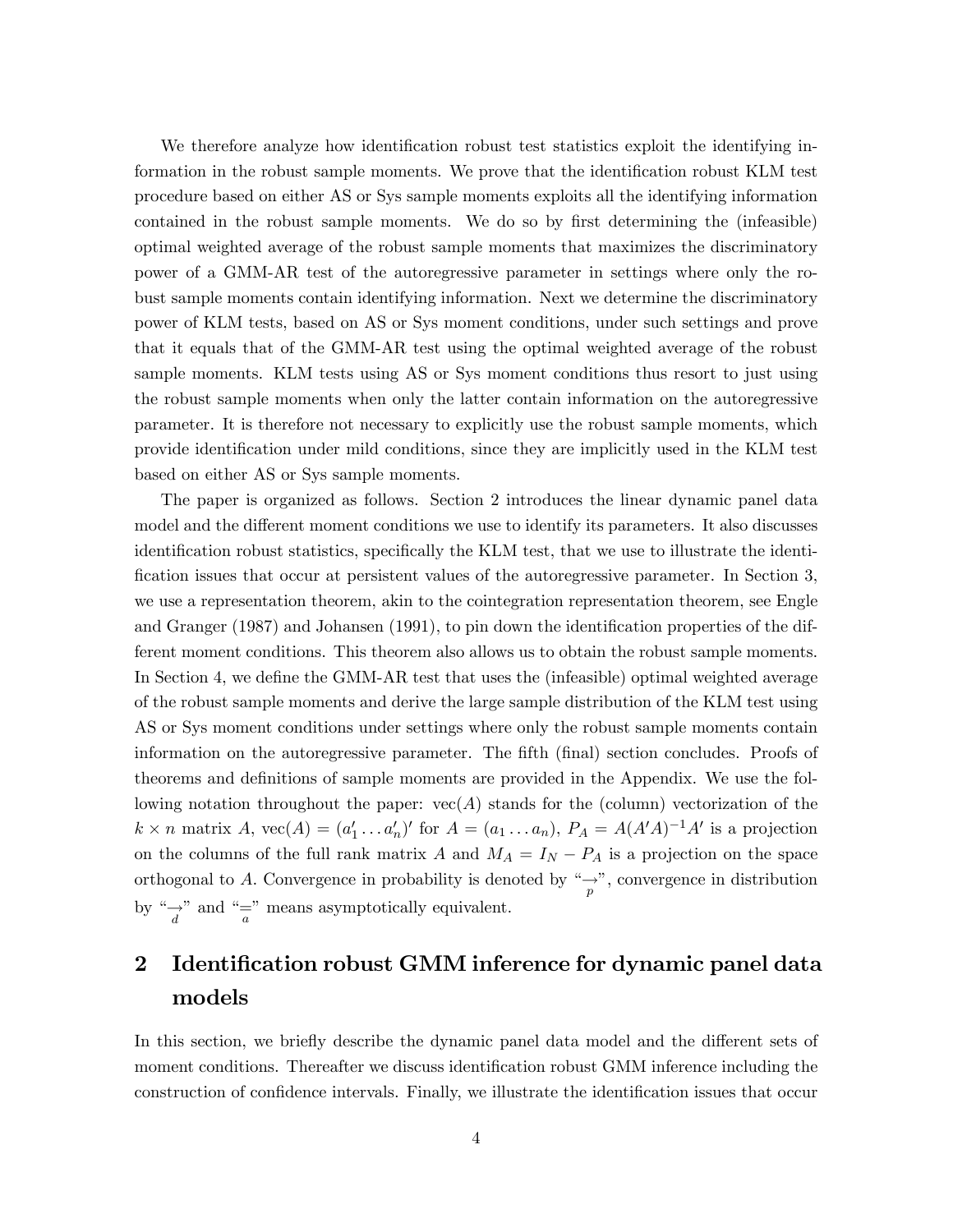when using the different moment conditions for dynamic panel data models, by computing power curves based on the identification robust KLM statistic.

### 2.1 Model and moment conditions

We analyze the first-order autoregressive linear dynamic panel data model

$$
y_{it} = c_i + \theta y_{it-1} + u_{it}, \qquad i = 1, ..., N, \ t = 2, ..., T,
$$
 (1)

with  $T$  the number of time periods and  $N$  the number of cross section observations. We assume that the initial observation  $y_{i1}$  is observed and that the vector of observations  $(y_{i1},..., y_{iT})$  for individual i is independently distributed across the N individuals. We will later on make further assumptions on the initial observations to properly define the process in (1). For expository purposes, we analyze the simple dynamic panel data model in (1) which can be extended with additional lags of  $y_{it}$  and explanatory variables.<sup>2</sup> Estimation of the parameter  $\theta$  by means of least squares leads to an inconsistent estimator in samples with a finite value of T and large N, see e.g. Nickell (1981). We therefore estimate it using GMM. We obtain the GMM moment conditions from the unconditional moment assumptions:

$$
E[u_{it}] = 0, \t t = 2,...,T,\nE[u_{it}u_{is}] = 0, \t s \neq t; s, t = 2,...,T,\nE[u_{it}c_{i}] = 0, \t t = 2,...,T,\nE[u_{it}y_{i1}] = 0, \t t = 2,...,T.
$$
\n(2)

Under these assumptions, the moments of the  $T(T - 1)$  interactions of  $\Delta y_{it}$  and  $y_{it}$ :

$$
E[\Delta y_{it}y_{ij}], \qquad j=1,\ldots,T, \ t=2,\ldots,T
$$
 (3)

can be used to construct functions which identify the parameter of interest  $\theta$ . We do not use products of  $\Delta y_{it}$  to identify  $\theta$  since we would need further assumptions, *i.e.* homoskedasticity or initial condition assumptions, see  $e.g.$  Han and Phillips  $(2010).$ 

Two different sets of moment conditions, which are functions of the moments in  $(3)$ , are commonly used to identify  $\theta$ :

#### 1. Difference (Dif) moment conditions:

$$
E[y_{ij}(\Delta y_{it} - \theta \Delta y_{it-1})] = 0, \qquad j = 1, ..., t - 2; \ t = 3, ..., T,
$$
 (4)

as proposed by e:g: Anderson and Hsiao (1981) and Arellano and Bond (1991). The Dif moment conditions solely result from the conditions in (2).

 $2$ The extension to other explanatory variables would depend on the nature of these. For some settings such an extension would be trivial but for others not so.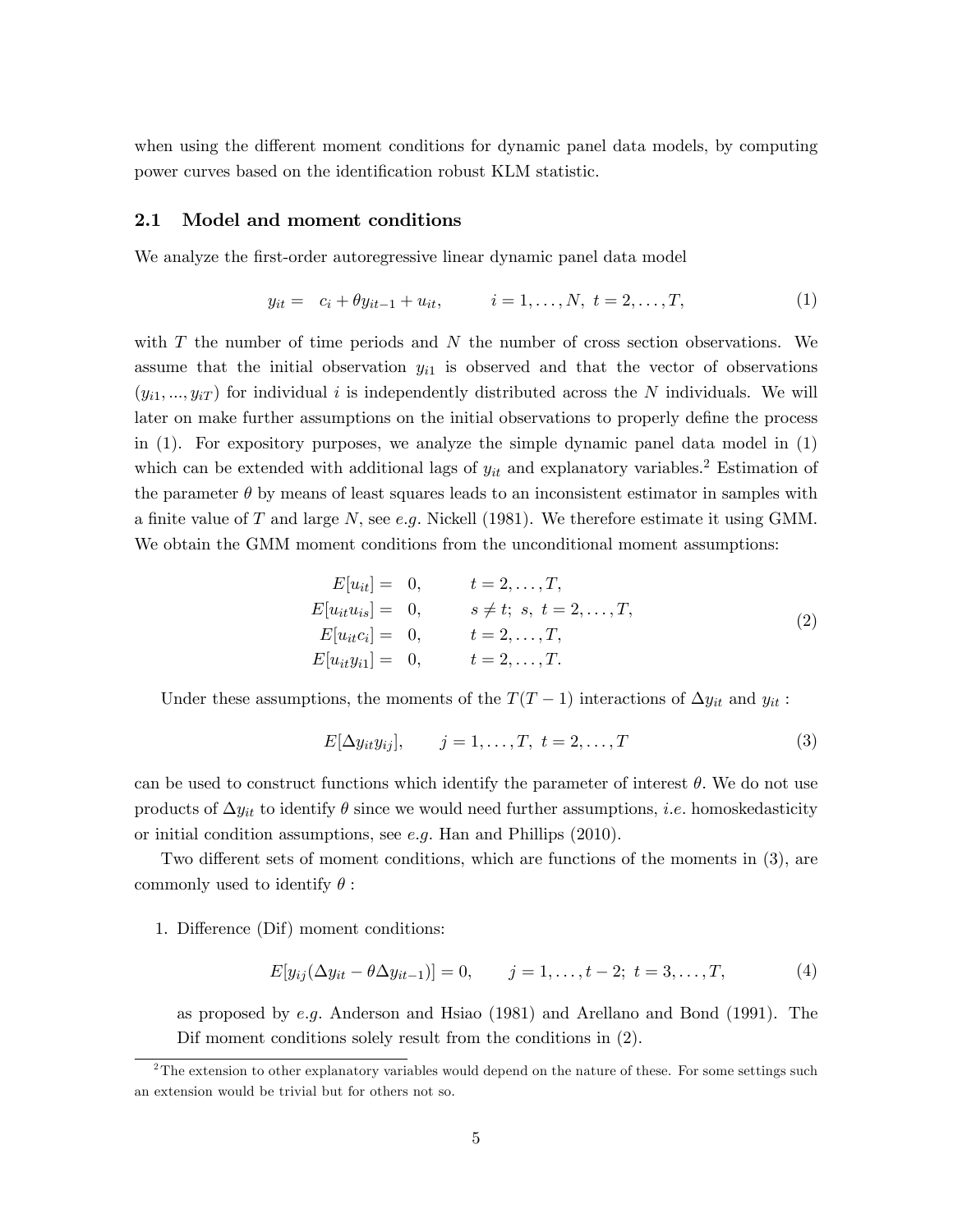2. Level (Lev) moment conditions:

$$
E[\Delta y_{it-1}(y_{it} - \theta y_{it-1})] = 0, \qquad t = 3, ..., T,
$$
\n(5)

as proposed by Arellano and Bover (1995), see also Blundell and Bond (1998). Besides the conditions in (2), the Lev moment conditions use

$$
E\left[\Delta y_{it}c_i\right] = 0,\t\t(6)
$$

which implies that the original data in levels have constant correlation over time with the individual-specific effects. The Lev moment conditions (5) hold under the following conditions regarding the initial observations  $y_{i1}$   $(i = 1, ..., N)$ :

$$
y_{i1} = \mu_i + u_{i1},\tag{7}
$$

$$
\mu_i = c_i/(1-\theta),\tag{8}
$$

$$
E[u_{i1}] = 0,E[u_{i1}c_i] = 0,E[u_{i1}u_{it}] = 0, \t t > 1.
$$
\n(9)

The specification of the initial observations in  $(7)-(9)$  is often referred to as mean stationarity. In our analysis we maintain the assumption of mean stationarity.

The Dif and Lev moments can be used separately or jointly to identify  $\theta$ . When we use the moment conditions in (4) and (5) jointly, we refer to them as system (Sys) moment conditions,<sup>3</sup> see Arellano and Bover (1995) and Blundell and Bond (1998). Another set of nonlinear (NL) moment conditions, which just like the Dif moments only use the conditions in (2), results from Ahn and Schmidt (1995):

$$
E[(y_{it} - \theta y_{it-1})(\Delta y_{it-1} - \theta \Delta y_{it-2})] = 0 \qquad t = 4, ..., T.
$$
 (10)

The NL moments can be used separately or jointly with the Dif moments to identify  $\theta$ . When we use the moment conditions in (4) and (10) jointly, we refer to them as Ahn-Schmidt (AS) moment conditions.

Ahn and Schmidt (1995) show that their AS moment conditions exhaust the information on  $\theta$  in the moment conditions (2) and are therefore complete. Mean stationarity adds one moment condition (6) to the moment conditions in (2). Hence, the complete set of moment conditions under (2) and (6) equals the AS moment conditions and (6). Upon rewriting we can show that these combined moment conditions are identical to the Sys moment conditions so they are complete under (2) and (6).

<sup>&</sup>lt;sup>3</sup>We could extend the Lev moment conditions to  $\frac{1}{2}(T-1)(T-2)$  sample moments by including additional interactions of  $\Delta y_{it-j}$  and  $y_{it} - \theta y_{it-1}$ , for  $j = 2, \ldots, t-2$ . It can be shown, however, that all conditions on top of those in (5) can be constructed as linear combinations of the Dif conditions in (4) and the Lev conditions in (5).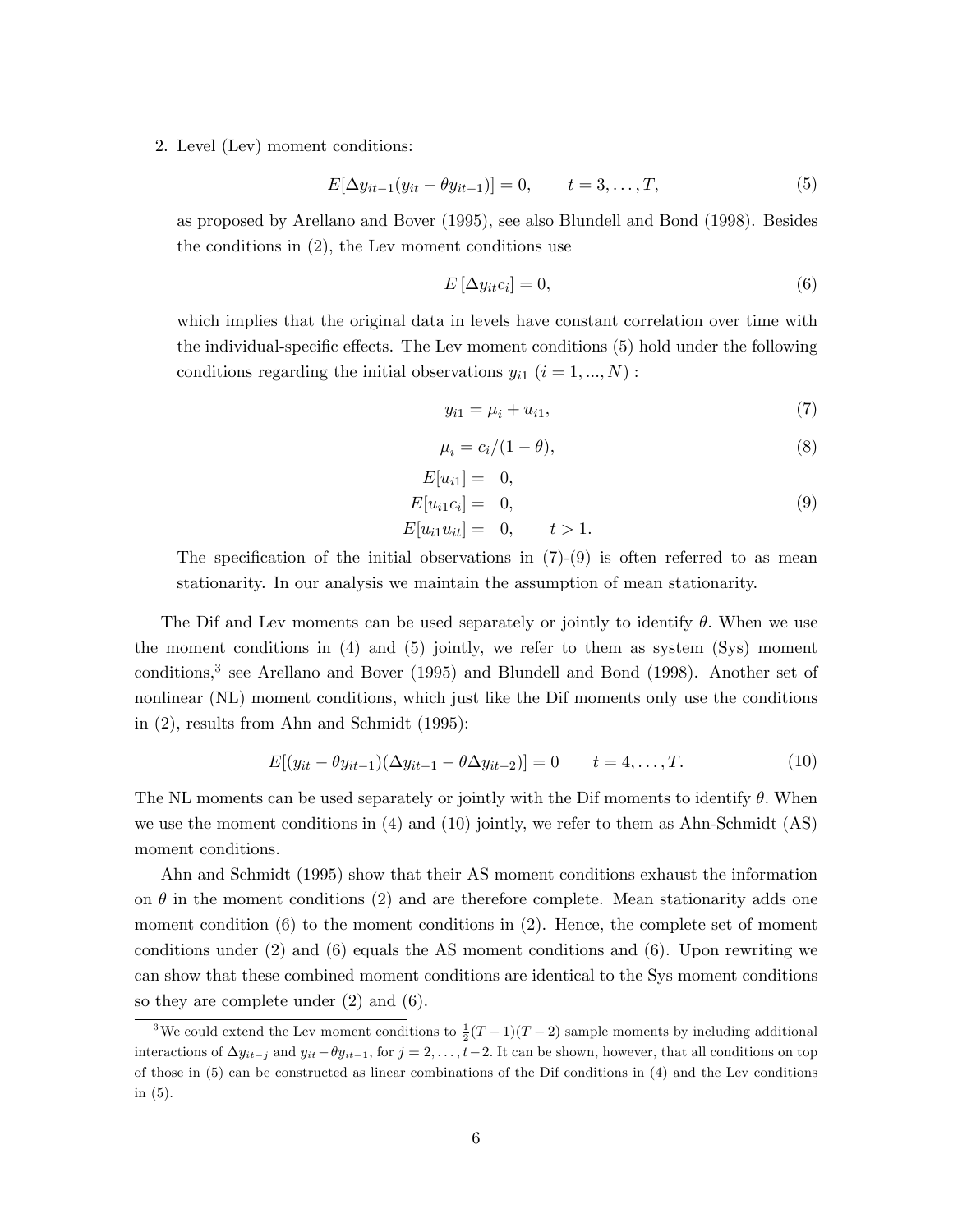# 2.2 Identification robust GMM tests

In GMM, we consider a k-dimensional vector of moment conditions, see Hansen (1982):

$$
E[f_i(\theta_0)] = 0, \qquad i = 1, \dots, N,
$$
\n(11)

where  $f_i(\theta)$  is a k-dimensional (continuous and continuously differentiable) function of the observed data for individual i and the unknown parameter vector  $\theta$  whose functional expression is identical for all individuals. There is a unique true value of the p-dimensional vector  $\theta$ where the moment conditions are satisfied, which we denote by  $\theta_0$ , and k is at least as large as p. We only analyze the first-order autoregressive panel data model so  $p = 1$  for our setting. The population moments in (11) are estimated using the sample moments,

$$
f_N(\theta) = \frac{1}{N} \sum_{i=1}^N f_i(\theta). \tag{12}
$$

The  $k \times p$  dimensional matrix  $q_N(\theta)$  contains the derivative of  $f_N(\theta)$  with respect to  $\theta$ :

$$
q_N(\theta) = \frac{\partial}{\partial \theta'} f_N(\theta) = \frac{1}{N} \sum_{i=1}^N q_i(\theta), \qquad (13)
$$

with  $q_i(\theta) = \frac{\partial}{\partial \theta'} f_i(\theta)$ . Specifications of the sample moment functions  $f_N(\theta)$  and  $q_N(\theta)$  for the Dif, Lev, Sys, NL and AS moment conditions are provided in the Appendix.

Statistical inference based on the two step GMM estimator is known to be of poor quality in the case of weak identification, which leads to an inconsistent estimator with non-standard behavior of its corresponding t-statistic, see e.g. Phillips (1989), Staiger and Stock (1997) and Stock and Wright (2000). The non-standard limiting behavior of one and two step GMM estimators for dynamic panel data models in the case of weak identification has been documented in e.g. Madsen (2003), Kruiniger (2009) and Phillips (2018).

In this study we therefore use identification robust GMM statistics to overcome the aforementioned problems. The main advantage of identification robust statistics is that, unlike conventional two step GMM statistics, their limiting distributions are unaffected by the identification strength. Define  $\theta^*$  as the hypothesized value under the null hypothesis. A particularly simple to compute identification robust GMM statistic to test  $H_0$  :  $\theta = \theta^*$  is the GMM extension of the Anderson-Rubin statistic, see Anderson and Rubin (1949) and Stock and Wright (2000):

$$
GMM \text{-} AR(\theta^*) = N f_N(\theta^*)' \hat{V}_{ff}(\theta^*)^{-1} f_N(\theta^*), \tag{14}
$$

with  $\hat{V}_{ff} (\theta)$  the Eicker-White covariance matrix estimator:

$$
\hat{V}_{ff}(\theta) = \frac{1}{N} \sum_{i=1}^{N} (f_i(\theta) - f_N(\theta)) (f_i(\theta) - f_N(\theta))'. \tag{15}
$$

The GMM-AR statistic equals the continuous updating objective function (Hansen *et al.*, 1996) evaluated in  $\theta^*$ . A possible drawback of the GMM-AR statistic is its lower power in the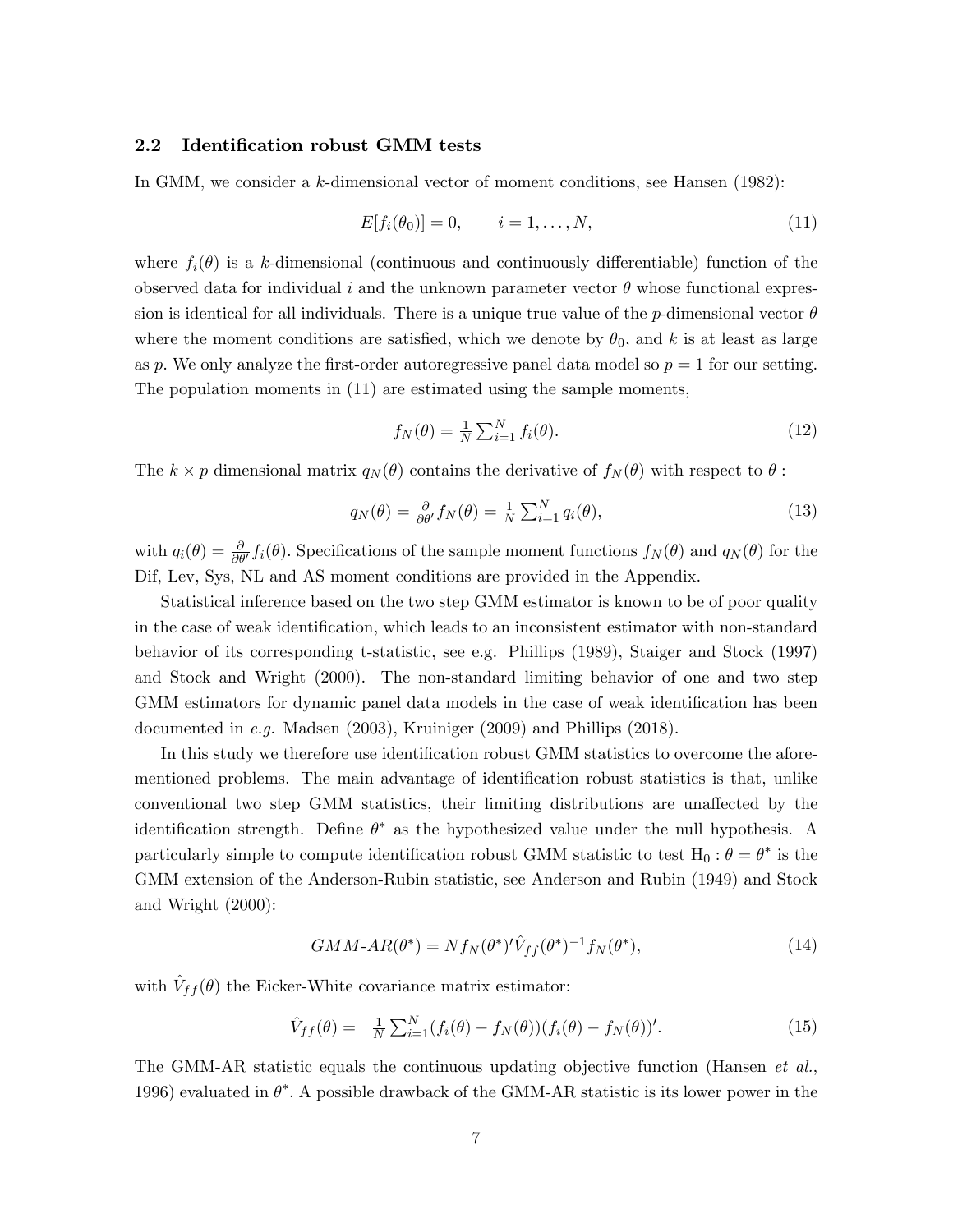case of overidentified models. The KLM statistic of Kleibergen (2005) partly overcomes this. The KLM statistic is a quadratic form of the score of the GMM-AR statistic with respect to  $\theta$ :

$$
KLM(\theta^*) = Nf_N(\theta^*)'\hat{V}_{ff}(\theta^*)^{-1}\hat{D}_N(\theta^*)\left[\hat{D}_N(\theta^*)'\hat{V}_{ff}(\theta^*)^{-1}\hat{D}_N(\theta^*)\right]^{-1}
$$
  

$$
\hat{D}_N(\theta^*)'\hat{V}_{ff}(\theta^*)^{-1}f_N(\theta^*),
$$
 (16)

with  $\hat{D}_N (\theta)$  a  $k \times p$  dimensional matrix,

$$
\text{vec}(\hat{D}_N(\theta)) = \text{vec}(q_N(\theta)) - \hat{V}_{qf}(\theta)\hat{V}_{ff}(\theta)^{-1}f_N(\theta), \tag{17}
$$

and

$$
\hat{V}_{qf}(\theta) = \frac{1}{N} \sum_{i=1}^{N} \left( \text{vec}[q_i(\theta) - q_N(\theta)] \right) (f_i(\theta) - f_N(\theta))'. \tag{18}
$$

The limiting distributions of the identification robust GMM-AR and KLM statistics apply under less restrictive assumptions than those of the traditional test statistics based on two step GMM. The GMM-KLM and GMM-AR statistics converge under  $H_0$  to  $\chi^2(p)$  and  $\chi^2(k)$ distributed random variables even when the Jacobian,  $J(\theta_0) = E(q_i(\theta_0))$ , does not have a full rank value, see Stock and Wright (2000), Kleibergen (2005) and Newey and Windmeijer  $(2009)$ . Other identification robust statistics for GMM are proposed in Kleibergen  $(2005)$ , Andrews (2016) and Andrews and Mikusheva (2016) which all provide extensions of the conditional likelihood ratio statistic of Moreira (2003) to GMM. The conditional likelihood ratio statistic is optimal for the homoskedastic linear instrumental variables regression model with one included endogenous variable, see Andrews *et al.*  $(2006)$ . None of its extensions to GMM has, however, shown to be optimal for our setting of the dynamic linear panel autoregression so we just use the easier to implement GMM-AR and KLM statistics.<sup>4</sup>

The identification robust tests can be inverted to obtain corresponding identification robust confidence sets. The  $100 \times (1 - \alpha)$ % confidence set for  $\theta$  (denoted by  $CS_{\theta}(\alpha)$  below) consists of all values of  $\theta^*$  for which the respective identification robust test does not reject using its  $100 \times \alpha\%$  asymptotic critical value:

$$
CS_{\theta}(\alpha) = \{ \theta^* : IRT(\theta^*) \le CDF_{IRT}(\alpha) \},\tag{19}
$$

with  $IRT(\theta^*)$  the identification robust statistic evaluated at  $\theta^*$  and  $CDF_{IRT}(\alpha)$  the  $(1 \alpha$ ) × 100-th percentile of the limiting distribution of  $IRT(\theta_0)$ .

The identification robust tests are not quadratic functions of  $\theta^*$  so they cannot directly be inverted to obtain the confidence set.<sup>5</sup> The confidence sets resulting from them do therefore

<sup>&</sup>lt;sup>4</sup>Andrews et al. (2006) establish the optimality of the likelihood ratio test for the iid linear instrumental variables regression model using the Neymann-Pearson lemma. We cannot do so here since the identification of  $\theta$  depends on other nuisance parameters besides the Jacobian, like the initial observations, so it is not obvious how optimality can be established.

<sup>&</sup>lt;sup>5</sup>An exception is the GMM-AR statistic in the homoskedastic linear instrumental variables regression model, see Dufour and Taamouti (2003).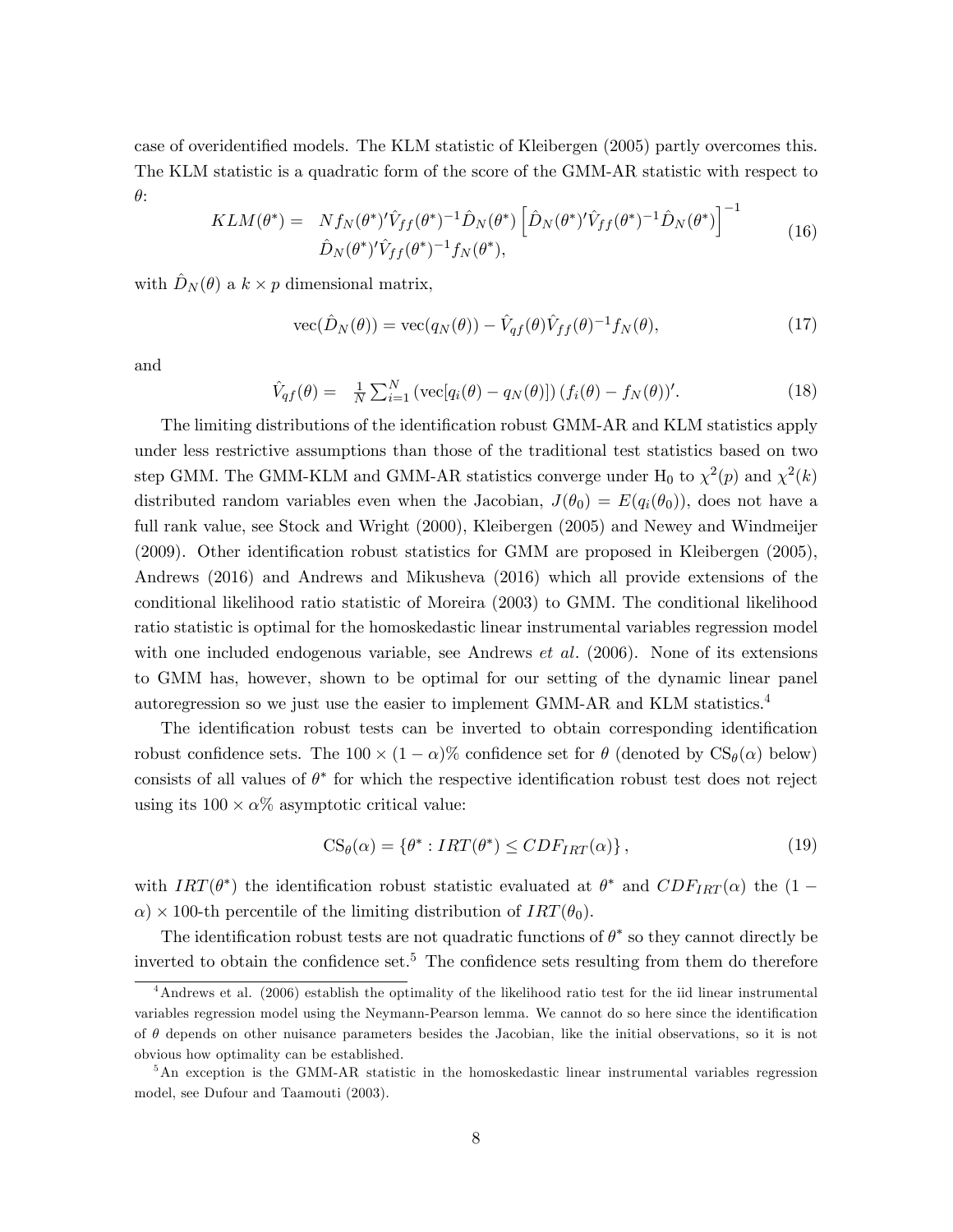not have the usual expression of an estimator plus or minus a multiple of the standard error. Instead, we have to specify a *p*-dimensional grid of values of  $\theta^*$  and compute the identification robust statistic for every value of  $\theta^*$  on the grid to determine if it is less than the appropriate critical value so  $\theta^*$  is part of the confidence set.

Specifically, the confidence set in  $(19)$  can have three distinct shapes:

- 1. Bounded and convex: there is a closed compact set of values of  $\theta^*$  for which the identification robust test statistic does not exceed the critical value.
- 2. Unbounded: this occurs either when there are no values of  $\theta^*$  for which the identification robust test statistic exceeds the critical value (unbounded and convex), or when there are bounded sets of values of  $\theta^*$  for which the identification robust test statistic exceeds the critical value (unbounded and disjoint).
- 3. Empty: the identification robust test statistic exceeds the critical value for all values of  $\theta^*$ .

Bounded and convex confidence sets occur when the parameters of interest are well identified. Unbounded confidence sets are indicative of weak identification so if we then test  $H_0: \theta = \theta^*$  at a very large, possibly infinite, value of  $\theta^*$  using an identification robust test at, say, the  $5\%$  significance level, it does not necessarily reject. For such instances, we thus often do not reject the hypothesis of an infinite value of  $\theta$  so we obtain an unbounded 95% confidence set. In Dufour (1997, Theorems 3.3 and 3.6), it is shown that any size correct procedure used to test parameters which can be non-identified must have a positive probability of producing an unbounded  $95\%$  confidence set. Conversely, also any test procedure, like, for example, the Wald  $t$ -test, which can not generate an unbounded  $95\%$  confidence set, can not be a size correct test procedure when the tested parameter can be non-identified. Empty confidence sets occur when the model is misspecified so there is no value of  $\theta$  for which the moment condition holds. Since the GMM-AR statistic tests whether all moment conditions hold, it also tests misspecification. It can therefore result in empty confidence sets but the KLM test cannot since it is equal to zero at the continuous updating estimator of Hansen *et* al: (1996), which is the minimizer of the GMM-AR statistic.

The identification robust statistics conduct tests on the full parameter vector  $\theta$ . Valid  $(1 - \alpha) \times 100\%$  confidence sets for the individual elements of  $\theta$  then result by projecting the joint p-dimensional  $(1 - \alpha) \times 100\%$  confidence set for  $\theta$  on the p different axes. These projection based confidence sets are size correct so they contain the true value of  $\theta$  with a probability which is at least  $(1 - \alpha) \times 100\%$  irrespective of the strength of identification. Projection based confidence sets can face computational issues when  $p$  is rather large given the large number of points on the p-dimensional grid for which the statistic then has to be computed.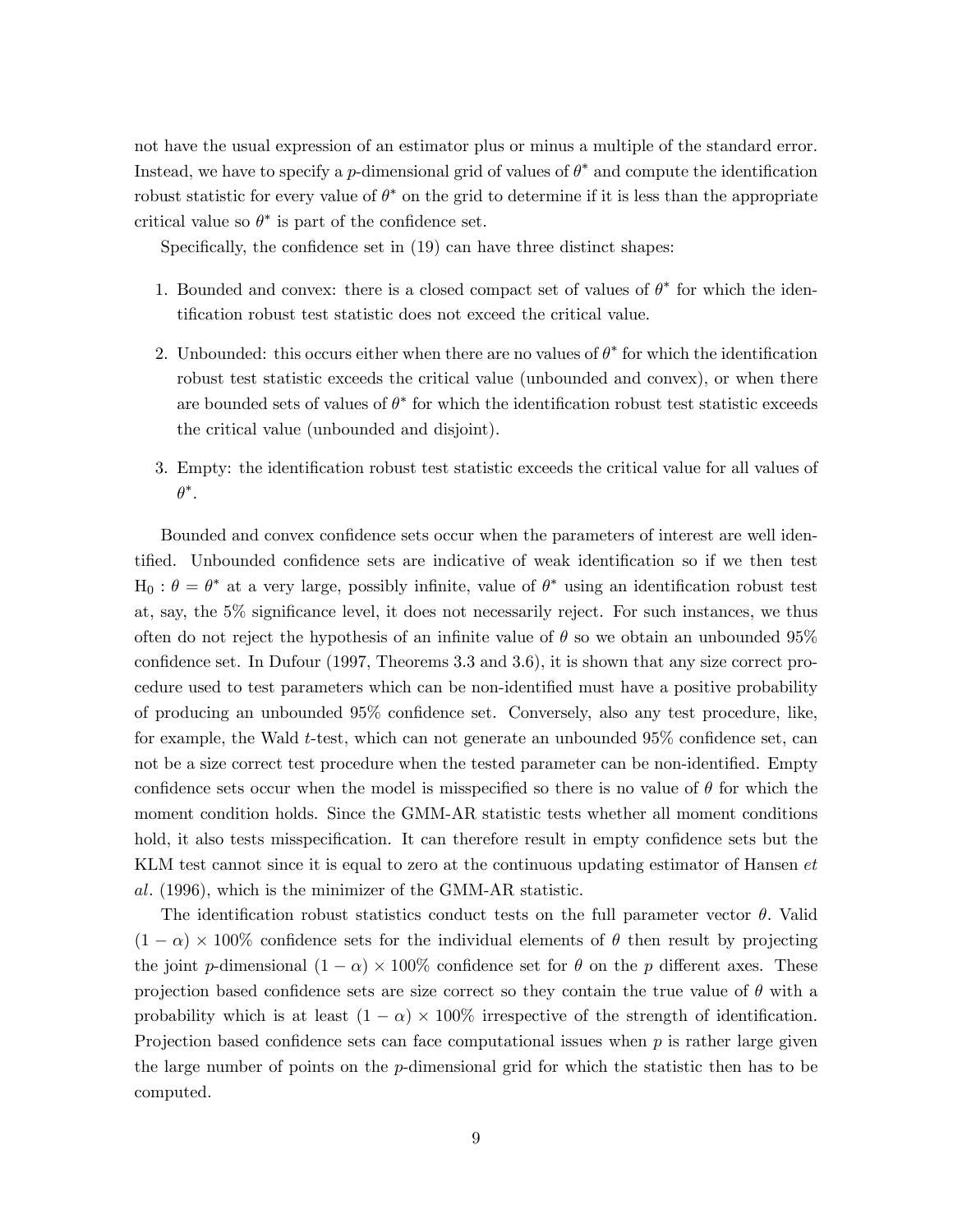Confidence sets for the individual elements of  $\theta$  can also be obtained by plugging in an estimator for the remaining elements of  $\theta$  after which the (conditional) limiting distribution can be sharpened using the usual degrees of freedom correction of the  $\chi^2$  limiting distributions. The resulting confidence sets only have correct coverage when these remaining parameters are well identified, see Kleibergen (2005). Just in some isolated cases, such, as for example, when using the GMM-AR statistic in the homoskedastic linear instrumental variables regression model or in the linear factor model for determining risk premia in finance, can we prove that these confidence sets are valid without requiring the partialled out parameters to be well identified, see Guggenberger *et al.* (2012, 2019), Kleibergen and Zhan (2020), Kleibergen  $(2020)$  and Kleibergen *et al.*  $(2020)$ .

# 2.3 Using identification robust tests to highlight identification issues

Identification robust GMM tests are size correct irrespective of the identification strength. Therefore, their rejection frequencies can be used in a straightforward manner to illustrate the identification issues at particular values of the autoregressive parameter in the dynamic panel data model. The conventional t-test based on the two step GMM estimator is not suitable for this purpose as it is size distorted in the case of weak identification and, hence, rejection frequencies would not equal the significance level.

To illustrate the identification issues for the different moment conditions, we compute the rejection frequencies of 5% significance KLM tests of  $H_0$ :  $\theta = 0.5$  for a range of (true data generating) values  $\theta_0$ . We do so by simulating data from the panel autoregressive model in (1) with three or four time series observations, so  $T = 3$  or 4, and two hundred and fifty individuals, so  $N = 250$ . The individual specific effects  $c_i$  and idiosyncratic errors  $u_{it}$  are independently generated from  $N(0, \sigma_c^2)$  and  $N(0, 1)$  distributions respectively. We vary the value of  $\sigma_c^2$  to show the sensitivity of the identification of  $\theta$  using the panel moment conditions to the variance of the initial observations. We assume mean stationarity so  $(7)-(9)$  hold.

We consider four KLM tests based on Dif, Lev, Sys and AS moment conditions, which have been calculated according to equation (16) using  $\theta^* = 0.5$ . The figures in Panels 1 and 2 show the rejection frequencies of KLM tests of  $H_0$  :  $\theta = 0.5$  with 5% significance for four values of  $\sigma_c^2$  and a range of true values  $\theta_0$ . Panel 1 does so for three times series observations while Panel 2 covers four time series observations. The simulation experiment is designed such that the variance of the initial observations becomes very large when  $\theta_0$  gets close to one and  $\sigma_c^2$  exceeds zero.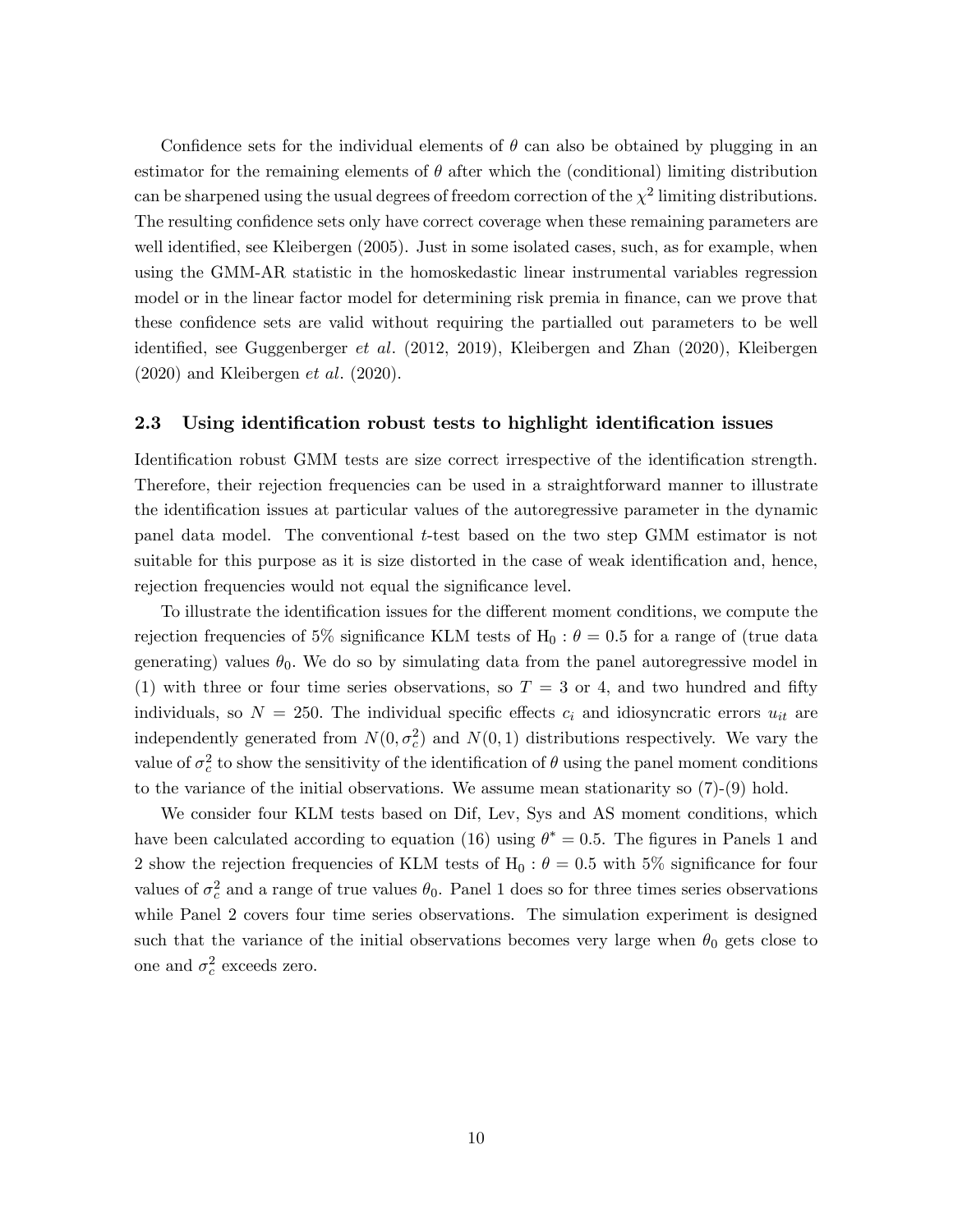Panel 1. Rejection frequencies of KLM test of  $H_0$ :  $\theta = 0.5$  with 5% significance using different moment conditions for  $T = 3$ ,  $N = 250$  and  $\sigma_c^2 = 0$  (dashed), 0.5 (solid), one (dashed-dot) and two (dotted)



Figure 1.1: Dif moment conditions Figure 1.2: Lev moment conditions



Figure 1.3: Sys moment conditions

Figures 1.1 and 2.1 show that the rejection frequencies of the KLM test with Dif moment conditions for  $\theta_0$  close to one converges to the significance level of 5%. It is well known that the Jacobian of the Dif moment conditions is zero when  $\theta_0$  equals one so they then do not identify  $\theta$ . The KLM test is identification robust which explains why the rejection frequency equals the significance level both at the hypothesized value of  $\theta^* = 0.5$  and when  $\theta_0$  is close to one for all values of  $\sigma_c^2$ . The latter results since the Dif moment conditions do then not identify  $\theta$ , hence the KLM test has no discriminating power so the power of the KLM test equals the significance level.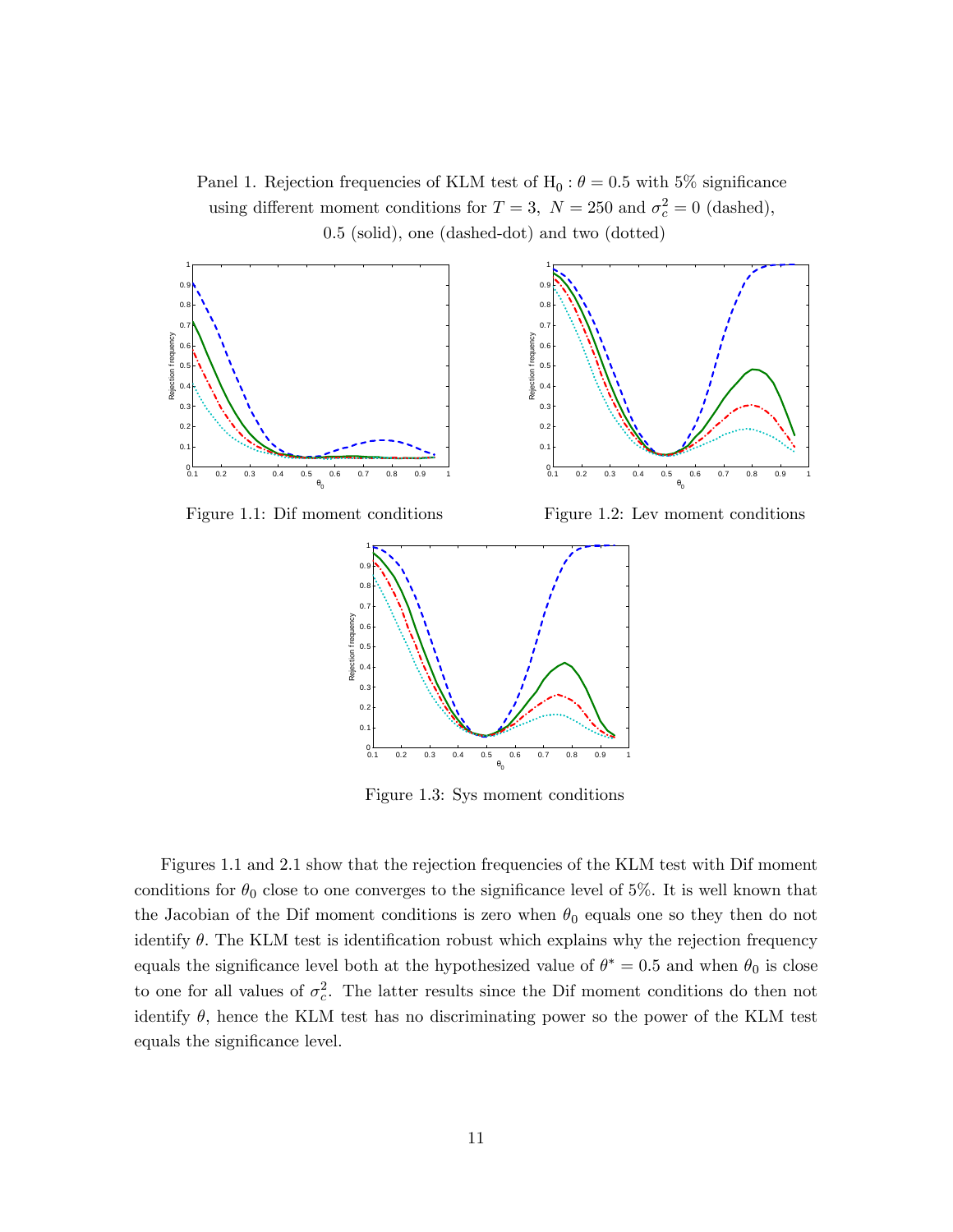Panel 2. Rejection frequencies of KLM test of  $H_0$ :  $\theta = 0.5$  with 5% significance using different moment conditions for  $T = 4$ ,  $N = 250$  and  $\sigma_c^2 = 0$  (dashed), 0.5 (solid), one (dashed-dot) and two (dotted)



Figure 2.3: Sys moment conditions Figure 2.4: AS moment conditions

Figures 1.2 and 2.2 show the rejection frequencies of 5% significance tests of  $H_0$  :  $\theta = 0.5$ using the KLM test with Lev moment conditions. Interestingly, these figures show that the Lev moment conditions only identify  $\theta$  when the true value  $\theta_0$  is close to one when  $\sigma_c^2 = 0$ . Non-zero values of  $\sigma_c^2$  correspond with a large variance of the initial observations when  $\theta_0$  is close to one and Figures 1.2 and 2.2 show that the Lev moment conditions do not identify  $\theta$  in this case. This contradicts the common perception that the Lev moment conditions generally identify  $\theta$  irrespective of the setting of nuisance parameters, like, the variance of the initial observations.

Figures 1.3 and 2.3 show the rejection frequencies of 5% significance tests of H<sub>0</sub> :  $\theta = 0.5$ using the KLM test with Sys moment conditions. Surprisingly, these figures show that the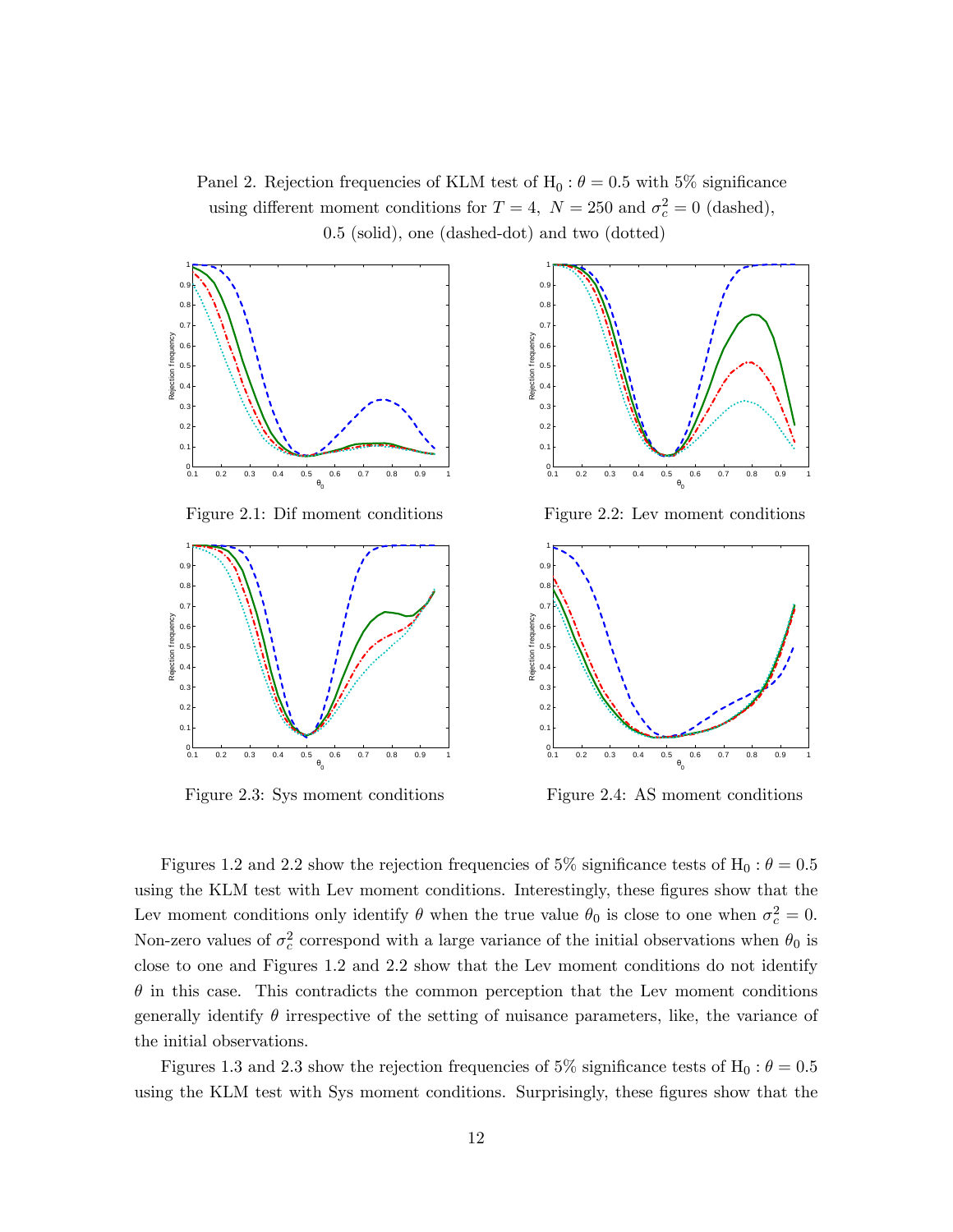Sys moment conditions do not identify  $\theta$  when  $\theta_0$  is close to one and  $\sigma_c^2 > 0$  when  $T = 3$  but do so when  $T = 4$ .

Figure 2.4 shows the rejection frequencies of 5% significance tests of H<sub>0</sub> :  $\theta = 0.5$  using the KLM test with AS moment conditions. These rejection frequencies show that the AS moment conditions, which are not defined for  $T = 3$ , identify  $\theta$  when its true value is close to one and the variance of the initial observations is very large. Interestingly, the rejection frequencies of KLM tests of  $H_0$  using the Sys and AS moment conditions are very close when  $\theta_0$  is near one when paired with large variances of the initial observations.

Summarizing, Panels 1 and 2 illustrate a few stylized facts that concern the identification of  $\theta$  for the DGP used in the simulation experiment:

- 1. Dif moment conditions do not identify  $\theta$  when  $\theta_0$  is close to one for general T.
- 2. Lev moment conditions do not identify  $\theta$  when  $\theta_0$  is close to one for large variances of the initial observations for general  $T$ .
- 3. Sys moment conditions do not identify  $\theta$  when  $\theta_0$  is close to one for large variances of the initial observations when  $T = 3$ .
- 4. Sys and AS moment conditions identify  $\theta$  when  $\theta_0$  is close to one for large variances of the initial observations when  $T$  exceeds 3.
- 5. The rejection frequencies of KLM tests of  $H_0$  using AS and Sys moment conditions when  $\theta_0$  is close to one and the variance of the initial observations is large are almost identical.

Except for the first stylized fact, a theory backing them up is lacking so we aim to provide one in the sections ahead. In doing so, we show that all information regarding  $\theta$ , when its true value is close to one and the variance of the initial observations is large, is contained in a set of, so-called, robust moment conditions which are a combination of either the AS or Sys moment conditions. We furthermore show that the KLM test based on the original AS or Sys moment conditions, as reported in Panels 1 and 2, makes optimal use of these robust sample moments when only they contain information on  $\theta$ .

Alongside the identification issues we can infer from the rejection frequencies in Panels 1 and 2, they are also indicative of the different kind of confidence sets that can result from the identification robust tests as discussed previously. For example, the low rejection frequencies occurring for  $\theta_0$  around one, that result from the identification issues, show that the 95% confidence sets for  $\theta$  are then typically very wide, possibly unbounded, when  $\theta_0$  has such a value paired with a large variance of the initial observations. To visualize this further, Panel 3 contains the (one minus the) p-value plots of KLM tests using AS, Dif, Lev and Sys moment conditions for four data sets using the same DGPs as in Panels 1-2 with  $N = 250$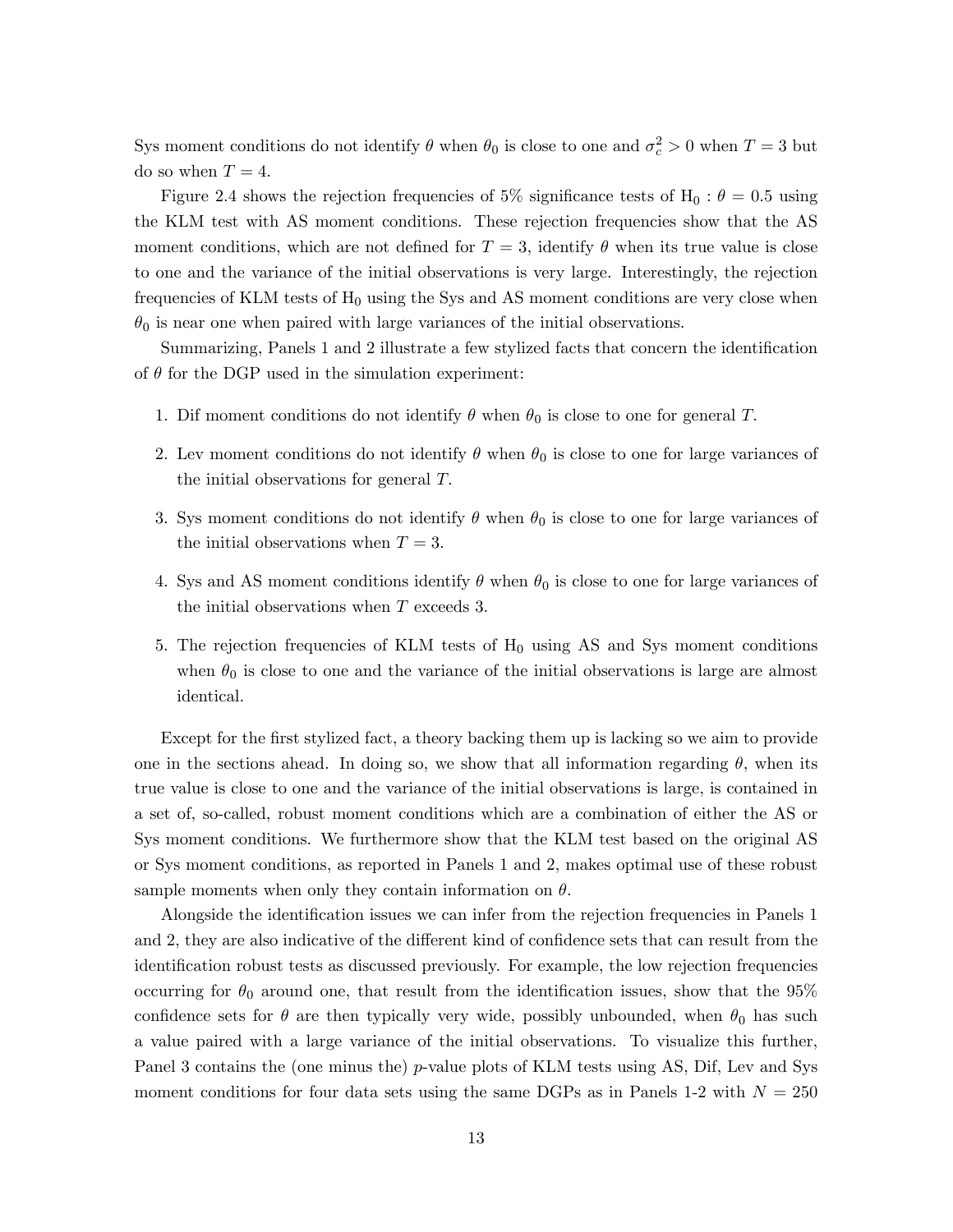and  $\theta_0 = 0.95$ .<sup>6</sup> The DGPs used for the four figures differ over the values of T and  $\sigma_c^2$ . The intersections of the depicted p-value plots with the line at  $0.95$  indicate the  $95\%$  confidence sets of KLM tests with the respective moment condition.

In Figures 3.1 and 3.3,  $\sigma_c^2 = 0$  so identification issues only occur at  $\theta_0$  close to one when using the Dif moment conditions. Since  $\theta_0$  is 0.95, this explains why the p-value plots of the KLM test with the Dif moments conditions do not cross the line at 0.95 in Figures 3.1 and 3.3 so the resulting  $95\%$  confidence sets are very wide. The p-value plots in Figures 3.1 and 3.3 of KLM tests with Sys and Lev moment conditions show that they lead to bounded 95% confidence sets since these moment conditions have no identification issues when  $T = 3$  and  $\sigma_c^2=0.$ 

In Figure 3.2, where  $T = 3$  and  $\sigma_c^2 = 0.5$ , none of the *p*-value plots crosses the line at 0.95 so 95% confidence sets that result from KLM tests with Dif, Lev and Sys moment conditions are all very wide and possibly unbounded. This is indicative of the identification issues when  $T = 3$  and  $\sigma_c^2 = 0.5$  for true values of  $\theta$  close to one.

In Figure 3.4, where  $T = 4$  and  $\sigma_c^2 = 0.5$ , KLM tests with Sys and AS moment conditions both result in finite 95% confidence sets while the KLM test with Dif and Lev moment conditions leads to very wide possibly unbounded confidence sets. Hence, Sys and AS moment conditions have no identification issues while Dif and Lev moment conditions do. The AS moment conditions are quadratic functions of  $\theta$  which explains the somewhat unusual shape of their p-value plots in Figures 3.3 and 3.4.

 $6$ We note that the figures in Panel 3 show (one minus) the p-value for one realized data set and do not show the simulated empirical distribution function of the test under the null hypothesis which is sometimes also referred to as a p-value plot, see Davidson and MacKinnon (2002).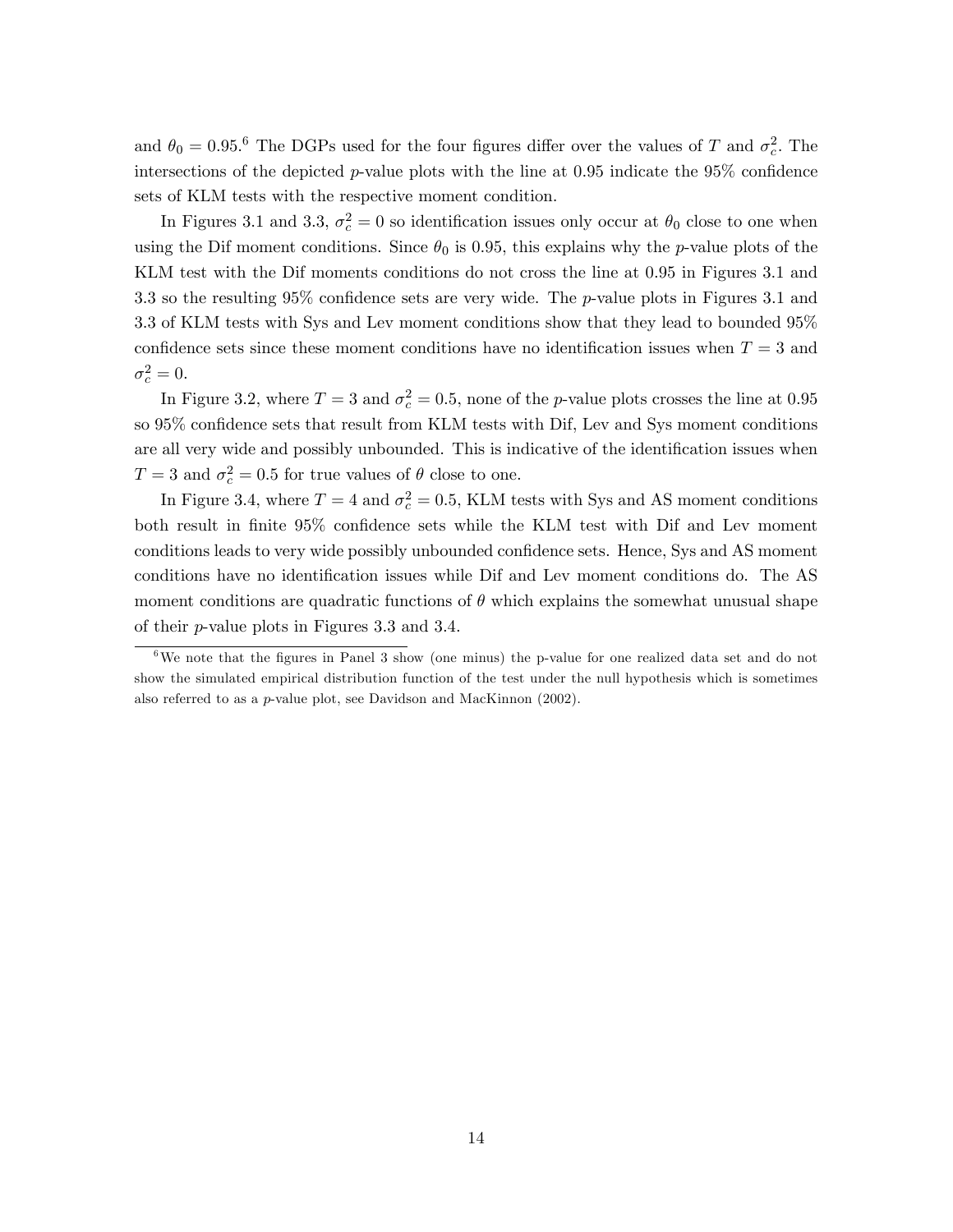



# 3 Identification from different moment conditions

Stylized facts 1-4 illustrated by the figures in Panels 1-3 show the identification issues that occur for the autoregressive parameter  $\theta$  when the variance of the initial observations is large and  $\theta_0$ , i.e. the true value in the DGP, is close to one. To pin these identification issues down precisely, we use an asymptotic sampling scheme which consists of joint drifting sequences for the autoregressive parameter and the variance of the initial observation. We indicate this dependence on the sample size N by  $\theta_{0,N}$  and  $h_N(\theta_{0,N}) = \frac{1}{\sqrt{var}}$  $\frac{1}{var(y_{i1})}$  respectively. The true value of  $\theta$ , previously denoted by  $\theta_0$ , is from now on therefore denoted by  $\theta_{0,N}$ . Assumptions 1 and 2 group the different requirements needed to obtain our results.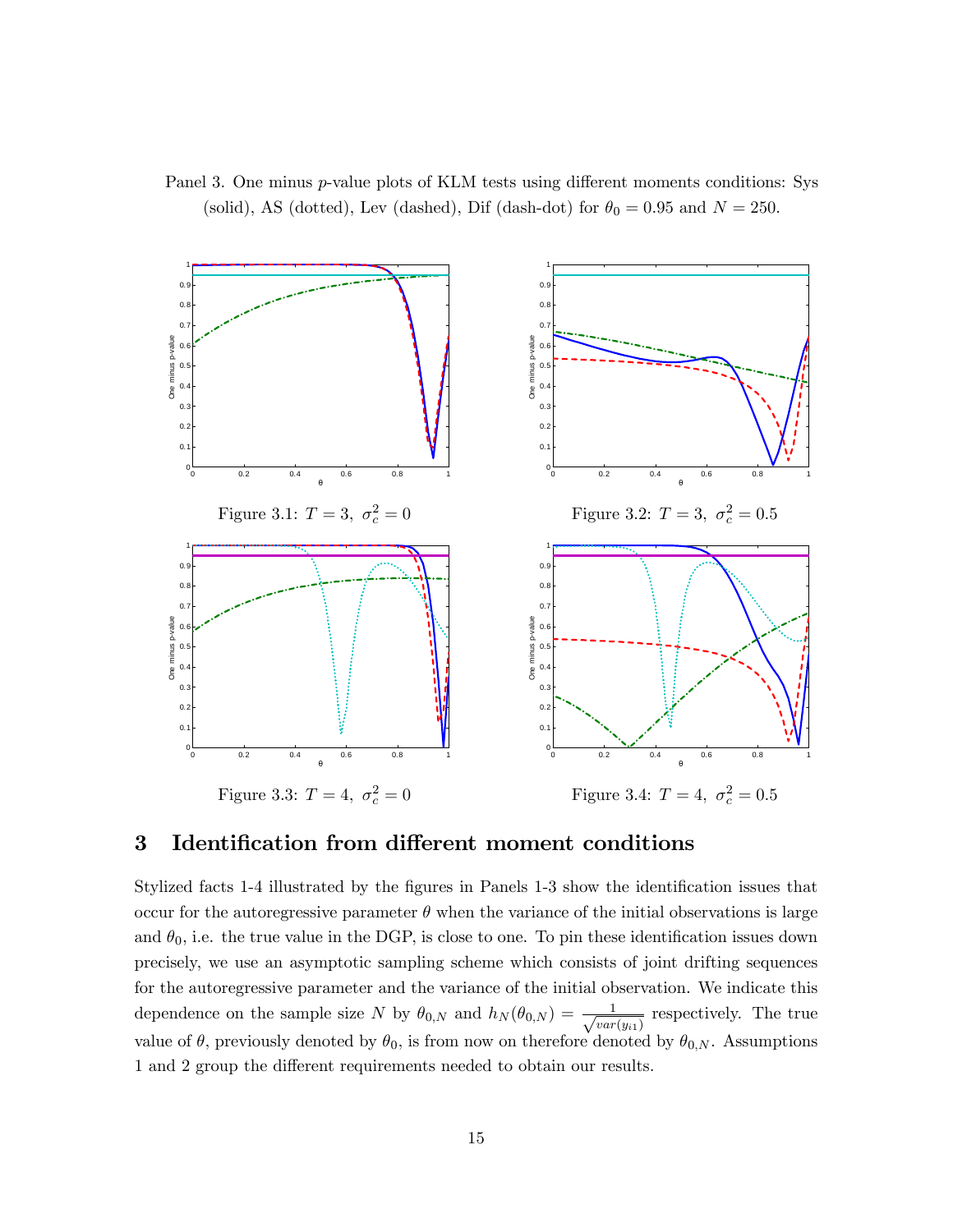**Assumption 1.** a. The drifting sequences of the autoregressive parameter and variance of the initial observations are such that:

$$
\lim_{N \to \infty} \theta_{0,N} = 1
$$
  

$$
\lim_{N \to \infty} h_N(\theta_{0,N}) = d_1,
$$
 (20)

with  $d_1$  a finite, possibly zero constant.

**b.** The initial observations satisfy the mean stationarity conditions in  $(7)-(9)$ .

**c.** The joint limit behavior of the variance of  $u_{i1}$  and  $(1 - \theta_{0,N})$  is such that

$$
\lim_{N \to \infty} (1 - \theta_{0,N}) \sigma_{1,N}^2 = d_2,
$$
\n(21)

with  $\sigma_{1,N}^2 = var(u_{i1}), d_2$  a finite, possibly zero constant and  $(1 - \theta_{0,N})^{\frac{1}{2}}u_{i1}$  is a random variable with finite fourth order moments.

**d.** The variance of the product of the initial observation  $y_{i1}$  and the disturbances  $u_{it}$  is such that

$$
var(u_{it}y_{i1}) = \sigma_t^2 var(y_{i1}), \ t = 2, ..., T,
$$
\n(22)

with  $\sigma_t^2 = var(u_{it}), t = 2, \ldots, T.$ 

**e.** The errors  $u_{i1}/\sigma_{1,N}$ ,  $u_{i2} \ldots, u_{iT}$  and  $c_i$ ,  $i = 1, \ldots, N$ , are independently distributed within individuals and over the different individuals and have mean zero, finite variance and finite fourth order moments and satisfy the conditions in (2).

Assumption 1a concerns the joint limit behavior of the variance of the initial observations and  $\theta_{0,N}$ . By the definition of  $\mu_i$  in (8) and Assumption 1a,  $\mu_i$  is also drifting with the sample size since it is a function of  $\theta_{0,N}$  and so are  $y_{i1}$  and  $\sigma_{1,N}^2$ . Assumption 1b specifies that the initial observations follow the mean stationarity assumption, which is necessary for the Lev and Sys moment conditions to hold. Assumptions 1c-e are mainly technical assumptions, which are needed to obtain our theoretical results. Assumption 1c sets an upper bound on the rate at which the variance of  $u_{i1}$  can diverge. It implies that the variance of  $u_{i1}$  is at most proportional to  $(1 - \theta_{0,N})^{-1}$  (so covariance stationarity is allowed for). Assumption 1d holds under independence of  $u_{it}$  and  $y_{i1}$  but it can also hold under less stringent conditions. In the sequel, we analyze the identification of  $\theta$  when the variance of the initial observations gets large compared to that of the subsequent disturbances. Assumption 1d enables such settings. Assumption 1e is a technical assumption which is needed to use a central limit theorem.

Assumption 1a allows the variance of the initial observations to be large jointly with a large value for the autoregressive parameter. When  $d_1$  in (20) equals zero, the rate at which  $h_N(\theta_{0,N})$  goes to zero, or the variance of the initial observation goes to infinity, is key to the identification of  $\theta$  from the sample moment conditions. We therefore put down two alternative assumptions regarding the joint convergence of the sample size and the variance of the initial observations under which there is identification or identification is problematic for specific moment conditions.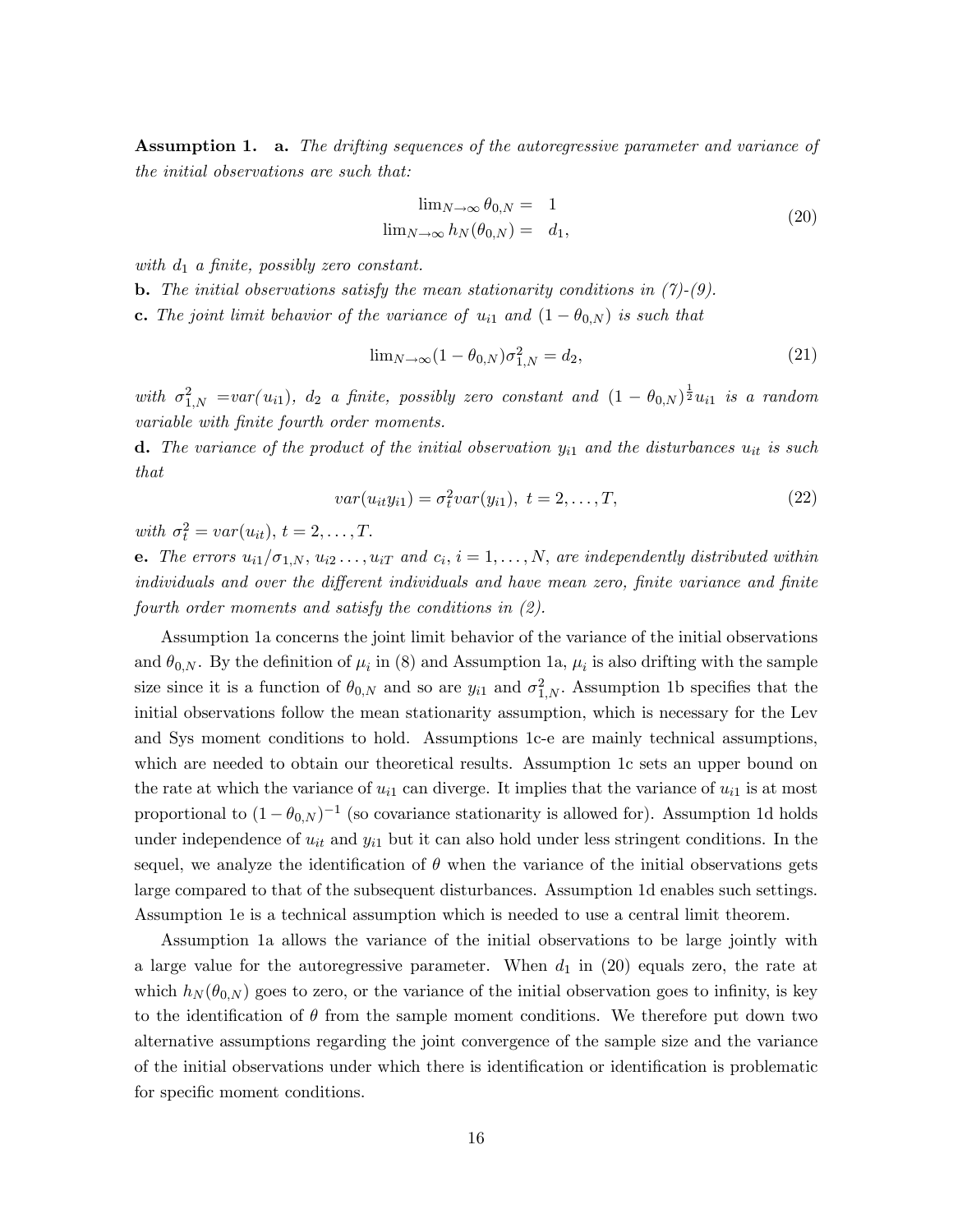**Assumption 2.** a.  $d_1 = 0$  and the drifting sequence of the variance of the initial observation is such that:

$$
h_N(\theta_{0,N})\sqrt{N} \underset{N \to \infty}{\to} 0. \tag{23}
$$

**b.**  $d_1 \neq 0$  or the drifting sequence of the variance of the initial observation is such that:

$$
h_N(\theta_{0,N})\sqrt{N} \underset{N \to \infty}{\to} \infty. \tag{24}
$$

Identification generically holds under Assumption 2b but can become problematic under Assumption 2a and then depends on the particular moment condition and number of time series observations as we show later on. In the intermediate case where  $h_N(\theta_{0,N})\sqrt{N}$  converges to a finite, but non-zero constant, we are in a case similar to that discussed in the weak instrument literature where the sample Jacobian converges to a random variable which leads to inconsistent estimators with non-standard behavior of their corresponding t-statistics. Because of the practical similarities with Assumption 2a, however, we do not separately discuss it.

Since any assumption about the convergence rates of the sample size and the variance of the initial observations is to a large extent arbitrary, also the identification of  $\theta$  by these conditions is arbitrary for DGPs for which the true value of  $\theta$  is close to one and the variance of the initial observations is infinite when the true value of  $\theta$  equals one. Some plausible DGPs, all of which accord with mean stationarity (7)-(9), for the initial observations belong to this category:

**DGP 1.** 
$$
\sigma_c^2 = \text{var}(c_i)
$$
,  $\sigma_{1,N}^2 = \sigma_1^2$ ,  $h(\theta_{0,N})^{-2} = \sigma_c^2/(1 - \theta_{0,N})^2 + \sigma_1^2$ , so when  $\theta_{0,N} \underset{N \to \infty}{\to} 1$ ,   
  $(1 - \theta_{0,N})^{-1}h(\theta_{0,N}) \underset{N \to \infty}{\to} \sigma_c^{-1}$ .

**DGP 2.** 
$$
\sigma_c^2 = \text{var}(c_i)
$$
,  $\sigma_{1,N}^2 = \frac{\sigma^2}{1-\theta_{0,N}^2}$ ,  $\sigma^2 = \text{var}(u_{it})$ ,  $t = 2, ..., T$ ,  $h(\theta_{0,N})^{-2} = \sigma_c^2/(1-\theta_{0,N})^2 + \sigma^2/(1-\theta_{0,N}^2)$ , so when  $\theta_{0,N} \to 1$ ,  $(1-\theta_{0,N})^{-1}h(\theta_{0,N}) \to \sigma_c^{-1}$ .

**DGP 3.** 
$$
\sigma_{\mu}^2 = \text{var}(\mu_i)
$$
,  $\sigma_{1,N}^2 = \frac{\sigma^2}{1-\theta_{0,N}^2}$ ,  $\sigma^2 = \text{var}(u_{it})$ ,  $t = 2, ..., T$ ,  $h(\theta_{0,N})^{-2} = \sigma_{\mu}^2 + \sigma^2/(1-\theta_{0,N}^2)$ , so when  $\theta_{0,N} \to 1$ ,  $(1-\theta_{0,N}^2)^{-\frac{1}{2}}h(\theta_{0,N}) \to \sigma^{-1}$ .

**DGP 4.** 
$$
\sigma_{\mu}^2 = \text{var}(\mu_i)
$$
,  $\sigma_{1,N}^2 = \sigma^2 \frac{1 - \theta_{0,N}^{2(g+1)}}{1 - \theta_{0,N}^2}$ ,  $\sigma^2 = \text{var}(u_{it})$ ,  $t = 2, ..., T$ ,  $h(\theta_{0,N})^{-2} = \sigma_{\mu}^2 +$   

$$
\sigma^2 \frac{1 - \theta_{0,N}^{2(g+1)}}{1 - \theta_{0,N}^2}
$$
, so when  $\theta_{0,N} \to 1$ ,  $\left(\frac{1 - \theta_{0,N}^2}{1 - \theta_{0,N}^{2(g+1)}}\right)^{-\frac{1}{2}} h(\theta_{0,N}) \to \sigma^{-1}$ .

**DGP 5.** 
$$
\sigma_c^2 = \text{var}(c_i)
$$
,  $\sigma_{1,N}^2 = \sigma^2 \frac{1 - \theta_{0,N}^{c(y+1)}}{1 - \theta_{0,N}^2}$ ,  $\sigma^2 = \text{var}(u_{it})$ ,  $t = 2, ..., T$ ,  $h(\theta_{0,N})^{-2} = \sigma_c^2/(1 - \theta_{0,N})^2 + \sigma^2 \frac{1 - \theta_{0,N}^{2(g+1)}}{1 - \theta_{0,N}^2}$ , so when  $\theta_{0,N} \to 1$ ,  $(1 - \theta_{0,N})^{-1} h(\theta_{0,N}) \to \sigma_c^{-1}$ .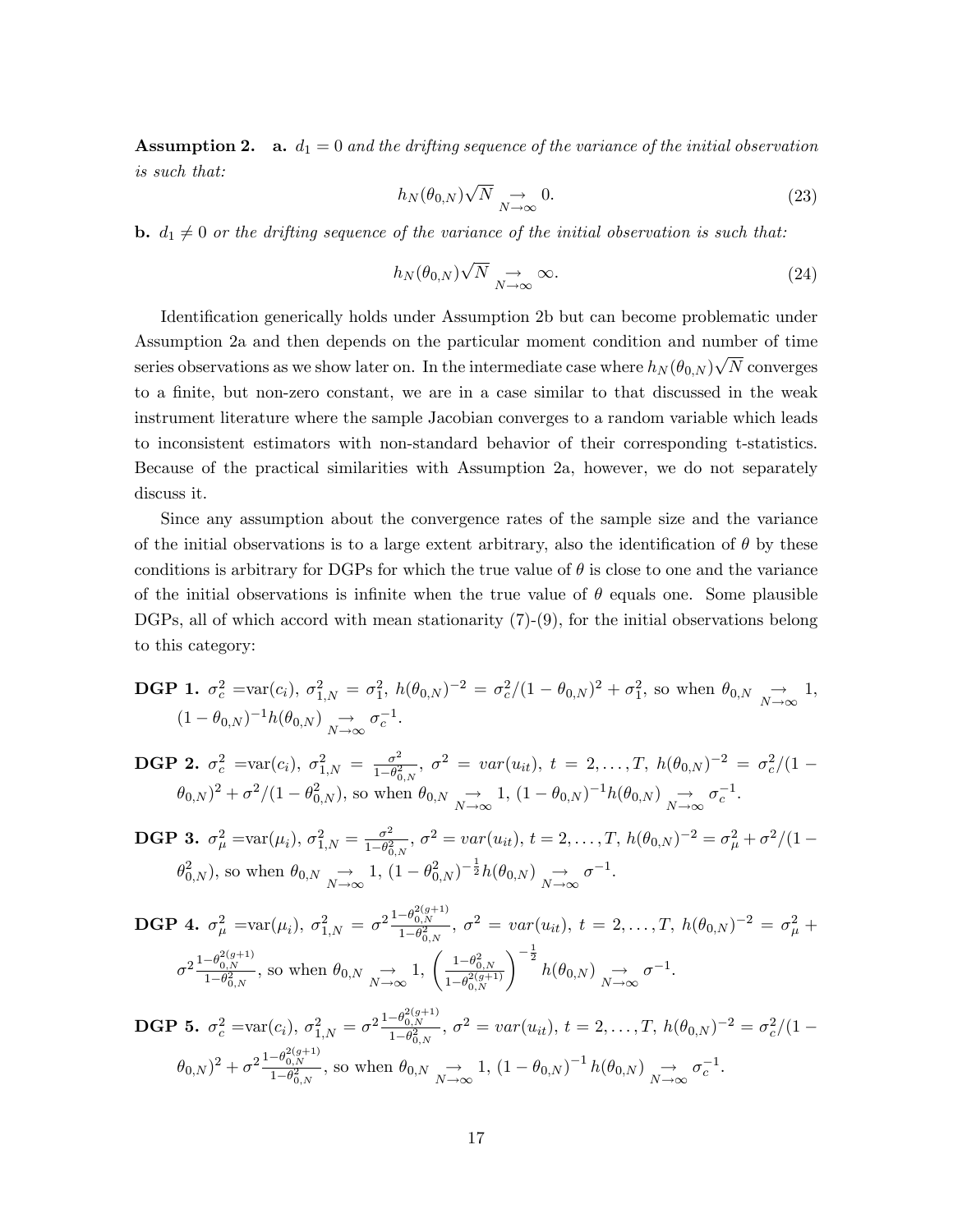DGPs 4 and 5 characterize an autoregressive process of order one that has started g periods in the past while the initial observations that result from DGP 2 and 3 result from an autoregressive process that has started an infinite number of periods in the past. DGPs 2 and 3 are also used by Blundell and Bond (1998) and Arellano and Bover (1995) use DGP 2, but these studies keep the variance of the initial observations fixed.

For DGPs 1-5 to imply Assumption 2a, the limiting sequence  $\theta_{0,N}$  has to be such that:

DGP 1, 2, 5: 
$$
(1 - \theta_{0,N})\sqrt{N} \rightarrow 0
$$
 for which it is sufficient that  $\theta_{0,N} = 1 - \frac{e}{N^{\frac{1}{2}(1+\epsilon)}}$ 

\nDGP 3:  $(1 - \theta_{0,N}^2)N \rightarrow 0$  for which it is sufficient that  $\theta_{0,N} = 1 - \frac{e}{N^{1+\epsilon}}$ 

\nDGP 4:  $\frac{N}{g} \rightarrow 0$ ,  $0$ ,  $(25)$ 

with e a constant and  $\epsilon$  some real number larger than zero. In the case of DGP 4, (25) implies that the process has been running longer than the sample size  $N$ . Kruiniger (2009) uses the above specification of DGP 3 with  $\epsilon = 0$  and DGP 4 with  $N/g$  converging to a constant to construct local to unity asymptotic approximations of the distributions of two step GMM estimators that use the Dif, Lev or Sys moment conditions.

We do not confine ourselves to a specific DGP for the initial observations so we obtain results that apply more generally. While the (non-) identification conditions for identifying  $\theta$  that result from the above data generating processes might be (in)plausible, it is the arbitrariness of them which is problematic. Additionally, the identification condition might hold but it can still lead to large size distortions of Wald test statistics, like, the t-test.

To analyze the identification of  $\theta$  by the different moment conditions for a general number of time periods  $T$ , we start out with a representation theorem. For the different moment conditions, it states the behavior of the sample moments and their derivatives under Assumptions 1 and 2a.

**Theorem 1 (Representation Theorem).** Under Assumptions 1 and 2a, we can characterize the large sample behavior of the Dif, Lev, NL, AS and Sys sample moments for T time series observations and their derivatives by:

$$
\begin{pmatrix}\nf_N^j(\theta) \\
q_N^j(\theta)\n\end{pmatrix} = \begin{pmatrix}\nA_f^j(\theta) \\
A_q^j(\theta)\n\end{pmatrix} \left[\frac{1}{h_N(\theta_{0,N})\sqrt{N}}\left(\psi - h_N(\theta_{0,N})\sigma_{1,N}\iota_{T-1}\psi_c\right) - \iota_{T-1}d_2\right] + \n\begin{pmatrix}\n\mu_f^j(\theta, \bar{\sigma}^2) \\
\mu_q^j(\theta, \bar{\sigma}^2)\n\end{pmatrix} + o_p(1),
$$
\n(26)

with  $j = Diff$ , Lev, NL, AS, Sys. The specifications of the  $k_j$ -dimensional sample moments  $f^j_\lambda$  $\hat{N}^{j}(\theta)$  and derivatives  $q^{j}_{N}$  $\hat{N}^{j}(\theta)$  are given in the Appendix. Furthermore,  $A_f^j$  $_{f}^{j}(\theta),$   $A_{q}^{j}(\theta),$   $\mu_{f}^{j}$  $_{f}^{j}(\theta,\bar{\sigma}^{2})$ and  $\mu_q^j(\theta, \bar{\sigma}^2)$  are constant  $k_j \times (T-1)$ ,  $k_j \times (T-1)$ ,  $k_j \times 1$  and  $k_j \times 1$  dimensional matrices,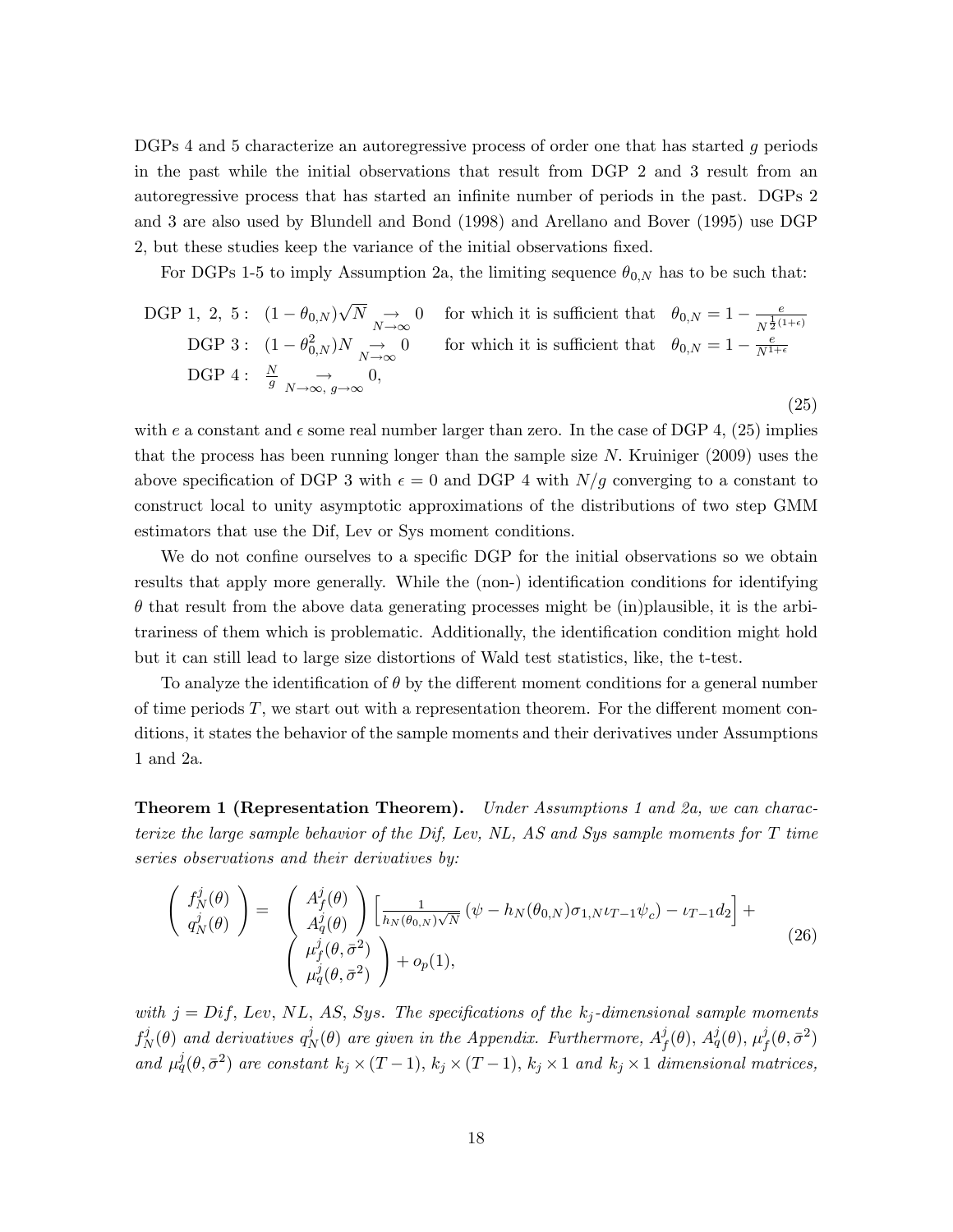$$
\bar{\sigma}^2 = (\sigma_2^2 \dots \sigma_T^2),
$$
\n
$$
\frac{h_N(\theta_{0,N})}{\sqrt{N}} \sum_{i=1}^N \begin{pmatrix} y_{i1} u_{i2} \\ \vdots \\ y_{i1} u_{iT} \\ y_{i1} u_{iT} \end{pmatrix} \xrightarrow{d} \psi
$$
\n
$$
\frac{1}{\sqrt{N}} \sum_{i=1}^N \frac{u_{i1}}{\sigma_{1,N}} c_i \xrightarrow{d} \psi_c,
$$
\n
$$
(27)
$$

so  $\psi$  is a  $(T - 1)$ -dimensional normal random vector,  $\psi \sim N(0, diag(\sigma_2^2 \dots \sigma_T^2)), \psi_c \sim$  $N(0, var(c_i))$  and independent from  $\psi$ , and  $\iota_{T-1}$  is a  $(T-1)$ -dimensional vector of ones. The specifications of  $A_f^j$  $j^j_f(\theta),\ A^j_q(\theta),\ \mu^j_f$  $f^j_{f}(\theta, \bar{\sigma}^2),\; \mu^j_{q}(\theta, \bar{\sigma}^2)$  for values of  $T$  equal to 3-5 are all stated in the Appendix.

**Proof.** see the Appendix.

The representation theorem in Theorem 1 is reminiscent of the cointegration representation theorem, see e.g. Engle and Granger  $(1987)$  and Johansen  $(1991)$ . Identical to that representation theorem, Theorem 1 shows that the behavior of the moment series changes over different directions.

Theorem 1 implies that the sample moment and its derivative diverge in the direction of  $A_f^{j}(\theta)$  $A_q^j(\theta)$ ) since the latter components get multiplied by  $\frac{1}{h(\theta_{0,N})\sqrt{N}}$ , which under Assumption 2a goes off to infinity when the sample size increases. The only identifying information for  $\theta$  then results from that part of the sample moment which does not depend on  $\psi$ . Since  $\psi$  only affects the part of the sample moments spanned by  $A^j_{\mu}$  $f_f^{\jmath}(\theta)$ , the sample moments are independent of  $\psi$  in the direction of the maximal non-degenerate space spanned by vectors orthogonal to  $A^j_t$  $f(\theta)$  to which we refer as the orthogonal complement of  $A_f^j$  $f_f^j(\theta)$ . We construct the orthogonal complement, which we denote by  $A<sup>j</sup><sub>f</sub>$  $f(\theta)_{\perp}$ , as the full rank matrix projecting on the orthogonal complement of the range space of  $A<sup>j</sup><sub>f</sub>$  $f_f^j(\theta)$ . It consists of the minimal set of vectors spanning the null space of the columns of  $A<sup>j</sup>$  $f_f^{\jmath}(\theta)$ . In the case the null space has dimension zero, a full rank specification of  $A^j_t$  $f(\theta)$ <sub> $\perp$ </sub> can not be constructed.

When we pre-multiply the sample moments by the orthogonal complement of  $A<sup>j</sup>$  $^{\jmath}_{f}(\theta)$ , we obtain

$$
A_f^j(\theta)_{\perp}^j f_N^j(\theta) = A_f^j(\theta)_{\perp}^j \mu_f^j(\theta, \bar{\sigma}^2) + o_p(1).
$$
 (28)

Compared with expression (26) in Theorem 1, the elements multiplied by  $A<sup>j</sup><sub>f</sub>$  $f^{\jmath}(\theta)$  have dropped out since  $A^j_t$  $j_f(\theta)_{\perp}^{\prime}A_f^j$  $f(\theta) \equiv 0$ . The right hand side of (28) now contains all remaining identifying elements of the original moment conditions. From expression  $(28)$ , it is seen that identification results only when (1)  $A<sup>j</sup>$  $f^j(\theta)_\perp$  is a full rank matrix; (2)  $A^j_f$  $j_f(\theta)_{\perp}^\prime \mu_f^j$  $f^j_f(\theta, \bar{\sigma}^2) \neq 0$  for all  $\theta \neq \theta_{0,N}$ .

For an illustrative example of Theorem 1, consider the large sample behavior for  $T = 3$ of the Lev sample moment,  $\frac{1}{N} \sum_{i=1}^{N} \Delta y_{i2}(y_{i3} - \theta y_{i2})$ , and its derivative,  $-\frac{1}{N}$  $\frac{1}{N} \sum_{i=1}^{N} y_{i2} \Delta y_{i2},$ when  $\theta_{0,N}$  converges to one according to (20) and mean stationarity (8)-(9) applies. The Lev moment condition has been proposed by Arellano and Bover (1995) and Blundell and Bond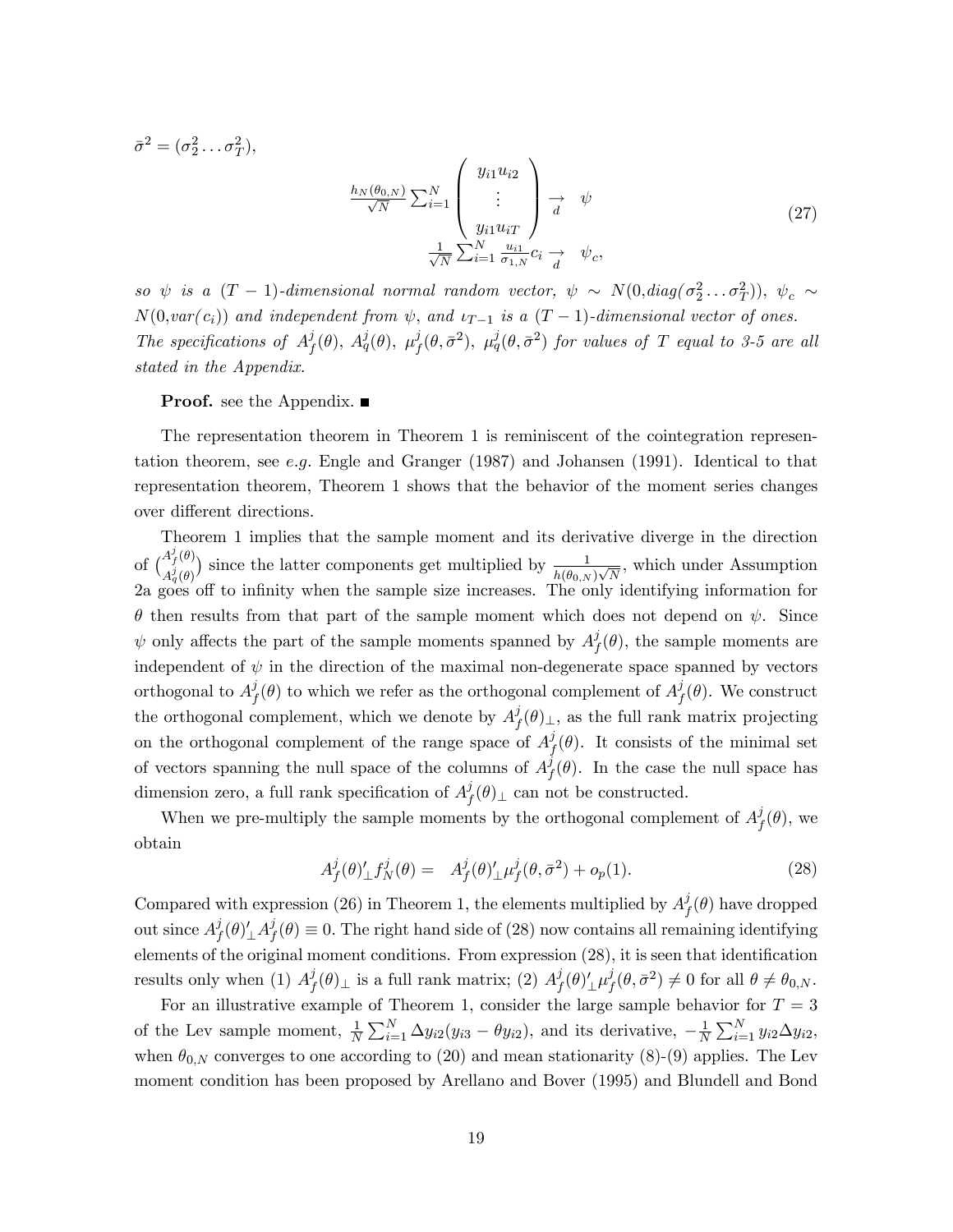(1998) to overcome the identification problems of the Dif moment condition near the unit root. Under Assumption 1, the relevant elements for the large sample behavior are:

$$
f_N^{Lev}(\theta) = \frac{1}{N} \sum_{i=1}^N \Delta y_{i2} (y_{i3} - \theta y_{i2})
$$
  
\n
$$
= (1 - \theta) \left\{ \frac{1}{N} \sum_{i=1}^N u_{i2}^2 + \frac{1}{N} \sum_{i=1}^N u_{i2} y_{i1} + \frac{1}{N} \sum_{i=1}^N (\theta_{0,N} - 1) u_{i1} y_{i1} \right\} + o_p(1),
$$
  
\n
$$
q_N^{Lev}(\theta) = -\frac{1}{N} \sum_{i=1}^N y_{i2} \Delta y_{i2}
$$
  
\n
$$
= -\frac{1}{N} \sum_{i=1}^N u_{i2}^2 - \frac{1}{N} \sum_{i=1}^N u_{i2} y_{i1}
$$
  
\n
$$
- \frac{1}{N} \sum_{i=1}^N (1 - \theta_{0,N}) u_{i1} y_{i1} + o_p(1),
$$
  
\n(29)

see the proof of Theorem 1 in the Appendix for a derivation. The  $o_p(1)$  remainder terms contain all elements in (29) that can not dominate the large sample behavior when  $\theta_{0,N}$ goes to one according to the drifting parameter sequences defined in Assumption 1. The components explicitly specified in (29) either have a non-zero mean or depend on the initial observations  $y_{i1}$ . Under Assumption 1, we have that

$$
h_N(\theta_{0,N}) \frac{1}{\sqrt{N}} \sum_{i=1}^N u_{i2} y_{i1} \xrightarrow{d} \psi_2, \ \frac{1}{\sqrt{N}} \sum_{i=1}^N \frac{u_{i1}}{\sigma_{1,N}} c_i \xrightarrow{d} \psi_c,
$$
 (30)

which is proven in Lemma 1 in the Appendix and where  $\psi_2$  and  $\psi_c$  are independent normal random variables with mean zero and variance  $\sigma_2^2$  and  $\sigma_c^2$ ,  $\sigma_c^2$  =var( $c_i$ ). It explains why 1  $\frac{1}{N} \sum_{i=1}^{N} u_{i2}y_{i1}$  and  $\frac{1}{N} \sum_{i=1}^{N} (\theta_{0,N} - 1)u_{i1}y_{i1} = \frac{1}{N}$  $\frac{1}{N}\sum_{i=1}^{N}(\theta_{0,N}-1)u_{i1}^{2}+\frac{1}{N}$  $\frac{1}{N} \sum_{i=1}^{N} u_{i1} c_i$  explicitly appear in (29). When  $d_1$  in (20) equals zero, the rate at which  $h_N(\theta_{0,N})$  goes to zero, or the variance of the initial observation goes to infinity, determines the behavior of the sample moments in (29). For example, when  $d_1 = 0$  and these sequences are as in Assumption 2b, it holds that

$$
\frac{1}{N} \sum_{i=1}^{N} y_{i2} \Delta y_{i2} \quad \to \quad \sigma_2^2 - d_2. \tag{31}
$$

Although Assumption 1 does not fully pin down  $d_2$ , which value depends on the particular DGP for the initial observations, it is clear that the probability limit of the sample Jacobian typically differs from zero. Hence, the Lev moment condition seems to identify  $\theta$  irrespective of its true value, see Arellano and Bover (1995) and Blundell and Bond (1998). There is a caveat though since, under Assumption 2a, Theorem 1 shows that:

$$
f_N^{Lev}(\theta) = \frac{1}{h_N(\theta_{0,N})\sqrt{N}} \frac{h_N(\theta_{0,N})}{\sqrt{N}} \sum_{i=1}^N \Delta y_{i2}(y_{i3} - \theta y_{i2})
$$
  
\n
$$
= (1 - \theta) \left\{ \frac{1}{h_N(\theta_{0,N})\sqrt{N}} (\psi_2 - h_N(\theta_{0,N})\sigma_{1,N}\psi_c) + (\sigma_2^2 - d_2) \right\} + o_p(1),
$$
  
\n
$$
q_N^{Lev}(\theta) = -\frac{1}{h_N(\theta_{0,N})\sqrt{N}} \frac{h_N(\theta_{0,N})}{\sqrt{N}} \sum_{i=1}^N y_{i2} \Delta y_{i2},
$$
  
\n
$$
= -\frac{1}{h_N(\theta_{0,N})\sqrt{N}} (\psi_2 - h_N(\theta_{0,N})\sigma_{1,N}\psi_c) - (\sigma_2^2 - d_2) + o_p(1),
$$
\n(32)

which implies that the sample moments of the Lev population moment and Jacobian diverge when the sample size increases. The Lev sample moment then no longer identifies  $\theta$  since the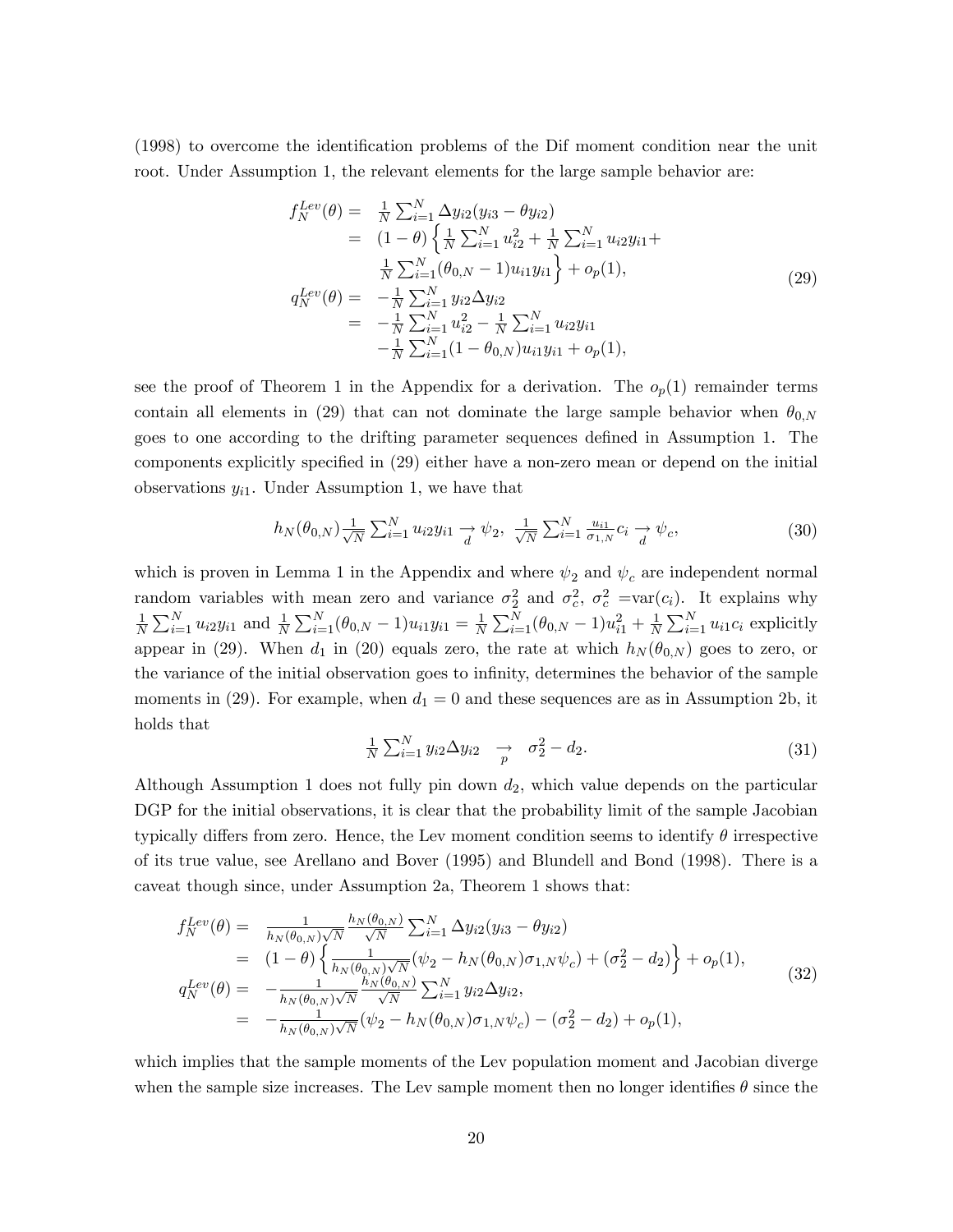components that would identify  $\theta$  in the Jacobian identification condition, i.e.  $\frac{1}{N} \sum_{i=1}^{N} u_{i2}^2$ , gets dominated by the component  $\frac{1}{N} \sum_{i=1}^{N} u_{i2}y_{i1}$  and possibly  $\frac{1}{N} \sum_{i=1}^{N} (1 - \theta_{0,N}) u_{i1}y_{i1}$ .

We next discuss what Theorem 1 implies for the different sets of moment conditions discussed previously and their respective orthogonal complements of  $A_f(\theta)$ .

**Dif and Lev conditions** When  $T = 3$  or 4, the specifications of  $\mu_t^j$  $j_f^j(\theta, \bar{\sigma}^2), \; A_f^j$  $f^{\jmath}(\theta)$  and  $A^j_{\mu}$  $f(\theta)$ <sub>⊥</sub> for the Dif and Lev moment conditions, which are stated in the proof of Theorem 1 in the Appendix, are:

$$
\begin{aligned}\n\mathbf{Diff:} \quad & \mathbf{T} = \mathbf{3} \quad \mu_f^{Dif}(\theta, \bar{\sigma}^2) = 0, \ A_f^{Dif}(\theta) = (-\theta \ 1), \ A_f^{Dif}(\theta) \perp = (1 \ \theta) \\
& \mathbf{T} = \mathbf{4} \quad \mu_f^{Dif}(\theta, \bar{\sigma}^2) = \begin{pmatrix} 0 \\ 0 \\ 0 \end{pmatrix}, \ A_f^{Dif}(\theta) = \begin{pmatrix} -\theta & 1 & 0 \\ 0 & -\theta & 1 \\ 0 & -\theta & 1 \end{pmatrix}, \ A_f^{Dif}(\theta) \perp = \begin{pmatrix} 0 \\ -1 \\ 1 \end{pmatrix}.\n\end{aligned}
$$
\n
$$
\text{For:} \quad \mathbf{T} = \mathbf{3} \quad \mu_{\theta}^{Lev}(\theta, \bar{\sigma}^2) = (1 - \theta) \begin{pmatrix} \sigma_2^2 \\ 0 \end{pmatrix} \quad \mu_{\theta}^{Lev}(\theta) = (1 - \theta) \quad \mu_{\theta}^{Lev}(\theta) \quad \text{does not exist.}
$$

Lev:  $\mathbf{T} = 3$   $\mu_f^{Lev}(\theta, \bar{\sigma}^2) = (1 - \theta)$  $\theta$ ,  $A_f^{Lev}(\theta) = (1 - \theta \, 0), \ A_f^{Lev}(\theta)_{\perp}$  does not exist  $\mathbf{T} = \mathbf{4} \quad \mu_f^{Lev}(\theta, \bar{\sigma}^2) = (1 - \theta)$ f  $\lambda$  $\sigma_2^2$  $\sigma_3^2$ 3  $\lambda$  $A_f^{Lev}(\theta) = \left( \begin{array}{ccc} 1-\theta & 0 & 0 \ 0 & 1-\theta & 0 \end{array} \right)$ f ;

$$
= 4 \quad \mu_f^{Lev}(\theta, \bar{\sigma}^2) = (1 - \theta) \begin{pmatrix} \sigma_3^2 \\ 0 \end{pmatrix}, \ A_f^{Lev}(\theta) = \begin{pmatrix} 1 & 0 & 0 \\ 0 & 1 - \theta & 0 \end{pmatrix},
$$

$$
A_f^{Lev}(\theta) \perp \text{does not exist.}
$$

The expressions of  $A_f^{Lev}(\theta)$  are all such that we cannot specify a non-zero matrix  $A_f^{Lev}(\theta)$   $\perp$ such that  $A_f^{Lev}(\theta) \Delta f^{Lev}(\theta) = 0$ . This remains so when T exceeds four, see the Appendix. Hence,  $A_f^{Lev}(\theta)$  does not exist (as a non-zero matrix). Regarding the Dif moments, when  $T > 3$  the rank of the orthogonal complement of  $A_f^{Dif}$  $f^{Diff}(\theta)$ ,  $A_f^{Diff}(\theta)_{\perp}$ , is larger than zero. However, since  $\mu_f^{Diff}$  $f^{Diff}(\theta,\bar{\sigma}^2)$  equals zero for any value of T,  $A^{Diff}_f$  $\int_f^{Diff}(\theta)'\bot \mu^{Diff}_f$  $f^{Dif}_{f}(\theta, \bar{\sigma}^2) = 0$  so the Dif moment conditions do not identify  $\theta$ . Summarizing, we have:

**Diff:** 
$$
\mu_f^{Diff}(\theta, \bar{\sigma}^2)
$$
 is vector of all zeros. No identification when  $T \ge 3$ .  
**Lev:**  $A_f^{Lev}(\theta)_{\perp}$  does not exist. No identification when  $T \ge 3$ . (34)

(33)

**NL condition** The NL moment condition is not defined for  $T = 3$ . When  $T = 4$ , the expressions of  $\mu_t^j$  $j_f^j(\theta, \bar{\sigma}^2), A_f^j$  $j\overline{f}(\theta)$  and  $A_j^j$  ${}^{\jmath}_{f}(\theta)_{\perp}$  read

**NL:** 
$$
\mu_f^{NL}(\theta, \bar{\sigma}^2) = (1 - \theta) \left(\sigma_3^2 - \theta \sigma_2^2\right), \ A_f^{NL}(\theta) = \left(\begin{array}{cc} \theta(\theta - 1) & 1 - \theta & 0 \end{array}\right),
$$
 (35)

Since the orthogonal complement does not exist, the NL moment condition does not identify  $\theta$ . The expression of  $A_f^{NL}(\theta)$  for a larger number of time series observations (see the Appendix) is also such that the orthogonal complement  $A_f^{NL}(\theta)_\perp$  also does not exist. Hence for larger values of T, the NL moment conditions also do not identify  $\theta$ .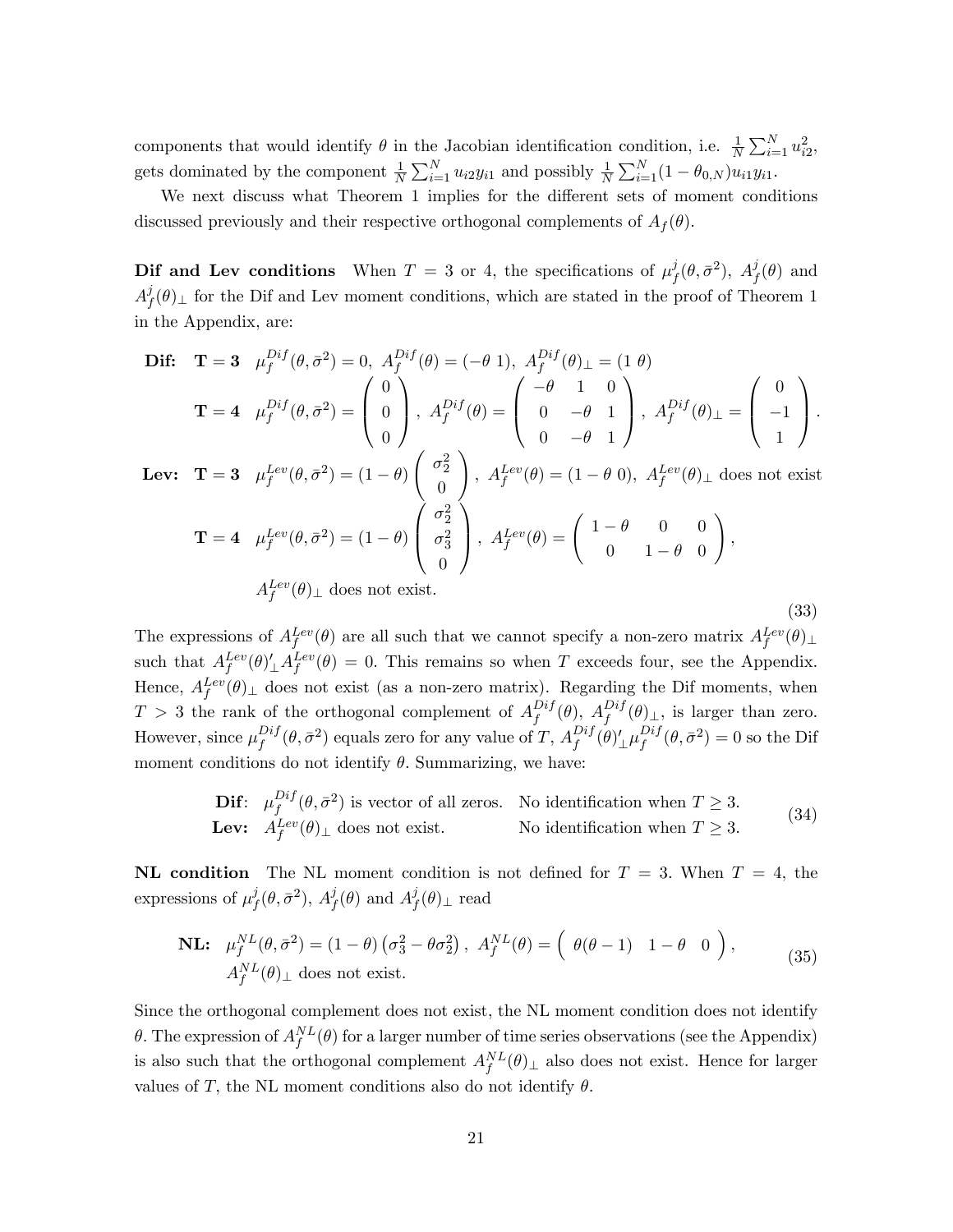**AS and Sys conditions** The expressions of  $\mu_t^j$  $_{f}^{j}(\theta,\bar{\sigma}^{2}),\,A_{f}^{j}% (\theta,\bar{\sigma}^{2}),\,\hat{\sigma}^{j}(\theta,\bar{\sigma}^{2}),\,\hat{\sigma}^{j}(\theta,\bar{\sigma}^{2})$  $j\overline{f}(\theta)$  and  $A^j_f$  $f(\theta)$ <sub> $\perp$ </sub> when  $T = 3, 4$ for the AS and Sys moment conditions result from stacking those of the Dif and NL and Dif and Lev moment conditions respectively:

**AS:** 
$$
\mathbf{T} = 4
$$
  $\mu_f^{AS}(\theta, \bar{\sigma}^2) = \begin{pmatrix} 0 \\ 0 \\ 0 \\ 1 - \theta \end{pmatrix}, A_f^{AS}(\theta) = \begin{pmatrix} -\theta & 1 & 0 \\ 0 & -\theta & 1 \\ 0 & -\theta & 1 \\ 0 & -\theta & 1 \end{pmatrix},$   
\n
$$
A_f^{AS}(\theta)_{\perp} = \begin{pmatrix} \theta - 1 & 0 \\ 0 & -1 \\ 0 & 1 \\ 1 & 0 \end{pmatrix}.
$$
  
\n**Sys:**  $\mathbf{T} = 3$   $\mu_f^{Sys}(\theta, \bar{\sigma}^2) = (1 - \theta) \begin{pmatrix} 0 \\ \sigma_2^2 \end{pmatrix}, A_f^{Sys}(\theta) = \begin{pmatrix} -\theta & 1 \\ 1 - \theta & 0 \end{pmatrix},$   
\n $A_f^{Sys}(\theta)_{\perp}$  does not exist.

$$
\begin{aligned}\n\textbf{Sys:} \quad \mathbf{T} &= 4 \quad \mu_f^{Sys}(\theta, \bar{\sigma}^2) = (1 - \theta) \begin{pmatrix} 0 \\ 0 \\ 0 \\ \sigma_2^2 \\ \sigma_3^2 \end{pmatrix}, \ A_f^{Sys}(\theta) = \begin{pmatrix} -\theta & 1 & 0 \\ 0 & -\theta & 1 \\ 0 & -\theta & 1 \\ 1 - \theta & 0 & 0 \\ 0 & 1 - \theta & 0 \end{pmatrix}, \\
A_f^{Sys}(\theta) \perp &= \begin{pmatrix} \theta - 1 & 0 \\ 0 & -1 \\ 0 & 1 \\ -\theta & 0 \\ 1 & 0 \end{pmatrix}.\n\end{aligned} \tag{36}
$$

When  $T = 3$ ,  $A_f^{Sys}(\theta)$  is a full rank square matrix so its orthogonal complement does not exist. It implies that the Sys moment conditions do not identify  $\theta$  when  $T = 3$ . When  $T=4$ , the orthogonal complement of  $A<sup>j</sup>$  $f^j_f(\theta)$ ,  $A^j_f(\theta)_{\perp}$ , has rank larger than zero for both AS and Sys moments. Furthermore, the specification of  $\mu_t^j$  $f_f^j(\theta, \bar{\sigma}^2)$  for the AS and Sys moment conditions in (36) is such that  $A^j_t$  $\int\limits^j_0(\theta)'_\perp\mu^j_j$  $f^j(\theta, \bar{\sigma}^2) \neq 0$  for all  $\theta \neq \theta_{0,N}$ , while it is not difficult to see that  $\lim_{N\to\infty} A_f^j$  $j_f^j(\theta_{0,N})'_\perp \mu^j_f$  $f(\theta_{0,N}, \bar{\sigma}^2) = 0$  which just reflects that the moment conditions hold at the true value. This implies that although the AS and Sys sample moments diverge in the direction of  $A_f^j$  $f(\theta)$ , so that part cannot be used to identify  $\theta$ , the AS and Sys sample moments identify  $\theta$  by their part which is spanned by the orthogonal complement of  $A^j$  $^{\jmath}_{f}(\theta).$ The expressions of  $\mu_t^j$  $j_f^j(\theta, \bar{\sigma}^2)$  and  $A_f^j$  $f(\theta)$  in the proof of Theorem 1 in the Appendix show that this argument extends to all values of  $T$  larger than three.

Our preceding analysis is summarized by Corollary 1: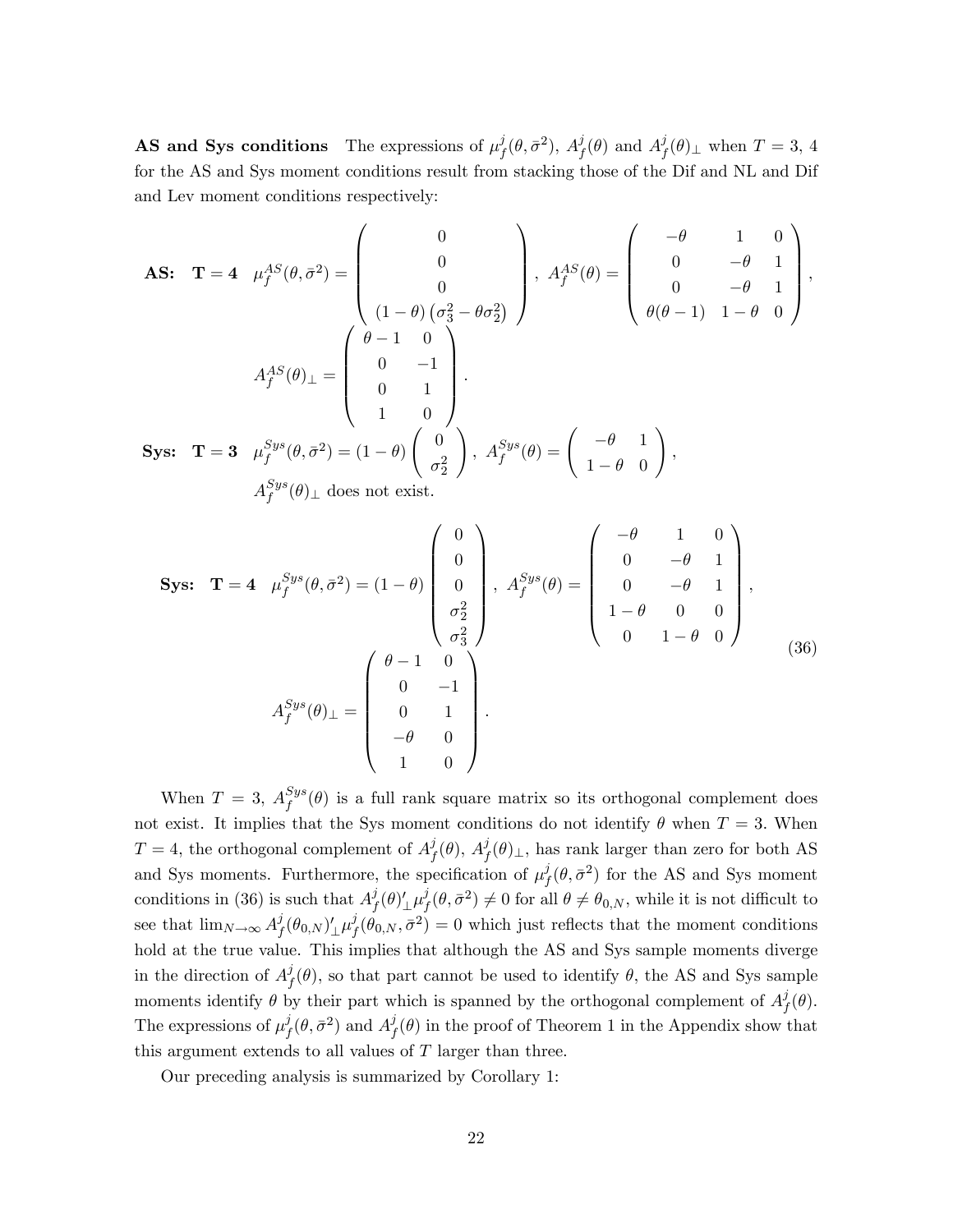Corollary 1 (Identification of  $\theta$ ). Under Assumptions 1 and 2a,  $\theta$  is identified by the AS and Sys moment conditions when T exceeds three. Furthermore,  $\theta$  is not identified by the Dif, Lev and NL moment conditions separately for any value of T and the Sys moment conditions when T equals three.

Corollary 1 proves stylized facts 1-4 from Section 3, which are illustrated by Panels 1-2. It also shows that the identification from the Lev moment condition remains problematic for larger values of T but the Sys and AS moment conditions generally identify  $\theta$  for values of T larger than three.

Regarding the NL moments we find that they are not robust to all settings of nuisance parameters like the variance of the initial observations. Alvarez and Arellano (2004) and Kruiniger (2013) have shown that, when the data, including the initial observation, have finite second moments and the autoregressive parameter equals one,  $\theta$  is identified by the NL and, hence, the AS moment conditions if and only if  $T \geq 4$ . Furthermore, if  $T \geq 4$ ,  $\theta$  is only locally identified when the unconditional variances of the errors change at a constant rate of growth between  $t = 2$  and  $t = T - 1$  and only second-order but globally identified when the unconditional variances between  $t = 2$  and  $t = T - 1$  are equal. Unlike Alvarez and Arellano (2004) and Kruiniger (2013), our limiting sequence for the variance of the initial observations allows for unbounded values. Theorem 1 then shows that identification by the NL moment conditions is lost when its convergence rate accords with (23). The intuition is that the NL moment conditions are a product of levels and first differences so they are unlikely to identify the parameters in limit sequences where the variance of the initial observations increases faster than the sample size.

Theorem 1 can be used to construct the non-standard limiting behavior of one and two step GMM estimators that result from the different moment conditions. These are similar to the non-standard results in e.g. Madsen (2003) and Kruiniger (2009) so we, for reasons of brevity, refrain from stating them.

**Robust sample moments** Theorem 1 shows that the identification of  $\theta$  when the variance of the initial observations is large results from the part of the (AS or Sys) moment conditions that lies in the direction of  $A^j_t$  $f(\theta)_\perp$ . Expressions of the orthogonal complements of  $A_f^j$  $\,^{\jmath}_{f}(\theta)$  for  $T = 4$  and 5 for the AS and Sys moment conditions are stated in (36). They can be specified (see the Appendix) as

$$
A_f^j(\theta)_{\perp} = (G_{f,T}^j(\theta) : G_{2,T}^j),\tag{37}
$$

where T indicates the number of time periods and  $G_{2,T}^j$  is such that  $G_{2,T}^{j'}\mu_j^j$  $j_f^j(\theta, \bar{\sigma}^2) = 0$  for all  $\theta$ . Furthermore,  $G_{f,T}^j(\theta)$  is the only part of  $A_f^j$  $f(\theta)$ <sub> $\perp$ </sub> that depends on  $\theta$ . The orthogonal complements are then such that the resulting, what we refer to as, robust moment conditions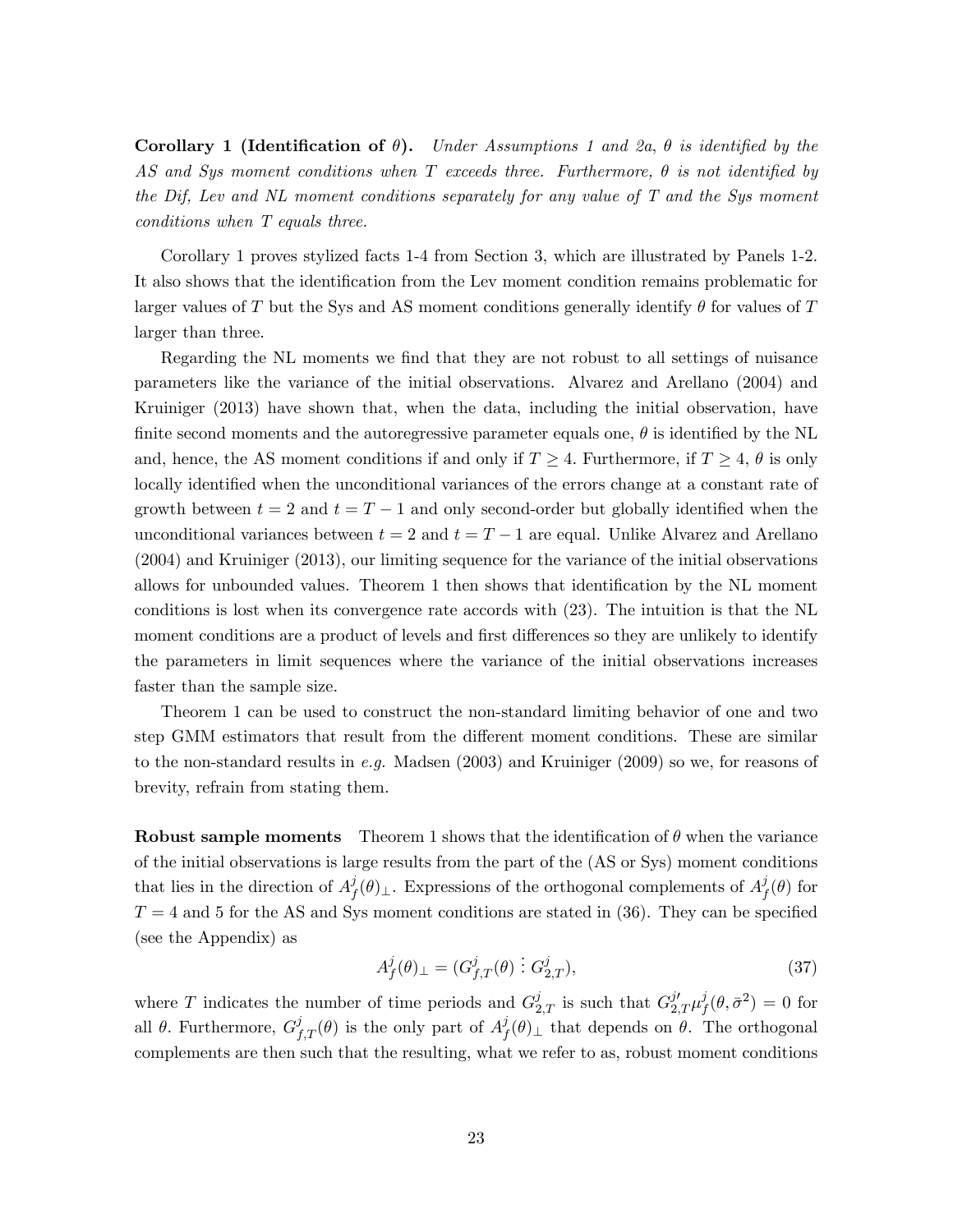are quadratic in  $\theta$ :

$$
g_{f,T}^{j}(\theta) = A_{f}(\theta)_{\perp}^{j'} f_{N}^{j}(\theta) = a\theta^{2} + b\theta + d,
$$
\n(38)

;

where the expressions for  $a, b$  and  $d$  are constructed in the Appendix:

T=4: Sys 
$$
a = \frac{1}{N} \sum_{i=1}^{N} \binom{(\Delta y_{i2})^{2}}{0}, b = -\frac{1}{N} \sum_{i=1}^{N} \binom{(y_{i3}-y_{i1})^{2}}{0}, d = \frac{1}{N} \sum_{i=1}^{N} \binom{(y_{i4}-y_{i1})\Delta y_{i3}}{0}
$$
.  
\n**AS**  $a = \frac{1}{N} \sum_{i=1}^{N} \binom{(y_{i3}-y_{i1})\Delta y_{i2}}{(y_{i3}-y_{i1})\Delta y_{i3}}), b = -\frac{1}{N} \sum_{i=1}^{N} \binom{(y_{i3}-y_{i1})\Delta y_{i3}+(y_{i4}-y_{i1})\Delta y_{i2}}{\Delta y_{i2}\Delta y_{i3}},$   
\n $d = \frac{1}{N} \sum_{i=1}^{N} \binom{(y_{i3}-y_{i1})\Delta y_{i3}}{(y_{i3}-y_{i1})\Delta y_{i3}}, b = -\frac{1}{N} \sum_{i=1}^{N} \binom{(y_{i3}-y_{i1})^{2}}{(y_{i4}-y_{i2})^{2}}$ ,  
\n $\binom{(y_{i4}-y_{i1})\Delta y_{i3}}{0}, b = -\frac{1}{N} \sum_{i=1}^{N} \binom{(y_{i4}-y_{i1})^{2}}{(y_{i4}-y_{i2})^{2}}$ ,  
\n $\Delta y_{i2}\Delta y_{i3}$   
\n $d = \frac{1}{N} \sum_{i=1}^{N} \binom{(y_{i4}-y_{i1})\Delta y_{i3}}{(y_{i5}-y_{i2})\Delta y_{i4}}$ ,  
\n $\Delta y_{i3}\Delta y_{i5}$   
\n $\Delta y_{i3}\Delta y_{i5}$   
\n**AS**  $a = \frac{1}{N} \sum_{i=1}^{N} \binom{(y_{i4}-y_{i1})\Delta y_{i2}}{(y_{i4}-y_{i1})\Delta y_{i3}}$ ,  $b = -\frac{1}{N} \sum_{i=1}^{N} \binom{(y_{i4}-y_{i1})\Delta y_{i2}+(y_{i3}-y_{i1})\Delta y_{i3}}{(y_{i4}-y_{i2})\Delta y_{i4}+(y_{i5}-y_{i1})\Delta y_{$ 

and similar specifications of  $a$ ,  $b$  and  $d$  result for larger values of  $T$ .

It is interesting to see that these robust moments only depend on differences of the data so the initial observations get differenced out. This explains why these moments are robust to the variance of the initial observations. When the autoregressive parameter equals one and in the case of iid normal errors and time series homoskedasticity, Ahn and Thomas (2006) and Kruiniger (2013) show that the maximum likelihood estimator of Hsiao et al. (2002) and the random effects estimator of Anderson and Hsiao (1982) have the same limiting distributions. These results show that, similar to our findings, moment conditions involving levels of the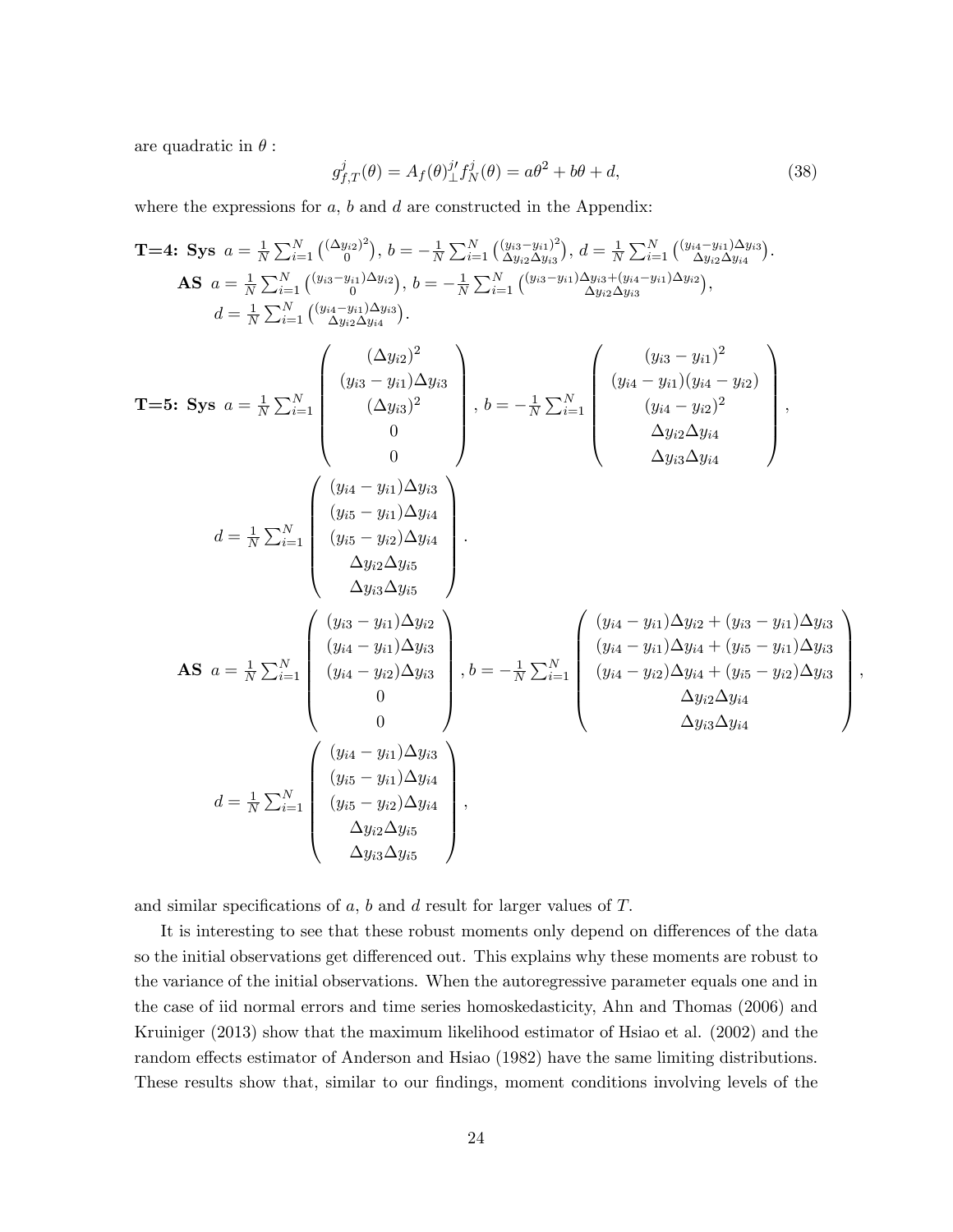data are redundant in this setting and only moment conditions using differences of the data, like our robust moment conditions, are informative.

**Large individual effect variance** So far we have focused on highly persistent panel data resulting from a large autoregressive parameter. However, the representation theorem for the moment conditions and their derivatives in Theorem 1 applies to any setting where the variance of the initial observations gets large. The expression of the initial observation in (7) shows that its variance becomes large when either the variance of the initial disturbance term,  $u_{i1}$ , or the individual specific effect,  $\mu_i$ , becomes large. Theorem 1 focusses on a large variance that results from the autoregressive parameter converging to one. Theorem 1 does, however, extend to the case where jointly with the sample size, the individual specific effect variance becomes large in such a manner that Assumption 2a holds. This drifting sequence applies to any value of the autoregressive parameter so the resulting identification issues are then no longer confined to the unit root value. Hence, they also apply to the cases with only moderate autoregressive dynamics, but a large variance of the unobserved heterogeneity. The robust moments in (38) also apply to this case. Kruiniger (2002) extensively analyzes the setting of a large variance of the individual specific effects. He shows that only moment conditions based on differences of the data yield a consistent estimator so moment conditions involving levels are redundant. He also constructs the set of optimal moment conditions assuming time series homoskedasticity. Our robust moments (38) extend his set of optimal moment conditions since they remain valid under a large variance of the individual specific effect and also allow for time series heteroskedasticity.

# 4 KLM test and robust sample moments

Theorem 1 establishes identification results for the AS and Sys moment conditions, which are based on the robust sample moments. It is not clear, however, how an identification robust test procedure makes use of it. In this section, we show that the KLM test based on the original AS or Sys moment conditions just uses the robust sample moments when only the latter contain identifying information on the autoregressive parameter. We show that, under large variances of the initial observation and when the true value of  $\theta$  is close to one, the KLM test based on either the AS or Sys moment conditions exploits the identifying information from the robust moment conditions in an optimal manner. For practical purposes, this implies that we do not have to explicitly use the robust sample moments since they are implicitly used when conducting a KLM test using AS or Sys moment conditions.

We obtain the above result in four steps. First, we characterize the limit behavior of the robust sample moments. Second, we use it to determine asymptotic sequences for the true and hypothesized values so the power properties of the corresponding identification robust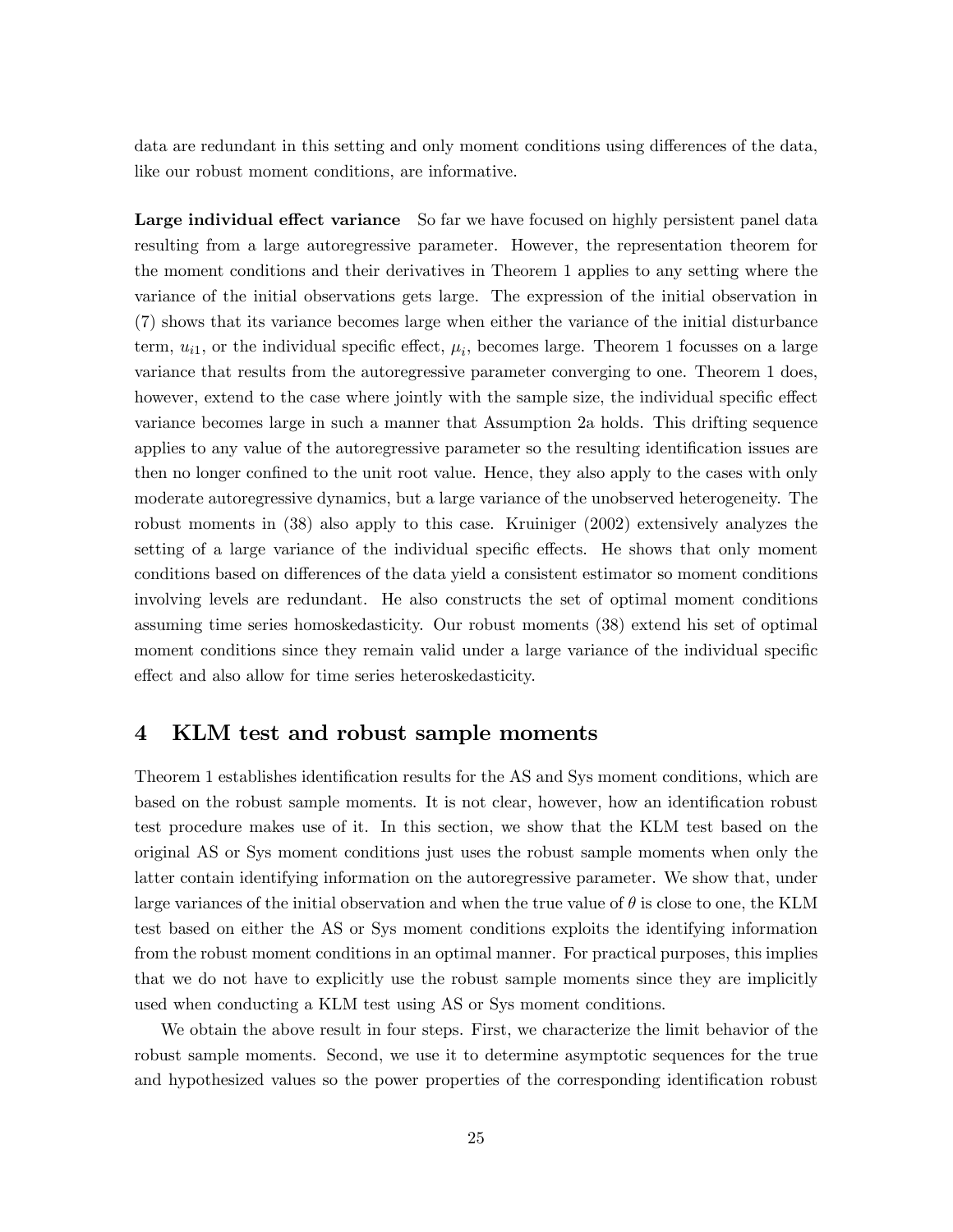test statistics when using the robust moments are not trivial and stay informative. Third, we construct the largest (infeasible) discriminatory power that can be obtained from combining the robust moments. Fourth, we show that it coincides with the rejection frequency of KLM tests using either AS or Sys moment conditions. Summarizing, the KLM test based on original AS or Sys moment conditions implicitly resorts to using the robust sample moments in an optimal manner when only these contain information on  $\theta$ .

# 4.1 Large sample behavior of robust sample moments

To construct the limiting behavior of the robust sample moments for settings where only they contain information on  $\theta$ , we first state the probability limits of the quantities a, b and d in (38) under Assumption 1. The components that comprise the robust sample moments do not depend on the variance of the initial observations so they are not affected by Assumption 2. Since we analyze the behavior when the true value  $\theta_{0,N}$  is converging to one, we specify this convergence behavior of  $\theta_{0,N}$  so it is dominated by the random components present in the limit behavior of a, b and d which are of order  $O_p(N^{-\frac{1}{2}})$ . This then implies that  $\theta_{0,N}$ converges rather rapidly to one with a convergence rate that is faster than  $N^{-\frac{1}{2}}$ . Hence,  $\theta_{0,N}$ is considered to be in the close neighborhood of one.

**Theorem 2.** Under Assumption 1, the limit behavior of the different components of  $g_{f,T}^j(\theta)$ ,  $j = AS$ , Sys, for  $\theta_{0,N} = 1 + \frac{l}{N^{\tau}}$  with l a fixed constant,  $l < 0$ , and  $\tau > \frac{1}{2}$ , is characterized by:

**T=4:** 
$$
a = {\binom{\sigma_2^2}{0}} + O_p(N^{-\frac{1}{2}}), b = -{\binom{\sigma_2^2 + \sigma_3^2}{0}} + O_p(N^{-\frac{1}{2}}), d = {\binom{\sigma_3^2}{0}} + O_p(N^{-\frac{1}{2}}).
$$
  
\n**T=5:**  $a = \begin{pmatrix} \sigma_2^2 \\ \sigma_3^2 \\ \sigma_3^2 \\ 0 \\ 0 \end{pmatrix} + O_p(N^{-\frac{1}{2}}), b = \begin{pmatrix} \sigma_2^2 + \sigma_3^2 \\ \sigma_3^2 + \sigma_4^2 \\ \sigma_3^2 + \sigma_4^2 \\ 0 \\ 0 \end{pmatrix} + O_p(N^{-\frac{1}{2}}), d = \begin{pmatrix} \sigma_3^2 \\ \sigma_4^2 \\ \sigma_4^2 \\ 0 \\ 0 \end{pmatrix} + O_p(N^{-\frac{1}{2}}).$ 

**Proof.** see the Appendix.  $\blacksquare$ 

Although AS and Sys robust moments are different, Theorem 2 implies that under Assumption 1 the probability limits of  $a$ ,  $b$  and  $d$  are identical. Furthermore, Theorem 2 implies that the Jacobian of the robust moment equation (38) is of full column rank when  $\sigma_t^2 \neq \sigma^2$ for at least one value of  $t = 2, ..., T$ . This fulfills one of the sufficient conditions for standard asymptotic theory for GMM inference based on the robust sample moments, which since the other sufficient conditions can be shown to hold as well, applies for these settings.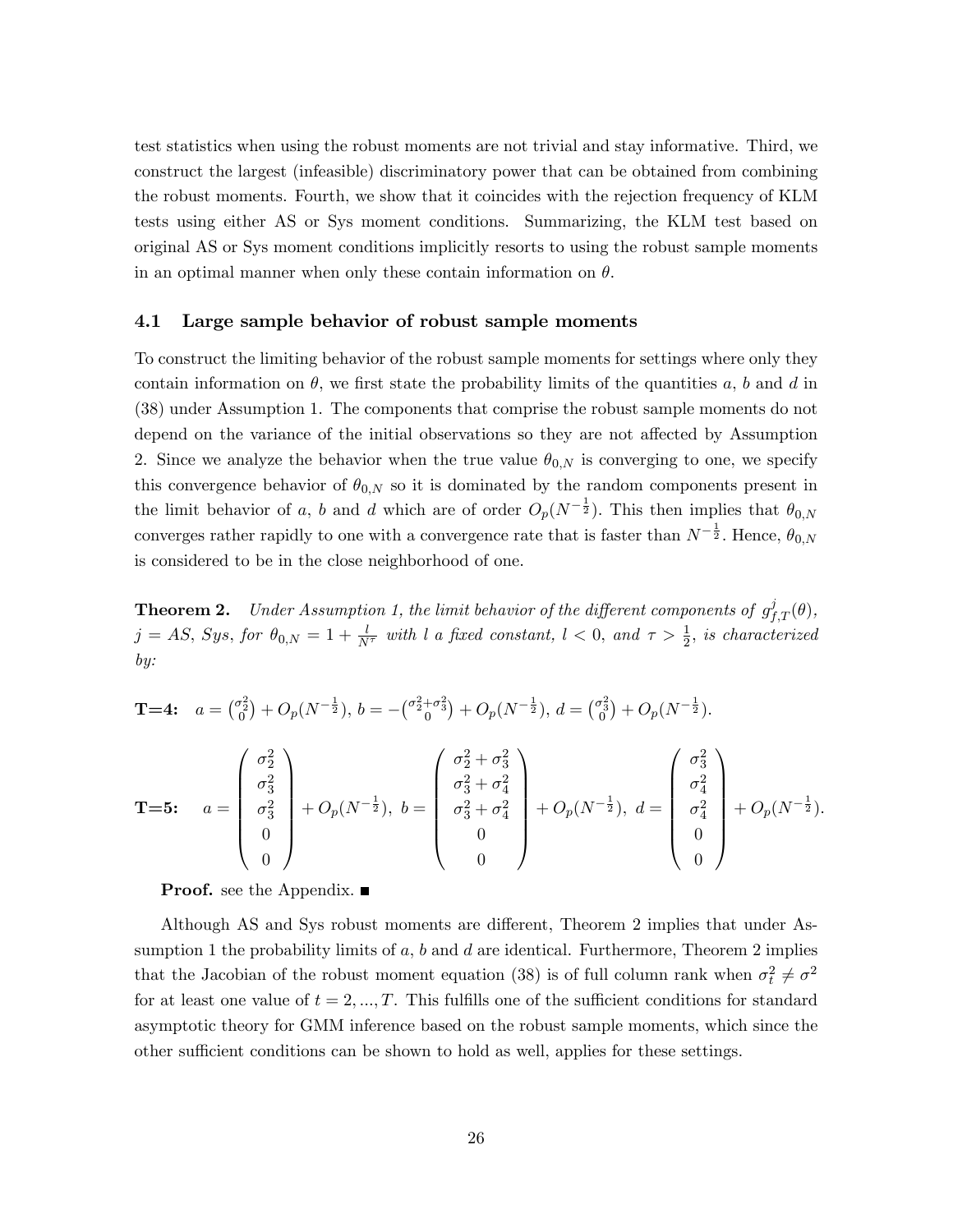## 4.2 Asymptotic sequence for the hypothesized value

We want to compare tests of  $H_0$ :  $\theta = \theta^*$  using the robust sample moments to KLM tests of  $H_0$  using the original AS and Sys moments for settings where the identification can be problematic, which occurred for true values of  $\theta$  close to one and large variances of the initial observations. Because we want to analyze local asymptotic power while the true value  $\theta_{0,N}$ is converging to one according to  $\theta_{0,N} = 1 + \frac{l}{N^{\tau}}$ , we also consider a local to unity drifting sequence for the hypothesized value  $\theta^*$ , which we denote by  $\theta(e)$  with  $e < 0$  the localizing parameter. Although less common in asymptotic power analysis, the advantage of a drifting hypothesized value is that our results hold for a range of hypothesized values.

The asymptotic sequence  $\theta(e)$  is such that the behavior of the identification robust tests is not diverging and informative about  $\theta$ , when the true value  $\theta_{0,N}$  is converging to one. Theorem 3 establishes the particular rate at which  $\theta(e)$  converges to one which makes these conditions hold. Note that there is a slight abuse of notation as from now on we suppress the superscript j in  $g_{f,T}^{j}(\theta(e))$ ,  $j = AS$ ,  $Sys$ , which is inconsequential for the results to follow.

**Theorem 3.** Under Assumption 1,  $\theta_{0,N} = 1 + \frac{l}{N^{\tau}}$  with l a fixed constant,  $l < 0$ , and  $\tau > \frac{1}{2}$ , the robust moments  $\sqrt{N}g_{f,T}(\theta(e))$  are informative about  $\theta$  and converge to a bounded in probability, non-degenerate random variable under the following local to unity drifting sequence  $\theta(e)$ :

**1.**  $\theta(e) = 1 + \frac{e}{\sqrt[4]{N}}$  in the case of  $\sigma_t^2 = \sigma^2$ ,  $t = 2, ..., T$ , **2.**  $\theta(e) = 1 + \frac{e}{\sqrt{N}}$  when  $\sigma_t^2 \neq \sigma^2$ , for at least one value of t,  $t = 2, \ldots T - 1$ , with  $e < 0$  a finite constant.

**Proof.** see the Appendix.  $\blacksquare$ 

The quartic root convergence rate in Theorem 3.1 results since the Jacobian of the robust moment equation (38) is then equal to zero but the Hessian is not. It is thus a setting of so-called second order identification with first order underidentification. Estimators then generally have quartic root convergence rates, see e:g: Dovonon and Renault (2013), Dovonon and Hall (2018) and Dovonon *et al.* (2020). A quartic root convergence rate for estimators in dynamic panel data models is also found by Ahn and Thomas (2006) and Kruiniger (2013).

The quartic root convergence rate for the robust sample moments results from specifying  $\theta(e) = 1 + \frac{e}{N^{1/4}}$  and  $\sigma_t^2 = \sigma^2$ ,  $t = 2, \dots T$ . All elements of the robust sample moments which are linear in e then cancel out in the limit. We are then left with a quadratic term in e and components that converge at the rate  $\frac{1}{\sqrt{2}}$  $\frac{1}{N}$ . A quartic root convergence rate makes all these components of the same order of magnitude. Theorem 3 shows that error variances which are constant over time,  $\sigma_t^2 = \sigma^2$ ,  $t = 2, \ldots T$ , lead to this slow convergence rate.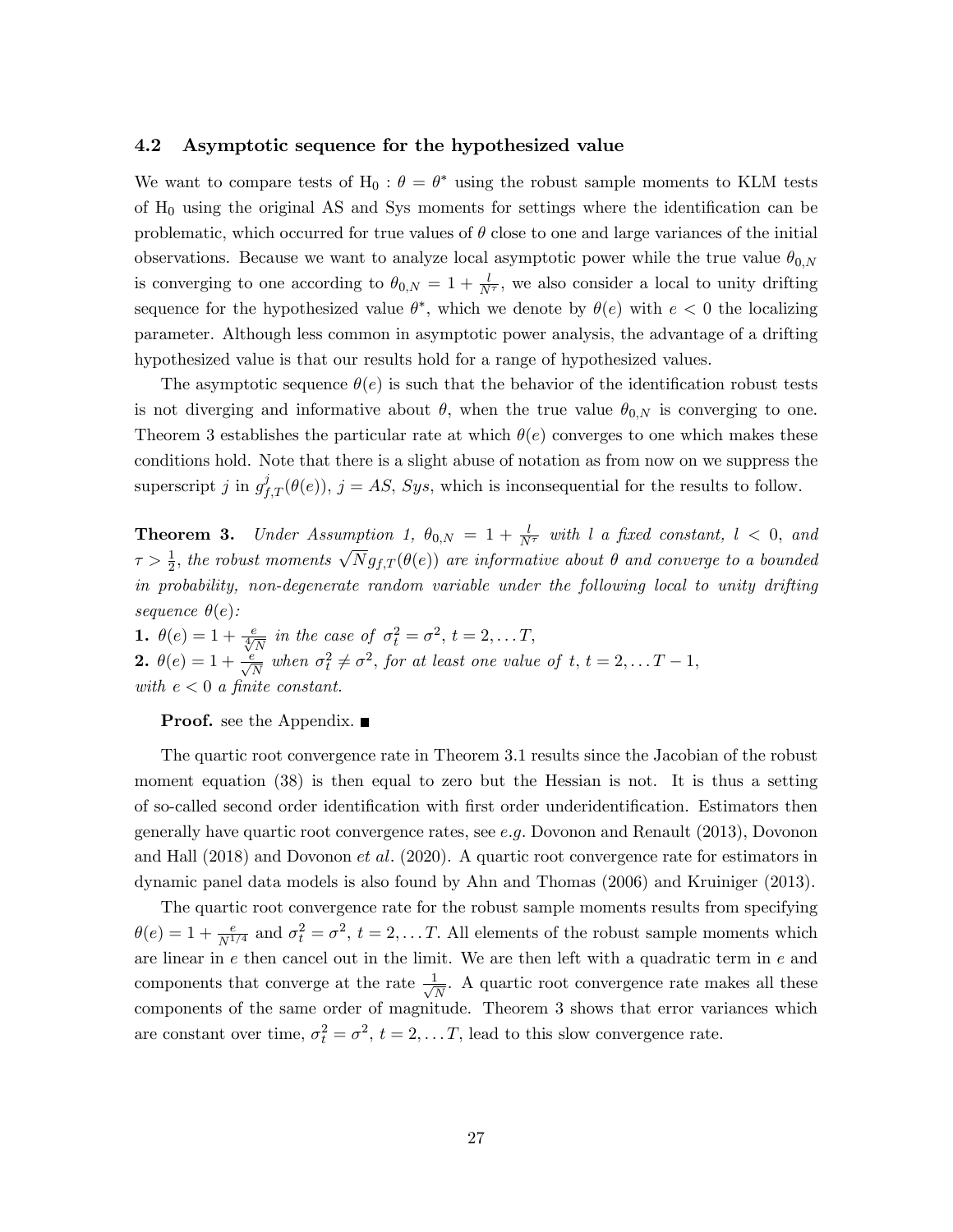### 4.3 Largest rejection frequencies of robust sample moments

To show that the KLM test of  $H_0$  using AS and Sys moment conditions just uses the robust sample moments when only these contain information on  $\theta$ , we use the largest rejection frequencies that result in such instances from the robust sample moments. To obtain these largest rejection frequencies, we first consider the GMM-AR test of  $H_p$  :  $\theta(e) = 1 + \frac{e}{\sqrt[4]{N}}$  using the robust sample moments, which is specified as:

$$
\text{GMM-AR}(\theta(e)) = N g_{f,T}(\theta(e))' \hat{V}_{gg}(\theta(e))^{-1} g_{f,T}(\theta(e)),\tag{39}
$$

with  $g_{f,T}(\theta(e))$  the moments in (38) evaluated at  $\theta(e) = 1 + \frac{e}{\sqrt[4]{N}}$  and  $\hat{V}_{gg}(\theta(e))$  the (Eicker-White) covariance matrix estimator of the covariance matrix of  $g_{f,T}(\theta(e))$ . For  $T = 4$  and 5:7

$$
\mathbf{T} = \mathbf{4}: \quad g_{f,T=4}^{AS}(\theta(e)) = \begin{pmatrix} 1 & -\theta(e) \\ 0 & 1 \end{pmatrix} g_{f,T=4}^{Sys}(\theta(e))
$$
\n
$$
\mathbf{T} = \mathbf{5}: \quad g_{f,T=5}^{AS}(\theta(e)) = \begin{pmatrix} 1 & -\theta(e) / (1 - \theta(e)) & \theta(e) / (1 - \theta(e)) & 0 & 0 \\ 0 & 1 & 0 & 0 & -\theta(e) \\ 0 & 0 & 1 & 0 & -\theta(e) \\ 0 & 0 & 0 & 1 & 0 \\ 0 & 0 & 0 & 0 & 1 \end{pmatrix} g_{f,T=5}^{Sys}(\theta(e))
$$

so GMM-AR $(\theta(e))$  is equivalent for the AS and Sys moment conditions since the invertible matrix by which  $g_{f,T}^{Sys}(\theta(e))$  has to be pre-multiplied to obtain  $g_{f,T}^{AS}(\theta(e))$  cancels out in GMM- $AR(\theta(e))$ . This result can be extended to larger values of T.

**Theorem 4.** Under Assumption 1,  $\theta_{0,N} = 1 + \frac{l}{N^{\tau}}$  with l a fixed constant,  $l < 0$ , and  $\tau > \frac{1}{2}$ ,  $\sigma_t^2 = \sigma^2, t = 2, \ldots T$ , the large sample distribution of the GMM-AR statistic (39) for testing  $H_p: \theta(e) = 1 + \frac{e}{\sqrt[4]{N}}$ , in a sample of size N is characterized by

$$
\chi^2(\delta(N), p_{\text{max}}),\tag{40}
$$

with  $\delta(N) = (e\sigma)^4 { \binom{\iota_p}{0}}$  $\left( \begin{smallmatrix} \mu_p \ 0 \end{smallmatrix} \right)^{\prime} (B(N)^{\prime}V_{abd}B(N))^{-1} \left( \begin{smallmatrix} \mu_p \ 0 \end{smallmatrix} \right)$  $(g_0^{\{r\}})$ , p the number of columns  $G_{f,T}(\theta)$ , so when  $T = 4$ ,  $p = 1$  and when  $T = 5$ ,  $p = 3$ , and  $p_{\text{max}}$  the number of elements of  $g_{f,T}(\theta(e))$ , so, when  $T = 4$ ,  $p_{\text{max}} = 2$ , while  $p_{\text{max}} = 5$  for  $T = 5$ ,

$$
B(N) = (\iota_3 \otimes I_{p_{\max}}) + \frac{e}{\sqrt[4]{N}} \left[ (2 + \frac{e}{\sqrt[4]{N}})(e_{1,3} \otimes I_{p_{\max}}) + (e_{2,3} \otimes I_{p_{\max}}) \right],
$$
 (41)

 $V_{abd}$  the covariance matrix of a, b and d,  $I_{p_{\text{max}}}$  the  $p_{\text{max}} \times p_{\text{max}}$  dimensional identity matrix,  $e_{1,3}$  and  $e_{2,3}$  the first and second  $3\times1$  dimensional unity vectors and  $\chi^2(\delta, p_{\rm max})$  a non-central  $\chi^2$  distribution with non-centrality parameter  $\delta$  and  $p_{\rm max}$  degrees of freedom.

 $7^7$ We thank an anonymous referee for showing this.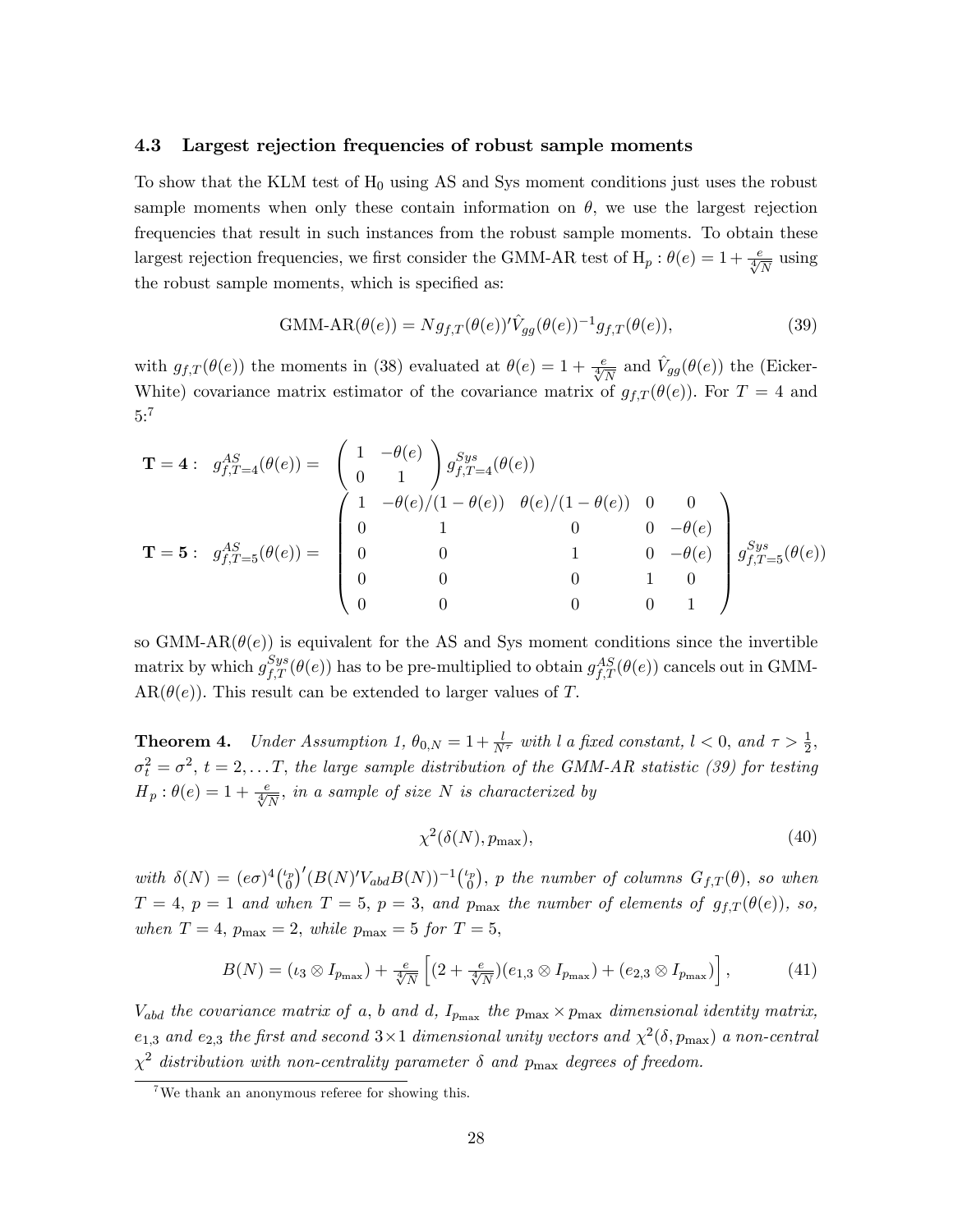#### **Proof.** see the Appendix. ■

The expression of the large sample distribution in Theorem 4 depends on the sample size. Given the quartic root convergence rate, convergence to the limiting distribution is very slow so it is important for the accuracy of the approximation of the finite sample distribution to incorporate higher order components. The proof of Theorem 4 in the Appendix therefore from the outset considers all higher order components of  $g_{f,T}(\theta(e))$  in order to construct a large sample approximation of the distribution of GMM-AR( $\theta(e)$ ).

To obtain the maximal rejection frequencies using the robust sample moments, we use a (infeasible) weighted average of the moment equations in  $g_{f,T}(\theta(e))$  where the weights are chosen such that the non-centrality parameter equals the one of the non-central  $\chi^2$  limiting distribution of the GMM-AR statistic while the degrees of freedom is equal to one (*i.e.* the number of elements of  $\theta$ ). This value of the non-centrality parameter is also the maximal one that can be obtained using a weighted average of the robust sample moments.

**Theorem 5.** Under Assumption 1,  $\theta_{0,N} = 1 + \frac{l}{N^{\tau}}$  with l a fixed constant,  $l < 0$ , and  $\tau > \frac{1}{2}$ ,  $\sigma_t^2 = \sigma^2$ ,  $t = 2, \ldots T$ , an optimal (infeasible) GMM-AR test of  $H_p : \theta(e) = 1 + \frac{e}{\sqrt[4]{N}}$  that uses a weighted average of the robust sample moments can be constructed that has approximately a

$$
\chi^2(\delta(N), 1),\tag{42}
$$

distribution in large samples of size N.

**Proof.** see the Appendix.  $\blacksquare$ 

The GMM-AR statistics in Theorems 4 and 5 both have non-central  $\chi^2$  distributions with the same non-centrality parameter so the one with the smallest number of degrees of freedom, i.e. the statistic in Theorem 5, has the largest power.

Figure 4 illustrates Theorem 5 and shows the maximal rejection frequencies based on combining the robust sample moments based on either AS or Sys moment condition in a GMM-AR test<sup>8</sup> for  $T = 4$  and 5. It uses DGP 1 from Section 3 with a true value of  $\theta$  which is very close to one (0.99) and a large value of  $\sigma_c^2$  (ten) compared to  $\sigma^2$  (one), which amplifies the variance of the initial conditions. The DGP thus satisfies mean stationarity  $(7)-(9)$  and also time series homoskedasticity, *i.e.*  $\sigma_t^2 = \sigma^2$  for  $t = 2, ..., T$ . We use  $N = 2000$ , a relatively large value and test for a wide range of values for  $\theta$ , which together with N provides a mapping to the constant  $e = \sqrt[4]{N}(\theta - 1)$  in Figure 4 (horizontal axis). The usual power curve, as shown earlier in the Figures in Panels 1 and 2, reports the rejection frequencies of tests of the hypothesized parameter value as a function of the parameter value used in the DGP where the data is simulated from. Figure 4, however, reports for a fixed parameter value equal

 $8\,\text{We}$  use the covariance matrix estimator for each simulated data set to compute the GMM-AR statistics.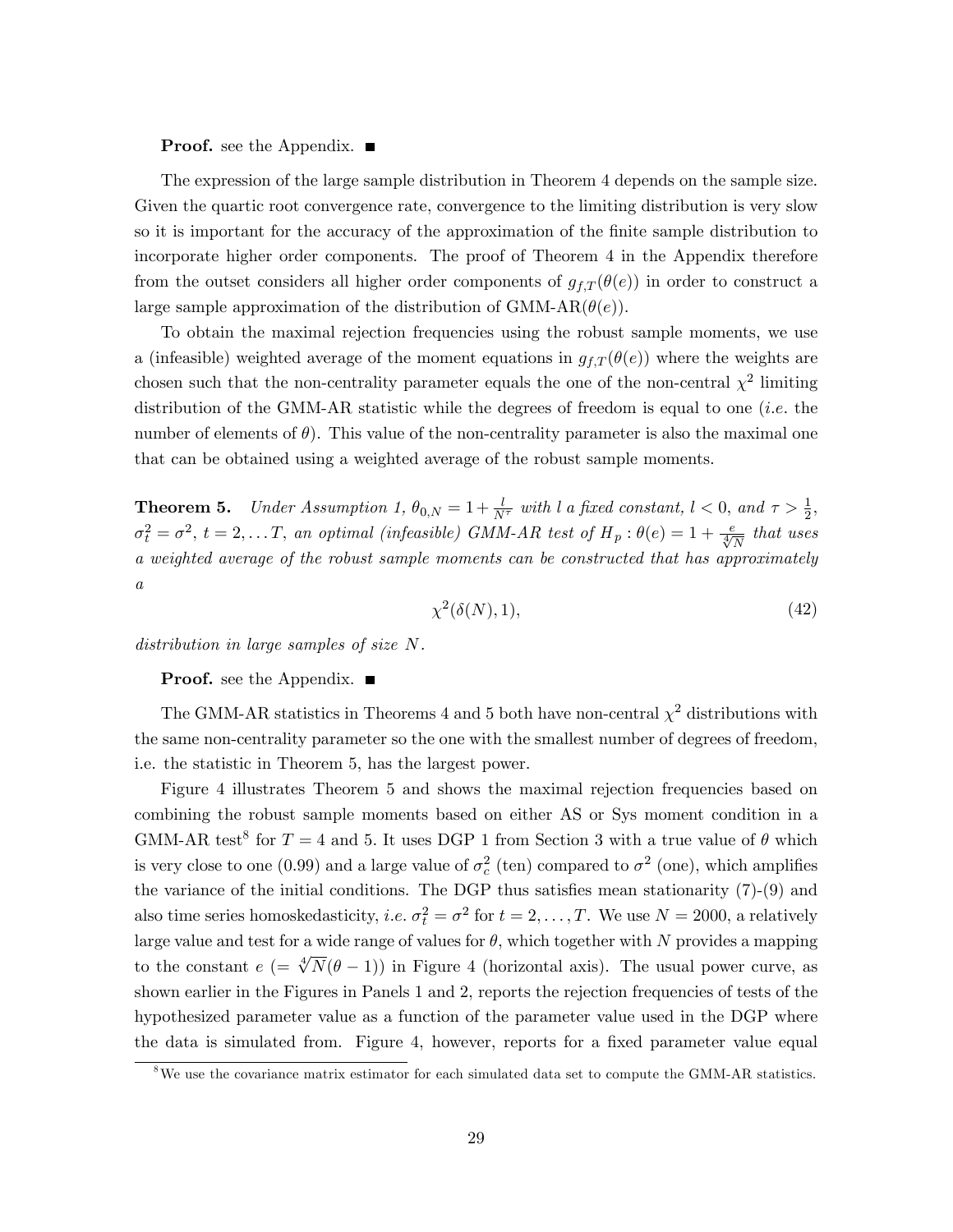to one in the DGP used to simulate the data, the rejection frequencies as a function of a varying localizing parameter e and, hence, autoregressive parameter  $\theta(e)$ , under the tested null hypothesis. The rejection frequencies in Figure 4 thus report those observed at one for a range of the usual power curves where the tested parameter values correspond with those on the horizontal axes in Figure 4.

Because of the equivalence of the GMM-AR test for the AS and Sys robust moments, the rejection frequencies are identical for the AS and Sys based robust sample moments and only differ over  $T$ . Any remaining differences in Figure 4 are due to sampling noise.

> Figure 4. Rejection frequencies of GMM-AR tests of  $H_p: \theta(e) = 1 + \frac{e}{\sqrt[4]{N}}$ using weighted robust sample moments



Note: 5% significance level, true value of  $\theta$  is 0.99,  $N = 2000$ , Sys & T = 4 (dashed), AS &  $T = 4$  (dotted), Sys &  $T = 5$  (solid), AS &  $T = 5$  (dash-dotted).

## 4.4 Large sample behavior of the KLM test

Finally, we construct the large sample distribution of KLM tests of  $H_p$  :  $\theta(e) = 1 + \frac{e}{\sqrt[4]{N}}$  using AS and Sys moment conditions when  $\theta_{0,N}$  accords with the drifting sequences in Assumptions 1 and 2a so only the robust sample moments contain information on  $\theta$ .

**Theorem 6.** Under Assumptions 1 and 2a,  $\theta_{0,N} = 1 + \frac{l}{N^{\tau}}$  with l a fixed constant,  $l < 0$ , and  $\tau > \frac{1}{2}$ ,  $\sigma_t^2 = \sigma^2$ ,  $t = 2,...T$ , the large sample distribution of the KLM statistic using the AS or Sys moments for testing the hypothesis  $H_p: \theta(e) = 1 + \frac{e}{\sqrt[4]{N}}$  is characterized by

$$
KLM(\theta(e)) \sim \chi^2(\delta(N), 1) \tag{43}
$$

with  $\delta(N)$  defined in Theorem 4.

**Proof.** see the Appendix.  $\blacksquare$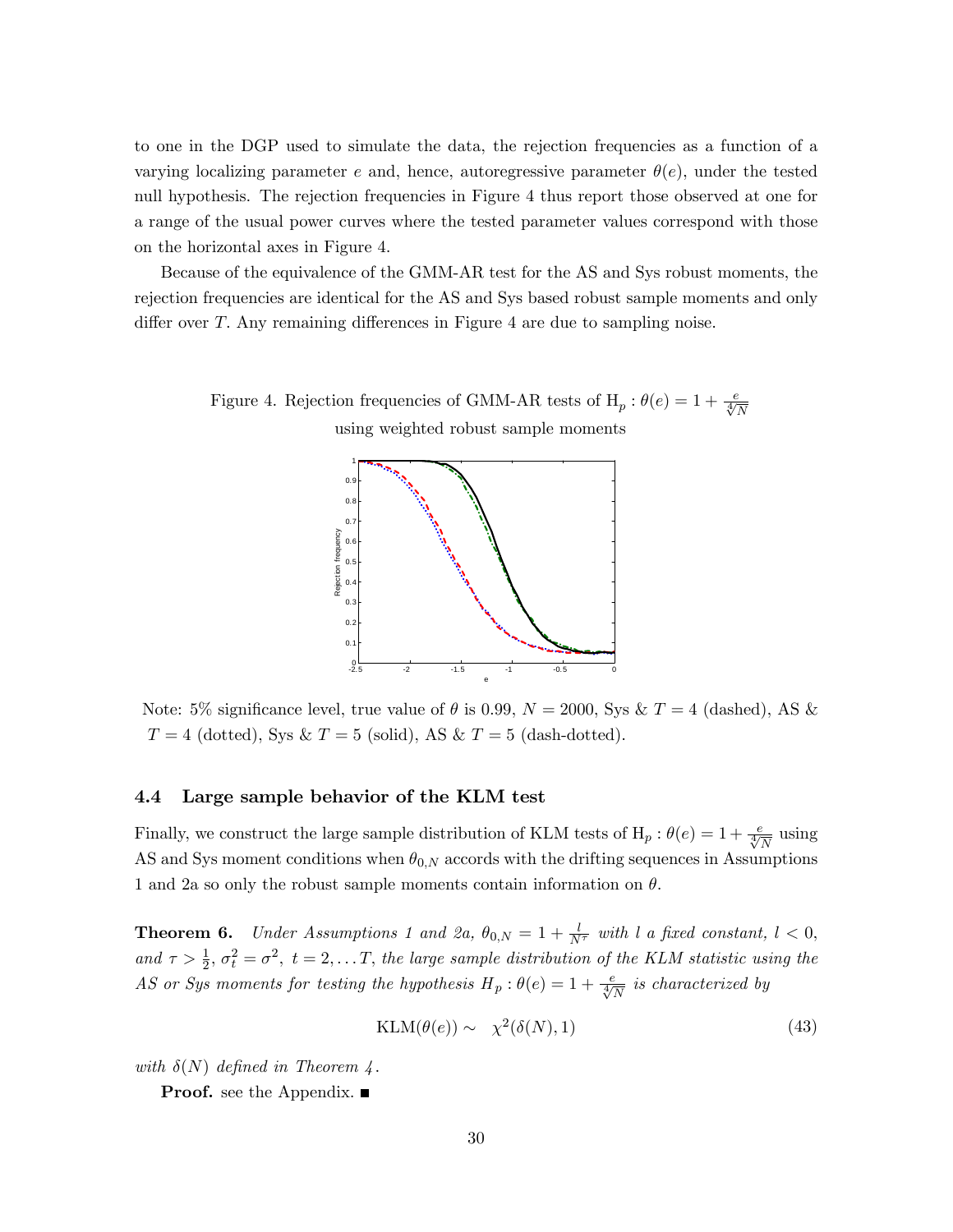Under Assumptions 1 and 2a, Theorem 1 implies that the GMM sample moments diverge in one direction and converge in another one. Identical to tests for cointegration, Theorem 6 shows that the diverging parts of the GMM sample moments cancel out in the large sample distribution of the KLM test so it only contains elements from the converging part of the GMM sample moments. The proof of the large sample distribution of the KLM test is therefore rather elaborate since this has to be shown for each of the different components of the KLM test.

Theorem 6 shows that the large sample distribution of the KLM test using AS or Sys moment conditions when only the robust sample moments contain information on  $\theta$  is identical to the limiting distribution of the GMM-AR test that optimally combines the robust sample moments for these settings. It proves that KLM tests using the AS and Sys moment conditions then only use the robust sample moments. It is similar to what happens in cointegration where since the cointegrating vector and stochastic trends operate orthogonally, a likelihood ratio test on the cointegration vector also does not depend on the stochastic trends, see e.g. Johansen (1991).

Theorem 6 is illustrated by the Figures in Panel 5, which show the rejection frequencies of 5% significance tests using a KLM test of  $H_p$ :  $\theta(e) = 1 + \frac{e}{\sqrt[4]{N}}$  with AS and Sys moment conditions when  $T$  equals four, Figure 5.1, and five, Figure 5.2, respectively. It uses the same DGP as for Figure 4. Also identical to Figure 4, the rejection frequencies in Panel 5 report the rejection frequencies when using a fixed parameter value in the DGP where we simulate the data from, as a function of a varying parameter value under the tested hypothesis.

Panel 5 shows, for both  $T = 4$  and  $T = 5$ , that the rejection frequencies that result from using the KLM test with either AS or Sys moment conditions are equal to the largest rejection frequencies, that can be obtained with the robust moments when only they contain information on  $\theta$ . It illustrates that the robust sample moments are (implicitly) used when you conduct KLM tests with AS or Sys moment conditions. Hence, in practice one can just use AS or Sys moment conditions in the construction of the KLM test, i.e. there is no need to switch to the robust sample moments.

Panel 5 also provides a visual proof of stylized fact 5 from Section 3, i.e. rejection frequencies for the KLM test using AS or Sys moment conditions are almost identical when the true value of  $\theta$  is close to one and for large variances of the initial observations, and that it is not specific for the tested values used there but holds generally for different tested values of  $\theta$ .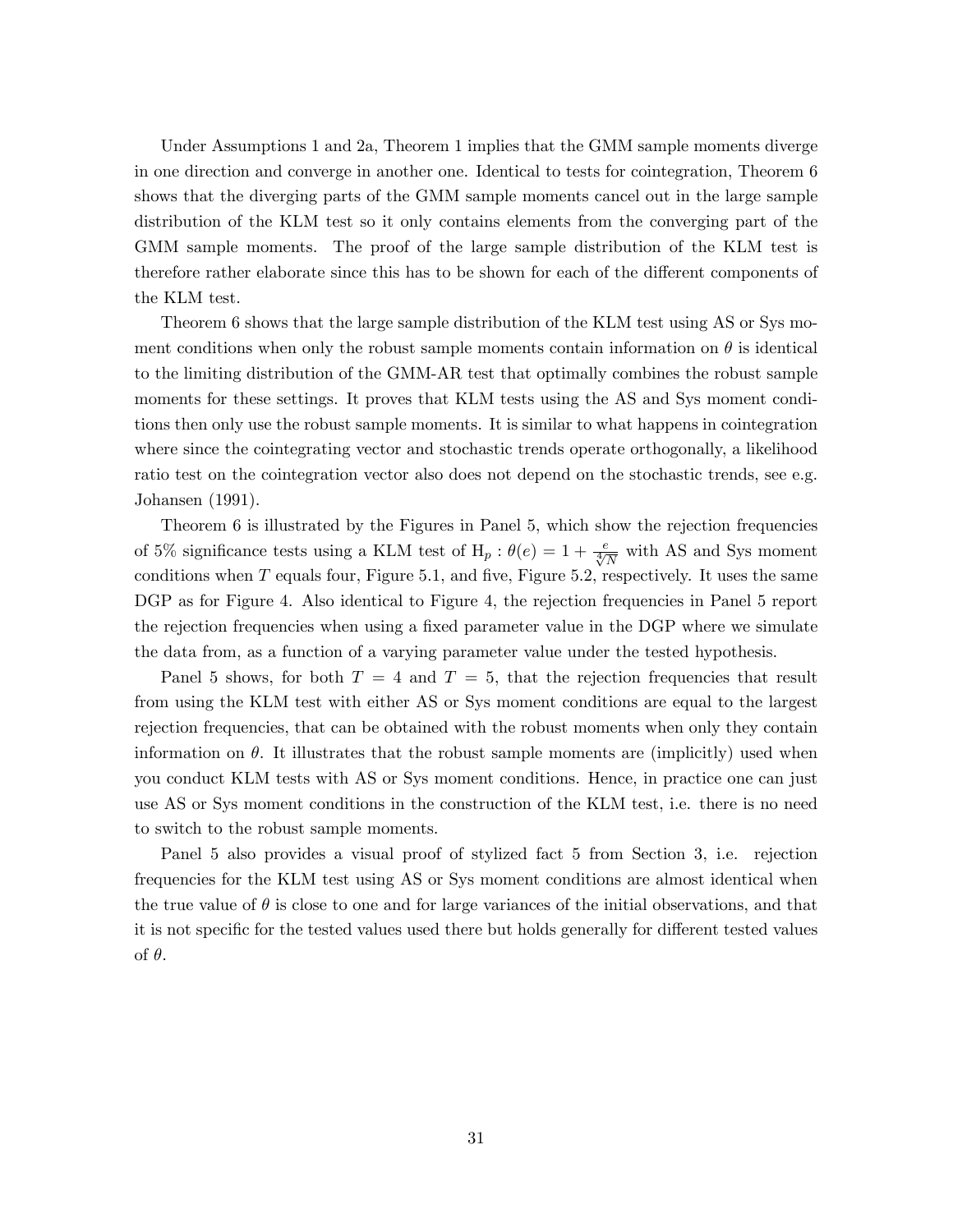Panel 5: Rejection frequencies of KLM tests of  $H_p$  :  $\theta(e) = 1 + \frac{e}{\sqrt[4]{N}}$  using AS (dashed) and Sys (dash-dotted) and GMM-AR tests using (infeasible) optimal weighted average of robust sample moments (solid line)



Note: 5% significance level, true value of  $\theta$  is 0.99, N=2000.

# 5 Conclusions

We have analyzed GMM inference for dynamic panel data models involving highly persistent panel data. We show that the Dif, Lev and NL moment conditions separately do not identify the parameters in dynamic panel data models for a general number of time periods. This results from the divergence of the initial observations for some plausible data generating processes involving highly persistent panel data. When there are more than three time periods, the AS and Sys moment conditions, however, do lead to identification. The identification based on the AS and Sys moment conditions for the problematic cases of divergent initial observations results from so-called robust sample moments. They are combinations of either the AS or Sys sample moments and do not depend on the initial observations.

Despite the positive identification results for AS and Sys moment conditions, conventional inference based on two step GMM estimators is not valid since these estimators have nonstandard limiting distributions near the unit root. Similar results hold for two step GMM estimators based on our robust sample moments. We have therefore analyzed the large sample properties of identification robust GMM test procedures. These test statistics are size correct, easy to implement and have been used in a variety of models analyzed using GMM. We show that the identification robust KLM statistic based on the AS and Sys sample moments implicitly resorts to using the robust sample moments when only the latter contain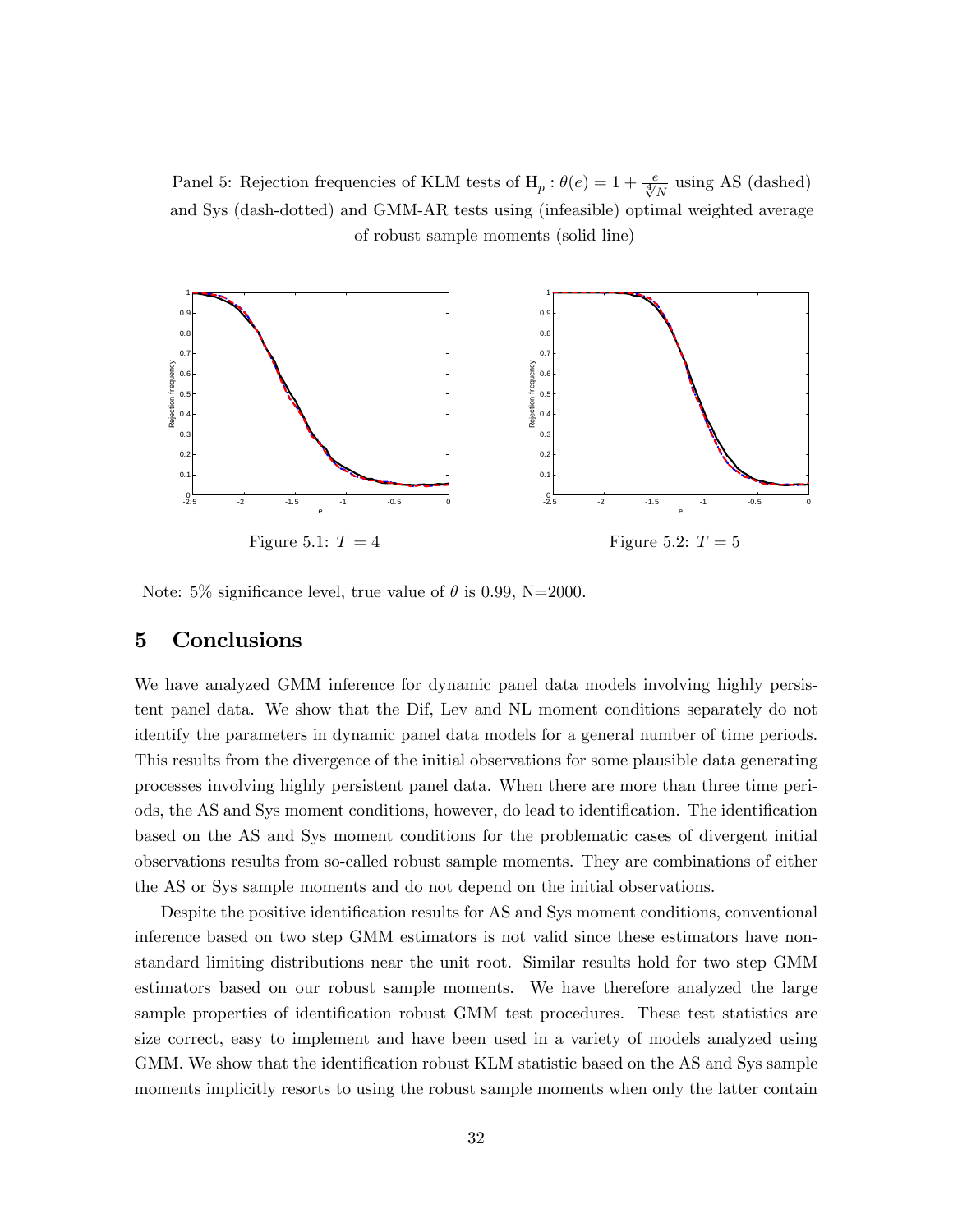identifying information.

Based on the theoretical analysis and numerical results a number of remarks can be made regarding the implementation of GMM inference for applied linear dynamic panel data analysis. First, statistical inference, i.e. hypothesis testing and confidence intervals, should be based on identification robust tests, like, for example, the KLM or GMM-AR test. The non-standard limiting behavior of the two step GMM coefficient estimator makes the use of conventional GMM inference hazardous in applied research when there are identification issues. Second, one should always use either AS or Sys moment conditions since these deliver identification under more general conditions when  $T > 3$ . An advantage of the AS moments is that they are valid under less restrictive assumptions than the Sys moments. Third, when mean stationarity applies, the Sys moments are preferred. Although AS and Sys moments contain the same amount of identifying information when  $\theta$  is close to one and the variance of the initial observations is large, in practice the opposite may well be the case if one is not close to the unit root (or if time series heteroskedasticity is present). This is shown, for example, by our simulated KLM power curves in Section 2. Fourth, the original AS or Sys moments should be used in an identification robust GMM test statistic and not the implied robust sample moments. Although only the latter preserve identification when the variance of the initial observations is large, we have shown that the identification robust KLM test based on the AS or Sys moments implicitly uses the robust sample moments.

Finally, for expository purposes we have only analyzed the first-order autoregressive panel data model. The extension to panel data models with multiple endogenous regressors, e.g. dynamic models with additional endogenous regressors, is an important area for future research.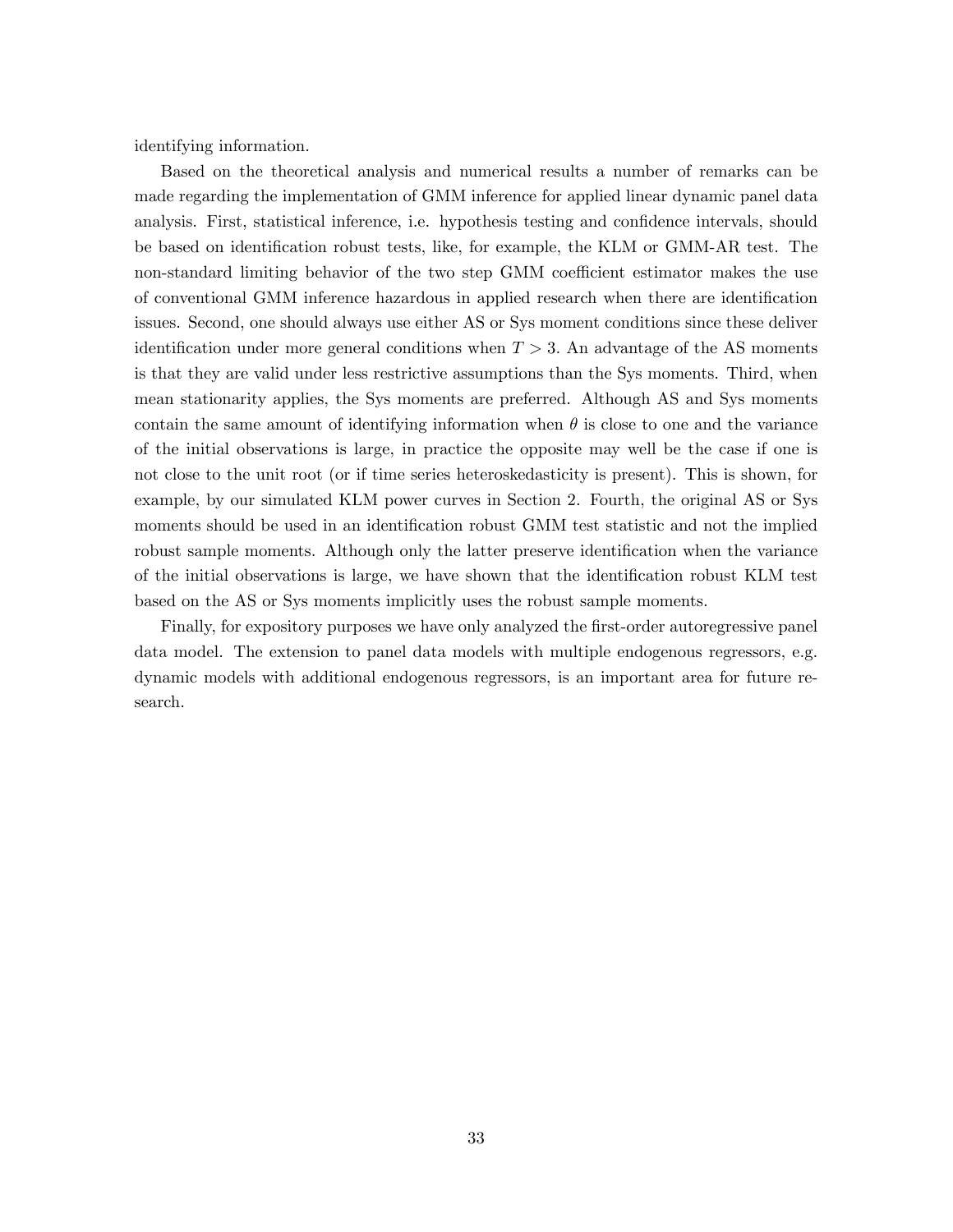# Appendix. Specification of GMM sample moments and proofs

**Specification of sample moment functions** For the Dif moment conditions in (4),  $k_{Dif}$ equals  $\frac{1}{2}(T-2)(T-1)$  while  $f_i^{Diff}$  $i^{Diff}(\theta)$  and  $q_i^{Diff}$  $i^{Dij}(\theta)$  read

$$
f_i^{Dif}(\theta) = Z_i^{Dif} \varphi_i^{Dif}(\theta)
$$
  
\n
$$
q_i^{Dif}(\theta) = -Z_i^{Dif} \Delta y_{-1,i},
$$

with  $\varphi_i^{Diff}$  $i_j^{Dij}(\theta) = (\Delta y_{i3} - \theta \Delta y_{i2} \dots \Delta y_{iT} - \theta \Delta y_{iT-1})', \Delta y_{-1,i} = (\Delta y_{i2} \dots \Delta y_{iT-1})'$  and  $Z_{i}^{Diff}=$  $\int y_{i1} 0...0$  0  $\overline{\phantom{0}}$  $0 \qquad \therefore \qquad 0$  $0 \quad 0 \ldots 0$  $\sqrt{ }$  $\overline{\phantom{a}}$  $y_{i1}$ . . .  $y_{iT-2}$ 1  $\Big\}$ 1  $\begin{array}{c} \hline \end{array}$  $\frac{1}{2}$  $\frac{1}{2}(T-1)(T-2)\times(T-2).$ 

For the Lev moment conditions in (5),  $k_{Lev}$  equals  $T-2$  while the sample moment functions are

$$
f_i^{Lev}(\theta) = Z_i^{Lev} \varphi_i^{Lev}(\theta)
$$
  

$$
q_i^{Lev}(\theta) = -Z_i^{Lev} y_{-1,i},
$$

with  $\varphi_i^{Lev}(\theta) = (y_{i3} - \theta y_{i2} \dots y_{iT} - \theta y_{iT-1})'$ ,  $y_{-1,i} = (y_{i2} \dots y_{iT-1})'$ , and

$$
Z_i^{Lev} = \begin{pmatrix} \Delta y_{i2} & 0 \dots 0 & 0 \\ 0 & \ddots & 0 \\ 0 & 0 \dots 0 & \Delta y_{iT-1} \end{pmatrix} : (T-2) \times (T-2).
$$

For the NL moment conditions in (10),  $k_{NL}$  equals  $T-3$  while the sample moment functions can be specified as

$$
f_i^{NL}(\theta) = Z_i^{NL}(\theta) \varphi_i^{NL}(\theta)
$$
  
\n
$$
q_i^{NL}(\theta) = (\frac{\partial}{\partial \theta} Z_i^{NL}(\theta)) \varphi_i^{NL}(\theta) + Z_i^{NL}(\theta) (\frac{\partial}{\partial \theta} \varphi_i^{NL}(\theta)),
$$

with  $\varphi_i^{NL}(\theta) = ((y_{i4} - \theta y_{i3}) \dots (y_{iT} - \theta y_{iT-1}))'$  and

$$
Z_i^{NL}(\theta) = \begin{pmatrix} (\Delta y_{i3} - \theta \Delta y_{i2}) & 0 \dots 0 & 0 \\ 0 & \ddots & 0 \\ 0 & 0 \dots 0 & (\Delta y_{iT-1} - \theta \Delta y_{iT-2}) \end{pmatrix} : (T-3) \times (T-3).
$$

The sample moments for the AS moment conditions result by just stacking the appropriate sample moments stated above so  $k_{AS}$  equals  $\frac{1}{2}(T-1)(T-2) + T - 3$ . In a similar manner, the Sys sample moments result so  $k_{Sys}$  equals  $\frac{1}{2}(T+1)(T-2)$ .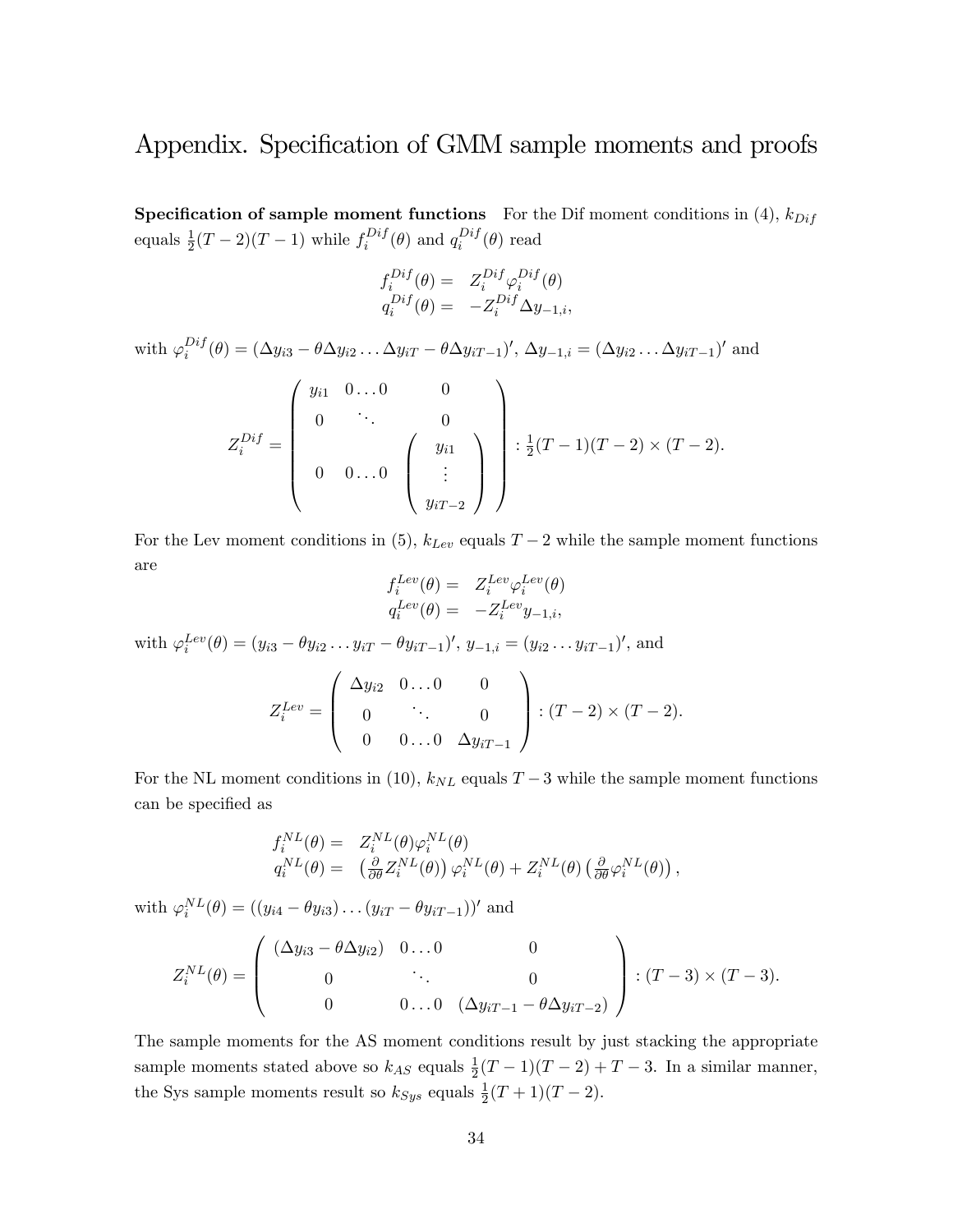Lemma 1. We state some intermediate results, which involve the different terms in the sample moments and their derivatives. Assumption 1 implies the following:

i. 
$$
\frac{1}{N} \sum_{i=1}^{N} (\theta_{0,N} - 1) y_{i1} u_{i1} = -d_2 - \frac{\sigma_{1,N}}{\sqrt{N}} \psi_c + o_p(1),
$$
  
\nii. 
$$
\frac{1}{N} \sum_{i=1}^{N} (1 - \theta_{0,N}) u_{i1} u_{it} \rightarrow 0, \qquad t > 1,
$$
  
\niii. 
$$
\frac{1}{N} \sum_{i=1}^{N} u_{it}^2 \rightarrow \sigma_t^2, \qquad t > 1,
$$
  
\niv. 
$$
\frac{1}{N} \sum_{i=1}^{N} \Delta y_{it} \Delta y_{it} \rightarrow \sigma_t^2, \qquad t > 1,
$$
  
\nv. 
$$
\frac{1}{N} \sum_{i=1}^{N} \Delta y_{it} \Delta y_{is} \rightarrow 0, \qquad t, s > 1, t \neq s.
$$
  
\nvi. 
$$
\frac{h_N(\theta_{0,N})}{\sqrt{N}} \sum_{i=1}^{N} \begin{pmatrix} y_{i1} u_{i2} \\ \vdots \\ y_{i1} u_{iT} \end{pmatrix} \rightarrow \psi,
$$

with  $\psi = (\psi_2 \dots \psi_T)' \sim N(0, \text{diag}(\sigma_2^2, \dots, \sigma_T^2))$  independent from  $\psi_c \sim N(0, \sigma_c^2), \sigma_c^2 = \text{var}(c_i)$ .

Proof of Lemma 1. i. Under mean stationarity, we have:

$$
\frac{1}{N} \sum_{i=1}^{N} (\theta_{0,N} - 1) y_{i1} u_{i1} = \frac{1}{N} \sum_{i=1}^{N} (\theta_{0,N} - 1) u_{i1}^2 + \frac{1}{N} \sum_{i=1}^{N} (\theta_{0,N} - 1) u_{i1} \mu_i.
$$

Assumption 1c implies that  $(1 - \theta_{0,N})^{\frac{1}{2}} u_{i1}$  is a random variable with finite fourth moments so a law of large numbers applies:

$$
\frac{1}{N} \sum_{i=1}^{N} (\theta_{0,N} - 1) u_{i1}^{2} \to -d_{2}.
$$

Since  $c_i = (1 - \theta_{0,N})\mu_i$ , we can specify:

$$
\frac{1}{N} \sum_{i=1}^{N} (\theta_{0,N} - 1) u_{i1} \mu_i = -\frac{1}{N} \sum_{i=1}^{N} u_{i1} c_i = -\frac{\sigma_{1,N}}{\sqrt{N}} \frac{1}{\sqrt{N}} \sum_{i=1}^{N} \frac{u_{i1}}{\sigma_{1,N}} c_i,
$$

because

$$
\frac{1}{\sqrt{N}}\sum_{i=1}^{N}\frac{u_{i1}}{\sigma_{1,N}}c_i \underset{d}{\rightarrow} \psi_c,
$$

with  $\psi_c$  independent of  $\psi_j$ ,  $j = 2, \ldots, T$ , as  $c_i$  is independent from  $u_{ij}$ ,  $j = 2, \ldots, T$ . Upon combining, we obtain:

$$
\frac{1}{N} \sum_{i=1}^{N} (\theta_{0,N} - 1) y_{i1} \mu_i = -d_2 - \frac{\sigma_{1,N}}{\sqrt{N}} \psi_c + o_p(1).
$$

ii. Since  $u_{it}$  are independently distributed,  $t = 1, \ldots, T$ , and  $(1 - \theta_{0,N})^{\frac{1}{2}} u_{i1}$  is a random variable with finite fourth moments, a law of large numbers applies:

$$
\frac{1}{N} \sum_{i=1}^{N} (1 - \theta_{0,N}) u_{i1} u_{it} \to 0, \quad t > 1.
$$

iii. Finite fourth moments of  $u_{it}$  implies that a law of large numbers applies:

$$
\frac{1}{N} \sum_{i=1}^{N} u_{it}^2 \to \sigma_t^2, \quad t > 1.
$$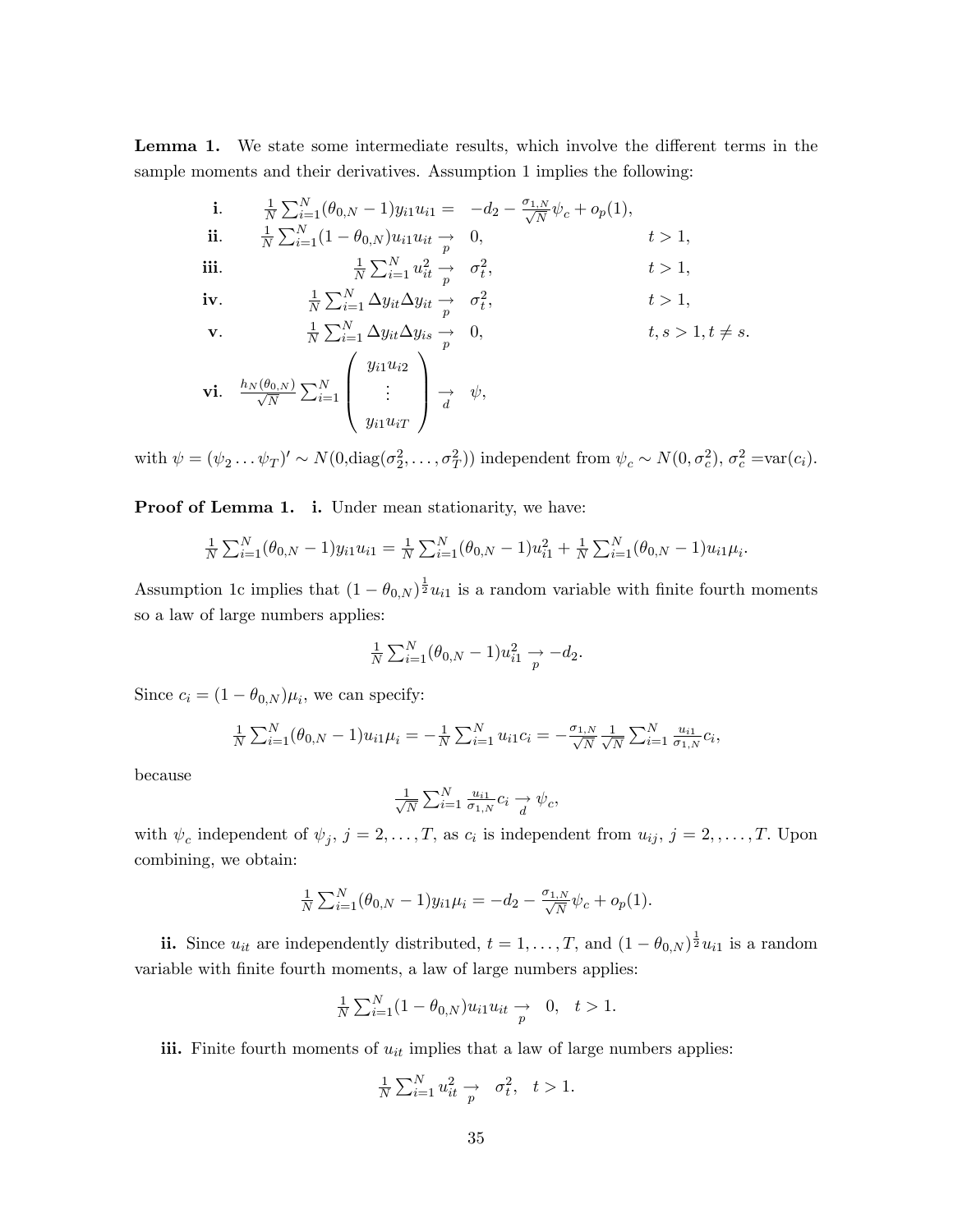iv. Mean stationarity implies  $\Delta y_{i2} = u_{i2} + (\theta_{0,N} - 1) u_{i1}$ , so

$$
\frac{1}{N} \sum_{i=1}^{N} \Delta y_{i2} \Delta y_{i2} = \frac{1}{N} \sum_{i=1}^{N} u_{i2}^{2} + (\theta_{0,N} - 1) \frac{1}{N} \sum_{i=1}^{N} (\theta_{0,N} - 1) u_{i1}^{2} + \frac{2}{N} \sum_{i=1}^{N} (\theta_{0,N} - 1) u_{i1} u_{i2}.
$$
  
Because  $\frac{1}{N} \sum_{i=1}^{N} (1 - \theta_{0,N}) u_{i1}^{2} \rightarrow d_{2}$  and  $(1 - \theta_{0,N}) \rightarrow 0$ , we have  

$$
(\theta_{0,N} - 1) \frac{1}{N} \sum_{i=1}^{N} (\theta_{0,N} - 1) u_{i1}^{2} \rightarrow 0,
$$

which shows that  $(\theta_{0,N}-1)\frac{1}{N}\sum_{i=1}^{N}(\theta_{0,N}-1)u_{i1}^{2}=o_{p}(1)$ . Furthermore, since both  $(\theta_{0,N}-1)^{\frac{1}{2}}u_{i1}$ and  $u_{i2}$  have finite fourth moments and are independent,  $\frac{2}{N} \sum_{i=1}^{N} (\theta_{0,N} - 1) u_{i1} u_{i2} = o_p(1)$ , which implies that

$$
\frac{1}{N} \sum_{i=1}^{N} \Delta y_{i2} \Delta y_{i2} = \frac{1}{N} \sum_{i=1}^{N} u_{i2}^{2} + o_{p}(1).
$$

Finally, we have  $E(u_{i2}^2) = \sigma_2^2$  and finite fourth moment, hence

$$
\frac{1}{N} \sum_{i=1}^{N} \Delta y_{i2}^2 \underset{p}{\rightarrow} \sigma_2^2.
$$

Along the same lines as the above this can be shown to hold for other values of  $t$  as well.

**v.** Similar to the above, when substituting for  $\Delta y_{i2}$  and  $\Delta y_{i3}$  we have

$$
\frac{1}{N} \sum_{i=1}^{N} \Delta y_{i2} \Delta y_{i3} = \frac{1}{N} \sum_{i=1}^{N} u_{i2} u_{i3} + (\theta_{0,N} - 1) \frac{1}{N} \sum_{i=1}^{N} u_{i2}^2 + \theta_{0,N} (\theta_{0,N} - 1) \frac{1}{N} \sum_{i=1}^{N} u_{i1} u_{i2} +
$$
  
+ 
$$
(\theta_{0,N} - 1) \frac{1}{N} \sum_{i=1}^{N} u_{i1} u_{i3} + (\theta_{0,N} - 1)^2 \frac{1}{N} \sum_{i=1}^{N} u_{i1} u_{i2} + \theta_{0,N} (\theta_{0,N} - 1)^2 \frac{1}{N} \sum_{i=1}^{N} u_{i1}^2.
$$

Similar derivations as before show that  $\frac{1}{N} \sum_{i=1}^{N} \theta_{0,N} (\theta_{0,N} - 1)^2 u_{i1}^2 \to 0, \frac{1}{N}$  $\frac{1}{N} \sum_{i=1}^{N} (\theta_{0,N} 1)^2 u_{i1} u_{i2} \to 0, \frac{1}{N}$  $\frac{1}{N} \sum_{i=1}^{N} (\theta_{0,N} - 1) u_{i1} u_{i3} \to 0, \frac{1}{N}$  $\frac{1}{N}\sum_{i=1}^{N} \theta_{0,N} (\theta_{0,N}-1) u_{i1} u_{i2} \underset{p}{\rightarrow} 0, \frac{1}{N}$  $\frac{1}{N} \sum_{i=1}^{N} (\theta_{0,N} 1)u_{i2}^2 \to 0, \frac{1}{N}$  $\frac{1}{N}\sum_{i=1}^{N} u_{i2}u_{i3} \to 0$ , so all these terms are  $o_p(1)$  and have probability limit 0, implying that

$$
\frac{1}{N} \sum_{i=1}^{N} \Delta y_{i2} \Delta y_{i3} \to 0.
$$

Along similar lines this can be proven to extend to the first differences at other time periods.

vi. Since  $h_N(\theta_{0,N})^{-2} = var(y_{i1}),$  the random variable  $h_N(\theta_{0,N})y_{i1}$  has variance equal to one. Since  $y_{i1}$  and  $u_{it}$ ,  $t > 1$ , are independent, because of Assumption 1e,  $E(h_N(\theta_{0,N})y_{i1}u_{it}) =$ 0. Furthermore, Assumption 1d implies that  $Var(h_N(\theta_{0,N})y_{i1}u_{it}) = \sigma_t^2$ , which is finite. A central limit theorem therefore applies:

$$
\frac{h_N(\theta_{0,N})}{\sqrt{N}} \sum_{i=1}^N \begin{pmatrix} y_{i1}u_{i2} \\ \vdots \\ y_{i1}u_{iT} \end{pmatrix} = \frac{1}{\sqrt{N}} \sum_{i=1}^N \begin{pmatrix} h_N(\theta_{0,N})y_{i1}u_{i2} \\ \vdots \\ h_N(\theta_{0,N})y_{i1}u_{iT} \end{pmatrix} \underset{d}{\rightarrow} \psi,
$$

with  $\psi = (\psi_{y_1, u_{i2}} \dots \psi_{y_1, u_{iT}})'$  a  $T-1$  dimensional, mean zero normal random vector. Assumption 1e states that  $u_{i1}/\sigma_{1,N}$ ,  $u_{i2} \ldots, u_{iT}$  and  $c_i$  are independently distributed within individuals and over the different individuals. It implies that  $u_{i1}c_i$  and  $y_{i1}u_{it}$  are uncorrelated.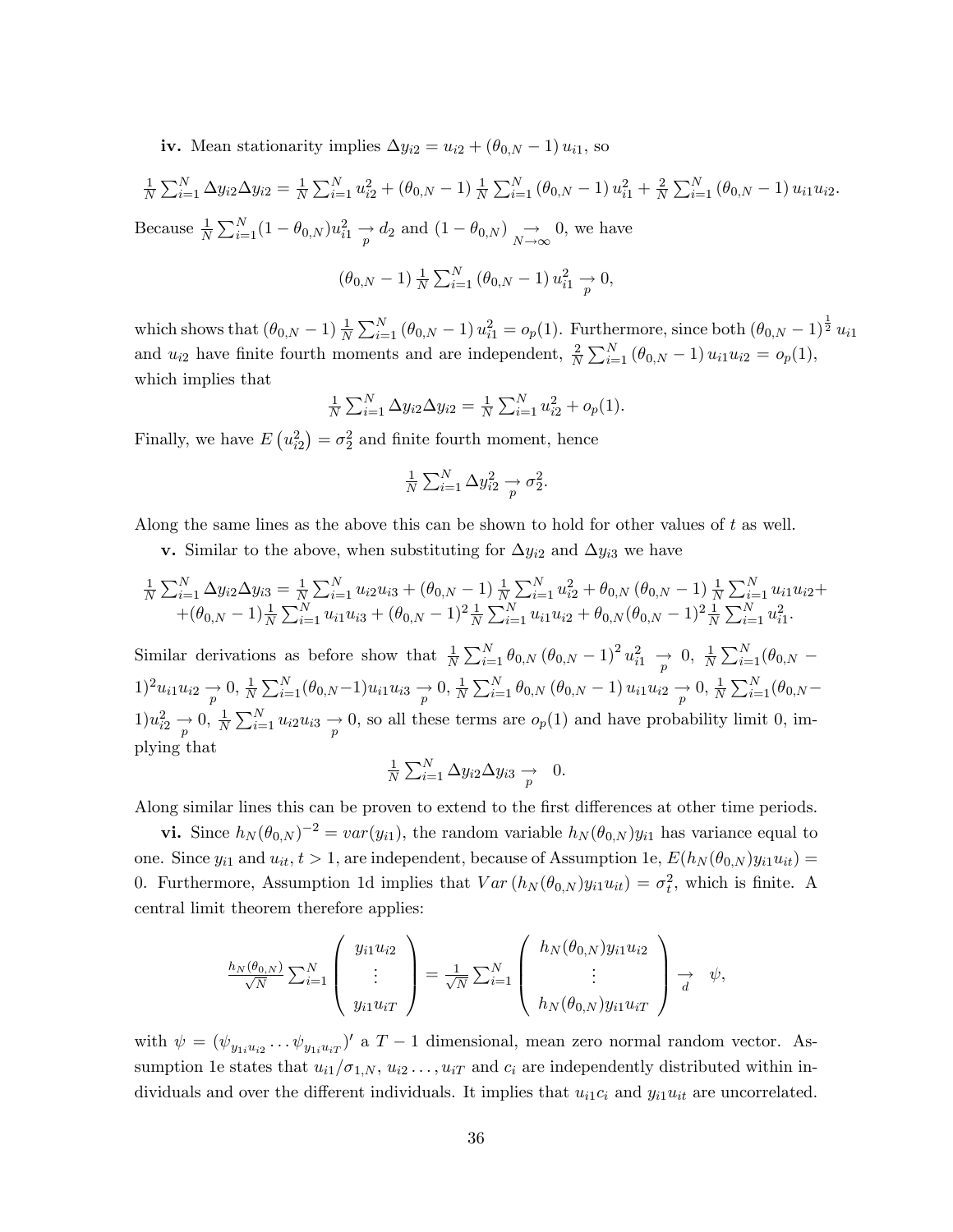Since  $\psi$  and  $\psi_c$  are the limits of the scaled sums of  $y_{i1}u_{it}$  and  $u_{i1}c_i$ , they are uncorrelated normal random variables and therefore independent. As a result of this, the  $T \times T$  covariance matrix of  $\psi$  and  $\psi_c$  is diagonal:

$$
V_{(\psi_c)(\psi_c)} = var(\psi, \psi_c) = \begin{pmatrix} V_{\psi\psi} & V_{\psi\psi_c} \\ V_{\psi_c\psi} & V_{\psi_c\psi_c} \end{pmatrix}
$$
  
\n
$$
= E \begin{bmatrix} \lim_{N \to \infty} \frac{1}{N} \sum_{i=1}^{N} \begin{pmatrix} h_N(\theta_{0,N}) y_{i1} u_{i2} \\ \vdots \\ h_N(\theta_{0,N}) y_{i1} u_{iT} \\ \frac{u_{i1}}{\sigma_{1,N}} c_i \end{pmatrix} \begin{pmatrix} h_N(\theta_{0,N}) y_{i1} u_{i2} \\ \vdots \\ h_N(\theta_{0,N}) y_{i1} u_{iT} \\ \frac{u_{i1}}{\sigma_{1,N}} c_i \end{pmatrix}
$$
  
\n
$$
= E \begin{bmatrix} \lim_{N \to \infty} \begin{pmatrix} h_N(\theta_{0,N}) y_{i1} u_{i2} \\ \vdots \\ h_N(\theta_{0,N}) y_{i1} u_{i2} \end{pmatrix} \begin{pmatrix} h_N(\theta_{0,N}) y_{i1} u_{i2} \\ \vdots \\ h_N(\theta_{0,N}) y_{i1} u_{iT} \end{pmatrix}
$$
  
\n
$$
= \text{diag}(\sigma_2^2 \dots \sigma_T^2 \sigma_c^2).
$$

**Proof of Theorem 1. T=3.** Under mean stationarity we have

$$
\Delta y_{i2} = u_{i2} + (\theta_{0,N} - 1) u_{i1}
$$
  

$$
\Delta y_{i3} = u_{i3} + (\theta_{0,N} - 1) u_{i2} + \theta_{0,N} (\theta_{0,N} - 1) u_{i1}.
$$

Substituting these expressions, we can specify the Dif sample moment and its derivative as

$$
f_N^{Dif}(\theta) = \frac{1}{N} \sum_{i=1}^N (y_{i1} \Delta y_{i3} - \theta y_{i1} \Delta y_{i2})
$$
  
\n
$$
= \frac{1}{N} \sum_{i=1}^N y_{i1} u_{i3} + (\theta_{0,N} - 1 - \theta) \frac{1}{N} \sum_{i=1}^N y_{i1} u_{i2} + (\theta_{0,N} - \theta) \frac{1}{N} \sum_{i=1}^N (\theta_{0,N} - 1) y_{i1} u_{i1},
$$
  
\n
$$
q_N^{Dif}(\theta) = -\frac{1}{N} \sum_{i=1}^N y_{i1} \Delta y_{i2}
$$
  
\n
$$
= -\frac{1}{N} \sum_{i=1}^N y_{i1} u_{i2} - \frac{1}{N} \sum_{i=1}^N (\theta_{0,N} - 1) y_{i1} u_{i1}.
$$

Combining convergence results stated in Lemma 1, the large sample behavior of the Dif sample moment and derivative can thus be characterized by

$$
f_N^{Dif}(\theta) = \frac{1}{h_N(\theta_{0,N})\sqrt{N}} \left[ (\psi_3 - \theta \psi_2) - (1 - \theta) h_N(\theta_{0,N}) \sigma_{1,N} \psi_c \right] - (1 - \theta) d_2 + o_p(1),
$$
  
\n
$$
q_N^{Dif}(\theta) = -\frac{1}{h_N(\theta_{0,N})\sqrt{N}} \left[ \psi_2 - h_N(\theta_{0,N}) \sigma_{1,N} \psi_c \right] + d_2 + o_p(1),
$$

where we note that  $h_N(\theta_{0,N})\sigma_{1,N} \leq 1$ , since  $var(y_{i1}) \geq var(u_{i1})$ , from which it is readily seen that  $\Delta$  $D: \mathcal{L}$ 

$$
A_f^{Dif}(\theta) = \begin{pmatrix} -\theta & 1 \end{pmatrix}, \ \mu_f^{Dif}(\theta, \bar{\sigma}^2) = 0,
$$
  

$$
A_q^{Dif}(\theta) = \begin{pmatrix} -1 & 0 \end{pmatrix}, \ \mu_q^{Dif}(\theta, \bar{\sigma}^2) = 0.
$$

Regarding the Lev moment, using

$$
y_{i2} = \Delta y_{i2} + y_{i1}
$$
  

$$
y_{i3} = \Delta y_{i3} + \Delta y_{i2} + y_{i1},
$$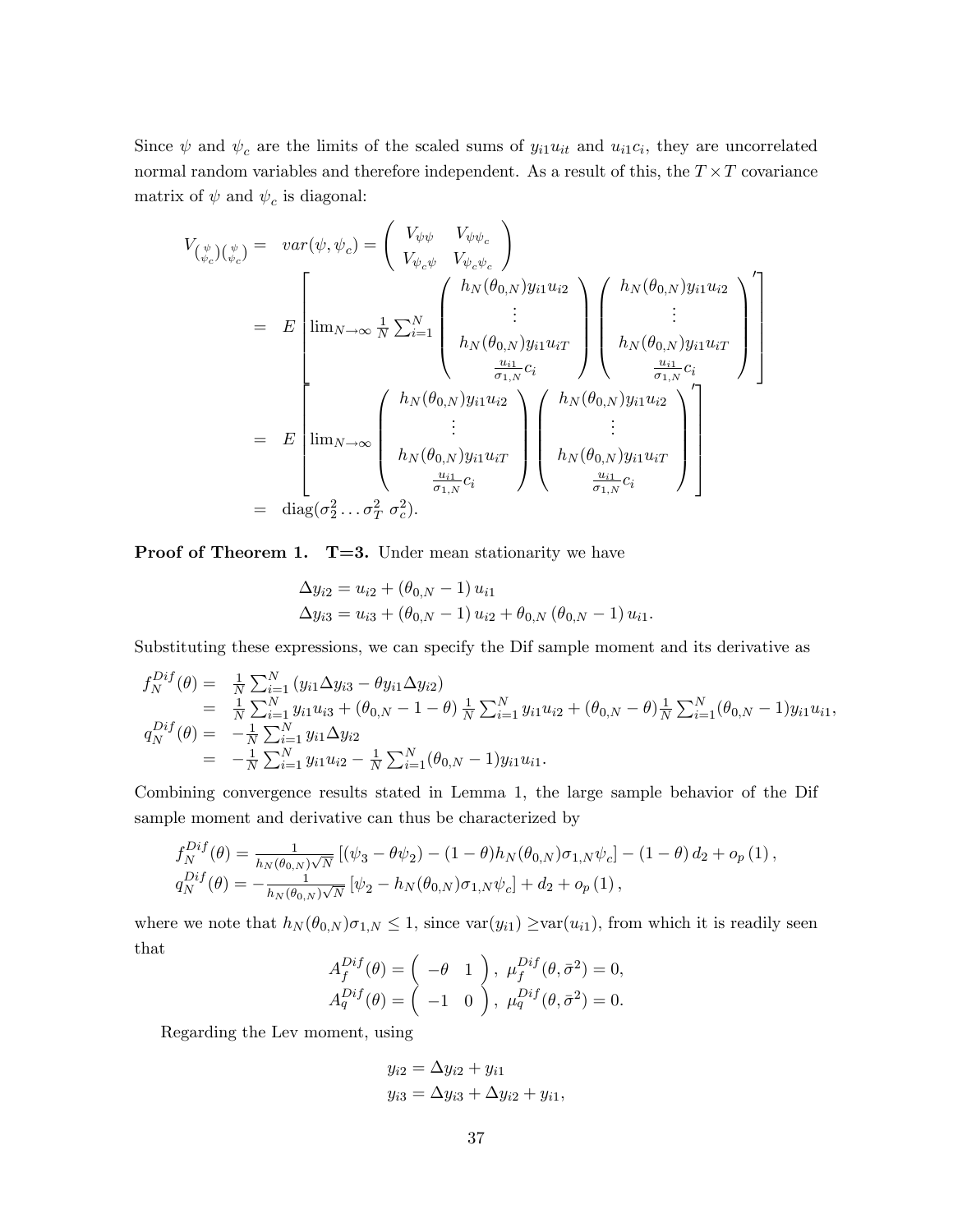we have

$$
f_N^{Lev}(\theta) = \frac{1}{N} \sum_{i=1}^N (y_{i3} - \theta y_{i2}) \Delta y_{i2}
$$
  
= 
$$
\frac{1}{N} \sum_{i=1}^N (\Delta y_{i3} + (1 - \theta) \Delta y_{i2}) \Delta y_{i2} + (1 - \theta) \frac{1}{N} \sum_{i=1}^N y_{i1} \Delta y_{i2}.
$$

Exploiting mean stationarity and substituting for  $\Delta y_{i2}$  and  $\Delta y_{i3}$ , we write

$$
(1 - \theta) \frac{1}{N} \sum_{i=1}^{N} y_{i1} \Delta y_{i2} = (1 - \theta) \frac{1}{N} \sum_{i=1}^{N} y_{i1} u_{i2} + (1 - \theta) (\theta_{0,N} - 1) \frac{1}{N} \sum_{i=1}^{N} y_{i1} u_{i1},
$$

and using Lemma 1, we have

$$
\frac{1}{N} \sum_{i=1}^{N} (\Delta y_{i3} + (1 - \theta) \Delta y_{i2}) \Delta y_{i2} = (1 - \theta) \frac{1}{N} \sum_{i=1}^{N} u_{i2}^{2} + o_{p}(1).
$$

Regarding the Lev derivative, we have

$$
q_N^{Lev}(\theta) = -\frac{1}{N} \sum_{i=1}^N y_{i2} \Delta y_{i2}
$$
  
=  $-\frac{1}{N} \sum_{i=1}^N \Delta y_{i2} \Delta y_{i2} - \frac{1}{N} \sum_{i=1}^N y_{i1} \Delta y_{i2},$ 

where

$$
\frac{1}{N} \sum_{i=1}^{N} y_{i1} \Delta y_{i2} = \frac{1}{N} \sum_{i=1}^{N} y_{i1} u_{i2} + (\theta_{0,N} - 1) \frac{1}{N} \sum_{i=1}^{N} y_{i1} u_{i1},
$$

and

$$
\frac{1}{N} \sum_{i=1}^{N} \Delta y_{i2} \Delta y_{i2} = \frac{1}{N} \sum_{i=1}^{N} u_{i2}^{2} + o_{p}(1).
$$

Therefore, we can write the Lev moment condition and derivative as

$$
f_N^{Lev}(\theta) = (1 - \theta) \left\{ \frac{1}{N} \sum_{i=1}^N u_{i2}^2 + \frac{1}{N} \sum_{i=1}^N y_{i1} u_{i2} + \frac{1}{N} \sum_{i=1}^N (y_{0,N} - 1) y_{i1} u_{i1} \right\} + o_p(1).
$$
  

$$
q_N^{Lev}(\theta) = -\frac{1}{N} \sum_{i=1}^N u_{i2}^2 - \frac{1}{N} \sum_{i=1}^N y_{i1} u_{i2} - \frac{1}{N} \sum_{i=1}^N (\theta_{0,N} - 1) y_{i1} u_{i1} + o_p(1).
$$

Combining this and other convergence results from Lemma 1, the large sample behavior of the Lev sample moment and derivative can thus be characterized by

$$
f_N^{Lev}(\theta) = (1 - \theta) \left\{ \frac{1}{h_N(\theta_{0,N})\sqrt{N}} \left[ \psi_2 - h_N(\theta_{0,N})\sigma_{1,N}\psi_c \right] + (\sigma_2^2 - d_2) \right\} + o_p(1)
$$
  

$$
q_N^{Lev}(\theta) = -\frac{1}{h_N(\theta_{0,N})\sqrt{N}} \left[ \psi_2 - h_N(\theta_{0,N})\sigma_{1,N}\psi_c \right] - (\sigma_2^2 - d_2) + o_p(1),
$$

so this implies that

$$
A_f^{Lev}(\theta) = (1 - \theta \ 0), \ \mu_f^{Lev}(\theta, \bar{\sigma}^2) = (1 - \theta) \sigma_2^2,
$$
  

$$
A_q^{Lev}(\theta) = (-1 \ 0), \ \mu_q^{Lev}(\theta, \bar{\sigma}^2) = -\sigma_2^2.
$$

From this last result, it is not difficult to see that, under Assumption 2b, we have

$$
\frac{1}{N} \sum_{i=1}^{N} y_{i2} \Delta y_{i2} \rightarrow \sigma_2^2 - d_2.
$$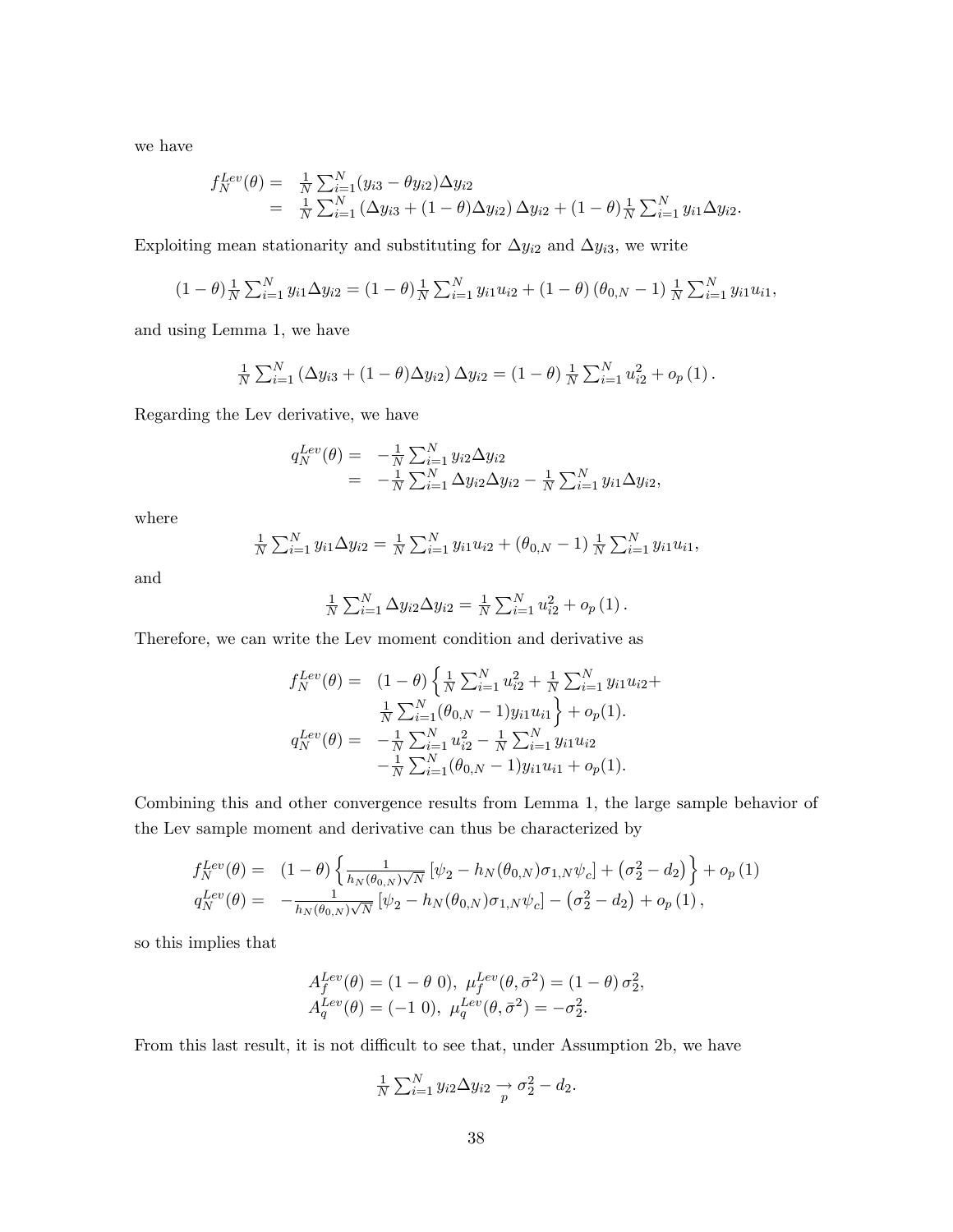The reason for this is that Assumption 2b amounts to  $h_N(\theta_{0,N})\sqrt{N} = \frac{\sqrt{N}}{\sqrt{N}}$  $\frac{\sqrt{N}}{N}$  $\frac{\sqrt{N}}{\text{var}(y_{i1})} \underset{N \to \infty}{\to} \infty$  and, since  $var(y_{i1}) \geq var(u_{i1})$ , it implies that  $\sigma_{1,N}^2/N \to 0$ . Finally, the Sys sample moment and<br>desiration simple moment from starbing the Different Lacence was seen and desirations. derivative simply result from stacking the Dif and Lev sample moments and derivatives:

$$
f_N^{Sys}(\theta) = \frac{1}{N} \sum_{i=1}^N \begin{pmatrix} y_{i1} \Delta y_{i3} - \theta y_{i1} \Delta y_{i2} \\ y_{i3} \Delta y_{i2} - \theta y_{i2} \Delta y_{i2} \\ y_{i3} \Delta y_{i2} - \theta y_{i2} \Delta y_{i2} \end{pmatrix},
$$
  

$$
q_N^{Sys}(\theta) = -\frac{1}{N} \sum_{i=1}^N \begin{pmatrix} y_{i1} \Delta y_{i2} \\ y_{i2} \Delta y_{i2} \end{pmatrix}.
$$

Combining earlier convergence results, the large sample behavior of the Sys sample moment and derivative can thus be characterized by

$$
f_N^{Sys}(\theta) = \begin{pmatrix} -\theta & 1 \\ 1 - \theta & 0 \end{pmatrix} \begin{bmatrix} \frac{1}{h_N(\theta_{0,N})\sqrt{N}} \left\{ \begin{pmatrix} \psi_2 \\ \psi_3 \end{pmatrix} - h_N(\theta_{0,N})\sigma_{1,N}\psi_c\iota_2 \right\} - \iota_2 d_2 \end{pmatrix} + (1 - \theta) \begin{pmatrix} 0 \\ \sigma_2^2 \\ 1 \end{pmatrix} + o_p(1),
$$
  
\n
$$
q_N^{Sys}(\theta) = -\begin{pmatrix} 1 & 0 \\ 1 & 0 \end{pmatrix} \begin{bmatrix} \frac{1}{h_N(\theta_{0,N})\sqrt{N}} \left\{ \begin{pmatrix} \psi_2 \\ \psi_3 \end{pmatrix} - h_N(\theta_{0,N})\sigma_{1,N}\psi_c\iota_2 \right\} - \iota_2 d_2 \end{pmatrix} - (\begin{pmatrix} 0 \\ \sigma_2^2 \end{pmatrix} + o_p(1),
$$

from which it is readily seen that

$$
A_f^{Sys}(\theta) = \begin{pmatrix} -\theta & 1 \\ 1 - \theta & 0 \end{pmatrix}, \ \mu_f^{Sys}(\theta, \bar{\sigma}^2) = (1 - \theta) \begin{pmatrix} 0 \\ \sigma_2^2 \end{pmatrix},
$$

$$
A_q^{Sys}(\theta) = \begin{pmatrix} -1 & 0 \\ -1 & 0 \end{pmatrix}, \ \mu_q^{Sys}(\theta, \bar{\sigma}^2) = \begin{pmatrix} 0 \\ -\sigma_2^2 \end{pmatrix}.
$$

T=4. Under mean stationarity, we have

$$
\Delta y_{i2} = u_{i2} + (\theta_{0,N} - 1) u_{i1}
$$
  
\n
$$
\Delta y_{i3} = u_{i3} + (\theta_{0,N} - 1) u_{i2} + \theta_{0,N} (\theta_{0,N} - 1) u_{i1}
$$
  
\n
$$
\Delta y_{i4} = u_{i4} + (\theta_{0,N} - 1) u_{i3} + \theta_{0,N} (\theta_{0,N} - 1) u_{i2} + \theta_{0,N}^2 (\theta_{0,N} - 1) u_{i1}.
$$

Substituting these expressions and  $y_{i2} = \Delta y_{i2} + y_{i1}$ , we can specify the Dif sample moments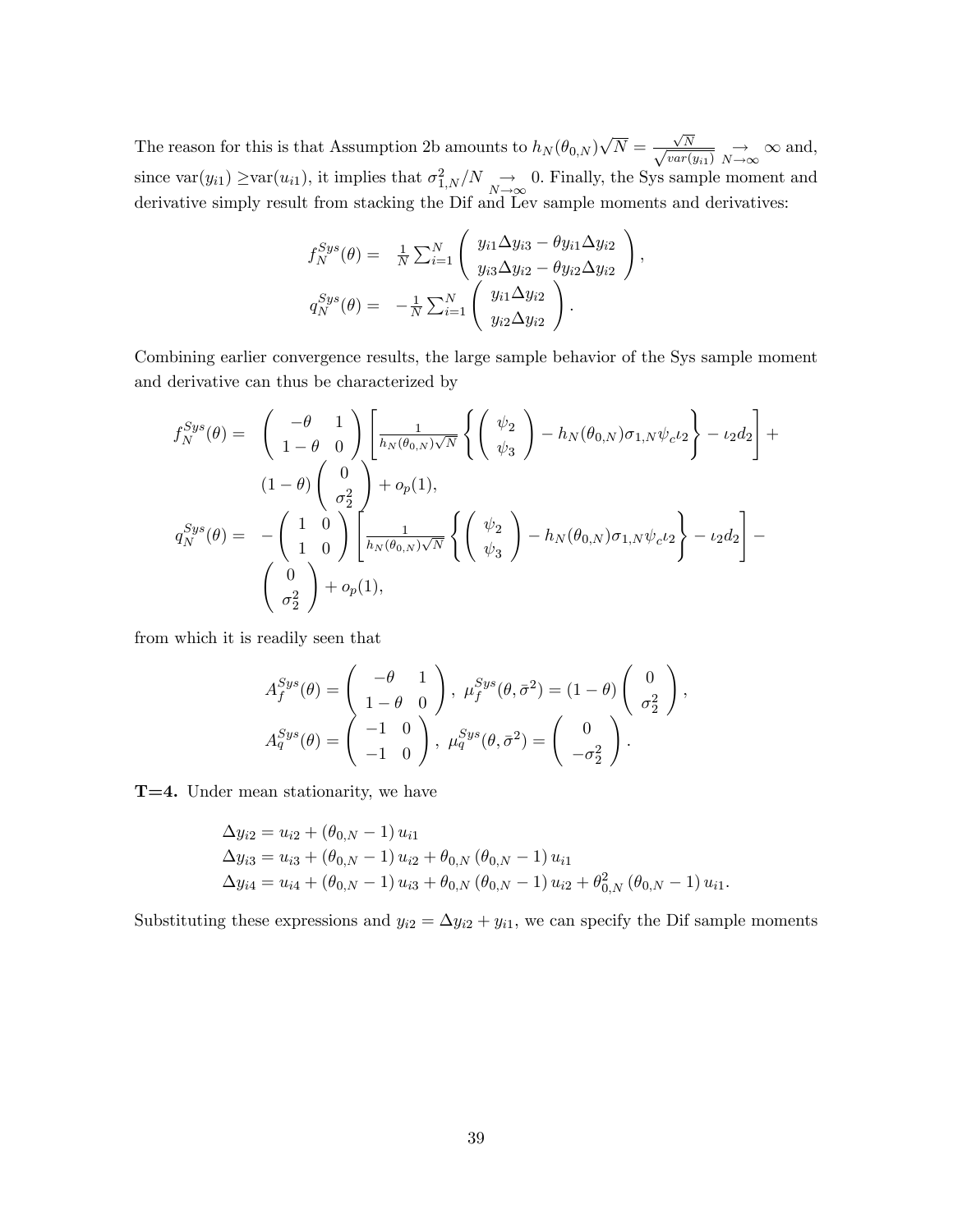and their derivatives as

$$
f_N^{Dif}(\theta) = \frac{1}{N} \sum_{i=1}^N \begin{pmatrix} y_{i1} \Delta y_{i3} - \theta y_{i1} \Delta y_{i2} \\ y_{i1} \Delta y_{i4} - \theta y_{i1} \Delta y_{i3} \\ y_{i2} \Delta y_{i4} - \theta y_{i2} \Delta y_{i3} \end{pmatrix}
$$
  
= 
$$
\begin{pmatrix} \theta_{0,N} - 1 - \theta & 1 & 0 \\ (\theta_{0,N} - \theta) (\theta_{0,N} - 1) & \theta_{0,N} - 1 - \theta & 1 \\ (\theta_{0,N} - \theta) (\theta_{0,N} - 1) & \theta_{0,N} - 1 - \theta & 1 \end{pmatrix} \frac{1}{N} \sum_{i=1}^N \begin{pmatrix} y_{i1} u_{i2} \\ y_{i1} u_{i3} \\ y_{i1} u_{i4} \end{pmatrix} +
$$
  

$$
(\theta_{0,N} - \theta) (\theta_{0,N} - 1) \begin{pmatrix} 1 \\ \theta_{0,N} \\ \theta_{0,N} \end{pmatrix} \frac{1}{N} \sum_{i=1}^N y_{i1} u_{i1} + \frac{1}{N} \sum_{i=1}^N \begin{pmatrix} 0 \\ \theta_{0,N} \\ \theta_{0,N} \end{pmatrix},
$$

$$
q_N^{Dif}(\theta) = -\frac{1}{N} \sum_{i=1}^N \begin{pmatrix} y_{i1} \Delta y_{i2} \\ y_{i1} \Delta y_{i3} \\ y_{i2} \Delta y_{i3} \end{pmatrix}
$$
  
= 
$$
- \begin{pmatrix} 1 & 0 & 0 \\ \theta_{0,N} - 1 & 1 & 0 \\ \theta_{0,N} - 1 & 1 & 0 \end{pmatrix} \frac{1}{N} \sum_{i=1}^N \begin{pmatrix} y_{i1} u_{i2} \\ y_{i1} u_{i3} \\ y_{i1} u_{i4} \end{pmatrix} - (\theta_{0,N} - 1) \begin{pmatrix} 1 \\ \theta_{0,N} \\ \theta_{0,N} \end{pmatrix} \frac{1}{N} \sum_{i=1}^N y_{i1} u_{i1}
$$

$$
- \frac{1}{N} \sum_{i=1}^N \begin{pmatrix} 0 \\ 0 \\ \Delta y_{i2} \Delta y_{i3} \end{pmatrix}.
$$

The limit behavior of the first two terms in each expression has been established before. Furthermore, Lemma 1 shows that the last term in each expression is  $o_p(1)$ . Therefore, the large Dif sample moment and derivative can be expressed as:

$$
f_N^{Diff}(\theta) = \begin{pmatrix} -\theta & 1 & 0 \\ 0 & -\theta & 1 \\ 0 & -\theta & 1 \end{pmatrix} \begin{bmatrix} 1 & 0 \\ \frac{1}{h_N(\theta_{0,N})\sqrt{N}} \begin{Bmatrix} \psi_2 \\ \psi_3 \\ \psi_4 \end{Bmatrix} - h_N(\theta_{0,N})\sigma_{1,N}\psi_c t_3 \end{pmatrix} - t_3 d_2 \begin{bmatrix} 1 & 0 \\ 0 & -t_1 \end{bmatrix},
$$
  

$$
q_N^{Diff}(\theta) = -\begin{pmatrix} 1 & 0 & 0 \\ 0 & 1 & 0 \\ 0 & 1 & 0 \end{pmatrix} \begin{bmatrix} 1 & 0 & 0 \\ \frac{1}{h_N(\theta_{0,N})\sqrt{N}} \begin{Bmatrix} \psi_2 \\ \psi_3 \\ \psi_4 \end{Bmatrix} - h_N(\theta_{0,N})\sigma_{1,N}\psi_c t_3 \end{pmatrix} - t_3 d_2 \begin{bmatrix} 1 & 0 \\ -t_1 \end{bmatrix} + o_p(1),
$$

from which it is readily seen that

$$
A_f^{Dif}(\theta) = \begin{pmatrix} -\theta & 1 & 0 \\ 0 & -\theta & 1 \\ 0 & -\theta & 1 \end{pmatrix}, \ \mu_f^{Dif}(\theta, \bar{\sigma}^2) = \begin{pmatrix} 0 \\ 0 \\ 0 \end{pmatrix},
$$

$$
A_q^{Dif}(\theta) = -\begin{pmatrix} 1 & 0 & 0 \\ 0 & 1 & 0 \\ 0 & 1 & 0 \end{pmatrix}, \ \mu_q^{Dif}(\theta, \bar{\sigma}^2) = \begin{pmatrix} 0 \\ 0 \\ 0 \end{pmatrix}.
$$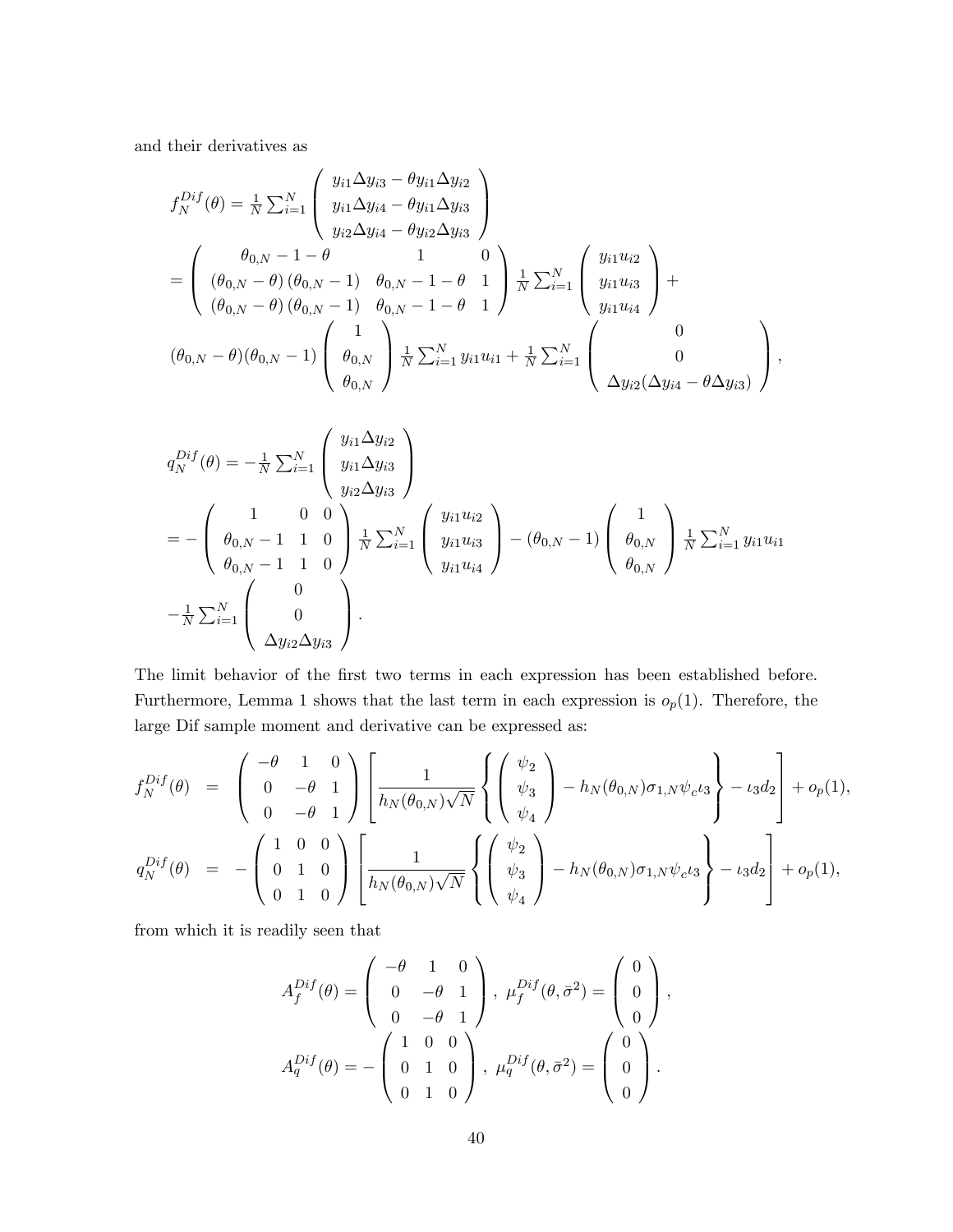After some algebra, we can specify the Lev sample moments and their derivatives as

$$
f_N^{Lev}(\theta) = \frac{1}{N} \sum_{i=1}^N \begin{pmatrix} y_{i3} \Delta y_{i2} - \theta y_{i2} \Delta y_{i2} \\ y_{i4} \Delta y_{i3} - \theta y_{i3} \Delta y_{i3} \end{pmatrix}
$$
  
\n
$$
= \frac{1}{N} \sum_{i=1}^N \begin{pmatrix} 1 - \theta & 0 & 0 \\ (1 - \theta)(\theta_{0,N} - 1) & 1 - \theta & 0 \end{pmatrix} \begin{pmatrix} y_{i1} u_{i2} \\ y_{i1} u_{i3} \\ y_{i1} u_{i4} \end{pmatrix} + (1 - \theta)(\theta_{0,N} - 1) \begin{pmatrix} 1 \\ \theta_{0,N} \end{pmatrix} \frac{1}{N} \sum_{i=1}^N y_{i1} u_{i1}
$$
  
\n
$$
+ (1 - \theta) \frac{1}{N} \sum_{i=1}^N \begin{pmatrix} \Delta y_{i2} \Delta y_{i2} \\ \Delta y_{i3} \Delta y_{i3} \end{pmatrix} + \frac{1}{N} \sum_{i=1}^N \begin{pmatrix} \Delta y_{i3} \Delta y_{i2} \\ (\Delta y_{i4} + (1 - \theta) \Delta y_{i2}) \Delta y_{i3} \end{pmatrix},
$$
  
\n
$$
q_N^{Lev}(\theta) = -\frac{1}{N} \sum_{i=1}^N \begin{pmatrix} y_{i2} \Delta y_{i2} \\ y_{i3} \Delta y_{i3} \end{pmatrix}
$$
  
\n
$$
= -\frac{1}{N} \sum_{i=1}^N \begin{pmatrix} 1 & 0 & 0 \\ \theta_{0,N} - 1 & 1 & 0 \end{pmatrix} \begin{pmatrix} y_{i1} u_{i2} \\ y_{i1} u_{i3} \\ y_{i1} u_{i4} \end{pmatrix} - (\theta_{0,N} - 1) \begin{pmatrix} 1 \\ \theta_{0,N} \end{pmatrix} \frac{1}{N} \sum_{i=1}^N y_{i1} u_{i1}
$$
  
\n
$$
- \frac{1}{N} \sum_{i=1}^N \begin{pmatrix} \Delta y_{i2} \Delta y_{i2} \\ \Delta y_{i3} \Delta y_{i3} \end{pmatrix} - \frac{1}{N} \sum_{i=1}^N \begin{pmatrix
$$

Using Lemma 1, the large sample behavior of these expressions is equal to:

$$
f_N^{Lev}(\theta) = \begin{pmatrix} 1 - \theta & 0 & 0 \\ 0 & 1 - \theta & 0 \end{pmatrix} \left[ \frac{1}{h_N(\theta_{0,N})\sqrt{N}} \left\{ \begin{pmatrix} \psi_2 \\ \psi_3 \\ \psi_4 \end{pmatrix} - h_N(\theta_{0,N})\sigma_{1,N}\psi_c\iota_2 \right\} - \iota_2 d_2 \right] +
$$
  

$$
(1 - \theta) \begin{pmatrix} \sigma_2^2 \\ \sigma_3^2 \end{pmatrix} + o_p(1),
$$

$$
q_N^{Lev}(\theta) = -\begin{pmatrix} 1 & 0 & 0 \\ 0 & 1 & 0 \end{pmatrix} \left[ \frac{1}{h_N(\theta_{0,N})\sqrt{N}} \left\{ \begin{pmatrix} \psi_2 \\ \psi_3 \\ \psi_4 \end{pmatrix} - h_N(\theta_{0,N})\sigma_{1,N}\psi_c\iota_2 \right\} - \iota_2 d_2 \right] - \left[ \begin{pmatrix} \sigma_2^2 \\ \sigma_3^2 \end{pmatrix} + o_p(1), \right]
$$

so this implies that

$$
A_f^{Lev}(\theta) = \begin{pmatrix} 1 - \theta & 0 & 0 \\ 0 & 1 - \theta & 0 \end{pmatrix}, \ \mu_f^{Lev}(\theta, \bar{\sigma}^2) = (1 - \theta) \begin{pmatrix} \sigma_2^2 \\ \sigma_3^2 \end{pmatrix}
$$

$$
A_q^{Lev}(\theta) = -\begin{pmatrix} 1 & 0 & 0 \\ 0 & 1 & 0 \end{pmatrix}, \ \mu_q^{Lev}(\theta, \bar{\sigma}^2) = -\begin{pmatrix} \sigma_2^2 \\ \sigma_3^2 \end{pmatrix}.
$$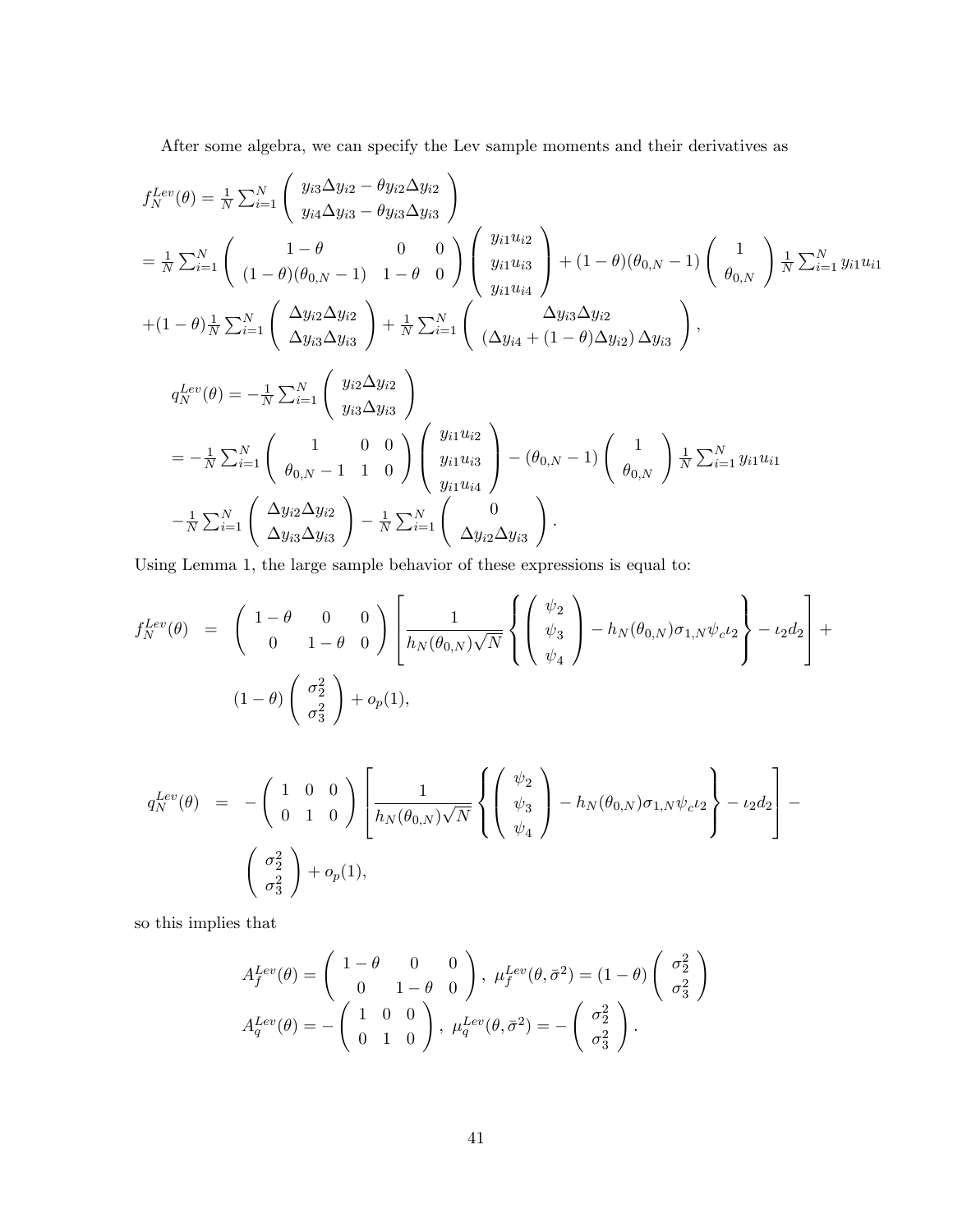We can specify the NL sample moment and its derivative as

$$
f_N^{NL}(\theta) = \frac{1}{N} \sum_{i=1}^N (y_{i4} - \theta y_{i3}) (\Delta y_{i3} - \theta \Delta y_{i2})
$$
  
\n
$$
= \frac{1}{N} \sum_{i=1}^N \left( (1 - \theta)(\theta_{0,N} - \theta - 1) - (1 - \theta) - 0 \right) \begin{pmatrix} y_{i1} u_{i2} \\ y_{i1} u_{i3} \\ y_{i1} u_{i4} \end{pmatrix} +
$$
  
\n
$$
\frac{1}{N} \sum_{i=1}^N (\theta_{0,N} - 1)(\theta_{0,N} - \theta)(1 - \theta) y_{i1} u_{i1} + (1 - \theta) \frac{1}{N} \sum_{i=1}^N (\Delta y_{i3} \Delta y_{i3} - \theta \Delta y_{i2} \Delta y_{i2}) +
$$
  
\n
$$
\frac{1}{N} \sum_{i=1}^N ((\Delta y_{i4} + (1 - \theta) \Delta y_{i2}) \Delta y_{i3} - (\Delta y_{i4} + (1 - \theta) \Delta y_{i3}) \theta \Delta y_{i2}),
$$
  
\n
$$
q_N^{NL}(\theta) = -\frac{1}{N} \sum_{i=1}^N \left( \theta_{0,N} - 2\theta - 1 - 0 \right) \begin{pmatrix} y_{i1} u_{i2} \\ y_{i1} u_{i3} \\ y_{i1} u_{i4} \end{pmatrix} + \frac{1}{N} \sum_{i=1}^N (\theta_{0,N} - 1)(1 + \theta_{0,N} - 2\theta) y_{i1} u_{i1} -
$$
  
\n
$$
\frac{1}{N} \sum_{i=1}^N (\Delta y_{i3} \Delta y_{i3} + (1 - 2\theta) \Delta y_{i2} \Delta y_{i2}) - \frac{1}{N} \sum_{i=1}^N (\Delta y_{i2} \Delta y_{i3} + (\Delta y_{i4} + (1 - 2\theta) \Delta y_{i3}) \Delta y_{i2}).
$$

Using Lemma 1, the large sample behavior of these expressions is equal to:

$$
f_N^{NL}(\theta) = \frac{1}{N} \sum_{i=1}^N \left( \begin{array}{c} \theta(\theta - 1) & 1 - \theta & 0 \end{array} \right) \left[ \frac{1}{h_N(\theta_{0,N})\sqrt{N}} \left\{ \left( \begin{array}{c} \psi_2 \\ \psi_3 \\ \psi_4 \end{array} \right) - h_N(\theta_{0,N}) \sigma_{1,N} \psi_c \iota_2 \right\} - \iota_2 d_2 \right] +
$$
  
\n
$$
(1 - \theta) \left( \sigma_3^2 - \theta \sigma_2^2 \right) + o_p(1),
$$
  
\n
$$
q_N^{NL}(\theta) = -\frac{1}{N} \sum_{i=1}^N \left( 1 - 2\theta & 1 & 0 \right) \left[ \frac{1}{h_N(\theta_{0,N})\sqrt{N}} \left\{ \left( \begin{array}{c} \psi_2 \\ \psi_3 \\ \psi_4 \end{array} \right) - h_N(\theta_{0,N}) \sigma_{1,N} \psi_c \iota_2 \right\} - \iota_2 d_2 \right] - \sigma_3^2 - (1 - 2\theta) \sigma_2^2 + o_p(1),
$$

so this implies that:

$$
A_f^{NL}(\theta) = \begin{pmatrix} \theta(\theta - 1) & 1 - \theta & 0 \end{pmatrix}, \ \mu_f^{NL}(\theta, \bar{\sigma}^2) = (1 - \theta) \left(\sigma_3^2 - \theta \sigma_2^2\right)
$$
  

$$
A_q^{NL}(\theta) = \begin{pmatrix} 2\theta - 1 & -1 & 0 \end{pmatrix}, \ \mu_q^{NL}(\theta, \bar{\sigma}^2) = (2\theta - 1) \sigma_2^2 - \sigma_3^2.
$$

Finally, regarding AS and Sys moment conditions, we simply have

$$
A_f^{Sys}(\theta) = \begin{pmatrix} A_f^{Dif}(\theta) \\ A_f^{Lev}(\theta) & 0 \end{pmatrix}, \ \mu_f^{Sys}(\theta, \bar{\sigma}^2) = \begin{pmatrix} \mu_f^{Dif}(\theta, \bar{\sigma}^2) \\ \mu_f^{Lev}(\theta, \bar{\sigma}^2) \end{pmatrix},
$$

$$
A_q^{Sys}(\theta) = \begin{pmatrix} A_q^{Dif}(\theta) \\ A_q^{Lev}(\theta) & 0 \end{pmatrix}, \ \mu_q^{Sys}(\theta, \bar{\sigma}^2) = \begin{pmatrix} \mu_q^{Dif}(\theta, \bar{\sigma}^2) \\ \mu_q^{Lev}(\theta, \bar{\sigma}^2) \end{pmatrix}.
$$

$$
A_f^{AS}(\theta) = \begin{pmatrix} A_f^{Dif}(\theta) \\ A_f^{NL}(\theta) & 0 \end{pmatrix}, \ \mu_f^{AS}(\theta, \bar{\sigma}^2) = \begin{pmatrix} \mu_f^{Dif}(\theta, \bar{\sigma}^2) \\ \mu_f^{NL}(\theta, \bar{\sigma}^2) \end{pmatrix},
$$

$$
A_q^{AS}(\theta) = \begin{pmatrix} A_q^{Dif}(\theta) \\ A_q^{NL}(\theta) & 0 \end{pmatrix}, \ \mu_q^{AS}(\theta, \bar{\sigma}^2) = \begin{pmatrix} \mu_q^{Dif}(\theta, \bar{\sigma}^2) \\ \mu_q^{NL}(\theta, \bar{\sigma}^2) \end{pmatrix}.
$$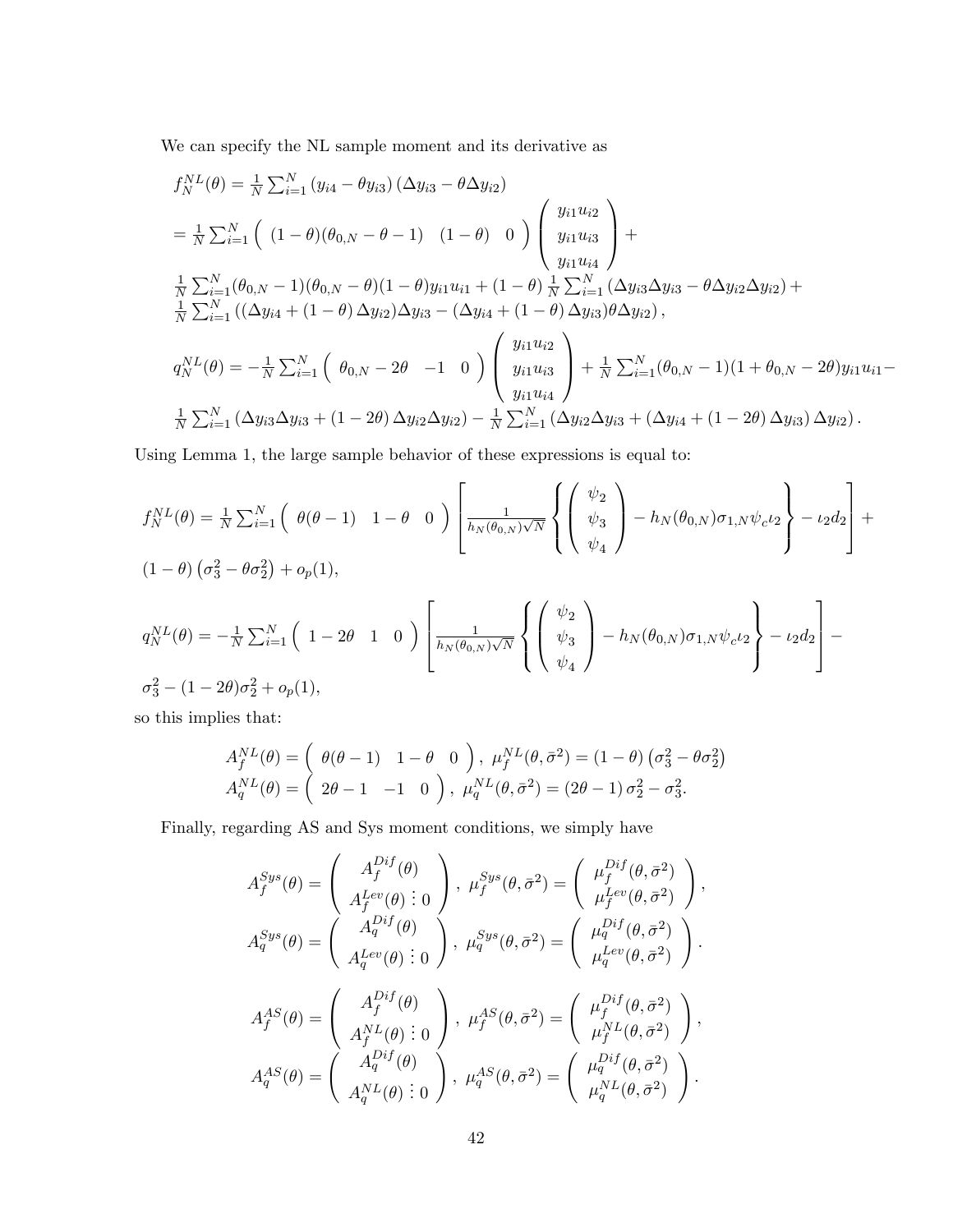T=5. Using similar calculations, we obtain:

$$
A_f^{Dif}(\theta) = \begin{pmatrix} -\theta & 1 & 0 & 0 \\ 0 & -\theta & 1 & 0 \\ 0 & 0 & -\theta & 1 \\ 0 & 0 & -\theta & 1 \\ 0 & 0 & -\theta & 1 \end{pmatrix}, \ \mu_f^{Dif}(\theta, \bar{\sigma}^2) = \begin{pmatrix} 0 \\ 0 \\ 0 \\ 0 \\ 0 \end{pmatrix},
$$

$$
A_f^{Lev}(\theta) = \begin{pmatrix} 1-\theta & 0 & 0 & 0 \\ 0 & 1-\theta & 0 & 0 \\ 0 & 0 & 1-\theta & 0 \end{pmatrix}, \ \mu_f^{Lev}(\theta, \bar{\sigma}^2) = (1-\theta) \begin{pmatrix} \sigma_2^2 \\ \sigma_3^2 \\ \sigma_4^2 \end{pmatrix},
$$

$$
A_f^{NL}(\theta) = \begin{pmatrix} \theta(\theta - 1) & 1-\theta & 0 & 0 \\ 0 & \theta(\theta - 1) & 1-\theta & 0 \end{pmatrix}, \ \mu_f^{NL}(\theta, \bar{\sigma}^2) = (1-\theta) \begin{pmatrix} \sigma_3^2 - \theta \sigma_2^2 \\ \sigma_4^2 - \theta \sigma_3^2 \end{pmatrix}.
$$

General T. Along the lines of the above, it is also possible to construct the expressions of  $A^j_{\scriptscriptstyle{f}}$  $j_f^j(\theta), A^j_q(\theta),\ \mu^j_f$  $f_f^j(\theta, \bar{\sigma}^2)$  and  $\mu_q^j(\theta, \bar{\sigma}^2)$  for larger values of T which we, for reasons of brevity, refrain from.

Orthogonal complements of  $A^{AS}_{f}(\theta)$  and  $A^{Sys}_{f}$  $f^{sys}_f(\theta)$  for  $T=4$  and  $5$  and the specification of the robust sample moments We specify the orthogonal complements as in (37), which we repeat here for convenience:

$$
A^j_f(\theta)_\perp=(G^j_{f,T}(\theta)\ \vdots\ G^j_{2,T}),
$$

where T indicates the number of time periods and  $G_{2,T}^j$  is such that  $G_{2,T}^{j'}\mu_j^j$  $j_f^j(\theta, \bar{\sigma}^2) = 0$ . This notation is used in the proofs of subsequent theorems.

**T=4.** From the expressions of  $A^j_t$  $j\overline{f}(\theta)$  and  $\mu_f^j$  $f^j(\theta, \bar{\sigma}^2)$  in (36),  $G^j_{f,T=4}(\theta)$  and  $G^j_{2,T=4}$  for  $j=AS$ ,  $Sys$  result as:

$$
G_{f,T=4}^{AS}(\theta) = \begin{pmatrix} -(1-\theta) \\ 0 \\ 0 \\ 1 \end{pmatrix}, G_{2,T=4}^{AS} = \begin{pmatrix} 0 \\ -1 \\ 1 \\ 0 \end{pmatrix},
$$
  

$$
G_{f,T=4}^{Sys}(\theta) = \begin{pmatrix} -(1-\theta) \\ 0 \\ 0 \\ -\theta \\ 1 \end{pmatrix}, G_{2,T=4}^{Sys} = \begin{pmatrix} 0 \\ -1 \\ 1 \\ 0 \end{pmatrix}.
$$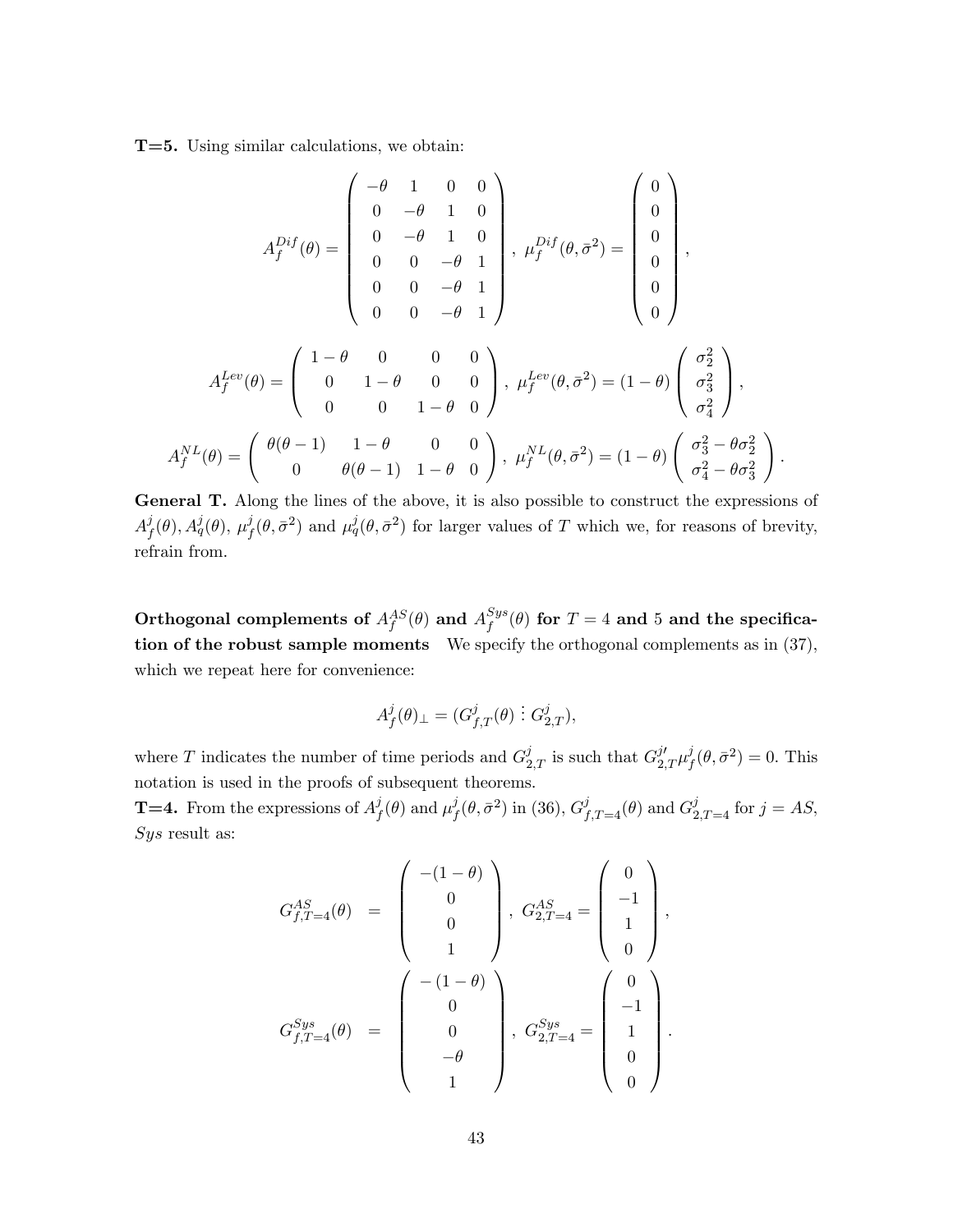From these expressions and (36), it is easily seen that

$$
A_f^{AS}(\theta)'_{\perp} \mu_f^{AS}(\theta, \bar{\sigma}^2) = \begin{pmatrix} (1 - \theta) \left(\sigma_3^2 - \theta \sigma_2^2\right) \\ 0 \end{pmatrix},
$$
  

$$
A_f^{Sys}(\theta)'_{\perp} \mu_f^{Sys}(\theta, \bar{\sigma}^2) = \begin{pmatrix} \sigma_3^2 - \theta \sigma_2^2 \\ 0 \end{pmatrix},
$$

from which follows that  $A^j_t$  $j_f(\theta)_{\perp}^{\prime}\mu_j^j$  $f^j(\theta, \bar{\sigma}^2) \neq 0$  for all  $\theta \neq \theta_{0,N}, j = AS, Sys.$ **T=5.** The expressions for  $A_f^j$  $j\overline{f}(\theta),\,\mu_f^j$  $f^j(\theta, \bar{\sigma}^2)$ ,  $G^j_{f,T=5}(\theta)$  and  $G^j_{2,T=5}$  for  $j = AS$ , Sys are:

$$
A_f^{AS}(\theta) = \begin{pmatrix} -\theta & 1 & 0 & 0 \\ 0 & -\theta & 1 & 0 \\ 0 & 0 & -\theta & 1 \\ 0 & 0 & -\theta & 1 \\ 0 & 0 & 0 & -\theta & 1 \\ 0 & 0 & 0 & -\theta & 1 \\ 0 & 0 & 0 & -\theta & 1 \\ \theta(\theta - 1) & 1 - \theta & 0 & 0 \\ 0 & \theta(\theta - 1) & 1 - \theta & 0 \end{pmatrix}, \mu_f^{AS}(\theta, \bar{\sigma}^2) = (1 - \theta) \begin{pmatrix} 0 \\ 0 \\ 0 \\ 0 \\ 0 \\ \sigma_3^2 - \theta \sigma_2^2 \\ \sigma_4^2 - \theta \sigma_3^2 \end{pmatrix}
$$

$$
G_{f,T=5}^{AS}(\theta) = \begin{pmatrix} -(1 - \theta) & 0 & 0 \\ 0 & 0 & -(1 - \theta) & 0 \\ 0 & 0 & -(1 - \theta) & 0 \\ 0 & 0 & 0 & 0 \\ 0 & 0 & 0 & 0 \\ 0 & 0 & 0 & 0 \\ 1 & 0 & 0 & 0 \\ 0 & 0 & 1 & 1 \end{pmatrix}, G_{2,T=5}^{AS} = \begin{pmatrix} 0 & 0 \\ 0 & 0 \\ 0 & 0 \\ -1 & 0 \\ 1 & -1 \\ 1 & -1 \\ 0 & 0 \\ 0 & 0 \\ 0 & 0 \\ 0 & 0 \\ 0 & 0 \\ 0 & 0 \\ 0 & 0 \\ 0 & 0 \\ 0 & 0 \\ 0 & 0 \\ 0 & 0 \\ 0 & 0 \\ 0 & 0 \\ 0 & 0 \\ 0 & 0 \\ 0 & 0 \\ 0 & 0 \\ 0 & 0 \\ 0 & 0 \\ 0 & 0 \\ 0 & 0 \\ 0 & 0 \\ 0 & 0 \\ 0 & 0 \\ 0 & 0 \\ 0 & 0 \\ 0 & 0 \\ 0 & 0 \\ 0 & 0 \\ 0 & 0 \\ 0 & 0 \\ 0 & 0 \\ 0 & 0 \\ 0 & 0 \\ 0 & 0 \\ 0 & 0 \\ 0 & 0 \\ 0 & 0 \\ 0 & 0 \\ 0 & 0 \\ 0 & 0 \\ 0 & 0 \\ 0 & 0 \\ 0 & 0 \\ 0 & 0 \\ 0 & 0 \\ 0 & 0 \\ 0 & 0 \\ 0 & 0 \\ 0 & 0 \\ 0 & 0 \\ 0 & 0 \\ 0 & 0 \\ 0 & 0 \\
$$

;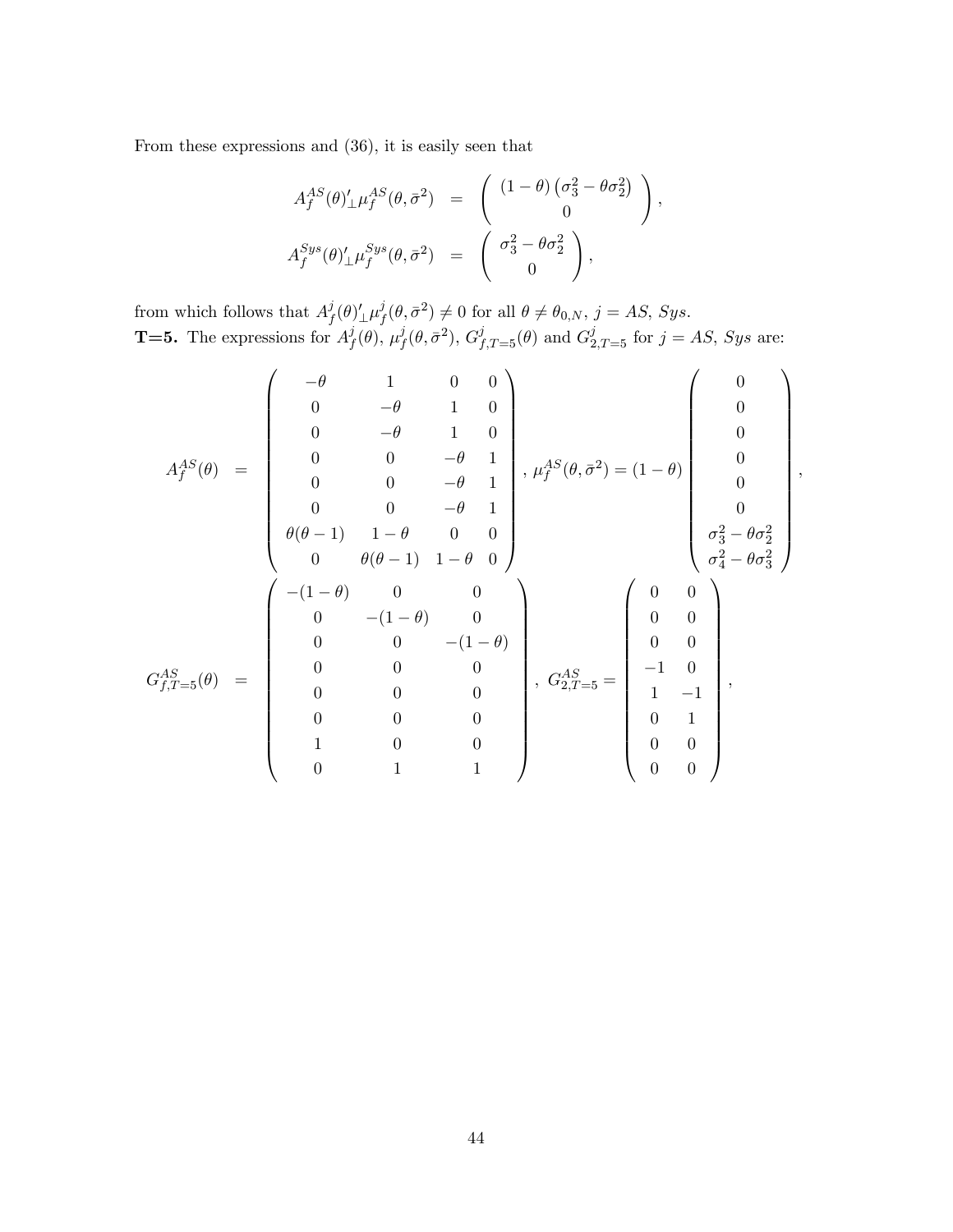$$
A_f^{Sys}(\theta) = \begin{pmatrix} -\theta & 1 & 0 & 0 \\ 0 & -\theta & 1 & 0 \\ 0 & 0 & -\theta & 1 \\ 0 & 0 & -\theta & 1 \\ 0 & 0 & -\theta & 1 \\ 0 & 0 & -\theta & 1 \\ 1-\theta & 0 & 0 & 0 \\ 0 & 1-\theta & 0 & 0 \\ 0 & 0 & 1-\theta & 0 \end{pmatrix}, \mu_f^{Sys}(\theta, \bar{\sigma}^2) = (1-\theta) \begin{pmatrix} 0 \\ 0 \\ 0 \\ 0 \\ 0 \\ \sigma_2^2 \\ \sigma_3^2 \\ \sigma_4^2 \end{pmatrix},
$$
  

$$
G_{f,T=5}^{Sys}(\theta) = \begin{pmatrix} -(1-\theta) & 0 & 0 \\ 0 & -(1-\theta) & 0 \\ 0 & 0 & -(1-\theta) \\ 0 & 0 & 0 \\ 0 & 0 & 0 \\ 0 & 0 & 0 \\ -\theta & 0 & 0 \\ 1 & -\theta & -\theta \\ 0 & 1 & 1 \end{pmatrix}, \ G_{2,T=5}^{Sys} = \begin{pmatrix} 0 & 0 \\ 0 & 0 \\ 0 & 0 \\ -1 & 0 \\ 1 & -1 \\ 0 & 1 \\ 0 & 0 \\ 0 & 0 \\ 0 & 0 \\ 0 & 0 \\ 0 & 0 \\ 0 & 0 \\ 0 & 0 \\ 0 & 0 \\ 0 & 0 \\ 0 & 0 \\ 0 & 0 \\ 0 & 0 \\ 0 & 0 \\ 0 & 0 \\ 0 & 0 \\ 0 & 0 \\ 0 & 0 \\ 0 & 0 \\ 0 & 0 \\ 0 & 0 \\ 0 & 0 \\ 0 & 0 \\ 0 & 0 \\ 0 & 0 \\ 0 & 0 \\ 0 & 0 \\ 0 & 0 \\ 0 & 0 \\ 0 & 0 \\ 0 & 0 \\ 0 & 0 \\ 0 & 0 \\ 0 & 0 \\ 0 & 0 \\ 0 & 0 \\ 0 & 0 \\ 0 & 0 \\ 0 & 0 \\ 0 & 0 \\ 0 & 0 \\ 0 & 0 \\ 0 & 0 \\ 0 & 0 \\ 0 & 0 \\ 0 & 0 \\ 0 & 0 \\ 0 & 0 \\ 0 & 0 \\ 0 & 0 \\ 0 & 0 \\ 0 & 0 \\ 0 & 0 \\ 0 & 0 \\ 0 & 0 \\ 0 & 0 \\ 0 & 0 \\ 0 & 0 \\ 0 & 0 \\ 0 & 0 \\ 0 & 0 \\ 0 & 0 \\
$$

Straightforward algebra shows that  $A^j_{\mu}$  $j_f(\theta)_{\perp}^{\prime}\mu_f^j$  $f^j(\theta, \bar{\sigma}^2) \neq 0$  for all  $\theta \neq \theta_{0,N}, j = AS, Sys.$ The robust sample moments are defined as

$$
g_{f,T}^j(\theta) = A_f(\theta)_{\perp}^{j'} f_N^j(\theta),
$$

with  $A_f(\theta)^j_{\perp} = (G^j_{f,T}(\theta) : G^j_{2,T})$ . For the Sys moment conditions,  $G^j_{f,T}(\theta)$  is a linear function of  $\theta$  and  $G_{2,T}^j$  does not depend on  $\theta$ . Since  $f_N^j$  $N(\theta)$  is linear in  $\theta$  as well for the Sys sample moments, the part of  $g_{f,T}^j(\theta)$  resulting from  $G_{f,T}^j(\theta)'\,f_N^j$  $N(\theta)$  is quadratic in  $\theta$  while the part that results from  $G_{2,T}^{j\prime}f_N^{\bar{j}}$  $\mathcal{L}_{N}^{j}(\theta)$  is linear in  $\theta$ . Given the specification of  $G_{f,T}^{j}(\theta)$ ,  $G_{2,T}^{j}$  and  $f_{N}^{j}$  $C_N^{\jmath}(\theta),$ it is then straightforward to compute the specification of  $a$ ,  $b$  and  $d$ .

For the AS moment conditions,  $G^j_{f,T}(\theta)$  is a linear function of  $\theta$  and  $G^j_{2,T}$  does not depend on  $\theta$ . For the AS sample moments,  $f_N^j$  $\mathcal{L}_{N}^{j}(\theta)$  is quadratic in  $\theta$  but the part of  $g_{f,T}^{j}(\theta)$  resulting from  $G_{f,T}^{j}(\theta)'f_{N}^{j}$  $N(\theta)$  is not of third order in  $\theta$  as expected but just a quadratic function of  $\theta$ . The part of  $g_{f,T}^j(\theta)$  that results from  $G_{2,T}^{j'}f_N^j$  $N(\theta)$  is linear in  $\theta$ . Given the specification of  $G_{f,T}^j(\theta)$ ,  $G_{2,T}^j$  and  $f_N^j$  $N(\theta)$ , it is then again straightforward to compute the specification of a,  $b$  and  $d$ .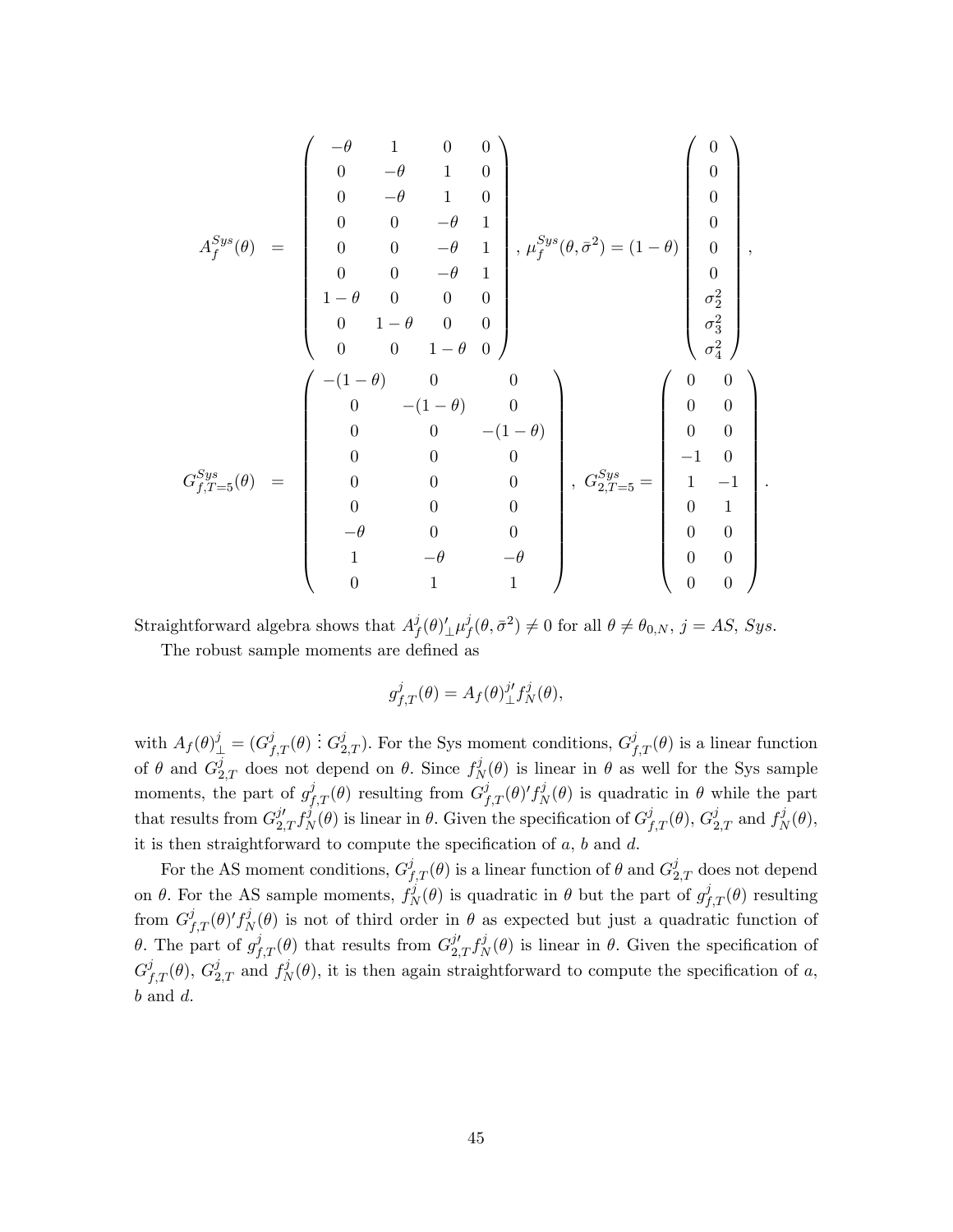Proof of Theorem 2. Under mean stationarity, we can write

$$
\Delta y_{i2} = (\theta_{0,N} - 1)u_{i1} + u_{i2}
$$
  
\n
$$
\Delta y_{i3} = \theta_{0,N}(\theta_{0,N} - 1)u_{i1} + (\theta_{0,N} - 1)u_{i2} + u_{i3}
$$
  
\n
$$
\Delta y_{i4} = \theta_{0,N}^2(\theta_{0,N} - 1)u_{i1} + \theta_{0,N}(\theta_{0,N} - 1)u_{i2} + (\theta_{0,N} - 1)u_{i3} + u_{i4}
$$
  
\n
$$
\Delta y_{i5} = \theta_{0,N}^3(\theta_{0,N} - 1)u_{i1} + \theta_{0,N}^2(\theta_{0,N} - 1)u_{i2} + \theta_{0,N}(\theta_{0,N} - 1)u_{i3} + (\theta_{0,N} - 1)u_{i4} + u_{i5}
$$
  
\n
$$
y_{i3} - y_{i1} = (1 + \theta_{0,N})(\theta_{0,N} - 1)u_{i1} + \theta_{0,N}u_{i2} + u_{i3}
$$
  
\n
$$
y_{i4} - y_{i1} = (1 + \theta_{0,N} + \theta_{0,N}^2)(\theta_{0,N} - 1)u_{i1} + \theta_{0,N}^2u_{i2} + \theta_{0,N}u_{i3} + u_{i4}
$$
  
\n
$$
y_{i4} - y_{i2} = (\theta_{0,N} + \theta_{0,N}^2)(\theta_{0,N} - 1)u_{i1} + (\theta_{0,N}^2 - 1)u_{i2} + \theta_{0,N}u_{i3} + u_{i4}
$$
  
\n
$$
y_{i5} - y_{i1} = (1 + \theta_{0,N} + \theta_{0,N}^2 + \theta_{0,N}^3)(\theta_{0,N} - 1)u_{i1} + \theta_{0,N}^3u_{i2} + \theta_{0,N}^2u_{i3} + \theta_{0,N}u_{i4} + u_{i5}
$$
  
\n
$$
y_{i5} - y_{i2} = (\theta_{0,N} + \theta_{0,N}^2 + \theta_{0,N}^3)(\theta_{0,N} - 1)u_{i1} + (\theta_{0,N}^3 - 1)u_{i2} + \theta_{0,N}^2u_{i3} + \theta_{0,N}u_{i4} + u_{i5}.
$$

The robust sample moments consist of products of the above expressions. To obtain the probability limits in Theorem 2 of the elements comprising the robust sample moments, we use that

$$
\frac{1}{N} \sum_{i=1}^{N} (\theta_{0,N} - 1) u_{it}^2 \longrightarrow 0,
$$
  

$$
\frac{1}{N} \sum_{i=1}^{N} (\theta_{0,N} - 1) u_{it} u_{is} \longrightarrow 0,
$$

for all s and t,  $t > 1$ ,  $t \neq s$ , which is implied by Assumption 1. Therefore, the a, b and d components of the robust sample moments simplify to:

 $T=4$ , Sys:

$$
a = \frac{1}{N} \sum_{i=1}^{N} \binom{(\Delta y_{i2})^2}{0} = \frac{1}{N} \sum_{i=1}^{N} \binom{(\theta_{0,N} - 1)^2 u_{i1}^2 + u_{i2}^2}{0} + O_p(N^{-1/2}),
$$
  
\n
$$
b = -\frac{1}{N} \sum_{i=1}^{N} \binom{(y_{i3} - y_{i1})^2}{\Delta y_{i2} \Delta y_{i3}} = -\frac{1}{N} \sum_{i=1}^{N} \binom{((1 + \theta_{0,N})^2 (\theta_{0,N} - 1)^2 u_{i1}^2 + \theta_{0,N}^2 u_{i2}^2 + u_{i3}^2)}{\theta_{0,N} (\theta_{0,N} - 1)^2 u_{i1}^2 + (\theta_{0,N} - 1) u_{i2}^2} + O_p(N^{-1/2}),
$$
  
\n
$$
d = \frac{1}{N} \sum_{i=1}^{N} \binom{(y_{i4} - y_{i1}) \Delta y_{i3}}{\Delta y_{i2} \Delta y_{i4}} = \frac{1}{N} \sum_{i=1}^{N} \binom{\theta_{0,N} (1 + \theta_0 + \theta_{0,N}^2) (\theta_{0,N} - 1)^2 u_{i1}^2 + \theta_{0,N}^2 (\theta_{0,N} - 1) u_{i2}^2 + \theta_{0,N} u_{i3}^2)}{\theta_{0,N}^2 (\theta_{0,N} - 1)^2 u_{i1}^2 + \theta_{0,N} (\theta_{0,N} - 1) u_{i2}^2} + O_p(N^{-1/2}),
$$

where the  $O_p(N^{-1/2})$  remainder terms result from the interaction terms between the different errors, like, for example  $\frac{1}{N} \sum_{i=1}^{N} u_{i2} u_{i3}$ , which converge at rate  $N^{-\frac{1}{2}}$ , since their correlation equals zero.

Using next that, because of Assumption 1c,  $\frac{1}{N} \sum_{i=1}^{N} (1 - \theta_{0,N})^2 u_{i1}^2 \to 0$ , and  $\theta_{0,N} = 1 + \frac{l}{N^{\tau}}$ ,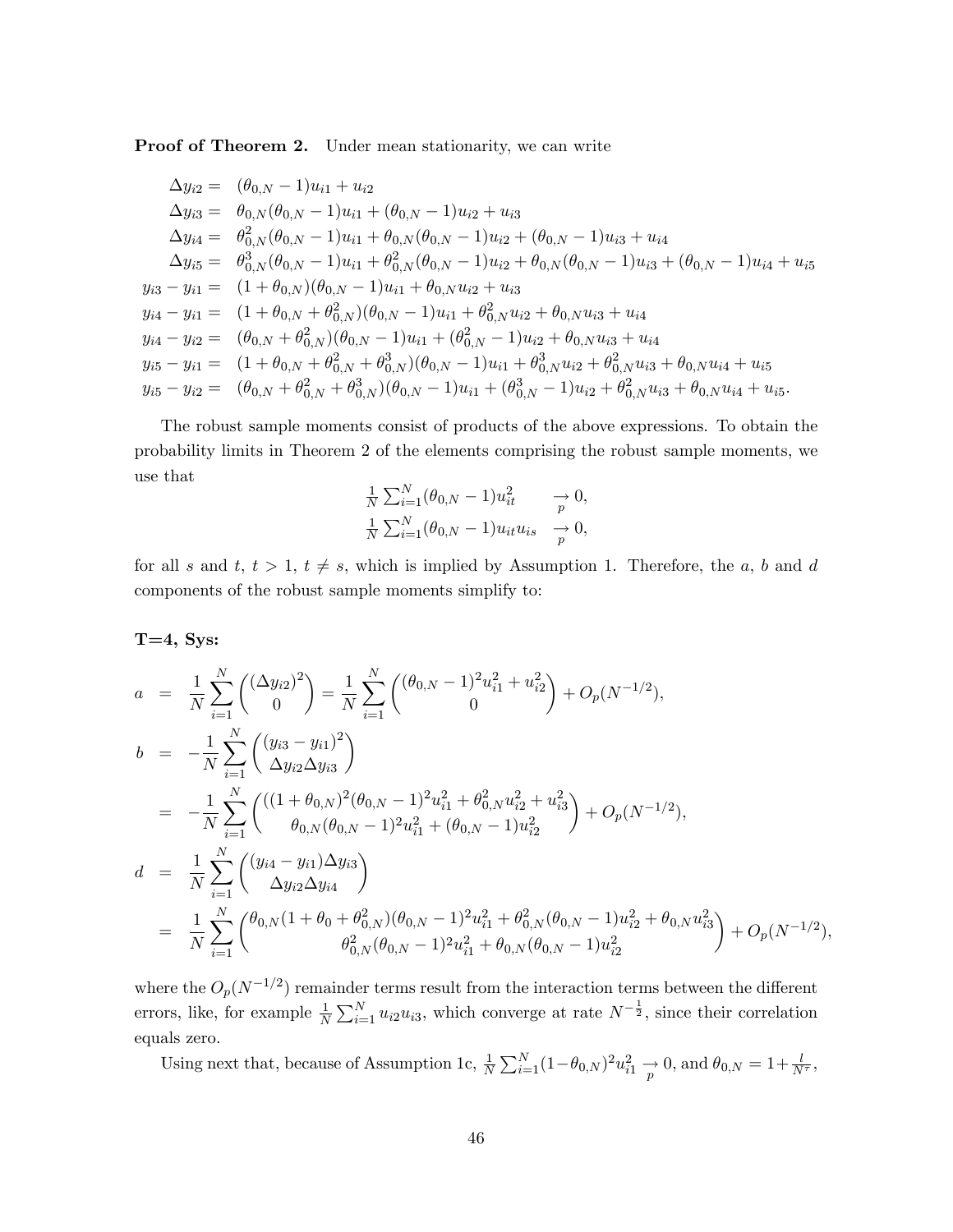with  $l$  a fixed constant,  $l < 0$ , we have that

$$
a = \binom{\sigma_2^2}{0} + O_p(N^{-1/2})
$$
  
\n
$$
b = -\binom{(1+2\frac{l}{N^{\tau}} + \frac{l^2}{N^{2\tau}})\sigma_2^2 + \sigma_3^2}{\frac{l}{N^{\tau}}\sigma_2^2} + O_p(N^{-1/2})
$$
  
\n
$$
d = \binom{\left(\frac{l}{N^{\tau}} + 2\frac{l^2}{N^{2\tau}} + \frac{l^3}{N^{3\tau}}\right)^2 \sigma_2^2 + (1 + \frac{l}{N^{\tau}})\sigma_3^2}{\left(\frac{l}{N^{\tau}} + \frac{l^2}{N^{2\tau}}\right) \sigma_2^2} + O_p(N^{-1/2}),
$$

so, if  $\tau > \frac{1}{2}$ ,

$$
a = \binom{\sigma_2^2}{0} + O_p(N^{-1/2})
$$
  
\n
$$
b = -\binom{\sigma_2^2 + \sigma_3^2}{0} + O_p(N^{-1/2})
$$
  
\n
$$
d = \binom{\sigma_3^2}{0} + O_p(N^{-1/2}).
$$

T=4, AS:

$$
a = \frac{1}{N} \sum_{i=1}^{N} \binom{(y_{i3} - y_{i1})\Delta y_{i2}}{0} = \frac{1}{N} \sum_{i=1}^{N} \binom{(1 + \theta_{0,N})(1 - \theta_{0,N})^2 u_{i1}^2 + \theta_{0,N} u_{i2}^2}{0} + O_p(N^{-1/2}),
$$
  
\n
$$
b = -\frac{1}{N} \sum_{i=1}^{N} \binom{(y_{i3} - y_{i1})\Delta y_{i3} + (y_{i4} - y_{i1})\Delta y_{i2}}{\Delta y_{i2} \Delta y_{i3}} = -\frac{1}{N} \sum_{i=1}^{N} \binom{(1 - \theta_{0,N})^2 [(1 + 2\theta_{0,N}(1 + \theta_{0,N})] u_{i,1}^2 + (2\theta_{0,N}^2 - \theta_{0,N}) u_{i,2}^2 + u_{i,3}^2)}{\theta_{0,N}(\theta_{0,N} - 1)^2 u_{i1}^2 + (\theta_{0,N} - 1) u_{i2}^2} + O_p(N^{-1/2}),
$$
  
\n
$$
d = \frac{1}{N} \sum_{i=1}^{N} \binom{(y_{i4} - y_{i1})\Delta y_{i3}}{\Delta y_{i2} \Delta y_{i4}} = \frac{1}{N} \sum_{i=1}^{N} \binom{(\theta_{0,N}(1 + \theta_0 + \theta_{0,N}^2)(\theta_{0,N} - 1)^2 u_{i1}^2 + \theta_{0,N}^2(\theta_{0,N} - 1) u_{i2}^2 + \theta_{0,N} u_{i3}^2)}{\theta_{0,N}^2(\theta_{0,N} - 1)^2 u_{i1}^2 + \theta_{0,N}(\theta_{0,N} - 1) u_{i2}^2} + O_p(N^{-1/2}),
$$

so also,

$$
a = \binom{\sigma_0^2}{0} + O_p(N^{-1/2})
$$
  
\n
$$
b = -\binom{\sigma_2^2 + \sigma_3^2}{0} + O_p(N^{-1/2})
$$
  
\n
$$
d = \binom{\sigma_3^2}{0} + O_p(N^{-1/2}).
$$

We use similar calculations for  $T=5$  to obtain that: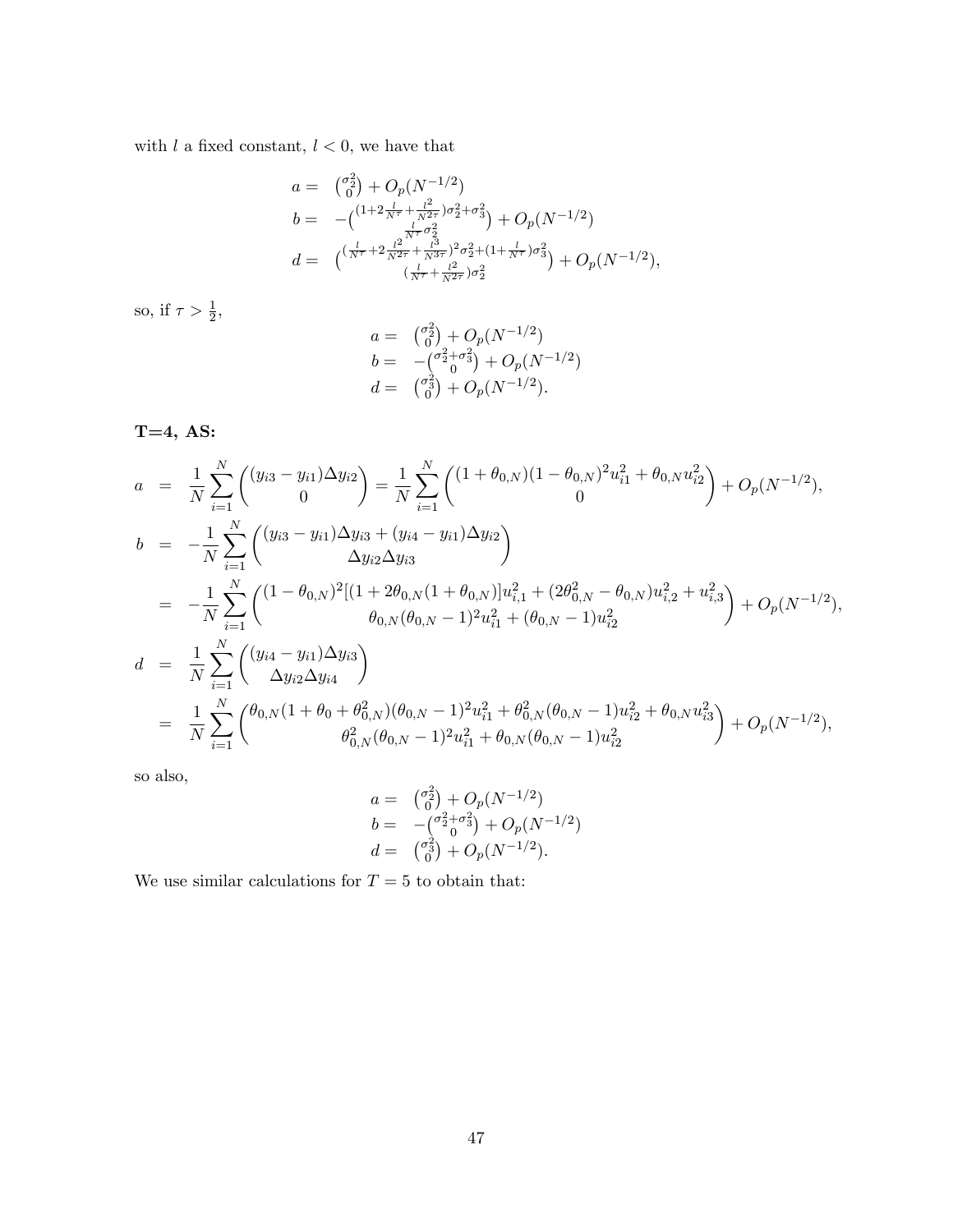$T=5$ , Sys:

$$
a = \frac{1}{N} \sum_{i=1}^{N} \begin{pmatrix} (\Delta y_{i2})^{2} \\ (y_{i3} - y_{i1}) \Delta y_{i3} \\ (\Delta y_{i3})^{2} \\ 0 \\ 0 \end{pmatrix} = \begin{pmatrix} \sigma_{2}^{2} \\ \sigma_{3}^{2} \\ \sigma_{3}^{2} \\ 0 \\ 0 \end{pmatrix} + O_{p}(N^{-\frac{1}{2}}),
$$
  
\n
$$
b = -\frac{1}{N} \sum_{i=1}^{N} \begin{pmatrix} (y_{i3} - y_{i1})^{2} \\ (y_{i4} - y_{i1})(y_{i4} - y_{i2}) \\ (y_{i4} - y_{i2})^{2} \\ \Delta y_{i2} \Delta y_{i4} \\ \Delta y_{i3} \Delta y_{i4} \end{pmatrix} = - \begin{pmatrix} \sigma_{2}^{2} + \sigma_{3}^{2} \\ \sigma_{3}^{2} + \sigma_{4}^{2} \\ \sigma_{3}^{2} + \sigma_{4}^{2} \\ 0 \\ 0 \end{pmatrix} + O_{p}(N^{-\frac{1}{2}}),
$$
  
\n
$$
d = \frac{1}{N} \sum_{i=1}^{N} \begin{pmatrix} (y_{i4} - y_{i1}) \Delta y_{i3} \\ (y_{i5} - y_{i1}) \Delta y_{i4} \\ (y_{i5} - y_{i2}) \Delta y_{i4} \\ \Delta y_{i2} \Delta y_{i5} \end{pmatrix} = \begin{pmatrix} \sigma_{3}^{2} \\ \sigma_{4}^{2} \\ \sigma_{4}^{2} \\ 0 \\ 0 \end{pmatrix} + O_{p}(N^{-\frac{1}{2}}).
$$

T=5, AS:

$$
a = \frac{1}{N} \sum_{i=1}^{N} \begin{pmatrix} (y_{i3} - y_{i1}) \Delta y_{i3} \\ (y_{i4} - y_{i1}) \Delta y_{i3} \\ (y_{i4} - y_{i2}) \Delta y_{i3} \\ 0 \\ 0 \end{pmatrix} = \begin{pmatrix} \sigma_2^2 \\ \sigma_3^2 \\ \sigma_3^2 \\ 0 \\ 0 \end{pmatrix} + O_p(N^{-\frac{1}{2}}),
$$
  
\n
$$
b = -\frac{1}{N} \sum_{i=1}^{N} \begin{pmatrix} (y_{i4} - y_{i1}) \Delta y_{i2} + (y_{i3} - y_{i1}) \Delta y_{i3} \\ (y_{i4} - y_{i1}) \Delta y_{i4} + (y_{i5} - y_{i1}) \Delta y_{i3} \\ (y_{i4} - y_{i2}) \Delta y_{i4} + (y_{i5} - y_{i2}) \Delta y_{i3} \\ \Delta y_{i2} \Delta y_{i4} \\ \Delta y_{i3} \Delta y_{i4} \end{pmatrix} = - \begin{pmatrix} \sigma_2^2 + \sigma_3^2 \\ \sigma_3^2 + \sigma_4^2 \\ \sigma_3^2 + \sigma_4^2 \\ 0 \\ 0 \end{pmatrix} + O_p(N^{-\frac{1}{2}}),
$$
  
\n
$$
d = \frac{1}{N} \sum_{i=1}^{N} \begin{pmatrix} (y_{i4} - y_{i1}) \Delta y_{i3} \\ (y_{i5} - y_{i1}) \Delta y_{i4} \\ (y_{i5} - y_{i2}) \Delta y_{i4} \\ \Delta y_{i3} \Delta y_{i5} \end{pmatrix} = \begin{pmatrix} \sigma_3^2 \\ \sigma_4^2 \\ \sigma_4^2 \\ 0 \\ 0 \end{pmatrix} + O_p(N^{-\frac{1}{2}}).
$$

**Proof of Theorem 3.** The proof of Theorem 3 establishes the probability limits of  $a, b$ and d for  $\theta_{0,N} = 1 + \frac{l}{N^{\tau}}$ ,  $l < 0$ , and  $\tau > \frac{1}{2}$ . Denoting these probability limits by,  $a_p$ ,  $b_p$  and  $d_p$ ,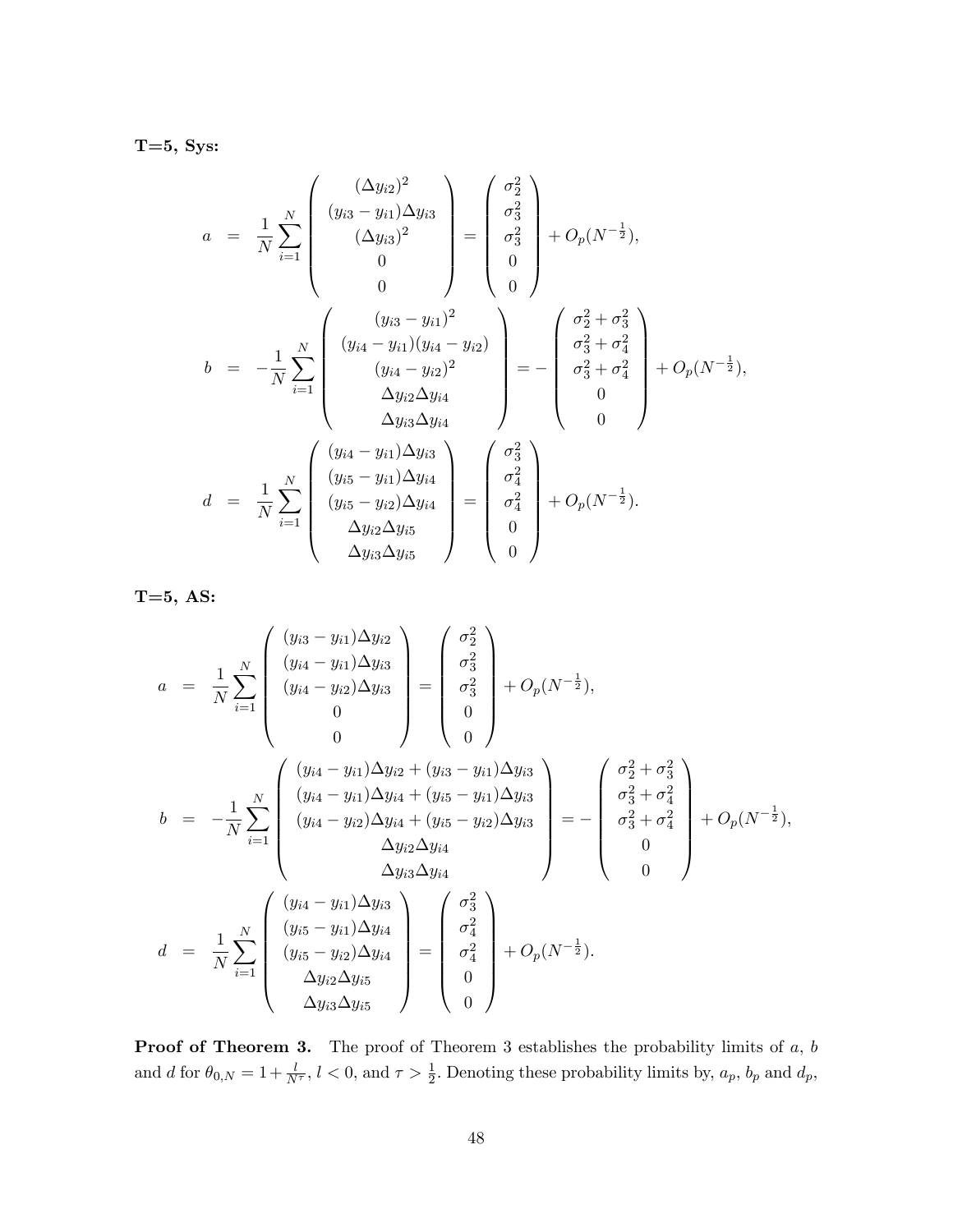the large sample behavior of a, b, and d is characterized by, for  $\theta_{0,N} = 1 + \frac{l}{N^{\tau}}$  with  $\tau > \frac{1}{2}$ :

$$
\sqrt{N}(a-a_p) \underset{d}{\rightarrow} \varepsilon_a, \sqrt{N}(b-b_p) \underset{d}{\rightarrow} \varepsilon_b, \sqrt{N}(d-d_p) \underset{d}{\rightarrow} \varepsilon_d,
$$

with  $(\varepsilon_a, \varepsilon_b, \varepsilon_d)$  jointly normal, mean zero random variables, which follows straightforwardly from an appropriate CLT applied to the highest order remainder terms in the proof of Theorem 2 which are all sample averages over iid mean zero random variables. We want to determine the appropriate rate for  $\xi$  in  $g_{f,T}(\theta(e))$ , so we can analyze its behavior in a neighborhood of the true value  $\theta_{0,N} = 1 + \frac{l}{N^{\tau}}$ ,  $l < 0$ , with  $\tau > \frac{1}{2}$  while N goes to infinity, with

$$
\theta(e) = 1 + \frac{e}{N^{\xi}}.
$$

Substituting  $\theta(e)$  and the above large sample characterizations of a, b and d in (38), we can write:

$$
g_{f,T}(\theta(e)) = (1+\tfrac{e}{N^{\xi}})^2(a_p+\tfrac{\varepsilon_a}{\sqrt{N}}) + (1+\tfrac{e}{N^{\xi}})(b_p+\tfrac{\varepsilon_b}{\sqrt{N}}) + d_p+\tfrac{\varepsilon_d}{\sqrt{N}} + o_p(N^{-1/2}).
$$

To determine  $\xi$  we impose two conditions: (1)  $\sqrt{N} g_{f,T}(\theta(e))$  converges to a non-degenerate bounded random variable of order  $O_p(1)$ ; (2)  $g_{f,T}(\theta(e))$  is informative about the value of e when N gets large. We discriminate between two different cases for  $\sigma_t^2$ :

**1.** For  $\sigma_t^2 = \sigma^2, t = 2, ..., T$ :

$$
g_{f,T}(\theta(e)) =
$$
  
\n
$$
(1 + \frac{e}{N^{\xi}})^{2} (a_{p} + \frac{\varepsilon_{a}}{\sqrt{N}}) + (1 + \frac{e}{N^{\xi}}) (b_{p} + \frac{\varepsilon_{b}}{\sqrt{N}}) + d_{p} + \frac{\varepsilon_{d}}{\sqrt{N}} + o_{p}(N^{-1/2}) =
$$
  
\n
$$
a_{p} + b_{p} + d_{p} + \frac{1}{\sqrt{N}} (\varepsilon_{a} + \varepsilon_{b} + \varepsilon_{d}) + (\frac{e}{N^{\xi}})^{2} a_{p} +
$$
  
\n
$$
\frac{e}{N^{\xi}} (b_{p} + 2a_{p}) + \frac{e}{N^{\xi}\sqrt{N}} (\varepsilon_{b} + 2\varepsilon_{a}) + \frac{e^{2}}{N^{2\xi}N^{1/2}} \varepsilon_{a} + o_{p}(N^{-1/2})
$$

since  $a_p + b_p + d_p = 0$  and  $b_p + 2a_p = 0$ , we distinguish three settings:

$$
\xi < 1/4
$$
 : 
$$
g_{f,T}(\theta(e)) = \tfrac{e^2}{N^{2\xi}} a_p + o_p(N^{-2\xi})
$$

$$
\xi = 1/4:
$$

$$
g_{f,T}(\theta(e)) = \frac{1}{\sqrt{N}} (\varepsilon_a + \varepsilon_b + \varepsilon_d + e^2 a_p) + \frac{e}{\sqrt{N}\sqrt[4]{N}} (\varepsilon_b + 2\varepsilon_a) + \frac{e^2 \varepsilon_a}{N} + o_p(N^{-1/2})
$$
  
= 
$$
\frac{1}{\sqrt{N}} (\varepsilon_a + \varepsilon_b + \varepsilon_d + e^2 a_p) + o_p(N^{-1/2})
$$

 $\xi > 1/4$ :

$$
g_{f,T}(\theta(e)) = \frac{1}{\sqrt{N}} (\varepsilon_a + \varepsilon_b + \varepsilon_d) + o_p(N^{-1/2}).
$$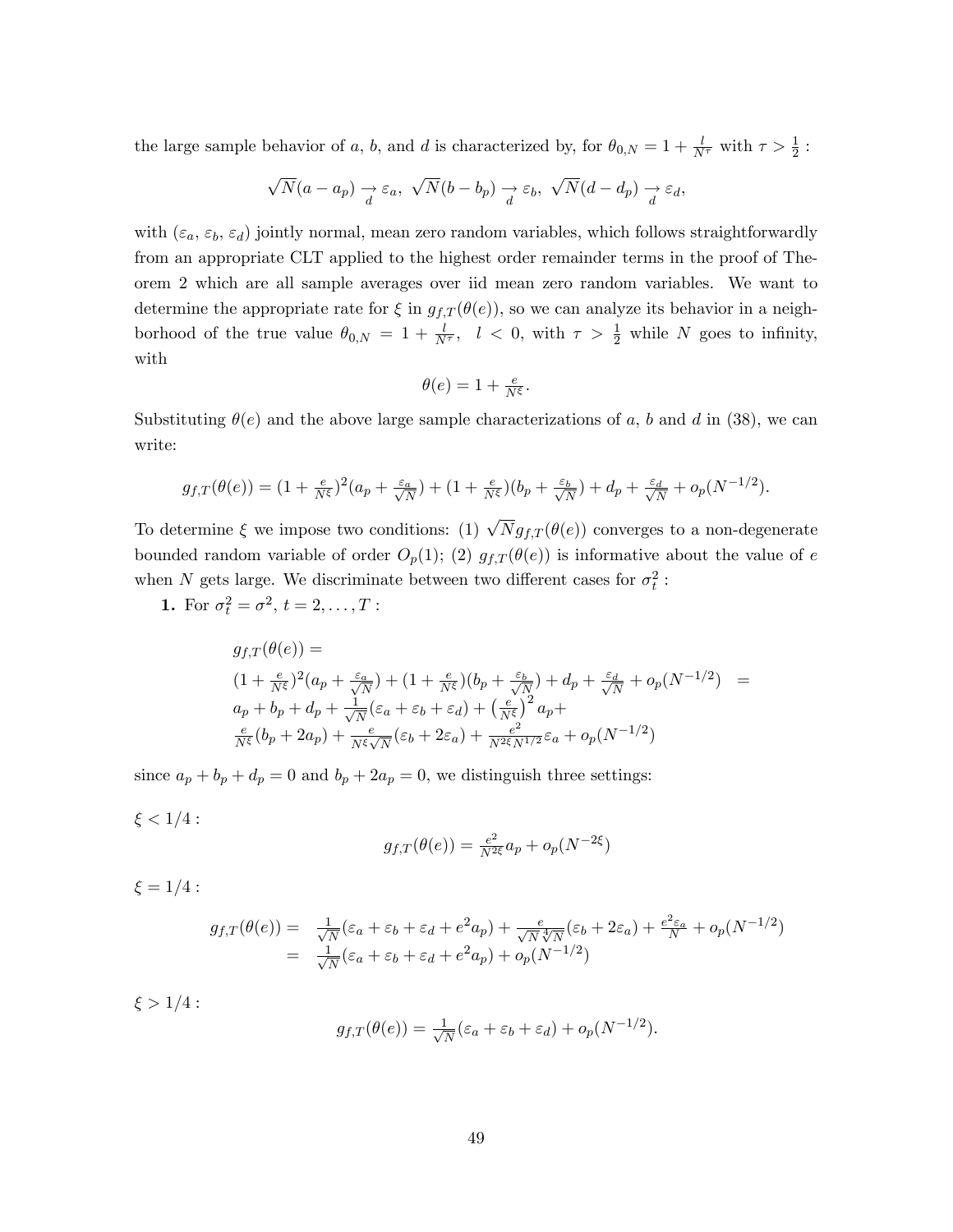This shows that the appropriate rate corresponds with  $\xi = 1/4$ . For a smaller value of  $\xi$ ,  $\sqrt{N}g_{f,T}(\theta(e))$  diverges. For a larger value,  $\sqrt{N}g_{f,T}(\theta(e))$  converges to a mean zero normal random variable unaffected by the choice of e. Although in this case  $\sqrt{N}g_{f,T}(\theta(e))$  is not informative about  $e$ , we do not need to worry about  $e$  because standard asymptotics apply.

**2.** When  $\sigma_t^2 \neq \sigma_s^2$ , for at least one  $t \neq s$ ,  $a_p + b_p + d_p = 0$  but  $b_p + 2a_p \neq 0$ , we can establish along the lines of the above that the appropriate rate corresponds with  $\xi = 1/2$ :

$$
g_{f,T}(\theta(e)) =
$$
  
\n
$$
(1 + \frac{e}{\sqrt{N}})^2 (a_p + \frac{\varepsilon_a}{\sqrt{N}}) + (1 + \frac{e}{\sqrt{N}})(b_p + \frac{\varepsilon_b}{\sqrt{N}}) + d_p + \frac{\varepsilon_d}{\sqrt{N}} + o_p(N^{-1/2}) =
$$
  
\n
$$
a_p + b_p + d_p + \frac{1}{\sqrt{N}} (\varepsilon_a + \varepsilon_b + \varepsilon_d + e(b_p + a_p)) +
$$
  
\n
$$
\frac{e}{N} (2\varepsilon_a + \varepsilon_b + eE(a)) + \frac{e^2 \varepsilon_a}{N\sqrt{N}} + o_p(N^{-1/2}) =
$$
  
\n
$$
\frac{1}{\sqrt{N}} (\varepsilon_a + \varepsilon_b + \varepsilon_d + e(b_p + 2a_p)) + \frac{e}{N} (2\varepsilon_a + \varepsilon_b + e a_p) + \frac{e^2 \varepsilon_a}{N\sqrt{N}} + o_p(N^{-1/2}) =
$$
  
\n
$$
\frac{1}{\sqrt{N}} (\varepsilon_a + \varepsilon_b + \varepsilon_d + e(b_p + 2a_p)) + o_p(N^{-1/2}).
$$

**Proof of Theorem 4.** Denote with  $g_{f,T}(\theta(e))$  the moments in (38) evaluated at  $\theta(e)$  =  $1 + \frac{e}{\sqrt[4]{N}}$ . When  $\sigma_t^2 = \sigma^2$  and substituting the large sample characterization of a, b and d,  $\sqrt{N}g_{f,T}(\theta(e))$  can be expressed as:

$$
\sqrt{N}g_{f,T}(\theta(e)) = e^2 a_p + \varepsilon_a (1 + \frac{2e}{\sqrt[4]{N}} + \frac{e^2}{\sqrt{N}}) + \varepsilon_b (1 + \frac{e}{\sqrt[4]{N}}) + \varepsilon_d + o_p(1).
$$

DeÖne

$$
\phi(N) = e^2 a_p + \varepsilon_a \left( 1 + \frac{2e}{\sqrt[4]{N}} + \frac{e^2}{\sqrt{N}} \right) + \varepsilon_b \left( 1 + \frac{e}{\sqrt[4]{N}} \right) + \varepsilon_d.
$$

Since  $(\varepsilon_a, \varepsilon_b, \varepsilon_d)$  are jointly normal distributed,

$$
\phi(N) \sim N(e^2 a_p, B(N)' V_{abd} B(N))
$$

with

$$
B(N) = (\iota_3 \otimes I_{p_{\max}}) + \frac{e}{\sqrt[4]{N}} \left[ (2 + \frac{e}{\sqrt[4]{N}})(e_{1,3} \otimes I_{p_{\max}}) + (e_{2,3} \otimes I_{p_{\max}}) \right],
$$

and  $V_{abd}$  the covariance matrix of  $(\varepsilon'_a)$  $\vdots \varepsilon'_b$  $\therefore \varepsilon'_d)'$ ,  $\iota_3$  a  $3 \times 1$  dimensional vector of ones,  $I_{p_{\text{max}}}$ the  $p_{\text{max}} \times p_{\text{max}}$  dimensional identity matrix,  $p_{\text{max}}$  equals the number of elements of a and  $e_{1,3}$  and  $e_{2,3}$  the first and second  $3 \times 1$  dimensional unity vectors.

Hence,

$$
\sqrt{N}g_{f,T}(\theta(e)) = \phi(N) + o_p(1),
$$

so in a sample of size  $N$ ,  $\sqrt{N}g_{f,T}(\theta(e))$  is normally distributed up to a  $o_p(1)$  term. While some of the components in  $\phi(N)$  are essentially also  $o_p(1)$ , it is important to incorporate them for an accurate approximation of the distribution of  $\sqrt{N}g_{f,T}(\theta(e))$  for a given sample of size N since the low order components, of order  $N^{-1/4}$ , converge very slowly to zero.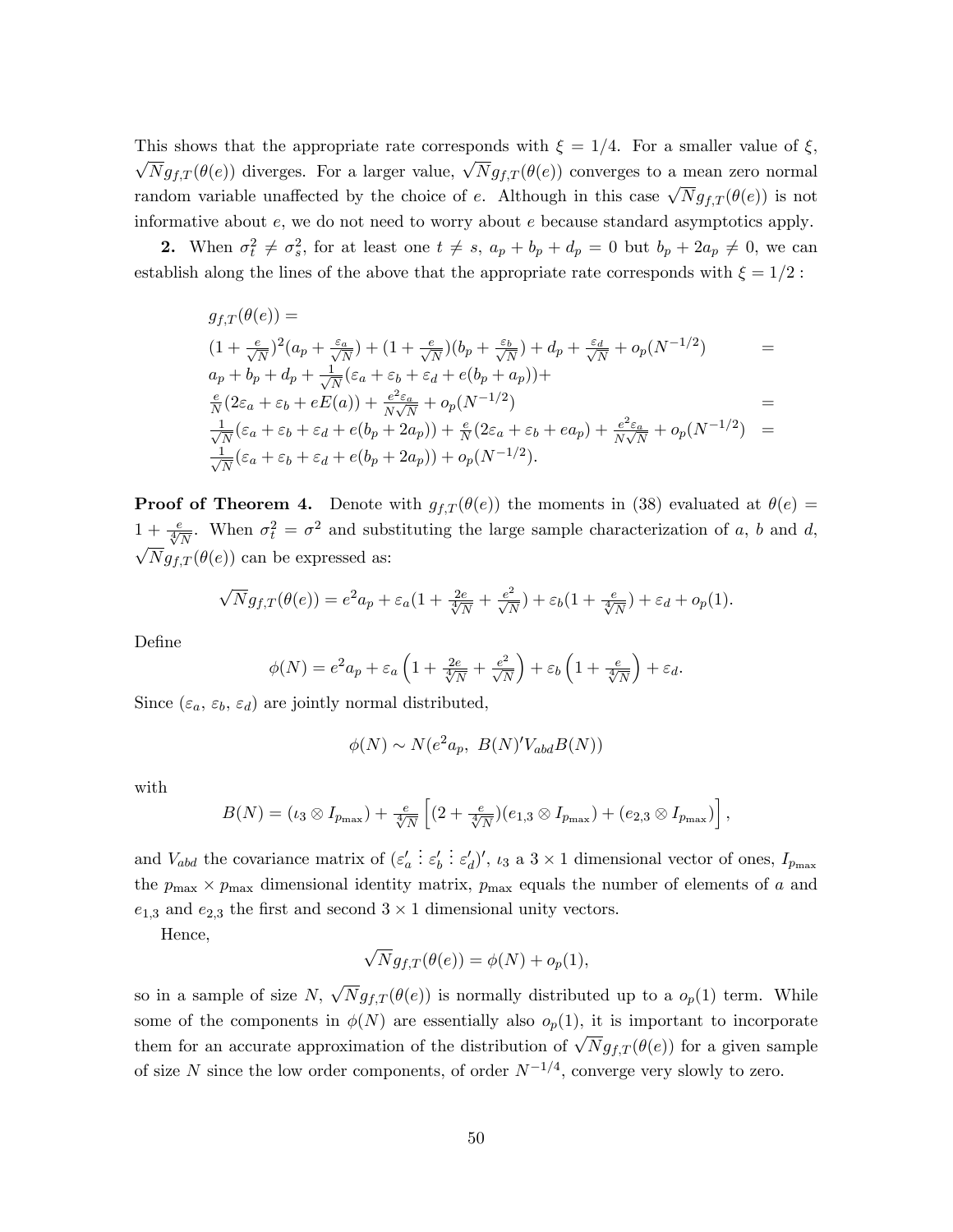The individual moments  $g_{f,n}(\theta(e))$  in the sample average  $g_{f,T}(\theta(e)) = \frac{1}{N} \sum_{i=1}^{N}$  $\sum_{n=1} g_{f,n}(\theta(e))$ can be specified as:

$$
g_{f,n}(\theta(e)) = (1 + \frac{e}{\sqrt[4]{N}})^2 a_n + (1 + \frac{e}{\sqrt[4]{N}}) b_n + d_n
$$
  
\n
$$
= (1 + \frac{e}{\sqrt[4]{N}})^2 [a_p + \varepsilon_{a_n}] + (1 + \frac{e}{\sqrt[4]{N}}) [b_p + \varepsilon_{b_n}] + [d_p + \varepsilon_{d_n}]
$$
  
\n
$$
= (a_p + b_p + d_p) + \frac{e}{\sqrt[4]{N}} (2a_p + b_p) + \frac{e^2}{\sqrt{N}} a_p +
$$
  
\n
$$
\varepsilon_{a_n} + \varepsilon_{b_n} + \varepsilon_{d_n} + \frac{e}{\sqrt[4]{N}} (2\varepsilon_{a_n} + \varepsilon_{b_n}) + \frac{e^2}{\sqrt{N}} \varepsilon_{a_n}
$$
  
\n
$$
= \frac{e^2}{\sqrt{N}} a_p + \varepsilon_{a_n} + \varepsilon_{b_n} + \varepsilon_{d_n} + \frac{e}{\sqrt[4]{N}} (2\varepsilon_{a_n} + \varepsilon_{b_n}) + \frac{e^2}{\sqrt{N}} \varepsilon_{a_n},
$$

with  $a=\frac{1}{N}$  $\frac{1}{N}$   $\sum_{1}^{N}$  $n=1$  $a_n, b = \frac{1}{N}$  $\frac{1}{N}$   $\sum_{1}^{N}$  $n=1$  $b_n, d = \frac{1}{N}$  $\frac{1}{N}$   $\sum_{1}^{N}$  $\sum_{n=1} d_n$ ,  $\varepsilon_{a_n} = a_n - a_p$ ,  $\varepsilon_{b_n} = b_n - b_p$ ,  $\varepsilon_{d_n} = d_n - d_p$ , so taking  $g_{f,n}(\theta(e))$  in deviation from its sample average  $g_{f,T}(\theta(e))$  results in

$$
g_{f,n}(\theta(e)) - g_{f,T}(\theta(e)) = \varepsilon_{a_n} - \varepsilon_a + \varepsilon_{b_n} - \varepsilon_b + \varepsilon_{d_n} - \varepsilon_d + \frac{\varepsilon}{\sqrt{N}} (2(\varepsilon_{a_n} - \varepsilon_a) + \varepsilon_{b_n} - \varepsilon_b) + \frac{\varepsilon^2}{\sqrt{N}} (\varepsilon_{a_n} - \varepsilon_a) + o_p(N^{-1/2})
$$

From the above, it then straightforwardly follows that

$$
\hat{V}_{gg}(e) = \frac{1}{N} \sum_{i=1}^{N} (g_{f,n}(\theta(e)) - g_{f,T}(\theta(e))) (g_{f,n}(\theta(e)) - g_{f,T}(\theta(e)))' = B(N)'V_{abd}B(N) + o_p(1),
$$

so the distribution of the GMM-AR statistic testing  $H_p$  for a sample of size N is characterized by

$$
\chi^2(\delta(N), p_{\max}) + o_p(1),
$$

with  $\delta(N) = e^4 a'_p [B(N)' V_{abd} B(N)]^{-1} a_p$ .

**Proof of Theorem 5.** When we instead of the full vector  $g_{f,T}(\theta(e))$  use a linear combination of it, say  $w'g_{f,T}(\theta(e))$  with w an orthonormal  $p_{\max} \times 1$  vector, the approximating distribution of the GMM-AR statistic for testing  $H_p: \theta(e) = 1 + \frac{e}{\sqrt[4]{N}}$  that uses  $w' g_{f,T}(\theta(e))$ as the moment vector reads

$$
\chi^2(e^4(w'a_p)^\prime \left[w^\prime B(N)^\prime V_{abd} B(N)w\right]^{-1}(w'a_p), 1).
$$

The optimal combination  $w$  is the one that leads to the largest value of the non-centrality parameter. The non-centrality parameter can be specified as

$$
e^4(w'a_p)' [w'B(N)'V_{abd}B(N)w]^{-1} (w'a_p) = e^4 \frac{(w'a_p)^2}{w'B(N)'V_{abd}B(N)w}.
$$

The maximal value of  $\frac{(w' a_p)^2}{w' B(N)' V_{\perp}, N}$  $\frac{(w \ a_p)}{(w'B(N)'V_{abd}B(N))w}$  results from the largest root of the generalized eigenvalue problem

$$
\left|\lambda B(N)'V_{abd}B(N) - a_p a'_p\right| = 0
$$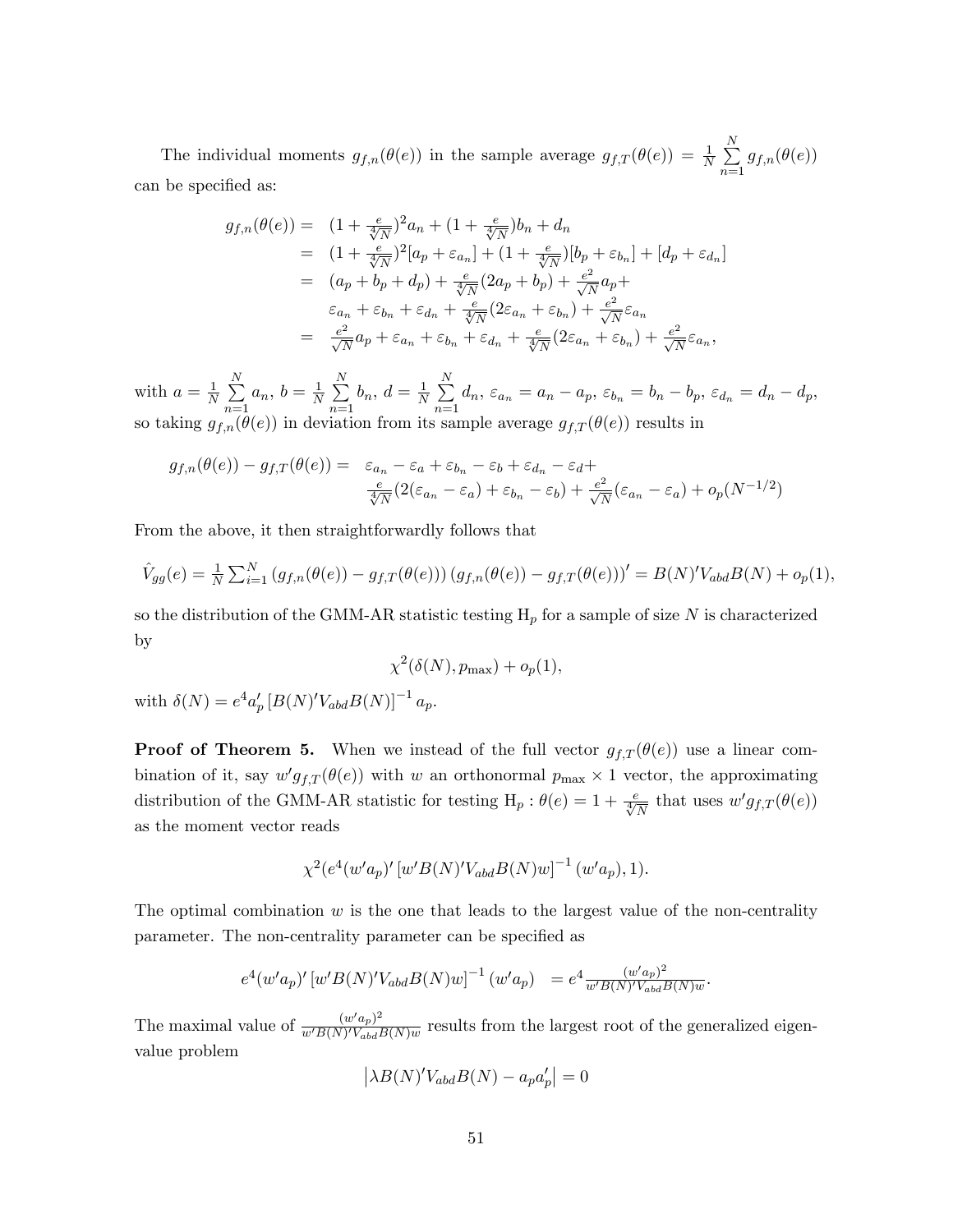and the optimal value of w equals the eigenvector associated with the largest root. Since  $a_p$ is only a vector, just one root of the generalized eigenvalue problem is non-zero so it is also the largest one. This root results from using

$$
w = (B(N)'V_{abd}B(N))^{-1}a_p
$$

and the largest root then equals

$$
\lambda_{\text{max}} = a'_p (B(N)' V_{abd} B(N))^{-1} a_p
$$

so the maximal value of the non-centrality parameter is

$$
\delta(N) = e^4 a'_p (B(N)' V_{abd} B(N))^{-1} a_p = (e \sigma)^4 {t_p \choose 0} (B(N)' V_{abd} B(N))^{-1} {t_p \choose 0}
$$

since  $a_p = \sigma^2 \binom{\iota_p}{0}$  $\binom{p}{0}$  with  $\iota_p$  a  $p \times 1$  dimensional vector of ones and p the number of columns of  $G_{f,T}(\theta)$ .

**Proof of Theorem 6.** Before we start out to prove Theorem 6, we first state an addendum to Theorem 1, which incorporates some higher order components of order  $O_p(N^{-1/2})$  that are needed for some of the intermediate results.

Addendum to Theorem 1: Theorem  $1^*$  (Representation Theorem). Under Assumptions 1 and 2a, we can characterize the large sample behavior of the Dif, Lev, NL, AS and Sys sample moments and their derivatives by:

$$
\begin{pmatrix}\nf_N^j(\theta) \\
\dot{q}_N^j(\theta)\n\end{pmatrix} = \begin{pmatrix}\nA_f^j(\theta) \\
A_q^j(\theta)\n\end{pmatrix} \left[\frac{1}{h_N(\theta_{0,N})\sqrt{N}}(\psi - h_N(\theta_{0,N})\sigma_{1,n}\iota_{T-1}\psi_c) + \iota_{T-1}d_2\right] + \frac{\mu_f^j(\theta, \bar{\sigma}^2)}{\mu_q^j(\theta, \bar{\sigma}^2)}\n\end{pmatrix} + \frac{1}{\sqrt{N}} \begin{pmatrix}\nB_f^j(\theta) \\
B_q^j(\theta)\n\end{pmatrix} \psi_{uu} + o_p(N^{-1/2}),
$$

with  $j = Diff, Lev, NL, AS, Sys and B<sup>j</sup>$  $f^j_f(\theta), B^j_q(\theta)$  :  $k_j \times m_j$  and  $k_j \times m_j$ ,  $k_j \times 1$  dimensional matrices and  $\psi_{uu}$  is a mean zero, finite variance, normal random vector that is possibly dependent on  $\psi$ .

Proof of large sample distribution KLM statistic. For the construction of the large sample distribution of the KLM statistic under Assumptions 1 and 2a, we use that the part of the sample moments spanned by  $A<sup>j</sup>$  $f_f^j(\theta(e))$  and the part spanned by  $A_f^j$  $f_f^j(\theta(e))_{\perp}$  converge at different rates. We use the normalized large sample behavior of each of these parts to construct it. This amounts to pre-multiplying the sample moments in the expression of the KLM statistic by  $(A<sup>j</sup>)$  $\frac{j}{f}(\theta(e)) \stackrel{\cdot}{:} \dot{A}^j_f$  $f^j(f(\theta(e))_{\perp})$  to which it is invariant if  $(A^j_f)$  $\frac{j}{f}(\theta(e)) \stackrel{\cdot}{:} A_f^j$  $^{\jmath}_{f}(\theta(e))_{\perp})$  is invertible. The specification of  $A<sup>j</sup>$  $f^j(\theta(e))_{\perp}$  as equal to  $(G^j_{f,T}(\theta(e)) : G^j_{2,T})$ , see (37), is such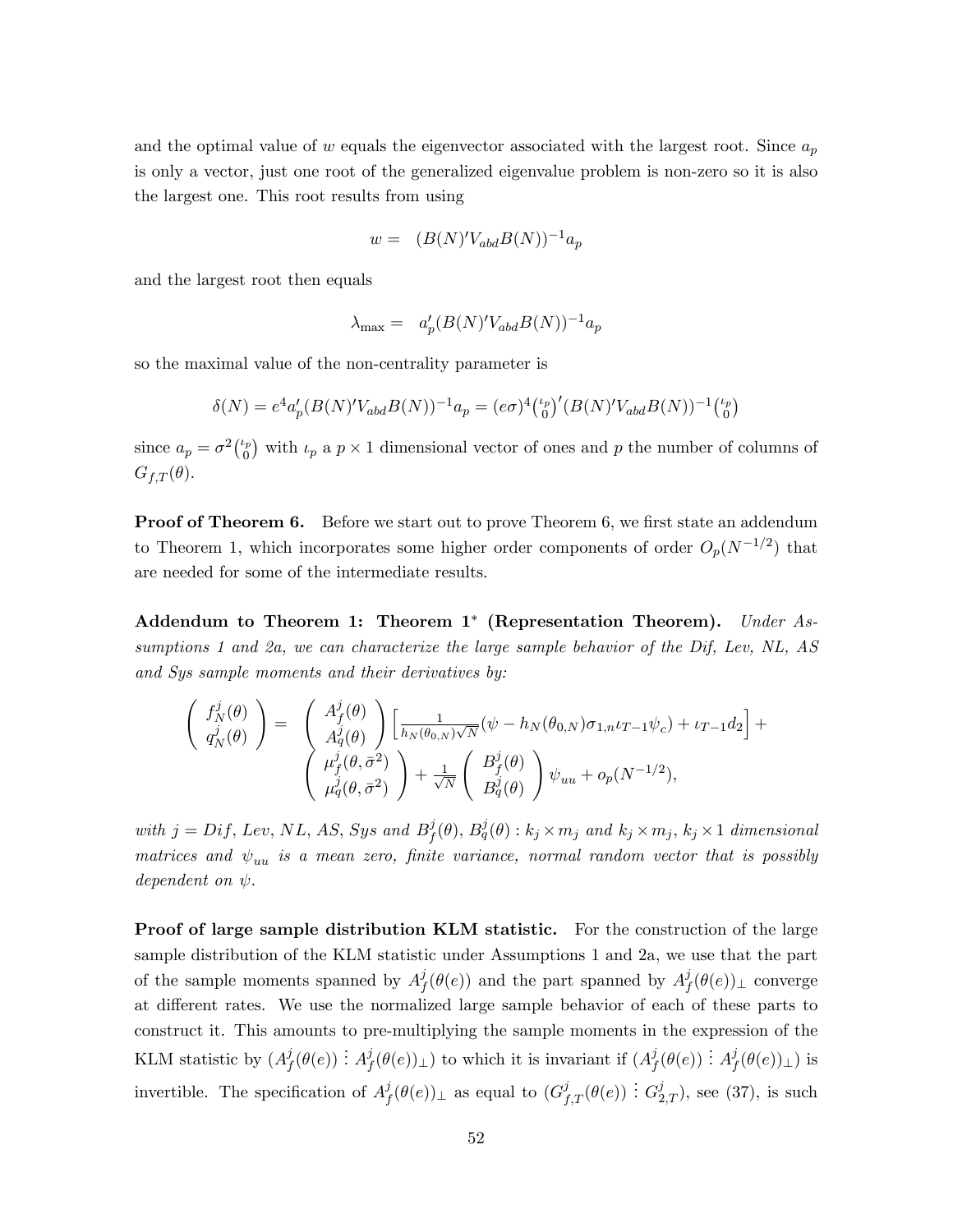that  $(A^j_t)$  $j_f^j(\theta(e)) \ \vdots \ A_f^j$  $f(\theta(e))_{\perp}$  is invertible for the Sys moment conditions but not for the AS moment conditions both when  $T = 4$  and 5 since  $A_I^j$  $f_f^{\jmath}(\theta(e))$  does not have full column rank. To have an invertible specification of  $(A<sup>j</sup>)$  $\frac{j}{f}(\theta(e)) \ \vdots \ A_f^j$  $f^j(f(\theta(e))_\perp)$ , we use that we can specify  $A^j_f$  $^{\jmath}_{f}(\theta(e))$ for the AS moments as:

$$
\mathbf{T} = 4: \quad A_f^{AS}(\theta) = \begin{pmatrix} -\theta & 1 & 0 \\ 0 & -\theta & 1 \\ 0 & -\theta & 1 \\ \theta(\theta - 1) & 1 - \theta & 0 \end{pmatrix}
$$

$$
= \quad A_{f,T=4}^{AS}(\theta) \begin{pmatrix} -\theta & 1 & 0 & 0 \\ 0 & -\theta & 1 & 0 & 0 \\ 0 & -\theta & 1 & 0 & 0 \\ 0 & -\theta & 1 & 0 & 0 \\ 0 & 0 & -\theta & 1 & 0 \\ 0 & 0 & 0 & -\theta & 1 \\ 0 & 0 & 0 & -\theta & 1 \\ 0 & 0 & 0 & -\theta & 1 \\ \theta(\theta - 1) & 1 - \theta & 0 & 0 \\ 0 & \theta(\theta - 1) & 1 - \theta & 0 \end{pmatrix}
$$

$$
= \quad A_{f,T=5}^{AS}(\theta) \begin{pmatrix} 1 & 0 & 0 & 0 \\ 0 & 0 & -\theta & 1 \\ 0 & \theta(\theta - 1) & 1 - \theta & 0 \\ 0 & \theta(\theta - 1) & 1 - \theta & 0 \end{pmatrix}
$$

where

$$
\mathbf{T} = 4: \quad A_{f,T=4}^{AS}(\theta) = \begin{pmatrix} -\theta & 0 \\ 0 & 1 \\ 0 & 1 \\ \theta(\theta - 1) & 0 \end{pmatrix}, \qquad A_{f,T=4}^{AS}(\theta) = 2, \begin{pmatrix} 1 & -\theta^{-1} & 0 \\ 0 & -\theta & 1 \\ 0 & -\theta & 1 \end{pmatrix}
$$

$$
\mathbf{T} = 5: \quad A_{f,T=5}^{AS}(\theta) = \begin{pmatrix} -\theta & 1 & 0 \\ 0 & 1 & 0 \\ 0 & -\theta & 0 \\ 0 & 0 & 1 \\ 0 & 0 & 1 \\ 0 & 0 & 1 \\ 0 & \theta(\theta - 1) & 1 - \theta & 0 \\ 0 & \theta(\theta - 1) & 0 \end{pmatrix} \qquad A_{f,T=5}^{AS}(\theta) = \begin{pmatrix} 1 & 0 & -\theta^{-2} & 0 \\ 0 & 1 & -\theta^{-1} & 0 \\ 0 & 0 & -\theta & 1 \end{pmatrix}
$$

so unlike  $A_f^{AS}(\theta)$ ,  $A_f^{AS}(\theta)$ <sub>1</sub> has full column rank. For the Sys moments, for which  $A_f^{Sys}$  $_f^{sys}(\theta)$ has full column rank, we use  $A^{Sys}_f$  $_{f}^{Sys}(\theta)_{1} = A_{f}^{Sys}$  $_{f}^{Sys}(\theta)$ . The matrix  $(A_f^j)$  $j_f^j(\theta(e))_1 \stackrel{\cdot}{:} A_f^j$  $f^{\jmath}(\theta(e))_{\perp})$  is now invertible for both  $j = AS$ , Sys, so we use it to construct the large sample behavior of the KLM statistic to test  $H_p: \theta(e) = 1 + \frac{e}{\sqrt[4]{N}}$  whilst the true value of  $\theta$  is drifting to one in line with Assumption 2a. We separately construct the behavior of the following four components: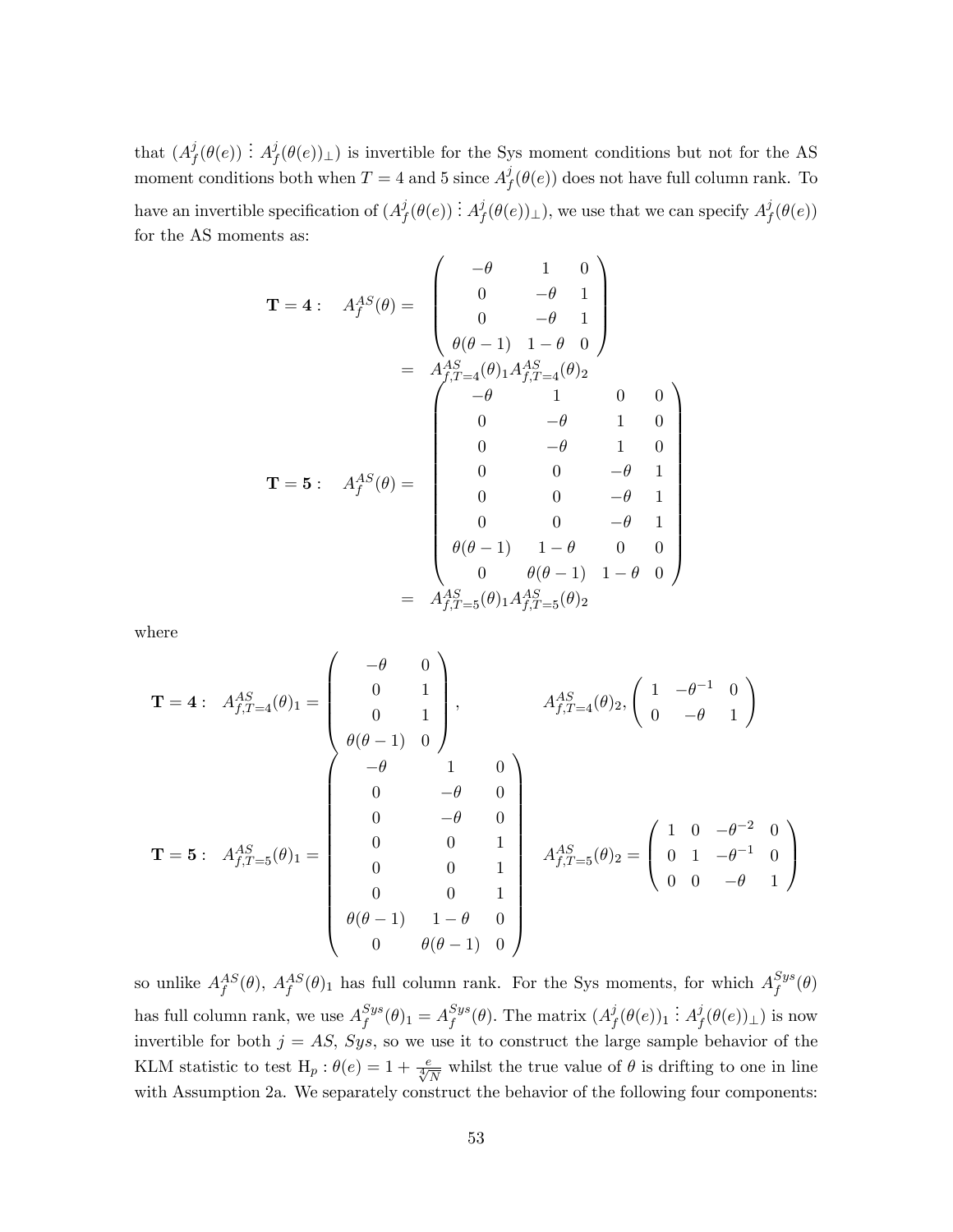- **1.**  $\sqrt{N} \hat{V}_{ff} (\theta(e))^{-1} f_N(\theta(e))$
- 2.  $q_N(\theta(e))$
- 3.  $\hat{V}_{\theta f}(\theta(e))$
- 4.  $\hat{D}_N (\theta(e))$

which provide the building blocks for the large sample distribution of the KLM statistic. For each of these components, we determine their limit behavior when multiplied by  $(h_N(\theta_{0,N})A_f(\theta(e))_1 : A_f(e)_\perp$  for the last three components and its inverse for the first one. Taken all together this implies that  $(h_N(\theta_{0,N})A_f(\theta(e))_1 : A_f(e)_\perp)$  cancels out of the overall expression of the KLM statistic.

**1.** To determine the limit behavior of  $\sqrt{N}\hat{V}_{ff} (\theta(e))^{-1}f_N(\theta(e))$ , we disentangle the components with different convergence rates which we do by pre-multiplying it by  $(h_N(\theta_{0,N})A_f(\theta(e)))$ :  $A_f(e)_\perp)^{-1}$  :

$$
(h_N(\theta_{0,N})A_f(\theta(e))_1 \nvert : A_f(e)_\perp)^{-1} \sqrt{N} \hat{V}_{ff}(\theta(e))^{-1} f_N(\theta(e)) =
$$
  
\n
$$
\left[ (h_N(\theta_{0,N})A_f(\theta(e))) : A_f(e)_\perp)' \hat{V}_{ff}(e) (h_N(\theta_{0,N})A_f(e)_1 : A_f(e)_\perp) \right]^{-1}
$$
  
\n
$$
\sqrt{N} (h_N(\theta_{0,N})A_f(e)_1 : A_f(e)_\perp)' f_N(e) \right].
$$

We next determine the large sample behavior of the different components under Assumptions 1 and 2a. Our specification of  $A_f(\theta(e))_{\perp}$  is such that:

$$
\sqrt{N}A_f(\theta(e))'_\perp f_N(\theta(e)) = \sqrt{N}g_{f,T}(\theta(e)),
$$

so using the large sample behavior of  $\sqrt{N}g_{f,T}(\theta(e))$  stated in the proof of Theorem 4, we have that the large sample behavior of  $\sqrt{N}A_f (\theta(e))'_\perp f_N(\theta(e))$  for a (large) sample of size N results as:

$$
\sqrt{N}A_f(\theta(e))'_\perp f_N(\theta(e)) = \left[e^2\sigma^2\binom{\iota_p}{0} + B(N)'\begin{pmatrix} \varepsilon_a \\ \varepsilon_b \\ \varepsilon_d \end{pmatrix}\right] + o_p(1).
$$

The large sample behavior of  $\sqrt{N}h_N(\theta_{0,N})A_f(\theta(e))_1 f_N(\theta(e))$  result from Theorem 1 (the representation theorem) and accords with, since by Assumption 2a  $\sqrt{N}h_N(\theta_{0,N}) \to 0$ ,

$$
\sqrt{N}h_N(\theta_{0,N})A_f(\theta(e))_1'f_N(\theta(e)) = A_f(\theta(e))_1'A_f(\theta(e))\overline{\psi} + o_p(1),
$$

where  $\bar{\psi} = \psi - h_N(\theta_{0,N}) \sigma_{1,n} \iota_{T-1} \psi_c$ , so upon combining:

$$
\[\sqrt{N}(h_N(\theta_{0,N})A_f(\theta(e))_1 : A_f(\theta(e))_\perp)'f_N(\theta(e))\] = \begin{bmatrix} A_f(\theta(e))_1'A_f(\theta(e))\overline{\psi} \\ e^2\sigma^2\binom{\psi}{0} + B(N)\binom{\varepsilon_a}{\varepsilon_b} \\ e^2\sigma^2\binom{\psi}{0} + B(N)\binom{\varepsilon_a}{\varepsilon_d}\end{bmatrix} + o_p(1).
$$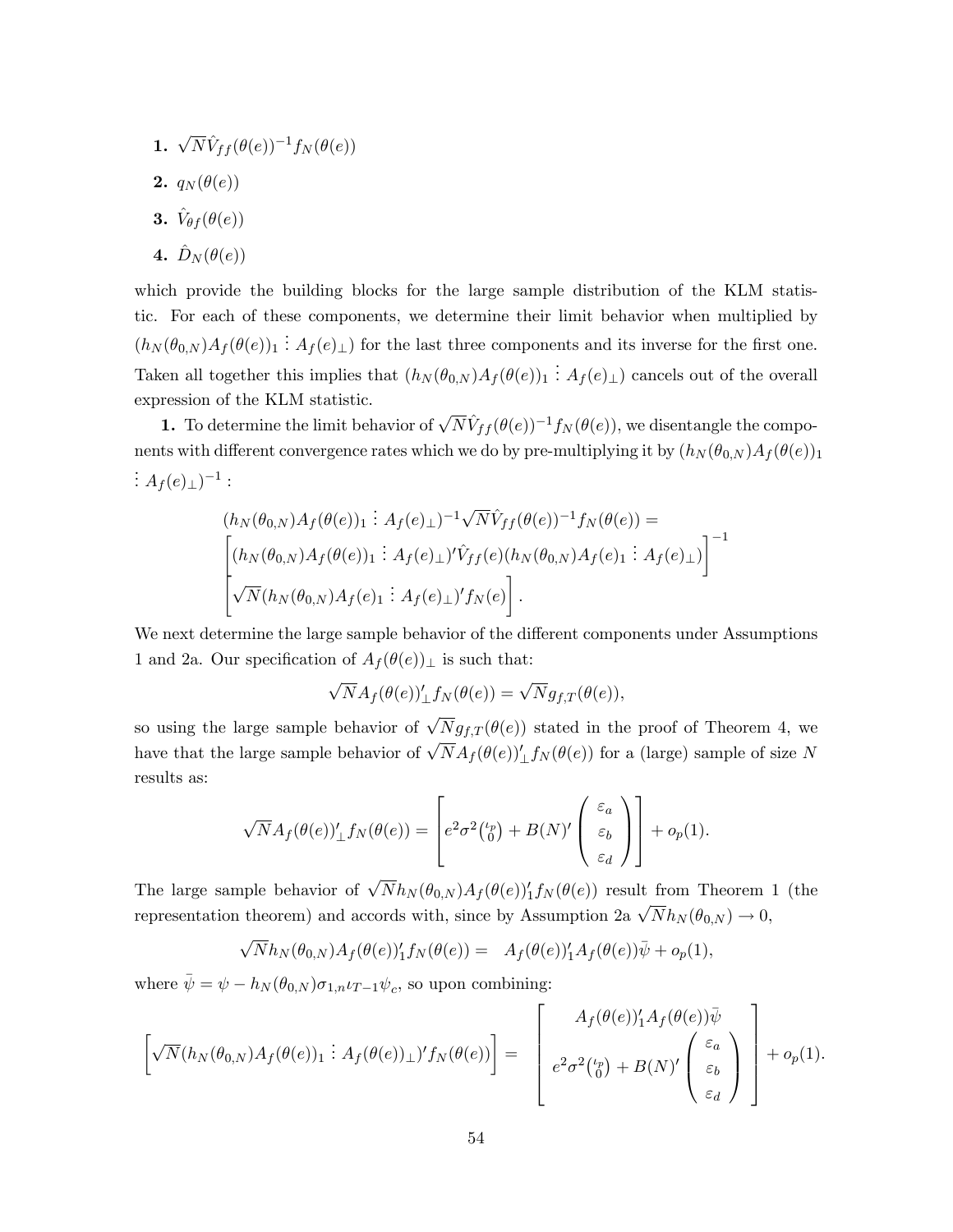We next focus on the components of  $\Bigl[(h_N(\theta_{0,N})A_f(\theta(e))_1\stackrel{\cdot}{:}A_f(e)_\bot)'\hat{V}_{ff}(e)(h_N(\theta_{0,N})A_f(e)_1\stackrel{\cdot}{:}A_f(e)_\bot)$ 1 Since  $g_{f,T}(\theta(e))$  does not depend on the initial observations  $y_{i1}$ , the (normalized) covariance of  $A_f(\theta(e))_1' f_N(\theta(e))$  and  $A_f(\theta(e))_1' f_N(\theta(e))$  equals zero:

:

$$
h_N(\theta_{0,N})A_f(\theta(e))_1'\hat{V}_{ff}(\theta(e))A_f(\theta(e))\_1 = o_p(1).
$$

Under Assumption 2a also:

$$
h_N(\theta_{0,N})^2 A_f(\theta(e))'_1 \hat{V}_{ff}(\theta(e)) A_f(\theta(e))_1 = A_f(\theta(e))'_1 A_f(\theta(e)) \Lambda A_f(\theta(e))' A_f(\theta(e))_1 + o_p(1),
$$
  
\n
$$
A_f(\theta(e))'_\perp \hat{V}_{ff}(e) A_f(\theta(e))_\perp = B(N)' V_{abd} B(N) + o_p(1),
$$

where

$$
\Lambda = \quad var \left( \lim_{N \to \infty} \bar{\psi} \right)
$$
  
= 
$$
diag(\bar{\sigma}^2) + \left[ \lim_{N \to \infty} \left( h_N(\theta_{0,N})^2 \sigma_{1,n}^2 \right) \right] \iota_{T-1} \iota_{T-1}' var(c_i)
$$

so

$$
(h_N(\theta_{0,N})A_f(\theta(e))_1 \nvert A_f(\theta(e))_1)' \hat{V}_{ff}(\theta(e))(h_N(\theta_{0,N})A_f(\theta(e))) \nvert A_f(\theta(e))_1 \nvert A_f(\theta(e))_1' A_f(\theta(e))A_f(\theta(e))_1'
$$
\n
$$
\begin{pmatrix} A_f(\theta(e))_1'A_f(\theta(e))A_f(\theta(e))A_f(\theta(e))_1 & 0 \\ 0 & B(N)'V_{abd}B(N) \end{pmatrix} + o_p(1).
$$

Because  $h_N(\theta_{0,N})A_f(\theta(e))_1'f_N(\theta(e))$  and  $A_f(\theta(e))_1'f_N(\theta(e))$  are uncorrelated under Assumption 2a,

$$
\left[ (h_N(\theta_{0,N}) A_f(\theta(e))) \, : \, A_f(\theta(e)) \perp)' \hat{V}_{ff}(\theta(e)) (h_N(\theta_{0,N}) A_f(\theta(e))) \, : \, A_f(\theta(e)) \perp) \right]
$$

convergences to a block diagonal matrix so we obtain the large sample behavior of  $\sqrt{N}((h_N (\theta_{0,N}) A_f(\theta(e)))$  $\frac{1}{2}\cdot A_f(\theta(e))_\perp$ )' $\hat{V}_{ff}(\theta(e))(h_N(\theta_{0,N})A_f(\theta(e))_\perp : A_f(\theta(e))_\perp))^{-1}(h_N(\theta_{0,N})A_f(\theta(e))_\perp : A_f(\theta(e))_\perp)'f_N(\theta(e))\n\neq 0$ 

$$
\sqrt{N}((h_N(\theta_{0,N})A_f(\theta(e))) \t\t: : A_f(\theta(e))_\perp)' \hat{V}_{ff}(\theta(e))(h_N(\theta_{0,N})A_f(\theta(e))) \t: : A_f(\theta(e))_\perp)^{-1} \times (h_N(\theta_{0,N})A_f(\theta(e))) \t: : A_f(\theta(e))_\perp)' f_N(\theta(e))
$$
\n
$$
= \begin{pmatrix} [A_f(\theta(e))_1'A_f(\theta(e)) \Delta A_f(\theta(e)) \Delta A_f(\theta(e))]^{-1} A_f(\theta(e))_1'A_f(\theta(e)) \bar{\psi} \\ (B(N)'V_{abd}B(N))^{-1} \begin{pmatrix} \varepsilon_a \\ \varepsilon^2 \sigma^2 \binom{\iota_b}{0} + B(N)' \begin{pmatrix} \varepsilon_a \\ \varepsilon_b \\ \varepsilon_d \end{pmatrix} \end{pmatrix} + o_p(1).
$$

2. To obtain the large sample behavior of  $q_N(\theta(e))$  under Assumptions 1 and 2a, we characterize the behavior of the different components of

$$
(h_N(\theta_{0,N})A_f(\theta(e))_1 \nvert A_f(\theta(e))_\perp)'q_N(\theta(e))
$$

for which we use the representation of  $q_N(\theta(e))$  in Theorem 1 (and Theorem 1<sup>\*</sup>).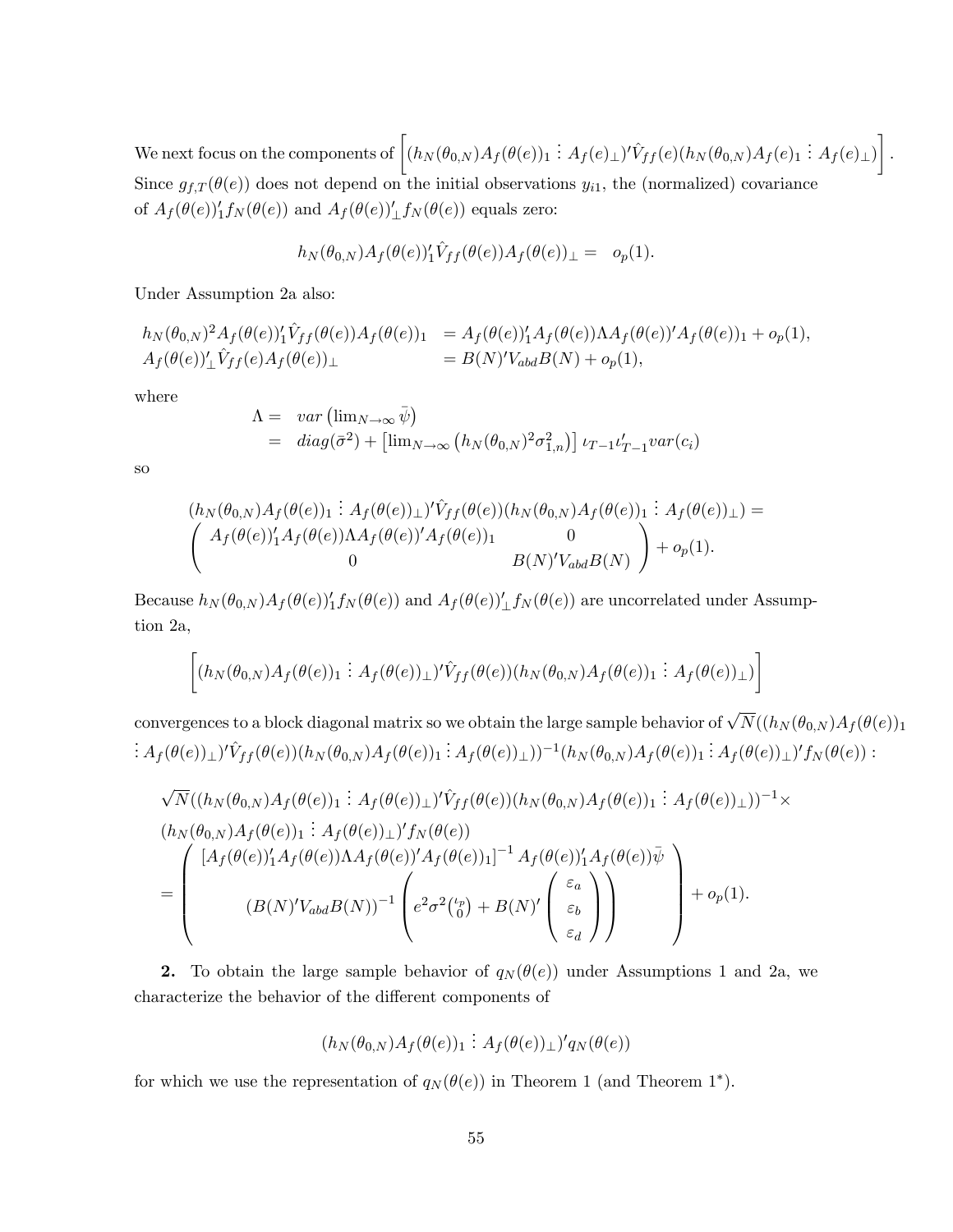Under DGPs according with Assumptions 1 and 2a,  $\sqrt{N}h_N(\theta_{0,N})A_f(\theta(e))_1'q_N(\theta(e))$  is characterized by

$$
\sqrt{N}h_N(\theta_{0,N})A_f(\theta(e))'_1q_N(\theta(e)) =
$$
  
\n
$$
A_f(\theta(e))'_1 \left[ A_q(\theta(e))\bar{\psi} + h_N(\theta_{0,N})\sqrt{N}(\mu_q(\theta(e), \bar{\sigma}^2) - A_q(\theta(e))\nu_{T-1}d_2) + o_p(1), \right.
$$

which converges to

$$
A_f(\theta(e))_1'A_q(\theta(e))\overline{\psi}
$$

since under Assumption 2a:

$$
\sqrt{N}h_N(\theta_{0,N})(\mu_q(\theta(e),\bar{\sigma}^2)-A_q(\theta(e)))\iota_{T-1}d_2\to 0,
$$

which results from Assumption 1b and  $h_N(\theta_{0,N})\sqrt{N} \to 0$ .

Regarding  $A_f(\theta(e))'_\perp q_N(\theta(e))$ , we distinguish between the AS and Sys moment conditions. For the Sys moment conditions:

$$
\sqrt[4]{N}A_f(\theta(e))'_\perp q_N(\theta(e)) = \sqrt[4]{N} \left( \begin{array}{c} G_{f,T}(\theta(e))'_q(\theta(e)) \\ G'_{2,T}q_N(\theta(e)) \end{array} \right)
$$
  
= 
$$
- \left( \begin{array}{c} e\sigma^2\iota_p \\ 0 \end{array} \right) + \frac{1}{\sqrt[4]{N}} \left( \begin{array}{c} \frac{1}{h_N(\theta_{0,N})} G_f(\theta(e))'_q(\theta(e)) \bar{\psi} + \varepsilon_{aq} \\ \varepsilon_{bq} \end{array} \right) + o_p(N^{-1/4}),
$$

for which we used the representation for  $q_N(\theta(e))$  that results from Theorem 1<sup>\*</sup> in the Appendix which includes  $B_q(\theta)\psi_{uu}$ , since for the Sys moment conditions  $G'_{2,T}A_q(\theta(e))=0$ ,  $G'_{2,T}\mu(\theta(e),\bar{\sigma}^2) = 0$ ,  $G_{f,T}(\theta(e))'A_q(\theta(e))\iota_{T-1} = 0$ ,  $G_{f,T}(\theta(e))'\mu(\theta(e),\bar{\sigma}^2) = -\frac{e}{\sqrt[4]{N}}\sigma^2\iota_p$  and  $\varepsilon_{aq} = G_f(\theta(e))' B_q(\theta(e)) \psi_{uu}$  and  $\varepsilon_{bq} = G'_{2,T} B_q(\theta(e)) \psi_{uu}$  are mean zero normal random variables that capture the remaining random parts.

For the AS moment conditions:

$$
\sqrt[4]{N}A_f(\theta(e))'_\perp q_N(\theta(e)) =
$$
\n
$$
-\left(\begin{array}{c} e(2\sigma^2 - d_2)\iota_p \\ 0 \end{array}\right) + \frac{1}{\sqrt[4]{N}}\left(\begin{array}{c} \frac{1}{h_N(\theta_{0,N})}G_f(\theta(e))'A_q(\theta(e))\bar{\psi} + \varepsilon_{aq} \\ \varepsilon_{bq} \end{array}\right) + o_p(N^{-1/4})
$$

since for the AS moment conditions  $G'_{2,T}A_q(\theta(e)) = 0$ ,  $G'_{2,T}\mu(\theta(e), \bar{\sigma}^2) = 0$ ,  $G_{f,T}(\theta(e))'A_q(\theta(e))\iota_{T-1} = 0$  $\frac{e}{\sqrt[4]{N}}\iota_p$ ,  $G_f(\theta(e))'\mu(\theta(e),\bar{\sigma}^2) = -\frac{2e}{\sqrt[4]{N}}\sigma^2\iota_p$  and  $\varepsilon_{aq} = G_f(\theta(e))'B_q(\theta(e))\psi_{cu}$  and  $\varepsilon_{bq} = G'_{2,T}B_q(\theta(e))\psi_{cu}$ are mean zero normal random variables that capture the remaining random parts.

Overall, the large sample behavior of  $A_f(\theta(e))'_\perp q_N(\theta(e))$  for both the AS and Sys moment conditions reads:

$$
\sqrt[4]{N}A_f(\theta(e))'_\perp q_N(\theta(e)) = \left[ -\left(\begin{array}{c} \bar{e}\iota_p \\ 0 \end{array}\right) + \frac{1}{\sqrt[4]{N}} \left(\begin{array}{c} \frac{1}{h_N(\theta_{0,N})} G_f(\theta(e))' A_q(\theta(e)) \bar{\psi} + \varepsilon_{aq} \\ \varepsilon_{bq} \end{array}\right) \right] + o_p(N^{-1/4}),
$$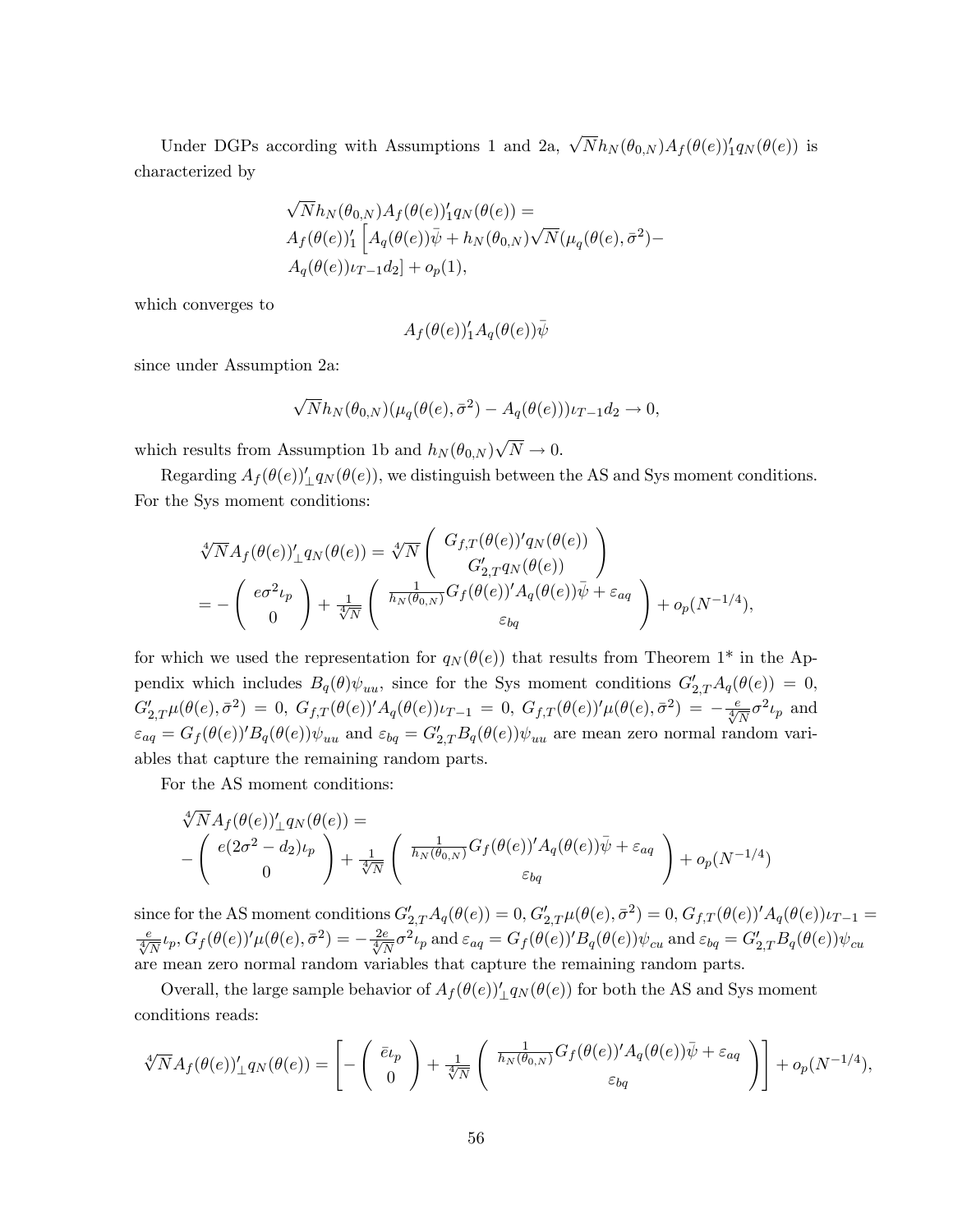where for

$$
\begin{aligned}\n\textbf{Sys:} \quad \bar{e} &= e\sigma^2, \\
\textbf{AS:} \quad &= e\left[2\sigma^2 - d_2\right].\n\end{aligned}
$$

Combining our results for the two components:

$$
\begin{split}\n&(\sqrt{N}h_N(\theta_{0,N})A_f(\theta(e))_1 \div \sqrt[N]{N}A_f(\theta(e))_{\perp})'q_N(\theta(e)) \\
&= (\sqrt{N}h_N(\theta_{0,N})A_f(\theta(e))_1 \div \sqrt[N]{N}(G_{f,T}(\theta(e)) \div G_{2,T})'q_N(\theta(e)) \\
&= \left(\begin{array}{c} A_f(\theta(e))_1'A_q \\ \frac{1}{\left(h_N(\theta_{0,N})\sqrt[N]{N}\right)}G_f(\theta(e))'A_q \\ 0 \end{array}\right) \bar{\psi} + \left(\begin{array}{c} 0 \\ \left(\frac{1}{\phi_{N}+\frac{1}{\sqrt[N]{N}}\epsilon_{aq}}\right) \\ \frac{1}{\sqrt[N]{N}}\epsilon_{bq} \end{array}\right) + o_p(N^{-1/4}),\n\end{split}
$$

where it is again important to incorporate the higher order components. We can also specify the above convergence as

$$
\sqrt{N}(h_N(\theta_{0,N})A_f(\theta(e))_1 \nvert A_f(\theta(e))_\perp)'q_N(\theta(e))
$$
\n
$$
= \begin{pmatrix} A_f(\theta(e))_1'A_q \\ \frac{1}{(h_N(\theta_{0,N})}G_f(\theta(e))'A_q \\ 0 \end{pmatrix} \overline{\psi} + \begin{pmatrix} 0 \\ -\sqrt[4]{h\varepsilon}e_p + \varepsilon_{aq} \\ \frac{\varepsilon_{bq}}{h\varepsilon_{bq}} \end{pmatrix} + o_p(1),
$$

**3.** We next determine the behavior of  $\hat{V}_{\theta f}(\theta(e))$ :

$$
(h_N(\theta_{0,N})A_f(\theta(e))_1 : A_f(\theta(e))_1)' \hat{V}_{\theta f}(\theta(e))(h_N(\theta_{0,N})A_f(\theta(e))) : A_f(\theta(e))_1) =
$$
  

$$
\begin{pmatrix} A_f(\theta(e))_1'A_q \\ \frac{1}{\binom{h_N(\theta_{0,N})}{0}} G_f(\theta(e))'A_q \\ 0 \end{pmatrix} \Lambda \begin{pmatrix} A_f(\theta(e))_1'A_f(\theta(e)) \\ 0 \\ 0 \end{pmatrix} +
$$
  

$$
\begin{pmatrix} 0 & 0 \\ 0 & \binom{V_{aq,abd}B(N)}{V_{bq,abd}B(N)} \end{pmatrix} + o_p(1),
$$

with  $V_{aq,abd}$ ,  $V_{aq,abd}$  the covariance between  $\varepsilon_{aq}$  and  $(\varepsilon_a)$  $\vdots$   $\varepsilon'_b$  $\colon \varepsilon_d')'$  and  $\varepsilon_{bq}$  and  $(\varepsilon_a')$  $\vdots$   $\varepsilon'_b$ . . .  $\varepsilon_d'$ )' respectively, which results directly from the specifications in Theorem 1 (and 1<sup>\*</sup> in the Appendix) and those above.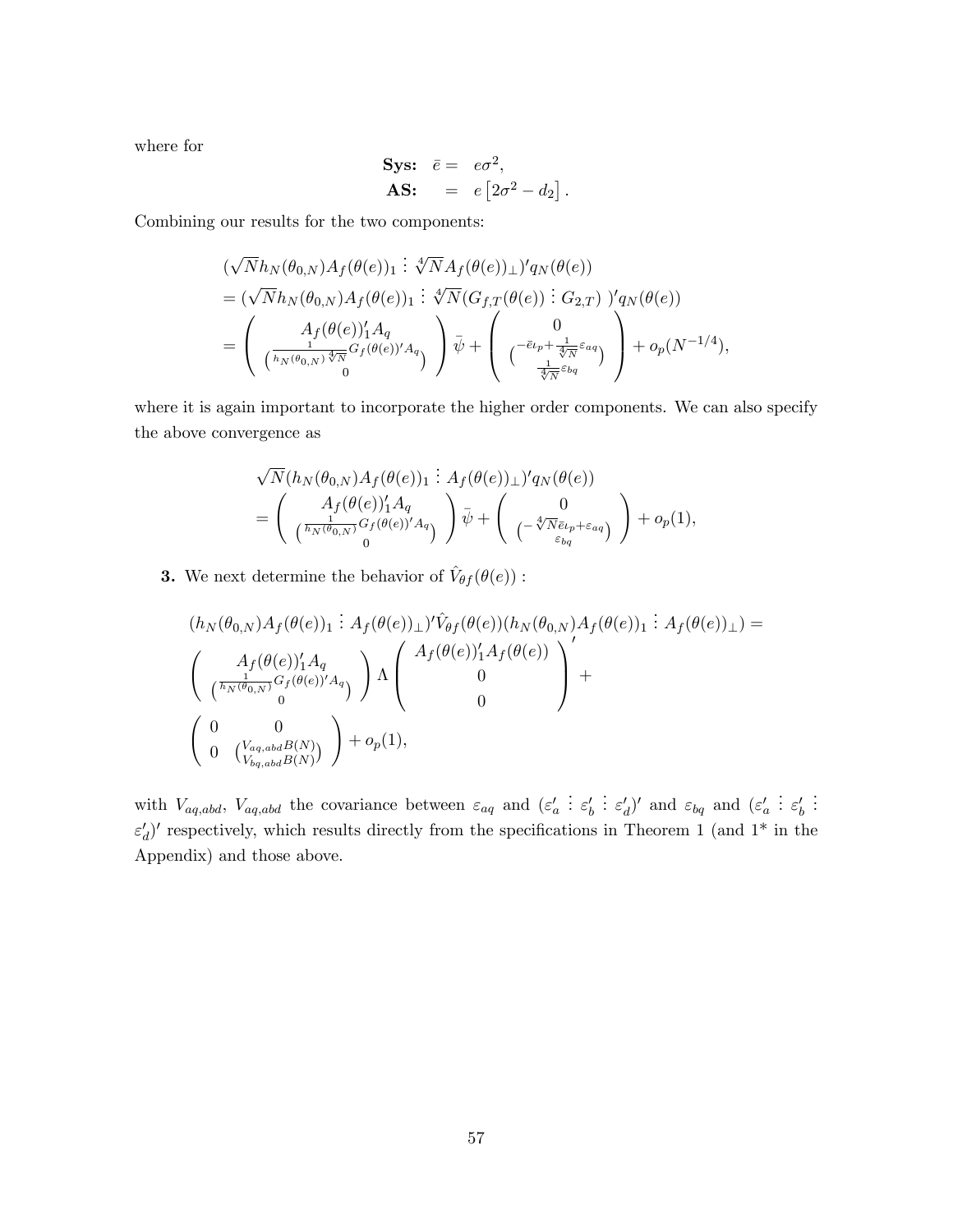Combining with the large sample behavior of  $\sqrt{N}((h_N(\theta_{0,N})A_f(\theta(e))_1 : A_f(\theta(e))_{\perp})' \hat{V}_{ff}(\theta(e)))$  $(h_N(\theta_{0,N})A_f(\theta(e))_1 : A_f(\theta(e))_{\perp}))^{-1}(h_N(\theta_{0,N})A_f(\theta(e))_1 : A_f(\theta(e))_{\perp})'f_N(\theta(e)),$  we have:

$$
\sqrt{N}(h_N(\theta_{0,N})A_f(\theta(e))_1 : A_f(\theta(e))_1)' \hat{V}_{\theta f}(\theta(e)) \hat{V}_{ff}(\theta(e))^{-1} f_N(\theta(e))
$$
\n
$$
= \sqrt{N}(h_N(\theta_{0,N})A_f(\theta(e))_1 : A_f(\theta(e))_1)' \hat{V}_{\theta f}(\theta(e)) (h_N(\theta_{0,N})A_f(\theta(e))_1 : A_f(\theta(e))_1)
$$
\n
$$
((h_N(\theta_{0,N})A_f(\theta(e))_1 : A_f(\theta(e))_1)' \hat{V}_{ff}(\theta(e)) (h_N(\theta_{0,N})A_f(\theta(e))_1 : A_f(\theta(e))_1))^{-1}
$$
\n
$$
(h_N(\theta_{0,N})A_f(\theta(e))_1 : A_f(\theta(e))_1)' f_N(\theta(e))
$$
\n
$$
= \begin{pmatrix} A_f(\theta(e))_1'A_q & 0 \\ (\frac{1}{h_N(\theta_{0,N})}G_f(\theta(e))_1'A_q & 0 \\ 0 & 0 \end{pmatrix} \overline{\psi} + \begin{pmatrix} 0 \\ (V_{aq,abd}B(N) \\ (V_{bq,abd}B(N)) \end{pmatrix} \times
$$
\n
$$
(B(N)'V_{abd}B(N))^{-1} \begin{pmatrix} e^2 \sigma^2 \binom{\iota_p}{0} + B(N) \binom{\varepsilon_a}{\varepsilon_b} \\ \varepsilon_d \end{pmatrix} + o_p(1).
$$

**4.** For the large sample behavior of  $\hat{D}_N (\theta(e))$ , we next combine the behaviors of  $\sqrt{N}(h_N (\theta_{0,N})A_f (\theta(e)))$  $\frac{1}{2}$   $A_f(\theta(e))_\perp$   $\int' q_N(\theta(e))$  constructed under 2 and  $\sqrt{N}(h_N(\theta_{0,N})A_f(\theta(e))_1 \ \vdots A_f(\theta(e))_\perp)'\hat{V}_{\theta f}(\theta(e))$  $\hat{V}_{ff} (\theta(e))^{-1} f_N (\theta(e))$  which is constructed under 3. Upon combining them, the large sample behavior of  $\sqrt[4]{N}(h_N(\theta_{0,N})A_f(\theta(e)))$  :  $A_f(\theta(e))_\perp)'D_N(\theta(e))$  results as

$$
\sqrt[4]{N}(h_N(\theta_{0,N})A_f(\theta(e))_1 : A_f(\theta(e))_1)' \hat{D}_N(\theta(e))
$$
\n
$$
= \frac{1}{\sqrt[4]{N}} \left\{ \left[ \sqrt{N}(h_N(\theta_{0,N})A_f(\theta(e))_1 : A_f(\theta(e))_1)' q_N(\theta(e)) - \sqrt{N}(h_N(\theta_{0,N})A_f(\theta(e))_1 : A_f(\theta(e))_1)' \hat{V}_{\theta f}(\theta(e)) \hat{V}_{f f}(\theta(e))^{-1} f_N(\theta(e)) \right] \right\}
$$
\n
$$
= \frac{1}{\sqrt[4]{N}} \left\{ \left( \frac{A_f(\theta(e))_1'A_q}{\left(\frac{1}{h_N(\theta_{0,N})} G_f(\theta(e))' A_q\right)} \right) \bar{\psi} + \left( \frac{0}{\left(\frac{1}{h_N(\theta_{0,N})} G_f(\theta(e))' A_q\right)} \right) - \left( \frac{A_f(\theta(e))_1'A_q}{\left(\frac{1}{h_N(\theta_{0,N})} G_f(\theta(e))' A_q\right)} \right) \bar{\psi} - \left( \frac{0}{\left(\frac{V_{aq,abd} B(N)}{V_{bq,abd} B(N)}\right)} \right) \times
$$
\n
$$
(B(N)'V_{abd}B(N))^{-1} \left( e^2 \sigma^2 \left( \frac{t_p}{0} \right) + B(N)' \left( \frac{\varepsilon_a}{\varepsilon_b} \right) \right) \right\} + o_p(1),
$$
\n
$$
= \left( \frac{0}{-\left( \frac{t_p}{0} \right) \bar{e}} \right) + \frac{1}{\sqrt[4]{N}} \left( \frac{0}{\nu} \right) + o_p(N^{-1/4})
$$
\n
$$
= -\left( \frac{0}{\left( \frac{t_p}{0} \right)} \right) \bar{e} + o_p(1)
$$

where we have rescaled since all the higher order terms have dropped out and which shows that the additional components in Theorem  $1^*$  compared to Theorem 1 do not affect the limit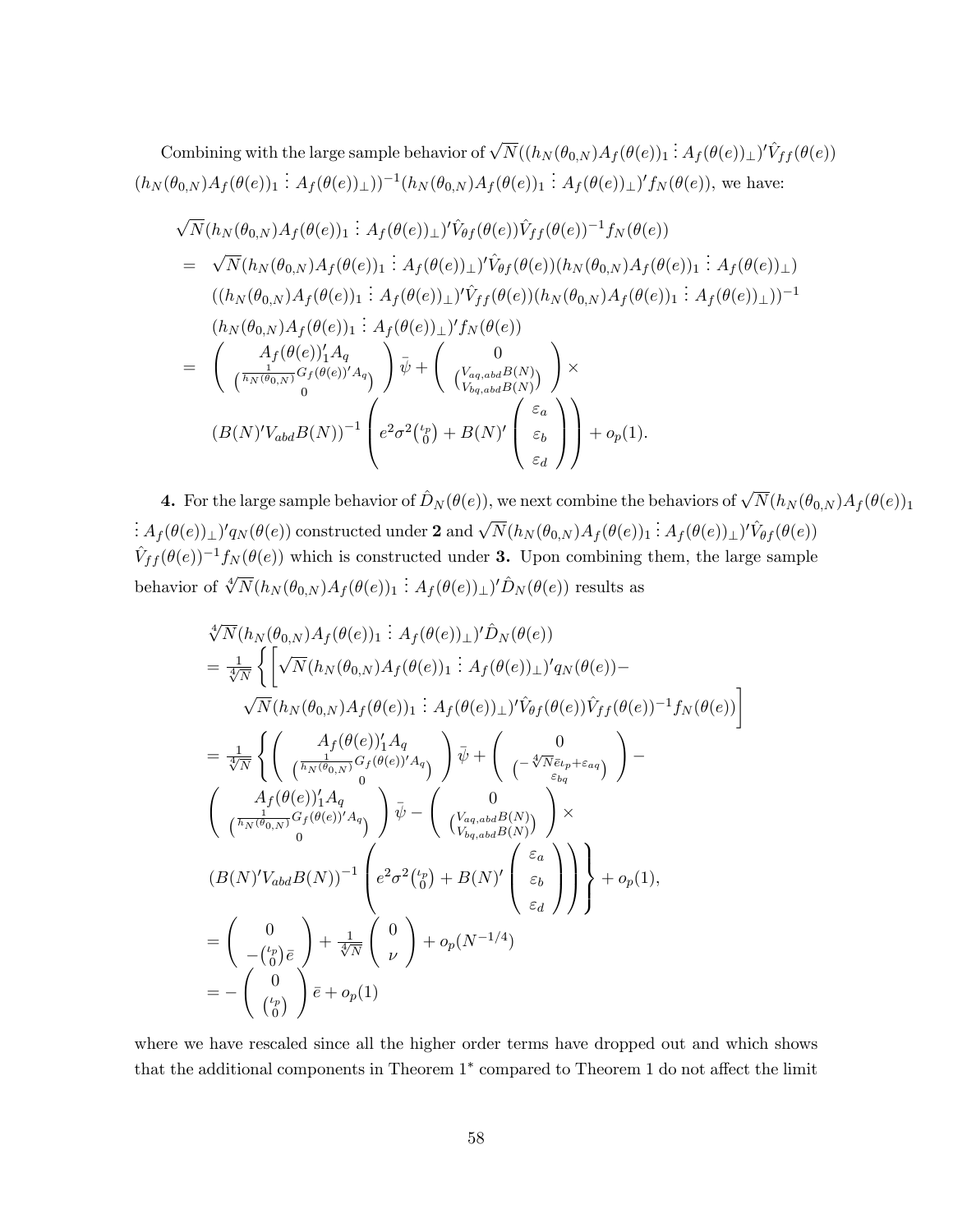behavior of  $\hat{D}_N (\theta(e))$  up to order  $N^{-1/4}$ . The specification of  $\nu$  is:

$$
\nu = -\left( {V_{bq,abd}^{a}B(N) \choose V_{bq,abd}B(N)} \right) (B(N)'V_{abd}B(N))^{-1} {t_p \choose 0} e^2 \sigma^2 + \left[ \left( \begin{array}{c} \varepsilon_{aq} \\ \varepsilon_{bq} \end{array} \right) - {V_{aq,abd}B(N) \choose V_{bq,abd}B(N)} (B(N)'V_{abd}B(N))^{-1} B(N)' \left( \begin{array}{c} \varepsilon_a \\ \varepsilon_b \\ \varepsilon_d \end{array} \right) \right],
$$

which is independent of the limit behavior of  $\sqrt{N}g_{f,T}(\theta(e))$ .

We obtain the limit behavior of  $\sqrt{N}\hat{D}_N(\theta(e))^{\prime}\hat{V}_{ff}(\theta(e))^{-1}D_N(\theta(e))$  from:

$$
\sqrt{N} \hat{D}_N(\theta(e))^{\prime} \hat{V}_{ff}(\theta(e))^{-1} \hat{D}_N(\theta(e))
$$
\n
$$
= \left[ \sqrt[4]{N} (h_N(\theta_{0,N}) A_f(\theta(e))) \; : \; A_f(\theta(e))_{\perp} \right] \hat{D}_N(\theta(e)) \Big] \times
$$
\n
$$
((h_N(\theta_{0,N}) A_f(\theta(e))) \; : \; A_f(\theta(e))_{\perp} \right) \hat{V}_{ff}(\theta(e)) (h_N(\theta_{0,N}) A_f(\theta(e))) \; : \; A_f(\theta(e))_{\perp})^{-1} \times
$$
\n
$$
\left[ \sqrt[4]{N} (h_N(\theta_{0,N}) A_f(\theta(e))) \; : \; A_f(\theta(e))_{\perp} \right) \hat{D}_N(\theta(e)) \right]
$$
\n
$$
= \left[ \left( \frac{\mu_p}{0} \right) \bar{e} + \frac{1}{\sqrt[4]{N}} \nu \right] \cdot (B(N)^{\prime} V_{abd} B(N))^{-1} \left[ \left( \frac{\mu_p}{0} \right) \bar{e} + \frac{1}{\sqrt[4]{N}} \nu \right] + o_p(1)
$$
\n
$$
= \bar{e}^2 \left( \frac{\mu_p}{0} \right) \cdot (B(N)^{\prime} V_{abd} B(N))^{-1} \left( \frac{\mu_p}{0} \right) + o_p(1)
$$

and

$$
N^{\frac{3}{4}}\hat{D}_{N}(\theta(e))'\hat{V}_{ff}(\theta(e))^{-1}f_{N}(\theta(e))
$$
\n
$$
= \left[\sqrt[4]{N}(h_{N}(\theta_{0,N})A_{f}(\theta(e))_{1} : A_{f}(\theta(e))_{\perp})'\hat{D}_{N}(\theta(e))\right]'\times
$$
\n
$$
((h_{N}(\theta_{0,N})A_{f}(\theta(e))_{1} : A_{f}(\theta(e))_{\perp})'\hat{V}_{ff}(\theta(e))(h_{N}(\theta_{0,N})A_{f}(\theta(e))_{\perp})^{-1}\times
$$
\n
$$
\sqrt{N}\left[(h_{N}(\theta_{0,N})A_{f}(\theta(e))_{1} : A_{f}(\theta(e))_{\perp})'f_{N}(\theta(e))\right]
$$
\n
$$
= \left[(B(N)'V_{abd}B(N))^{-\frac{1}{2}}'\left[\binom{\mu_{p}}{0}\bar{e} + \frac{1}{\sqrt[4]{N}}\nu\right]\right]'\times
$$
\n
$$
(B(N)'V_{abd}B(N))^{-\frac{1}{2}}\left(e^{2}\sigma^{2}\binom{\mu_{p}}{0} + B(N)'\left(\begin{array}{c}\varepsilon_{a} \\ \varepsilon_{b} \\ \varepsilon_{d}\end{array}\right)\right) + o_{p}(1)
$$
\n
$$
= \bar{e}\binom{\mu_{p}}{0}'}(B(N)'V_{abd}B(N))^{-1}\left(e^{2}\sigma^{2}\binom{\mu_{p}}{0} + B(N)'\left(\begin{array}{c}\varepsilon_{a} \\ \varepsilon_{b} \\ \varepsilon_{d}\end{array}\right)\right) + o_{p}(1).
$$

Upon combining the behavior of the above two components, we obtain the large sample behavior of the KLM statistic to test  $H_p$ :  $\theta(e) = 1 + \frac{e}{\sqrt[4]{N}}$  under Assumptions 1 and 2a which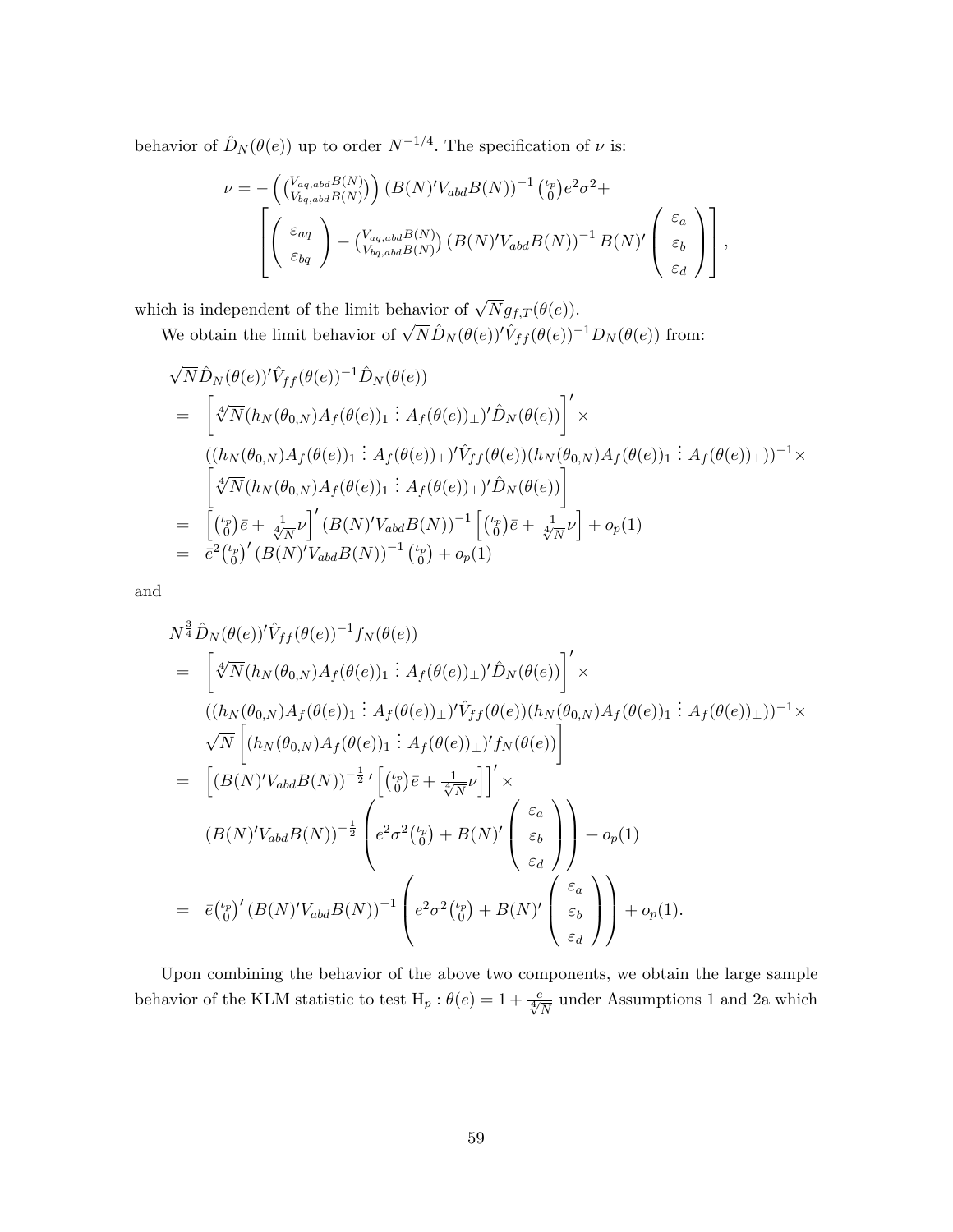can for samples of (large) size  $N$  be specified as:

$$
\begin{split}\n\text{KLM}(\theta(e)) \\
&= N f_N(\theta(e))' \hat{V}_{ff}(\theta(e))^{-1} \hat{D}_N(\theta(e)) \left[ \hat{D}_N(\theta(e))' \hat{V}_{ff}(\theta(e))^{-1} \hat{D}_N(\theta(e)) \right]^{-1} \\
&= \hat{D}_N(\theta(e))' \hat{V}_{ff}(\theta(e))^{-1} f_N(\theta(e)) \\
&= \left[ N^{\frac{3}{4}} \hat{D}_N(\theta(e))' \hat{V}_{ff}(\theta(e))^{-1} f_N(\theta(e)) \right]' \left[ \sqrt{N} \hat{D}_N(\theta(e))' \hat{V}_{ff}(\theta(e))^{-1} \hat{D}_N(\theta(e)) \right]^{-1} \\
&= \left( e^2 \sigma^2 \binom{\iota_p}{0} + B(N) \left( \begin{array}{c} \varepsilon_a \\ \varepsilon_b \end{array} \right) \right)' (B(N)' V_{abd} B(N))^{-1} \binom{\iota_p}{0} \bar{e} \\
&\left[ \bar{e}^2 \binom{\iota_p}{0}' (B(N)' V_{abd} B(N))^{-1} \binom{\iota_p}{0} \right]^{-1} \\
&\bar{e} \binom{\iota_p}{0}' (B(N)' V_{abd} B(N))^{-1} \binom{\iota_p}{0} \right]^{-1} \\
&= \left[ \kappa + \eta \right]' \left[ \kappa + \eta \right] + o_p(1) \\
&\sim \chi^2(\delta(N), 1) + o_p(1),\n\end{split}
$$

where  $\bar{e}$  cancels out since it is a scalar,  $\kappa = \begin{pmatrix} \ell_p & \ell_p \end{pmatrix}$  $\left( \begin{smallmatrix} \mathbb{F}_p \ 0 \end{smallmatrix} \right)^{\prime} \left( B(N)'V_{abd}B(N) \right)^{-1} \left( \begin{smallmatrix} \iota_p \ 0 \end{smallmatrix} \right)$  $\left( \begin{matrix} \mu_p \ 0 \end{matrix} \right) \right)^{\frac{1}{2}} e^2 \sigma^2, \; \eta \; =$  $\int$  $\left( \begin{smallmatrix} \mu_p \ 0 \end{smallmatrix} \right)^{\prime} \left( B(N)' V_{abd} B(N) \right)^{-1} \left( \begin{smallmatrix} \mu_p \ 0 \end{smallmatrix} \right)$  $\left(\begin{smallmatrix} \iota_p \ 0 \end{smallmatrix} \right) \Big)^{-\frac{1}{2}} \left(\begin{smallmatrix} \iota_p \ 0 \end{smallmatrix} \right)$  $\left(B(N)^\prime V_{abd} B(N)\right)^{-1} B(N)^\prime$  $\sqrt{ }$  $\overline{ }$  $\varepsilon_a$  $\varepsilon_b$  $\varepsilon_d$ 1  $\bigg| \sim N(0, 1)$  and  $\delta(N) = (e\sigma)^4 \binom{\iota_p}{0}$  $\left( \begin{smallmatrix} \mu_p \ 0 \end{smallmatrix} \right)^{\prime} \!(B(N)'V_{abd}B(N))^{-1} \left( \begin{smallmatrix} \mu_p \ 0 \end{smallmatrix} \right)$  $\binom{p}{0}$ 

on the right hand side of the above specification depends on  $N$ , which is important to obtain an accurate approximation because of the quartic root convergence rates.

# References

- Ahn, S.C. and P. Schmidt (1995). Efficient estimation of models for dynamic panel data. Journal of Econometrics  $68, 5-27$ .
- Alvarez, J. and M. Arellano (2004). Robust Likelihood Estimation of Dynamic Panel Data Models. CEMFI, Working Paper.
- Anderson, T.W. and C. Hsiao (1981). Estimation of Dynamic Models with Error Components. Journal of the American Statistical Association 76, 598–606.
- Anderson, T.W. and C. Hsiao (1982). Formulation and estimation of dynamic models using panel data. Journal of Econometrics 18, 47–82.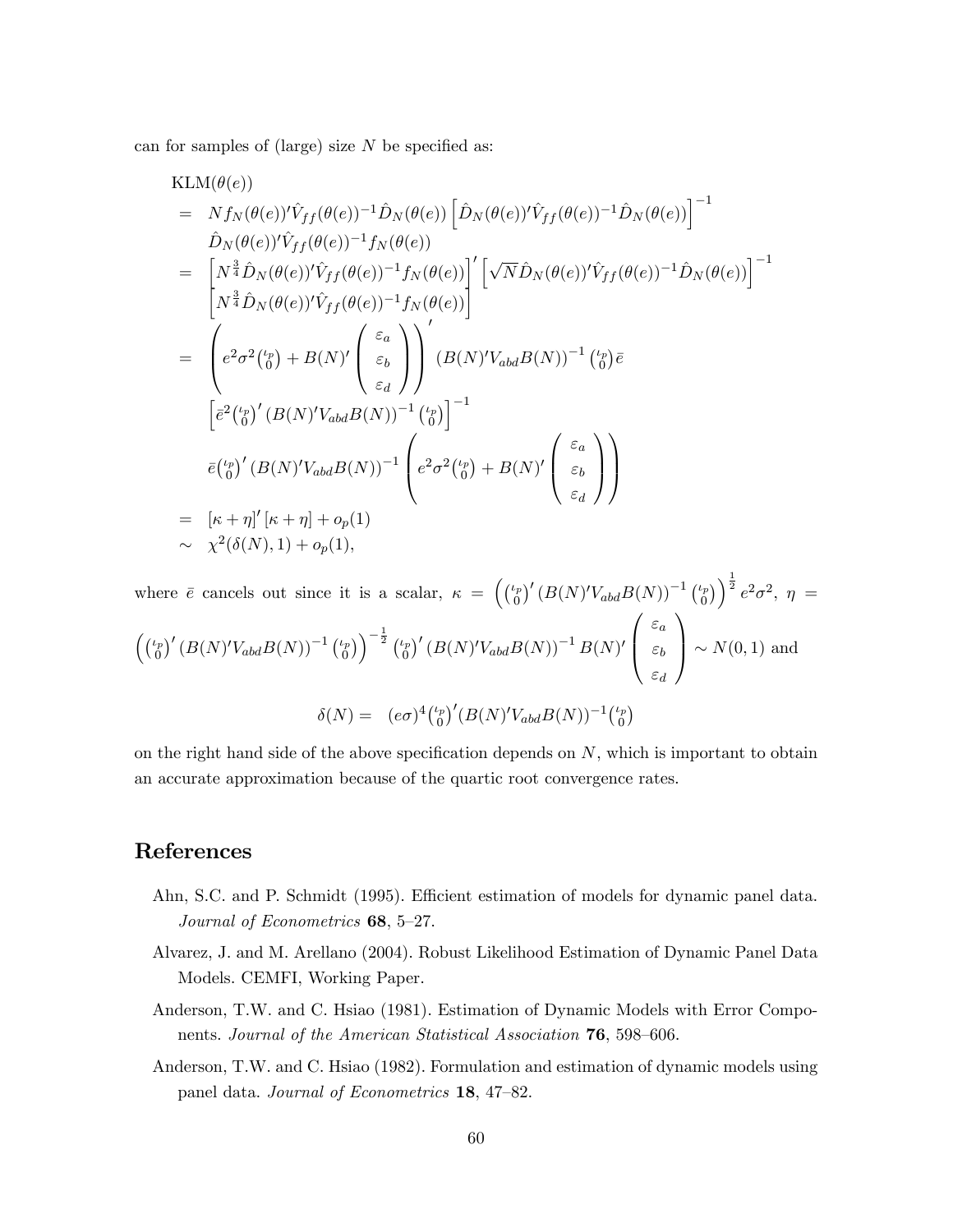- Anderson, T.W. and H. Rubin (1949). Estimation of the Parameters of a Single Equation in a Complete Set of Stochastic Equations. The Annals of Mathematical Statistics 21, 570-582.
- Andrews, D.W.K., M.J. Moreira and J.H. Stock (2006). Optimal Two-Sided Invariant Similar Tests for Instrumental Variables Regression. *Econometrica* **74**, 715–752.
- Andrews, I. (2016). Conditional Linear Combination Tests for Weakly Identified Models.  $Econometrica$  84, 2155–2182.
- Andrews, I. and A. Mikusheva (2016). Conditional inference with a functional nuisance parameter.  $Econometrica$  84, 1571-1612.
- Arellano, M. and O. Bover (1995). Another look at the instrumental variable estimation of error-components models. Journal of Econometrics 68, 29–51.
- Arellano, M. and S. Bond (1991). Some Tests of Specification for Panel Data: Monte Carlo Evidence and an Application to Employment Equations. Review of Economic Studies 58, 277–297.
- Blundell, R. and S. Bond (1998). Initial conditions and moment restrictions in dynamic panel data models. *Journal of Econometrics* 87, 115–143.
- Bond, S. and F. Windmeijer (2005). Reliable Inference for GMM Estimators? Finite Sample Properties of Alternative Test Procedures in Linear Panel Data Models. Econometric Reviews 24, 1–37.
- Bond, S., C. Nauges and F. Windmeijer (2005). Unit Roots: Identification and Testing in Micro Panels. *CEMMAP Working Paper CWP07/05*.
- Bun, M.J.G. and F. Windmeijer (2010). The weak instrument problem of the system gmm estimator in dynamic panel data models. *Econometrics Journal* 13, 95–126.
- Davidson, R. and J.G. MacKinnon (2002). Graphical Methods for Investigating the Size and Power of Hypothesis Tests. The Manchester School 66.
- Dhaene, G. and K. Jochmans (2016). Likelihood inference in an autoregression with fixed effects. *Econometric Theory* **31**, 1178–1215.
- Dovonon, P. and A. Hall (2018). The asymptotic properties of gmm and indirect inference under second-order identification. Journal of Econometrics 205, 76–111.
- Dovonon, P. and E. Renault (2013). Testing for common conditionally heteroskedastic factors. *Econometrica* **81**, 2561–2586.
- Dovonon, P. A.R. Hall and F. Kleibergen (2020). Inference in Second-Order Identified Models. *Journal of Econometrics* 218, 346–372. Forthcoming.
- Dufour, J.-M. and M. Taamouti (2005). Projection-based statistical inference in linear structural models with possibly weak instruments. *Econometrica* **73**,  $1351-1365$ .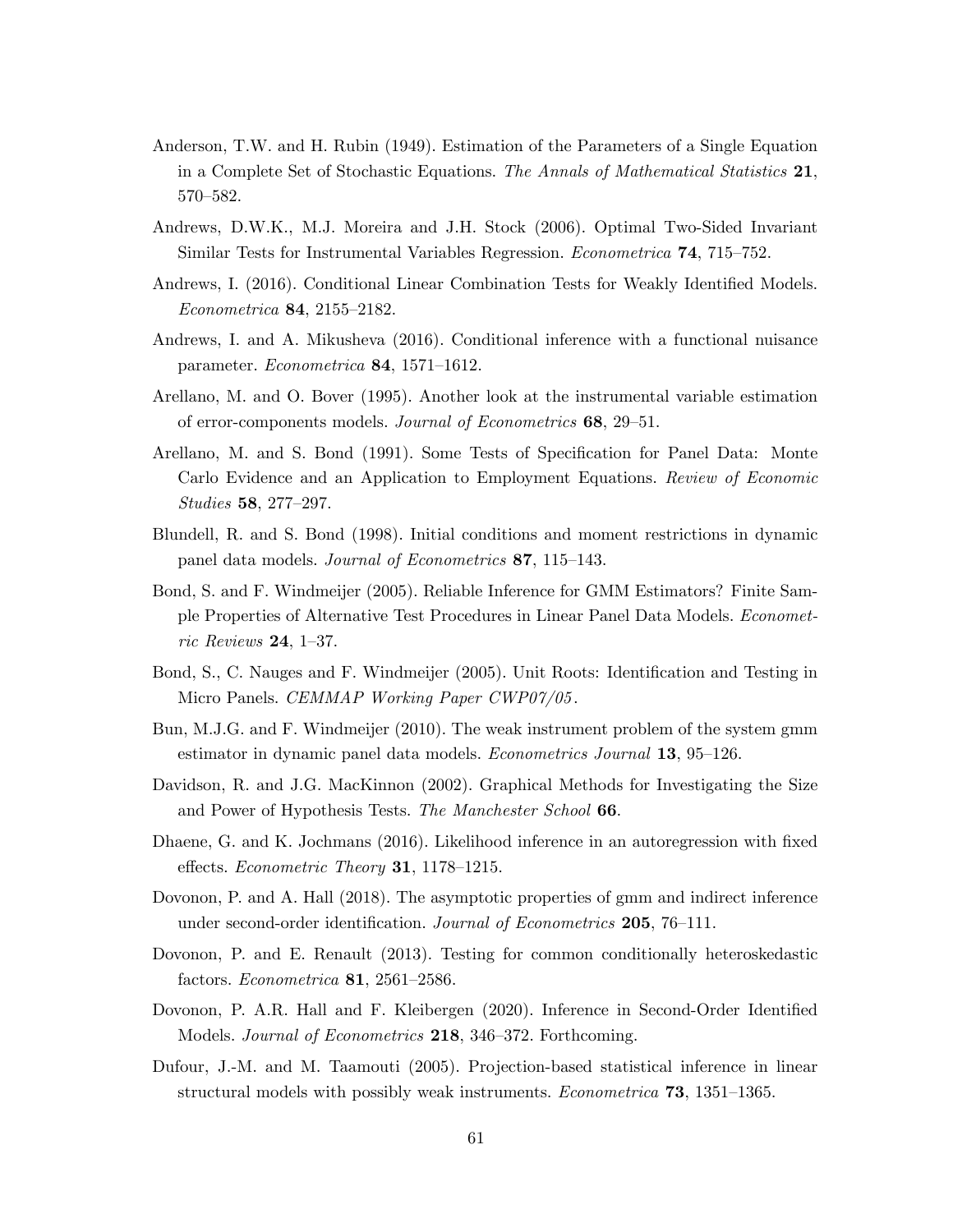- Dufour, J.-M. (1997). Some Impossibility Theorems in Econometrics with Applications to Structural and Dynamic Models. *Econometrica* 65, 1365–388.
- Engle, R.F. and C.W.J. Granger (1987). Co-integration and error correction : Representation, estimation and testing. *Econometrica* 55, 251–276.
- Guggenberger, P., F. K. S. M. and L. Chen (2012). On the asymptotic sizes of subset anderson-rubin and lagrange multiplier tests in linear instrumental variables regression.  $Econometrica$  80, 2649–2666.
- Guggenberger, P., F. Kleibergen, and S. Mavroeidis (2019). A more powerful Anderson Rubin test in linear instrumental variables regression. Quantitative Economics 10, 487 526.
- Hahn, J., J. Hausman and G. Kuersteiner (2007). Long Difference Instrumental Variable Estimation for Dynamic Panel Models with fixed efects. Journal of Econometrics 140, 574-617.
- Han, C. and P.C.B. Phillips (2010). GMM estimation for Dynamic Panels with Fixed Effects and Strong Instruments at Unity. *Econometric Theory* **26**, 119–151.
- Hansen, L.P. (1982). Large Sample Properties of Generalized Method Moments Estimators.  $Econometrica$  **50**, 1029–1054.
- Hansen, L.P., J. Heaton and A. Yaron (1996). Finite Sample Properties of Some Alternative GMM Estimators. Journal of Business and Economic Statistics 14, 262-280.
- Hsiao, C., M.H. Pesaran and A.K. Tahmiscioglu (2002). Maximum Likelihood Estimation of Fixed Effects Dynamic Panel Data Models covering Short Time Periods. Journal of  $Econometrics 109, 107–150.$
- Johansen, S. (1991). Estimation and hypothesis testing of cointegration vectors in Gaussian vector autoregressive models. *Econometrica* 59,  $1551-1580$ .
- Kleibergen, F. (2021). Efficient size correct subset inference in homoskedastic linear instrumental variables regression. Journal of Econometrics 221, 78–96.
- Kleibergen, F. (2005). Testing Parameters in GMM without assuming that they are identified. *Econometrica*  $73$ , 1103–1124.
- Kleibergen, F. and Z. Zhan (2020). Robust Inference for Consumption-Based Asset Pricing. Journal of Finance  $75, 507-550$ .
- Kleibergen, F., L. Kong and Z. Zhan (2020). Identification Robust Testing of Risk Premia in Finite Samples. Working Paper, University of Amsterdam.
- Kruiniger, H. (2002). On the estimation of panel regression models with fixed effects. Manuscript, Queen Mary University.